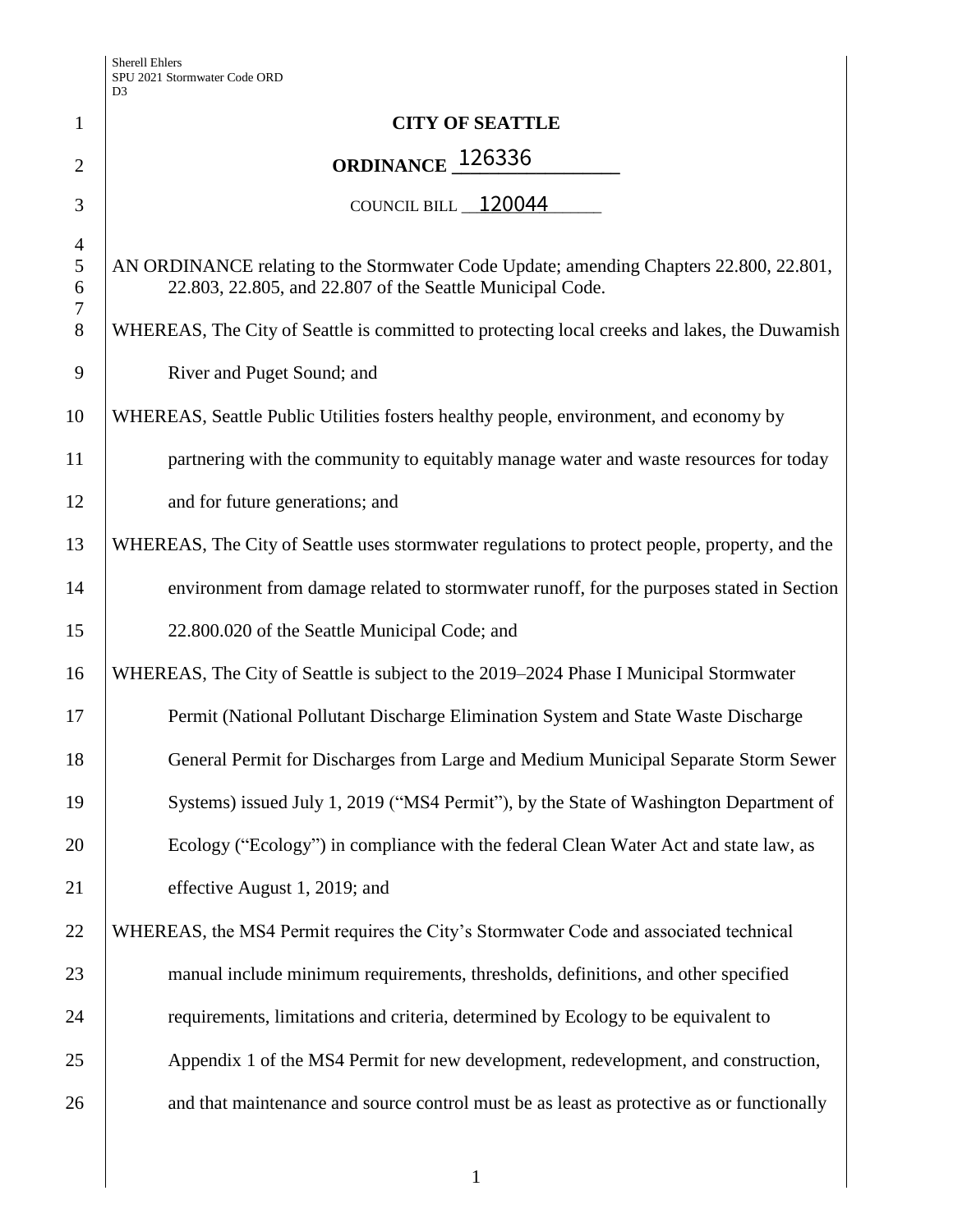1 equivalent to Ecology's Stormwater Management Manual for Western Washington, 2019 2 edition; and

 WHEREAS, the MS4 Permit also requires the City evaluate and, if necessary, revise the Stormwater Code to incorporate low impact development principles and best management practices; and WHEREAS, this ordinance, to be known as the 2021 Stormwater Code Update, contains 7 amendments to comply with the MS4 Permit and other amendments not required to 8 comply with the MS4 Permit, to further the purposes of the Stormwater Code; and WHEREAS, the City is in the final stages of securing Ecology's approval of certain Seattle Stormwater Manual provisions that were drafted to meet MS4 Permit obligations, and the 11 approved provisions will be adopted during 2021 by joint Directors' Rule of Seattle Public Utilities and the Seattle Department of Construction and Inspections; and WHEREAS, Ecology has reviewed the City's proposed revisions to the Stormwater Code that were drafted in response to the City's MS4 Permit obligations and that required Ecology approval, and Ecology has found that those provisions, together with final approved 16 Seattle Stormwater Manual revisions, will meet the regulatory requirements of the MS4 Permit; and WHEREAS, Chapter 22.800 of the Seattle Municipal Code was established, and Chapter 22.805 19 of the Seattle Municipal Code was added, by Ordinance 123105, which repealed and re- enacted, relocated, and amended the text of Chapters 22.800, 22.801, 22.802, and 22.808 21 of the Seattle Municipal Code, previously amended by Ordinances 122738, 122055, 22 121276, 119965, 118396, 117852, 117789, 117697, and 117432 and adopted by

23 Ordinance 116425; and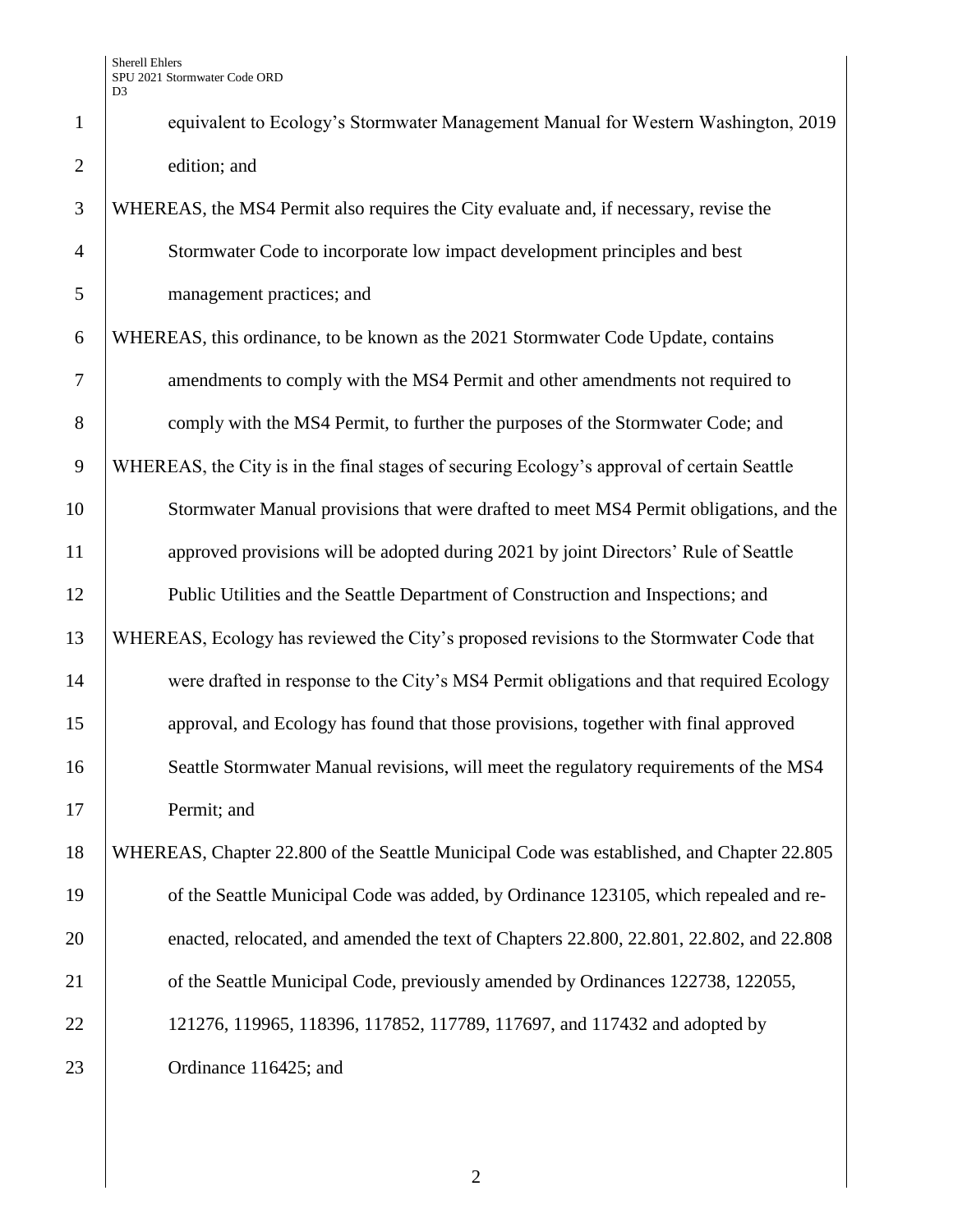|                | D <sub>3</sub>                                                                               |
|----------------|----------------------------------------------------------------------------------------------|
| $\mathbf{1}$   | WHEREAS, Sections 22.800.040, 22.805.050, and 22.805.060 of the Seattle Municipal Code       |
| $\overline{2}$ | were amended by Ordinance 124758; and                                                        |
| 3              | WHEREAS, Chapters 22.800, 22.801, 22.802, 22.803, 22.805, 22.807, and 22.808 of the Seattle  |
| $\overline{4}$ | Municipal Code were amended by Ordinance 124872; and                                         |
| 5              | WHEREAS, Section 22.801.030 of the Seattle Municipal Code was amended by Ordinance           |
| 6              | 126278; and                                                                                  |
| 7              | WHEREAS, in developing stormwater regulations that protect the functions and values of       |
| 8              | critical areas, including those in the Shoreline District, the City has included the best    |
| 9              | available science; NOW THEREFORE,                                                            |
| 10             | BE IT ORDAINED BY THE CITY OF SEATTLE AS FOLLOWS:                                            |
| 11             | Section 1. Chapter 22.800 of the Seattle Municipal Code, last amended by Ordinance           |
| 12             | 124919, is amended as follows:                                                               |
| 13             | <b>Chapter 22.800 TITLE, PURPOSE, SCOPE AND AUTHORITY</b>                                    |
| 14             | * * *                                                                                        |
| 15             | 22.800.040 Exemptions, Adjustments, and Exceptions                                           |
| 16             | A. Exemptions                                                                                |
| 17             | 1. The following land uses are exempt from the provisions of this subtitle:                  |
| 18             | a. Commercial agriculture, including only those activities conducted on                      |
| 19             | lands defined in RCW 84.34.020(2), and production of crops or livestock for wholesale trade; |
| 20             | and                                                                                          |
| 21             | b. Forest practices regulated under Title 222 Washington Administrative                      |
| 22             | Code, except for Class IV general forest practices, as defined in WAC 222-16-050, that are   |
| 23             | conversions from timber land to other uses.                                                  |
|                |                                                                                              |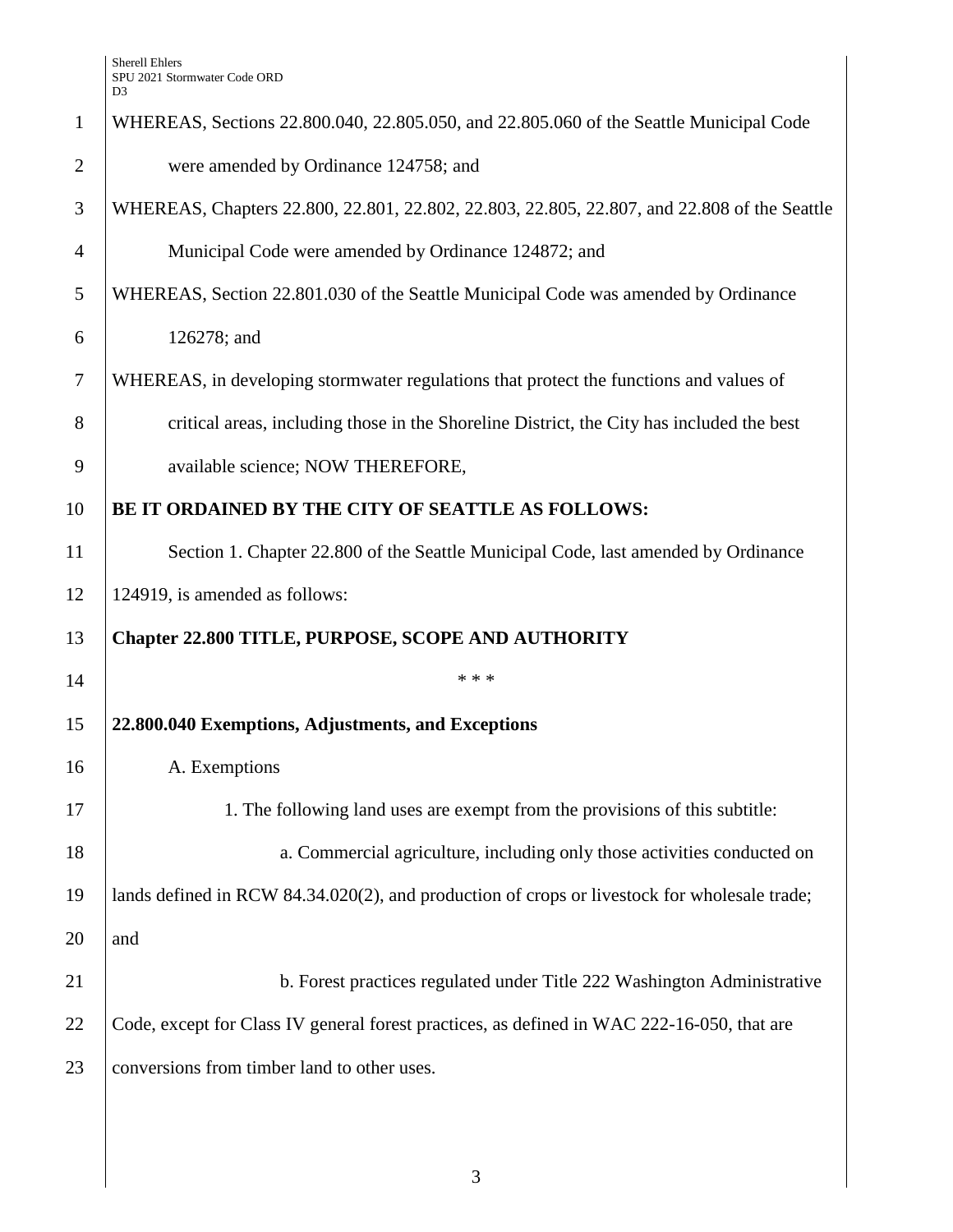1 2. The following land disturbing activities are not required to comply with the 2 specific minimum requirements listed below.

| 3              | a. Maintenance, repair, or installation of underground or overhead utility                           |
|----------------|------------------------------------------------------------------------------------------------------|
| $\overline{4}$ | facilities, such as, but not limited to, pipes, conduits and vaults, and that includes replacing the |
| 5              | ground surface with in-kind material or materials with similar runoff characteristics are not        |
| 6              | required to comply with Section 22.805.070 (Minimum Requirements for On-site Stormwater              |
| $\overline{7}$ | Management), Section 22.805.080 (Minimum Requirements for Flow Control), or Section                  |
| 8              | 22.805.090 (Minimum Requirements for Treatment), except as modified as follows:                      |
| 9              | $((1)$ Installation of a new or replacement of an existing public                                    |
| 10             | drainage system, public combined sewer, or public sanitary sewer in the public right-of-way          |
| 11             | shall comply with Section 22.805.060 (Minimum Requirements for Roadway Projects) when                |
| 12             | these activities are implemented as publicly bid capital improvement projects funded by Seattle      |
| 13             | Public Utilities; and                                                                                |
| 14             | $\left(\frac{2}{2}\right)$ 1) Installation of underground or overhead utility facilities that        |
| 15             | are integral with and contiguous to a road-related project shall comply with Section 22.805.060      |
| 16             | (Minimum Requirements for Roadway Projects).                                                         |
| 17             | b. Pavement maintenance practices limited to the following activities are                            |
| 18             | not required to comply with Section 22.805.060 (Minimum Requirements for Roadway                     |
| 19             | Projects), Section 22.805.070 (Minimum Requirements for On-site Stormwater Management,               |
| 20             | Section 22.805.080 (Minimum Requirements for Flow Control), or Section 22.805.090                    |
| 21             | (Minimum Requirements for Treatment):                                                                |
| 22             | 1) Pothole and square cut patching;                                                                  |
|                |                                                                                                      |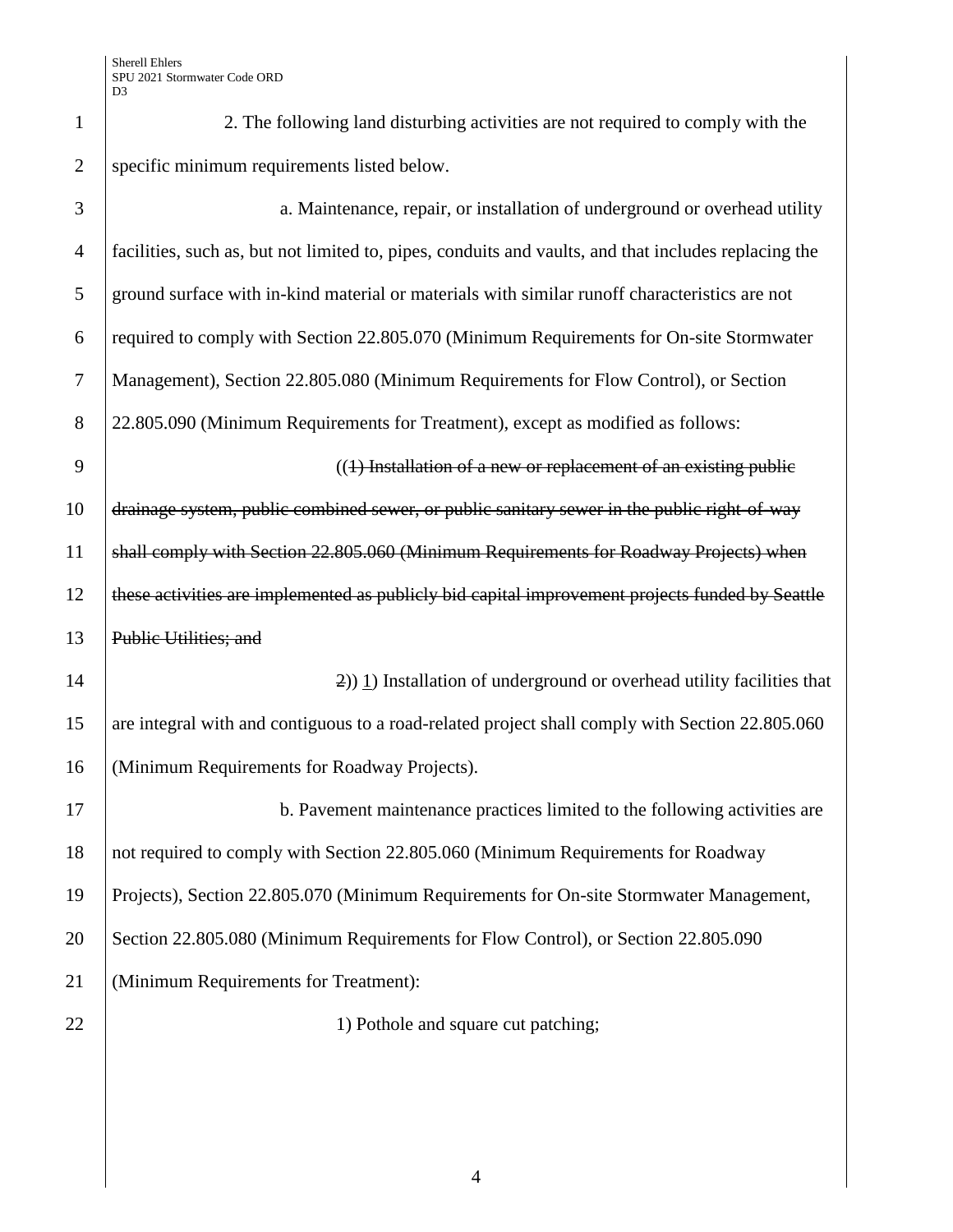| $\mathbf{1}$   | 2) Overlaying existing asphalt or concrete or brick pavement with                                 |
|----------------|---------------------------------------------------------------------------------------------------|
| $\overline{2}$ | asphalt or concrete without expanding the area of coverage;                                       |
| 3              | 3) Shoulder grading;                                                                              |
| $\overline{4}$ | 4) Reshaping or regrading drainage ditches;                                                       |
| 5              | 5) Crack sealing; and                                                                             |
| 6              | 6) Vegetation maintenance.                                                                        |
| 7              | c. Land disturbing activity that includes replacing the ground surface with                       |
| 8              | in-kind material or with materials having equivalent runoff characteristics and is associated     |
| 9              | solely with soil remediation or tank removal for the purpose of removing contaminants and         |
| 10             | pollutants and not associated with other development is not required to comply with subsections   |
| 11             | 22.805.050.A and 22.805.060.A (Soil Amendment), Section 22.805.070 (Minimum                       |
| 12             | Requirements for On-site Stormwater Management), or Section 22.805.080 (Minimum                   |
| 13             | Requirements for Flow Control). Projects that include any development in addition to soil         |
| 14             | remediation or tank removal replaced with in-kind material or with materials having equivalent    |
| 15             | runoff characteristics are not exempt.                                                            |
| 16             | d. Drainage control facilities that are part of a public retrofit project                         |
| 17             | installed to meet Appendix 12 to the City's municipal stormwater NPDES permit or for              |
| 18             | combined sewer control, or other voluntary retrofit project, are not required to comply with      |
| 19             | Section 22.805.070 (Minimum Requirements for On-site Stormwater Management), Section              |
| 20             | 22.805.080 (Minimum Requirements for Flow Control), or Section 22.805.090 (Minimum                |
| 21             | Requirements for Treatment). This exemption does not include land disturbing activities or hard   |
| 22             | surfaces that are not integral to or are in addition to the drainage control facilities described |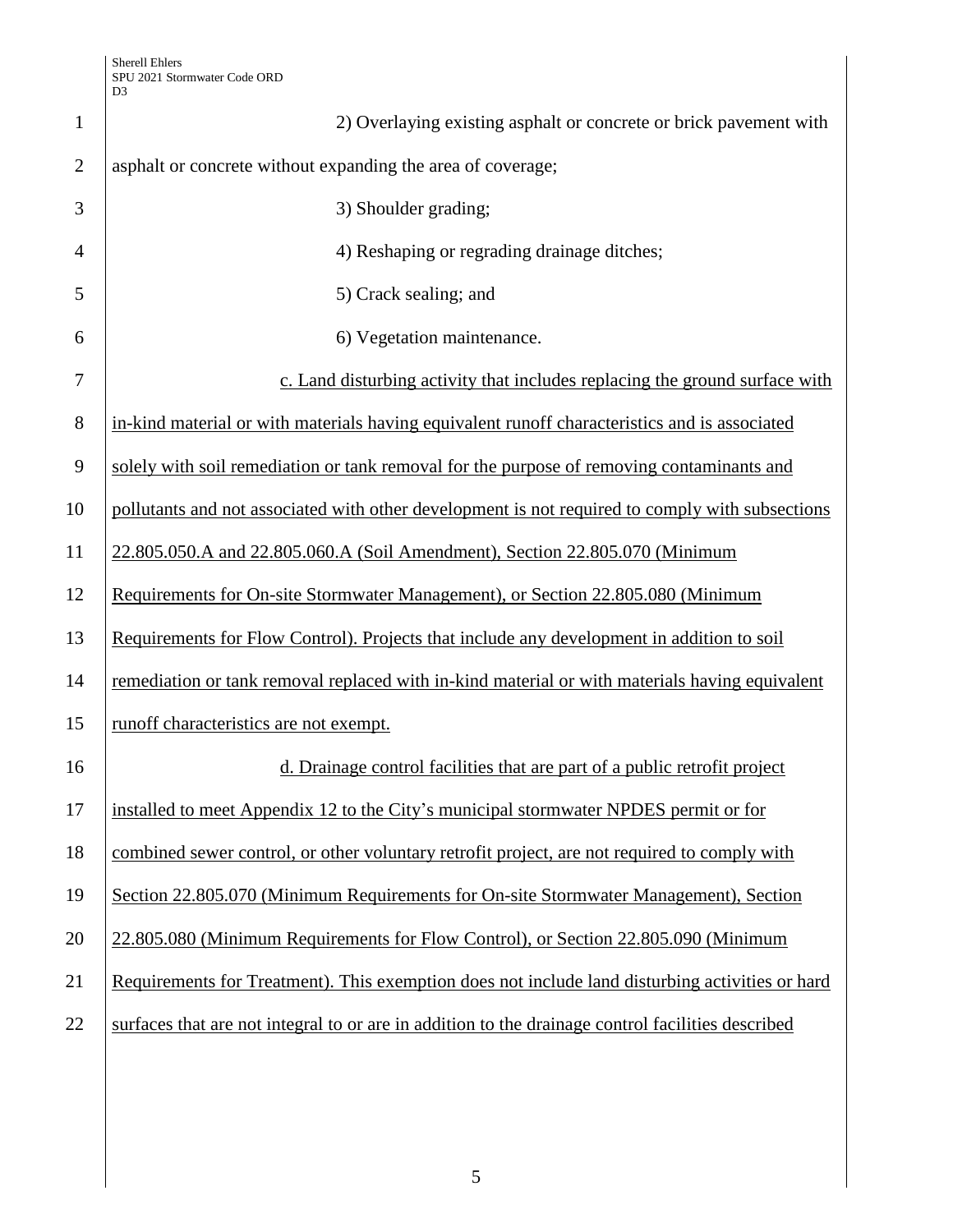1 above, or installation of drainage control facilities that are otherwise required to meet this 2 subtitle.

3 3. Sites that produce no runoff as determined by a licensed civil engineer using a 4 continuous runoff model approved by the Director are not required to comply with Section 5 22.805.080 (Minimum Requirements for Flow Control). 6 4. When a portion of the site being developed discharges only to the public 7 combined sewer, and that portion is not required to ((ependy with the provision of subsection 8 22.805.020.I (Install Source Control BMPs) unless) implement source controls pursuant to 9 Section 22.803.040 for specified activities, the Director has the authority, to the extent allowed 10 by law, to issue an order under Chapter 22.808 requiring the responsible party to undertake 11 source controls, if the Director determines that these activities pose a hazard to public health, 12 safety or welfare; endanger any property; adversely affect the safety and operation of  $((e^{i} + f^{*}))$ 13 City right-of-way, utilities, or other property owned or maintained by the City; or adversely 14 affect the functions and values of an environmentally critical area or buffer. 15 15 5. Residential activities are not required to comply with the provision of 16 Subsection 22.805.020.I (Install Source Control BMPs) unless the Director determines that these 17 activities pose a hazard to public health, safety or welfare; endanger any property; adversely 18 affect the safety and operation of ((eity)) City right-of-way, utilities, or other property owned or 19 maintained by the City; or adversely affect the functions and values of an environmentally 20 critical area or buffer. 21 6. With respect to all state highway right-of-way under Washington State 22 Department of Transportation (WSDOT) control within the jurisdiction of  $((the))$  The City of

23 Seattle, WSDOT shall use the current, approved Highway Runoff Manual (HRM) for its existing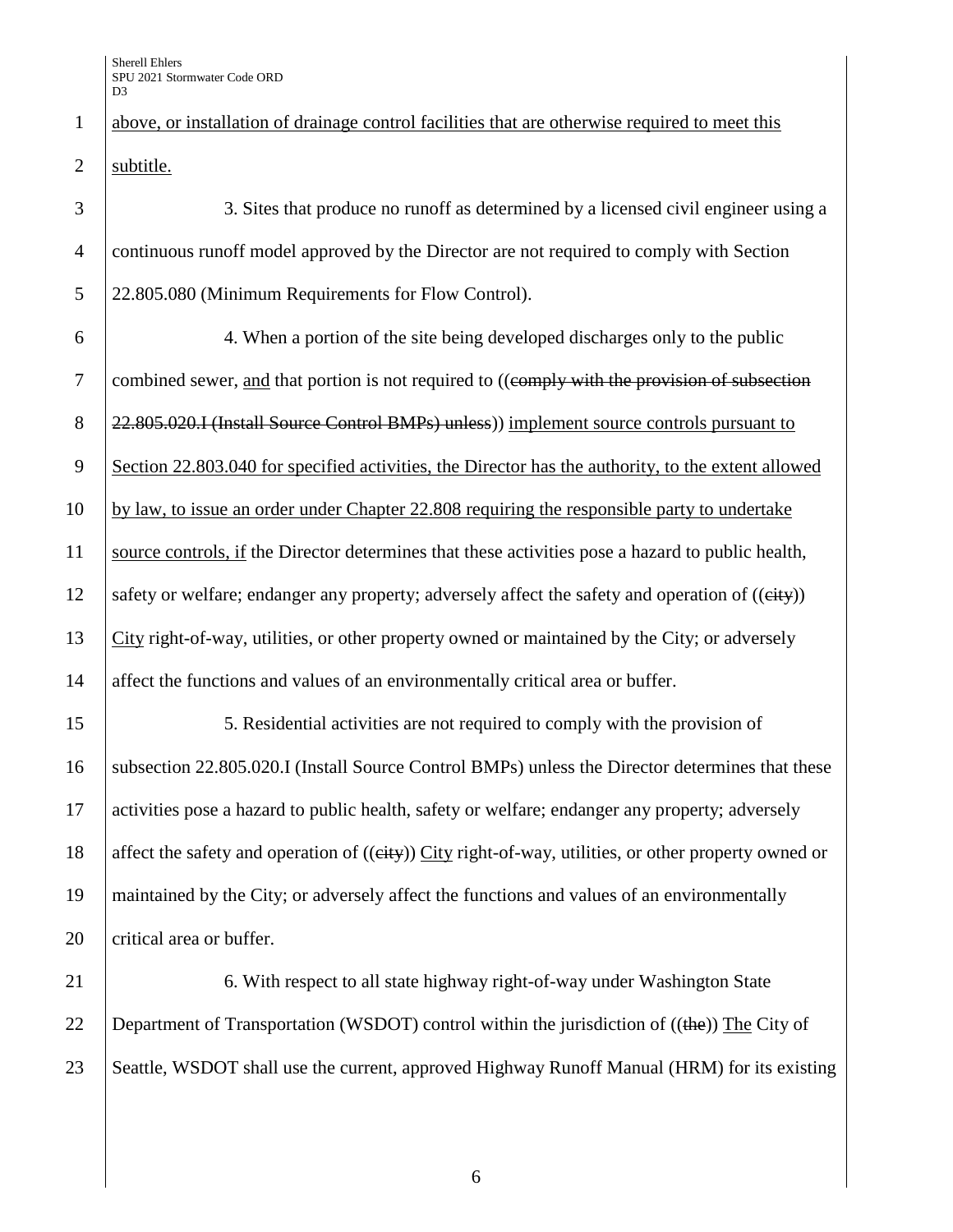| $\mathbf{1}$   | and new facilities and rights-of-way, as addressed in WAC 173-270-030(1) and (2). Exceptions     |
|----------------|--------------------------------------------------------------------------------------------------|
| $\overline{2}$ | to this exemption, where more stringent stormwater management requirements apply, are            |
| 3              | addressed in WAC 173-270-030(3)(b) and (c).                                                      |
| $\overline{4}$ | a. When a state highway is located in the jurisdiction of a local                                |
| 5              | government that is required by Ecology to use more stringent standards to protect the quality of |
| 6              | receiving waters, WSDOT shall comply with the same standards to promote uniform stormwater       |
| $\overline{7}$ | management.                                                                                      |
| 8              | b. WSDOT shall comply with standards identified in watershed action                              |
| 9              | plans for WSDOT rights-of-way, to the extent required by state law.                              |
| 10             | c. Other instances where more stringent local stormwater standards apply                         |
| 11             | are projects subject to tribal government standards or to the stormwater management-related      |
| 12             | permit conditions imposed under Chapter 25.09 to protect environmentally critical areas and      |
| 13             | their buffers (under the Growth Management Act), an NPDES permit, or shoreline master            |
| 14             | programs (under the Shoreline Management Act). In addition, WSDOT shall comply with local        |
| 15             | jurisdiction stormwater standards when WSDOT elects, and is granted permission, to discharge     |
| 16             | stormwater runoff into a municipality's drainage system or combined sewer system.                |
| 17             | <b>B.</b> Adjustments                                                                            |
| 18             | 1. The Director may approve a request for adjustments to the requirements of this                |
| 19             | subtitle when the Director finds that:                                                           |
| 20             | a. The adjustment provides substantially equivalent environmental                                |
| 21             | protection; and                                                                                  |
| 22             | b. The objectives of safety, function, environmental protection, and                             |
| 23             | facility maintenance are met, based on sound engineering practices.                              |
|                |                                                                                                  |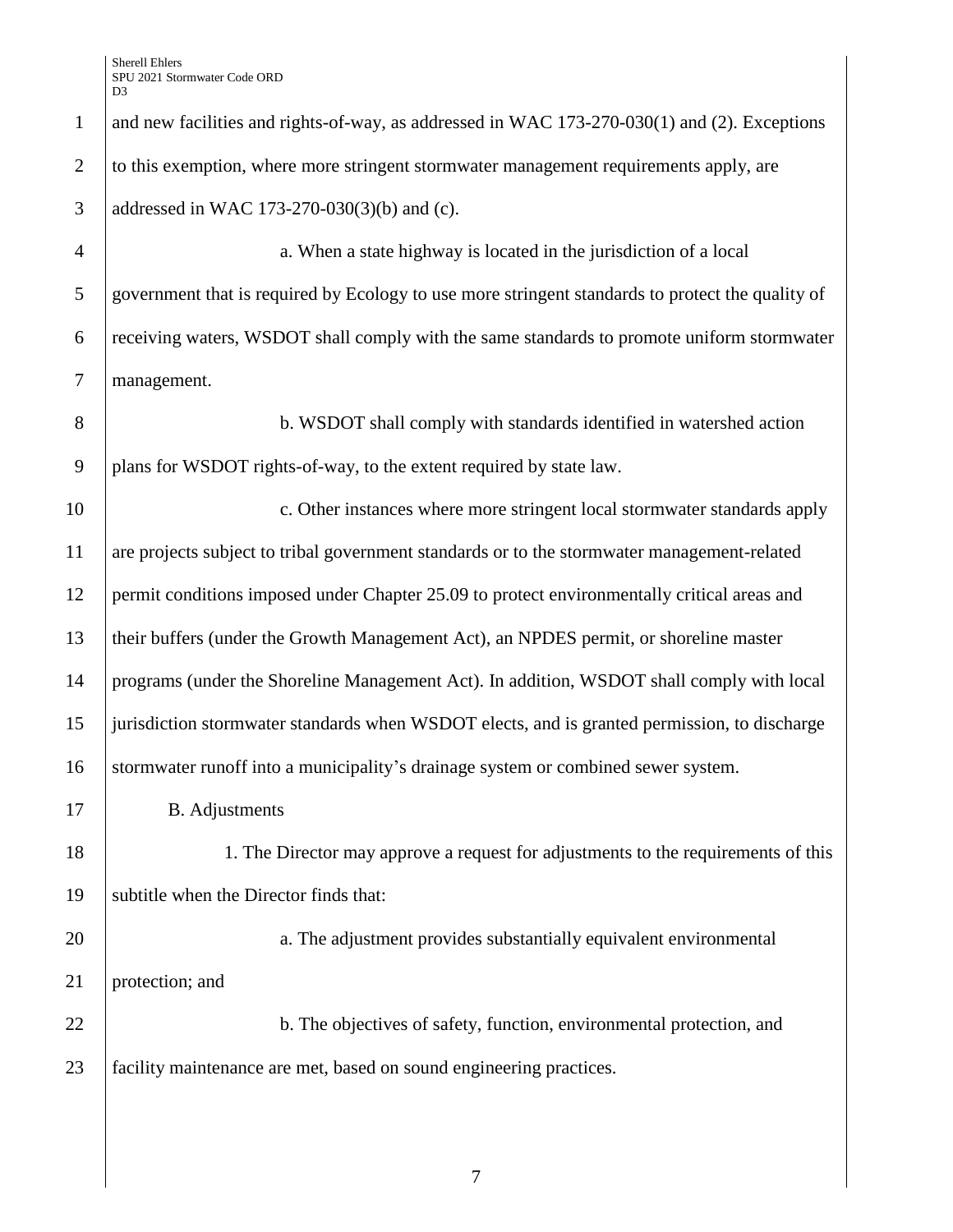| $\mathbf{1}$   | 2. During construction, the Director may require, or the applicant may request,                      |
|----------------|------------------------------------------------------------------------------------------------------|
| $\overline{2}$ | that the construction of drainage control facilities and associated project designs be adjusted if   |
| 3              | physical conditions are discovered on the site that are inconsistent with the assumptions upon       |
| $\overline{4}$ | which the approval was based, including but not limited to unexpected soil and/or water              |
| 5              | conditions, weather generated problems, or changes in the design of the improved areas.              |
| 6              | 3. A request by the applicant for adjustments shall be submitted to the Director for                 |
| $\overline{7}$ | approval prior to implementation. The request shall be in writing and shall provide facts            |
| $8\,$          | substantiating the requirements of subsection 22.800.040.B.1 and, if made during construction,       |
| 9              | the factors in subsection $22.800.040$ .B.2. Any such modifications made during the construction     |
| 10             | of drainage control facilities shall be recorded on the final approved drainage control plan, a      |
| 11             | revised copy of which shall be filed by the Director.                                                |
| 12             | C. Exceptions                                                                                        |
| 13             | 1. The Director may approve a request for an exception to the requirements of this                   |
| 14             | subtitle when the applicant demonstrates that the exception will not increase risks in the vicinity  |
| 15             | and/or downstream of the property to public health, safety and welfare, or to water quality, or to   |
| 16             | public and private property, and:                                                                    |
| 17             | a. The requirement would cause a severe and unexpected financial                                     |
| 18             | hardship that outweighs the requirement's benefits, and the criteria for an adjustment cannot be     |
| 19             | met; or                                                                                              |
| 20             | b. The requirement would cause harm or a significant threat of harm to                               |
| 21             | public health, safety and welfare, the environment, or public and private property, and the criteria |
| 22             | for an adjustment cannot be met; or                                                                  |
|                |                                                                                                      |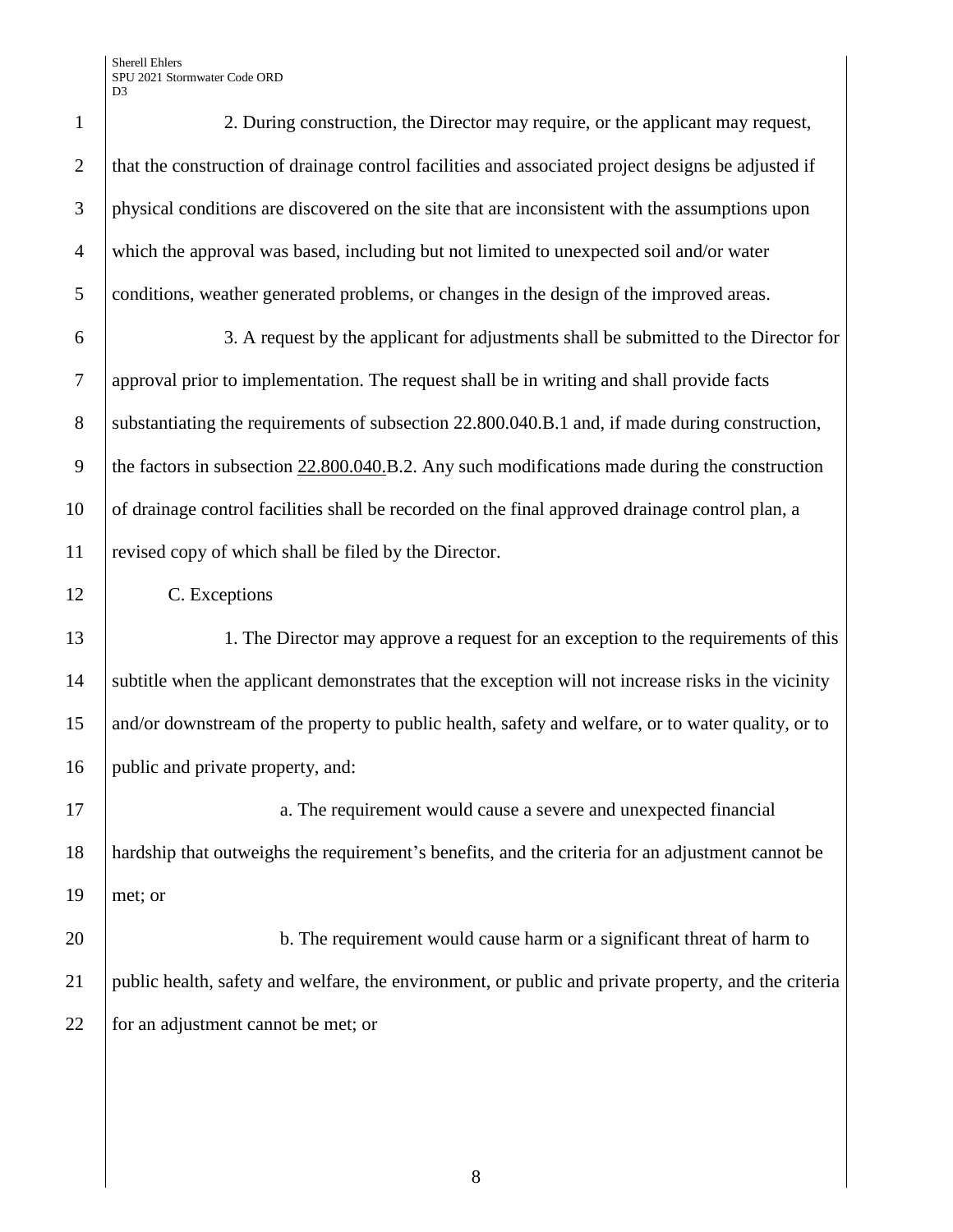| $\mathbf{1}$   | c. The requirement is not technically feasible, and the criteria for an                          |
|----------------|--------------------------------------------------------------------------------------------------|
| $\overline{2}$ | adjustment cannot be met; or                                                                     |
| 3              | d. An emergency situation exists that necessitates approval of the                               |
| $\overline{4}$ | exception.                                                                                       |
| 5              | 2. An exception shall only be granted to the extent necessary to provide relief                  |
| 6              | from the economic hardship, to alleviate the harm or threat of harm, to the degree that          |
| $\tau$         | compliance with the requirement becomes technically feasible, or to perform the emergency        |
| 8              | work that the Director determines exists.                                                        |
| 9              | 3. An applicant is not entitled to an exception, whether or not the criteria allowing            |
| 10             | approval of an exception are met.                                                                |
| 11             | 4. The Director may require an applicant to provide additional information at the                |
| 12             | applicant's expense, including, but not limited to, an engineer's report or analysis.            |
| 13             | 5. When an exception is granted, the Director may impose new or additional                       |
| 14             | requirements to offset or mitigate harm that may be caused by granting the exception, or that    |
| 15             | would have been prevented if the exception had not been granted.                                 |
| 16             | 6. Public notice of an application for an exception and of the Director's decision               |
| 17             | on the application shall be provided in the manner prescribed for Type II land use decisions, as |
| 18             | set forth in Chapter 23.76.                                                                      |
| 19             | 7. The Director's decision shall be in writing with written findings of fact.                    |
| 20             | Decisions approving an exception based on severe and unexpected economic hardship shall          |
| 21             | address all the factors in subsection 22.800.040.C.8.                                            |
| 22             | 8. An application for an exception on the grounds of severe and unexpected                       |
| 23             | financial hardship must describe, at a minimum, all of the following:                            |
|                |                                                                                                  |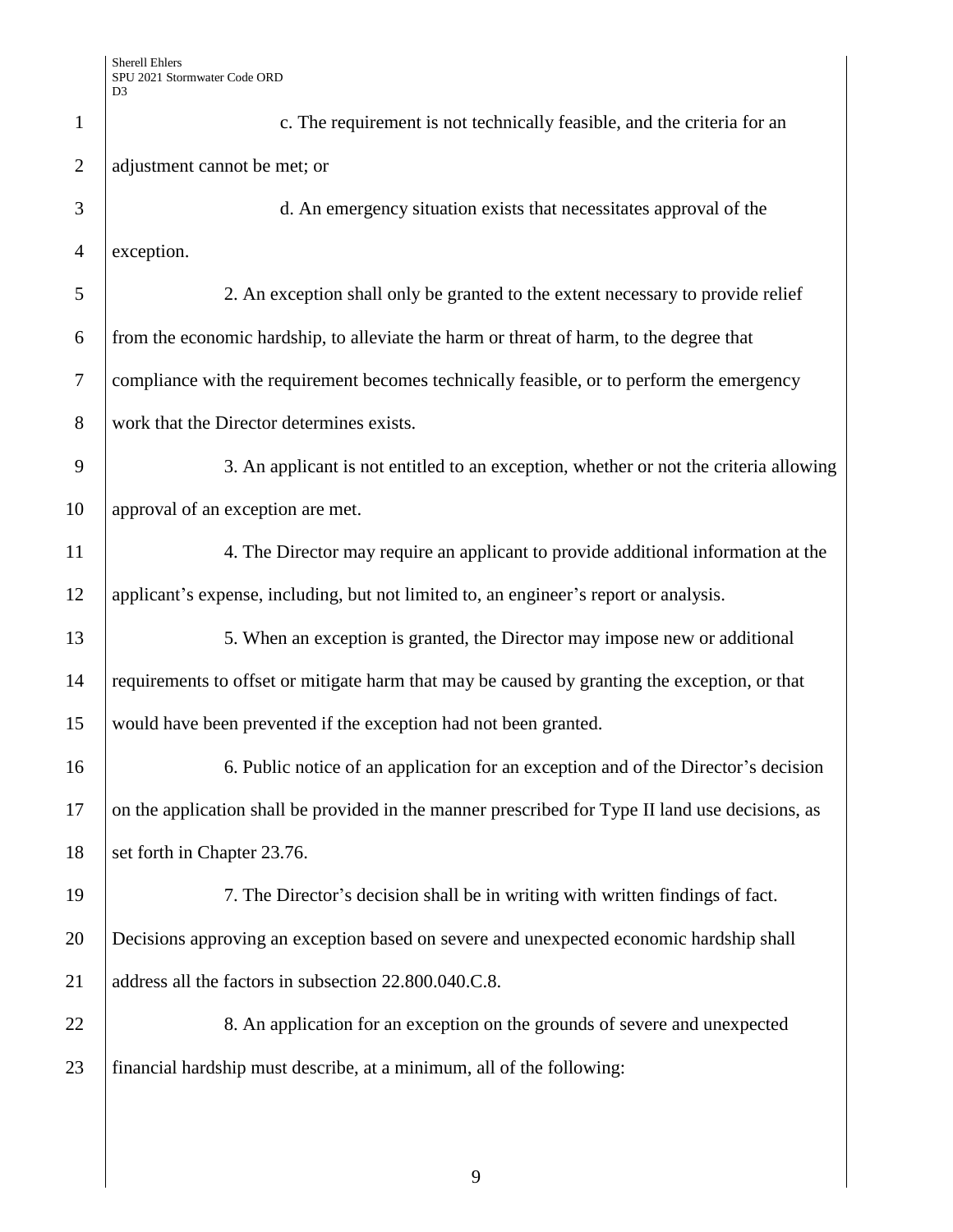| $\mathbf{1}$   | a. The current, pre-project use of the site; and                                                      |
|----------------|-------------------------------------------------------------------------------------------------------|
| $\overline{2}$ | b. How application of the requirement(s) for which an exception is being                              |
| 3              | requested restricts the proposed use of the site compared to the restrictions that existed prior to   |
| $\overline{4}$ | the adoption of this current subtitle; and                                                            |
| 5              | c. The possible remaining uses of the site if the exception were not                                  |
| 6              | granted; and                                                                                          |
| 7              | d. The uses of the site that would have been allowed prior to the adoption                            |
| $8\phantom{1}$ | of this subtitle; and                                                                                 |
| 9              | e. A comparison of the estimated amount and percentage of value loss as a                             |
| 10             | result of the requirements versus the estimated amount and percentage of value loss as a result of    |
| 11             | requirements that existed prior to adoption of the requirements of this subtitle; and                 |
| 12             | f. The feasibility of the owner or developer to alter the project to apply the                        |
| 13             | requirements of this subtitle.                                                                        |
| 14             | 9. In addition to rights under Chapter 3.02, any person aggrieved by a Director's                     |
| 15             | decision on an application for an exception may appeal to the Hearing Examiner's Office by            |
| 16             | filing an appeal, with the applicable filing fee, as set forth in Section 23.76.022. However,         |
| 17             | appeals of a Notice of Violation, Director's order, or invoice issued pursuant to this subtitle shall |
| 18             | follow the required procedure established in Chapter 22.808.                                          |
| 19             | 10. The Hearing Examiner shall affirm the Director's determination on the                             |
| 20             | exception unless the examiner finds the determination is clearly erroneous based on substantial       |
| 21             | evidence. The applicant for the exception shall have the burden of proof on all issues related to     |
| 22             | justifying the exception.                                                                             |
|                |                                                                                                       |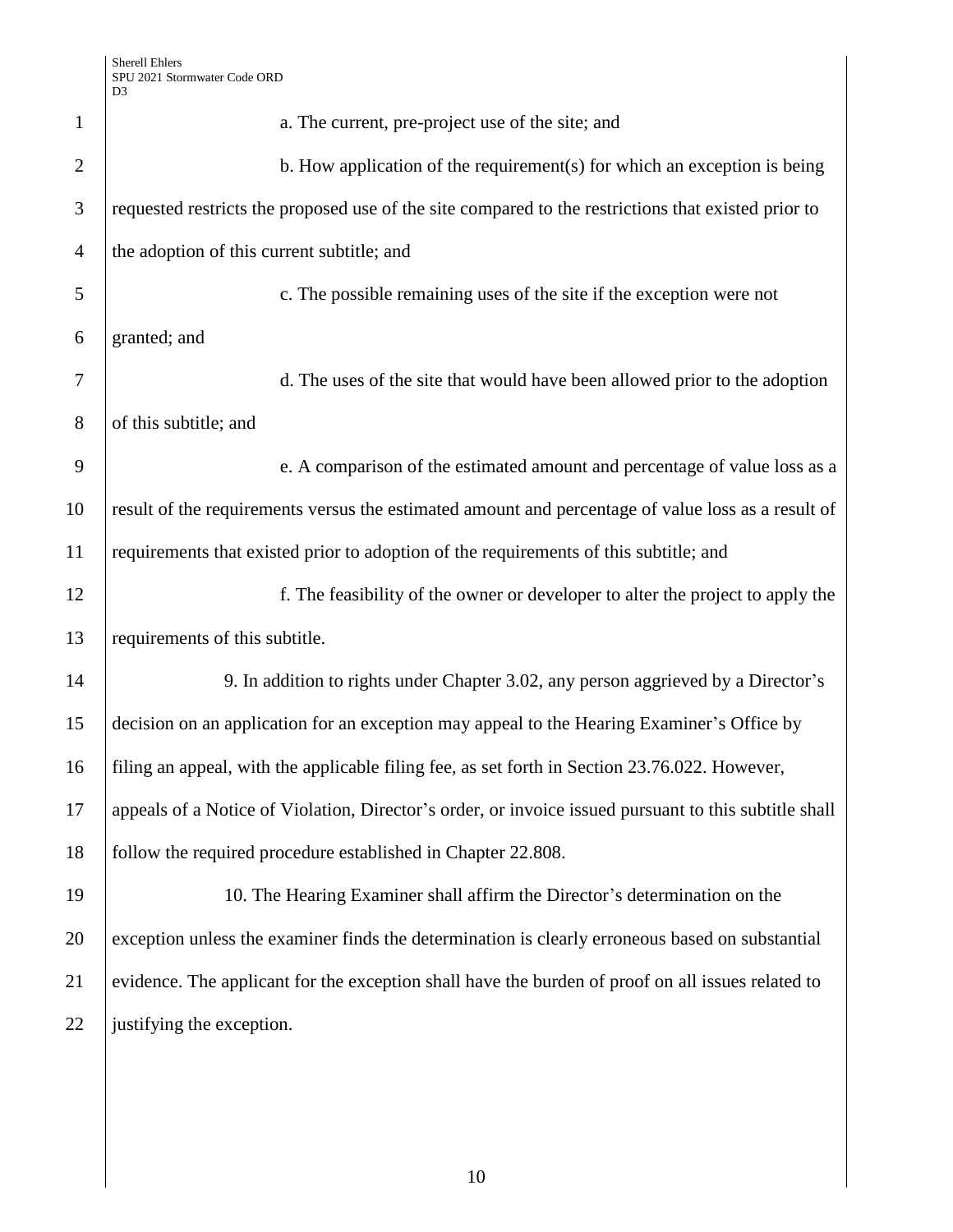1 11. The Director shall keep a record, including the Director's written findings of 2 fact, on all approved requests for exceptions.

## 4 **22.800.070 Minimum Requirements for City Agency Projects**

 $3 \mid$  \*\*\*

5 A. Compliance. City agencies shall comply with all the requirements of this subtitle  $6$  except as specified below:

 1. City agencies are not required to obtain permits and approvals under this 8 subtitle, other than inspections as set out in subsection B of this Section 22.800.070 and review and approval when applying roadway project infeasibility as provided in subsection 22.805.060.E, for work performed within a public right-of-way or for work performed for the operation and maintenance of park lands under the control or jurisdiction of the Department of Parks and Recreation. Where the work occurs in a public right-of-way, it shall also comply with Title 15, Street and Sidewalk Use, including the applicable requirements to obtain permits or approvals.

15 2. A City agency project, as defined in Section 22.801.170, that is not required to 16 obtain permit(s) and approval(s) pursuant to subsection 22.800.070.A.1 and meets all of the 17 conditions set forth below, is not required to comply with the amendments to 22.800.020 through 18  $\left| \frac{22.808.110}{22.808.110} \right|$  that take effect on ((January 1, 2016)) July 1, 2021, except the amendments to this 19 subsection 22.800.070.A.2.

20 a. The project begins land disturbing activities within ((18 months)) five 21  $\sqrt{2}$  years of the effective date of this subtitle, and;

22 b. The project complies with the Stormwater Code that was made effective 23 ((November 30, 2009)) January 1, 2016, by Ordinance ((123105)) 124872 which requires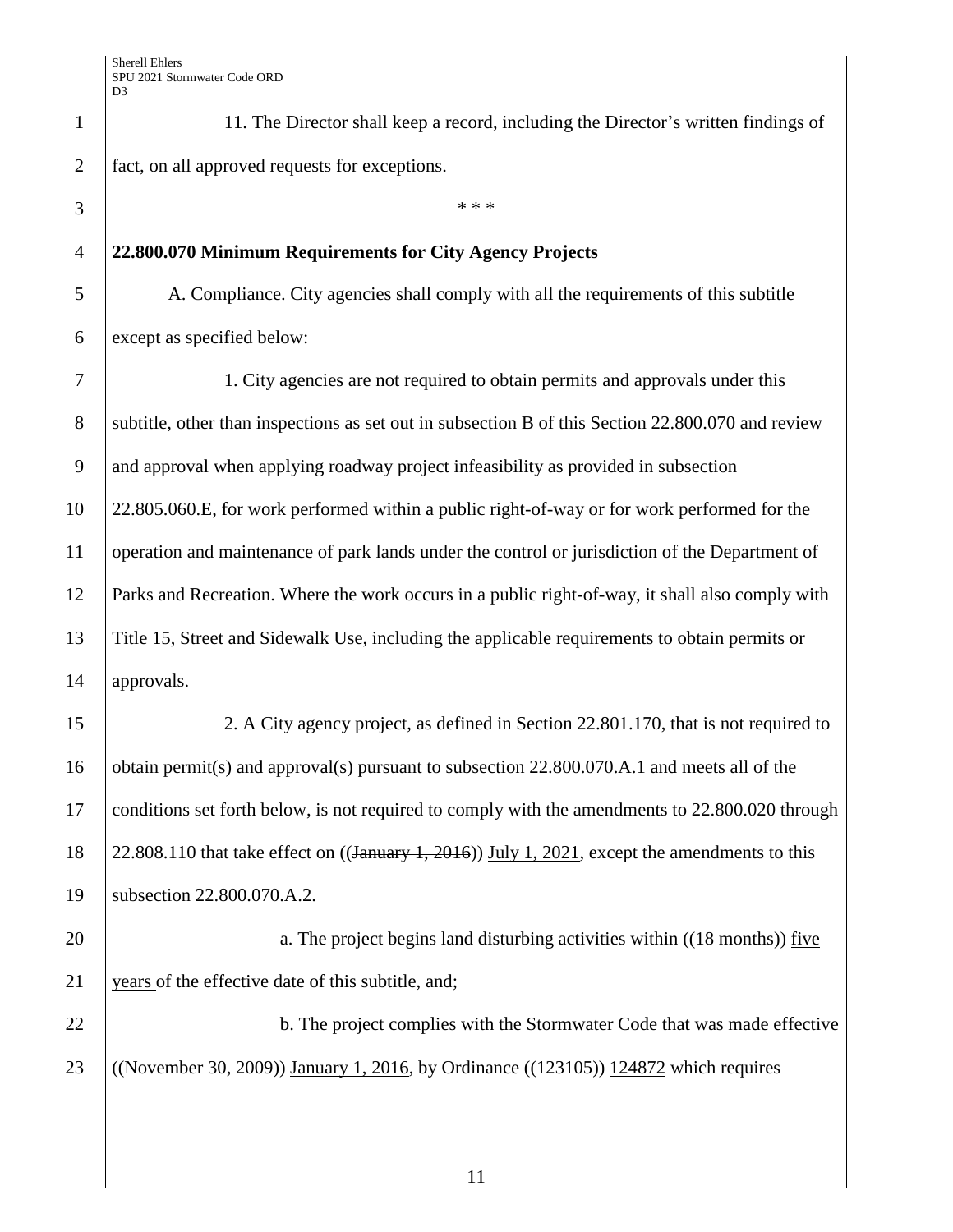| $\mathbf{1}$   | compliance with Directors' Rules ((45-2012/DWW 201.1 and 16-2012/DWW 201.2)) SDCI 17-                |
|----------------|------------------------------------------------------------------------------------------------------|
| $\overline{2}$ | 2017/SPU DWW 200 effective ((March 1, 2013, as amended by Ordinance 124758)) January 1,              |
| 3              | $2016$ ; and                                                                                         |
| $\overline{4}$ | c. The project meets one or more of the following criteria:                                          |
| 5              | 1) Project funding was appropriated as identified in Ordinance                                       |
| 6              | $((124648))$ 126237 titled, "An ordinance adopting a budget, including a capital improvement         |
| 7              | program and position modifications, for the City of Seattle for $((2015))$ 2021"; or                 |
| 8              | 2) Project received or will receive voter approval of financing                                      |
| 9              | before $((\text{January } 1, 2015))$ January 1, 2021; or                                             |
| 10             | 3) Project received or will receive funds based on grant                                             |
| 11             | application(s) submitted before $((\text{January } 1, 2015))$ January 1, 2021.                       |
| 12             | B. Inspection                                                                                        |
| 13             | 1. When the City conducts projects for which review and approval are required                        |
| 14             | under Chapter 22.807 (Drainage Control Review and Application Requirements) the work shall           |
| 15             | be inspected by the City agency conducting the project or supervising the contract for the project.  |
| 16             | The inspector for the City agency shall be responsible for ascertaining that the drainage control is |
| 17             | done in a manner consistent with the requirements of this subtitle.                                  |
| 18             | 2. A City agency need not provide an inspector from its own agency provided                          |
| 19             | either:                                                                                              |
| 20             | a. The work is inspected by an appropriate inspector from another City                               |
| 21             | agency; or                                                                                           |
| 22             | b. The work is inspected by an appropriate inspector hired for that purpose                          |
| 23             | by a City agency; or                                                                                 |
|                |                                                                                                      |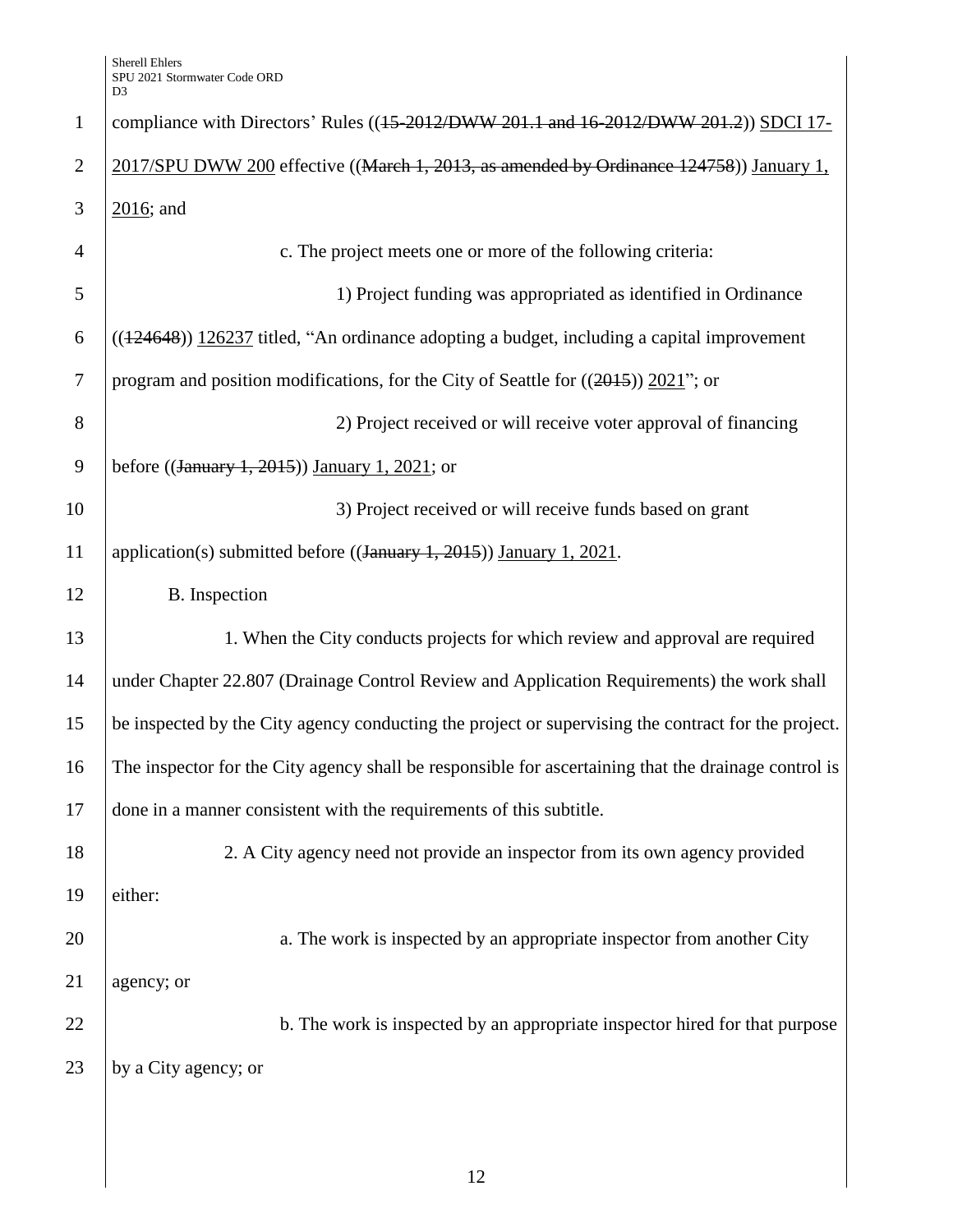c. The work is inspected by the licensed civil or geotechnical engineer who prepared the plans and specifications for the work; or d. A permit or approval is obtained from the Director of SDCI, and the work is inspected by the Director. C. Certification of Compliance. City agencies shall meet the same standards as non-City projects, except as provided in subsection 22.800.070.A, and shall certify that each individual project meets those standards.  $^*$  **22.800.080 Authority**  10 A. For projects not conducted in the public right-of-way, the Director of SDCI has authority regarding the provisions of this subtitle pertaining to grading, review of drainage control plans, and review of construction stormwater control plans, and has inspection and enforcement authority pertaining to temporary erosion and sediment control measures. 14 B. The Director of SPU has authority regarding all other provisions of this subtitle pertaining to drainage water, drainage, and erosion control, including inspection and enforcement 16 authority. The Director of SPU may delegate authority to the Director of SDCI or the Director of SDOT regarding the provisions of this subtitle pertaining to review of drainage control plans, inspection of drainage control facilities, review of construction stormwater control plans, and inspection and enforcement authority pertaining to temporary erosion and sediment control measures for projects conducted in the public right-of-way. 21 C. The Directors of SDCI, SDOT, and SPU are authorized to take actions necessary to 22 implement the provisions and purposes of this Subtitle VIII in their respective spheres of authority to the extent allowed by law, including, but not limited to, the following: promulgating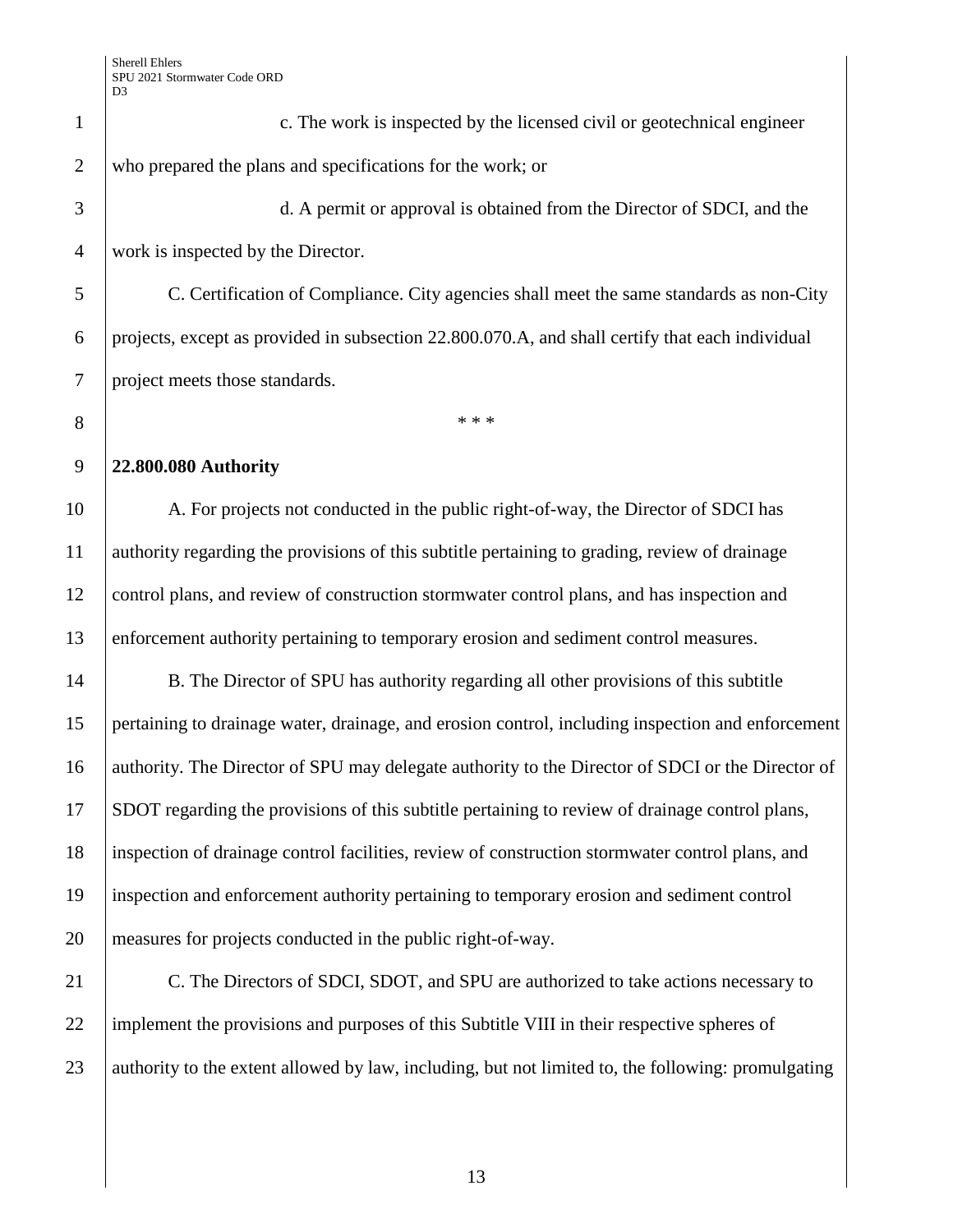1 and amending rules and regulations, pursuant to the Administrative Code, Chapter 3.02; establishing and conducting inspection programs; establishing and conducting or, as set forth in Section 22.802.040, requiring responsible parties to conduct monitoring programs, which may include sampling of discharges to or from drainage control facilities, the public drainage system, or receiving waters; taking enforcement action; abating nuisances; promulgating guidance and policy documents; and reviewing and approving, conditioning, or disapproving required submittals and applications for approvals and permits. The Directors are authorized to exercise 8 their authority under this Subtitle VIII in a manner consistent with their legal obligations as determined by the courts or by statute.

 D. The Director of SPU is authorized to develop, review, or approve drainage basin plans for managing receiving waters, drainage water, and erosion within individual basins. A drainage basin plan may, when approved by the Director of SPU, be used to modify requirements of this subtitle, provided the level of protection for human health, safety and welfare, the environment, 14 and public or private property will equal or exceed that which would otherwise be achieved. A drainage basin plan that modifies the minimum requirements of this subtitle at a drainage basin level subject to the municipal stormwater NPDES Permit must be reviewed and approved by Ecology and adopted by City ordinance.

 E. The Director of SPU is authorized, to the extent allowed by law, to develop, review, or approve an Integrated Drainage Plan as an equivalent means of complying with the requirements 20 of this subtitle, in which the developer of a project voluntarily enters into an agreement with the Director of SPU to implement an Integrated Drainage Plan that is specific to one or more sites where best management practices are employed such that the cumulative effect on the discharge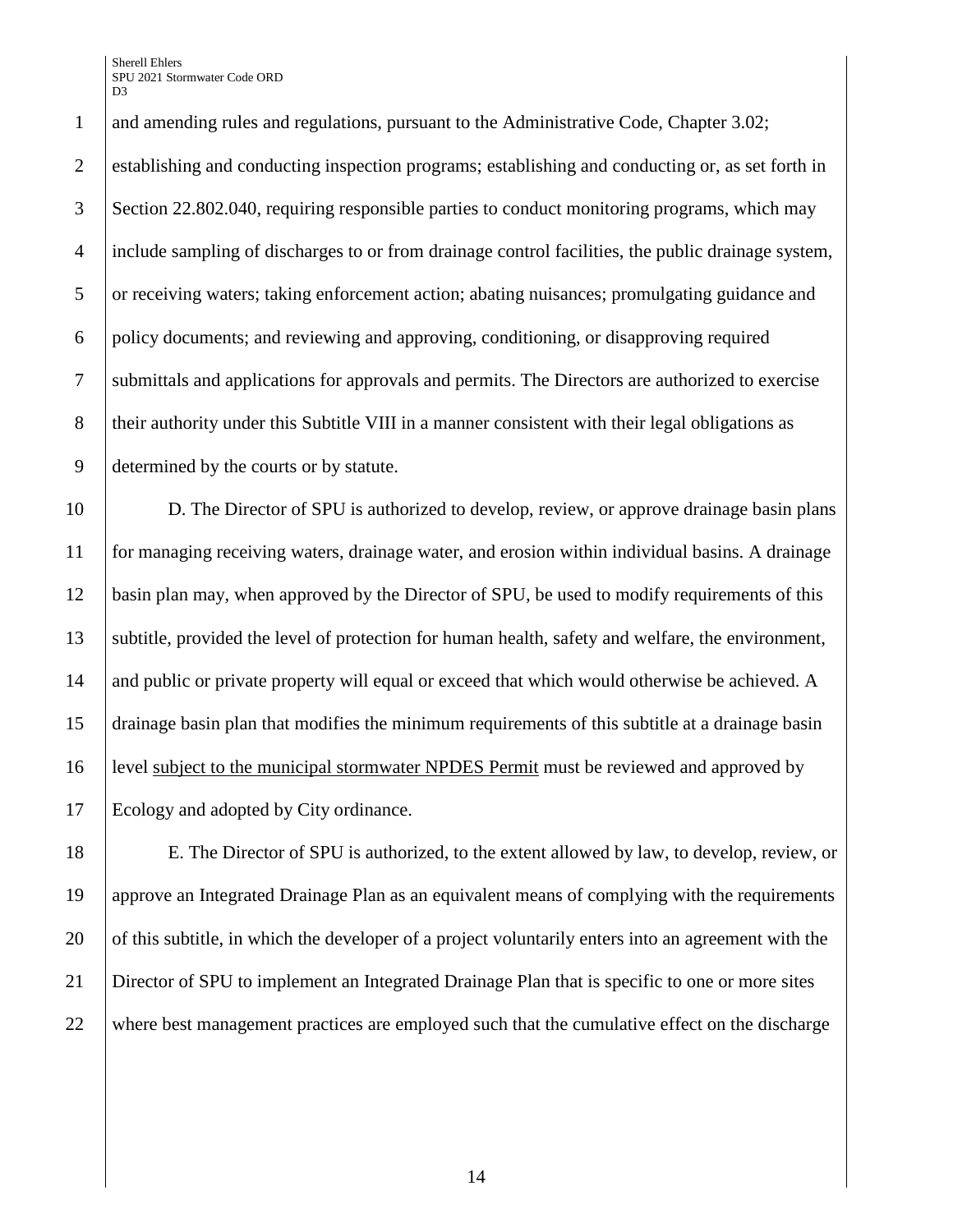| $\overline{2}$ | achieved by a less integrated, site-by-site implementation of best management practices.             |
|----------------|------------------------------------------------------------------------------------------------------|
| 3              | F. ((The)) For projects that do not discharge to the combined sewer system, the Director             |
| $\overline{4}$ | of SPU is authorized, to the extent allowed by law, to enter into an agreement with the developer    |
| 5              | ((of a project for the developer)) to allow a project's flow control, water quality treatment, on-   |
| 6              | site stormwater management, or wetland protection requirements to be met at an alternative           |
| $\tau$         | location if the following conditions are met, or if another scenario is approved by Ecology:         |
| 8              | 1. The developer enters the agreement voluntarily to contribute funds toward the                     |
| 9              | construction of, or to construct, one or more drainage control facilities ((that)) at an alternative |
| 10             | location to mitigate the impacts to the same receiving water that have been identified as a          |
| 11             | consequence of the ((proposed development.)) project; and                                            |
| 12             | 2. The alternative location is for an equivalent area in terms of flow and pollution                 |
| 13             | characteristics when compared with the project, as determined by the Director; and                   |
| 14             | a. The site of the project has greater than or equal to 35 percent existing                          |
| 15             | hard surface coverage and the project discharges to:                                                 |
| 16             | 1) A Listed Creek and the equivalent area is in-basin, which means                                   |
| 17             | that the equivalent area is on the same site as the project, the project is located within           |
| 18             | contributing area to the equivalent area, or the equivalent area discharges from the public          |
| 19             | drainage system to the receiving water at the same point as (or upstream of) the point where the     |
| 20             | project area discharges from the public drainage system to the same receiving water; or              |
| 21             | 2) A receiving water other than a Listed Creek and the equivalent                                    |
| 22             | area discharges to the same receiving water as the project.                                          |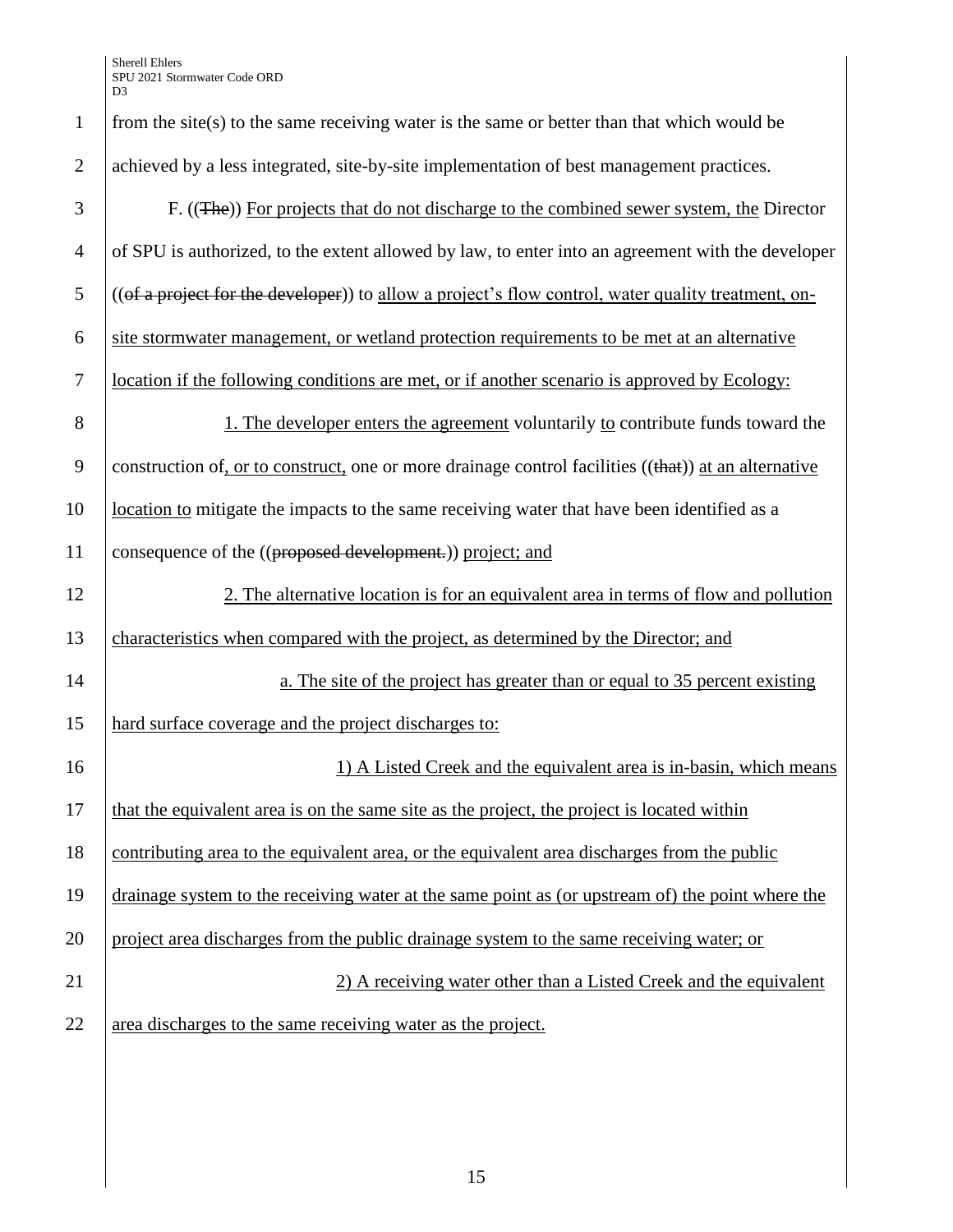G. ((The)) For projects that discharge to the combined sewer system, the Director of SPU 2 is authorized, to the extent allowed by law, to enter into an agreement with the developer ( $(\theta \hat{H} \hat{H})$ 3 project for the developer)) to allow a project's flow control or on-site stormwater management requirements to be met at an alternative location if the developer enters the agreement voluntarily to contribute funds towards the construction of, or to construct, one or more drainage control 6 facilities at an alternative location, determined by the Director, to mitigate the impacts ((to the  $\vert$  same receiving water)) that have been identified as a consequence of the ((proposed development)) project.

 H. If the Director of SPU determines that a discharge from a site, real property, or drainage control facility, directly or indirectly to a public drainage system, a private drainage system, or a receiving water within or contiguous to Seattle city limits, has exceeded, exceeds, or will exceed water quality standards at the point of assessment, or has caused or contributed, is causing or contributing, or will cause or contribute, to a prohibited discharge or a known or likely violation of water quality standards in the receiving water or a known or likely violation of the City's municipal stormwater NPDES permit, and cannot be adequately addressed by the required best management practices, then the Director of SPU has the authority, to the extent allowed by law, to issue an order under Chapter 22.808 requiring the responsible party to undertake more stringent or additional best management practices. These best management practices may include additional source control or structural best management practices or other 20 actions necessary to cease the exceedance, the prohibited discharge, or causing or contributing to 21 the known or likely violation of water quality standards in the receiving water or the known or likely violation of the City's municipal stormwater NPDES permit. Structural best management practices may include but shall not be limited to: drainage control facilities, structural source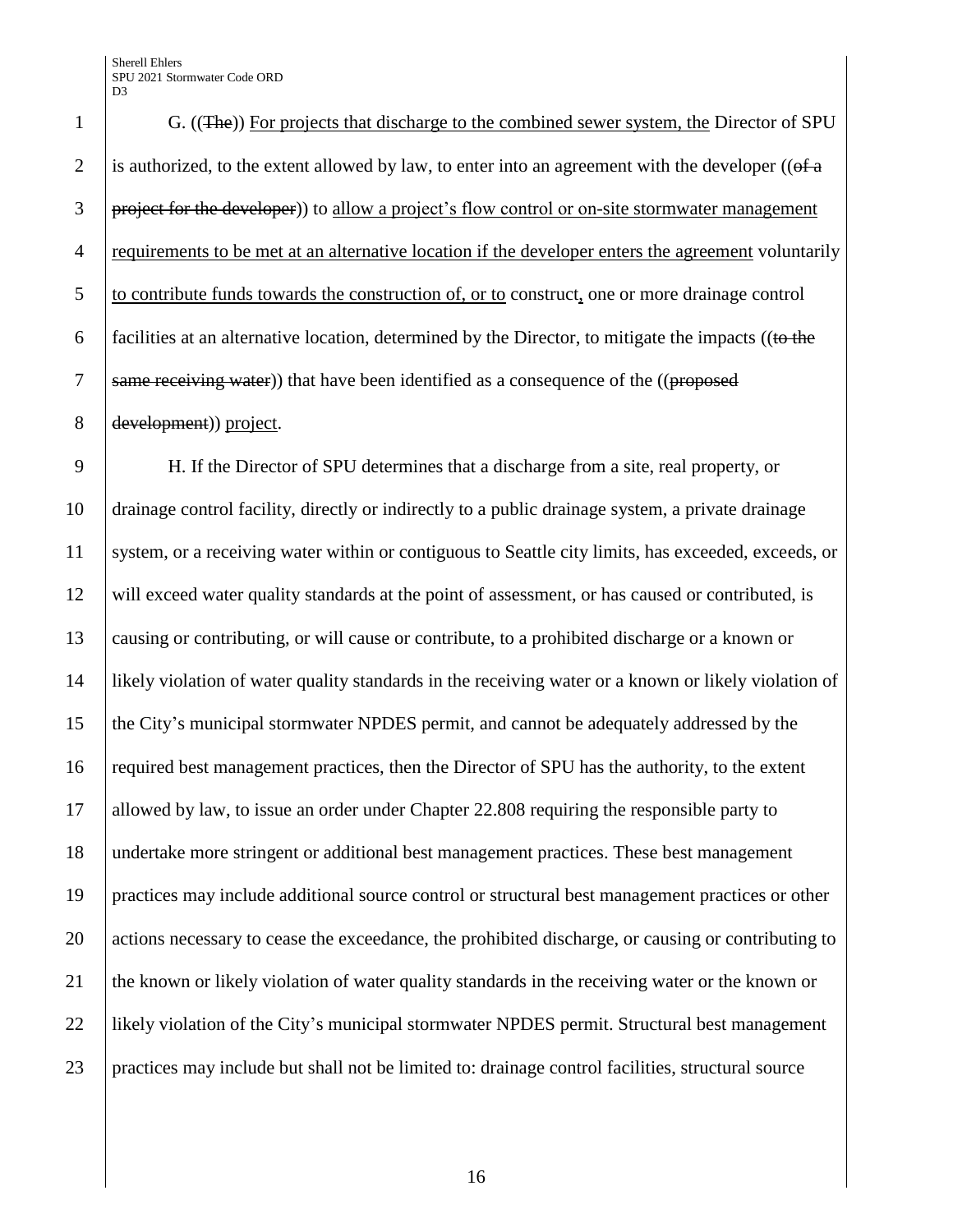controls, treatment facilities, constructed facilities such as enclosures, covering and/or berming 2 of container storage areas, and revised drainage systems. For existing discharges as opposed to new projects, the Director may allow 12 months to install a new flow control facility, structural source control, or treatment facility after the Director notifies the responsible party in writing of 5 the Director's determination pursuant to this subsection 22.800.080.H and of the flow control facility, structural source control, or treatment facility that must be installed.

7 I. Unless an adjustment pursuant to subsection 22.800.040.B or an exception pursuant to 8 Subsection 22.800.040.C is approved by the Director, an owner or occupant who is required to 9 connect, or who chooses to connect, to a public drainage system shall be required to extend the 10 public drainage system if a public drainage system is not accessible within an abutting public 11 area across the full frontage of the site.

12 J. The Director of SDCI or the Director of SPU has the authority, to the extent allowed by  $\vert$  law, to require ((sites)) projects with any addition or replacement ((of less than 5,000 square  $\left| \frac{\text{feet}}{\text{feet}} \right|$  of hard surface or ((with less than one acre of)) land disturbing activity to comply with the 15 more stringent requirements set forth in ((Section 22.805.080 or Section 22.805.090)) Chapter 22.805 when necessary to accomplish the purposes of this subtitle. In making this determination, the Director of SDCI or the Director of SPU may consider, but is not limited to, the following attributes of the site: location within an Environmentally Critical Area; proximity and tributary to an Environmentally Critical Area; and proximity and tributary to an area with known erosion or 20 | flooding problems.

21  $\vert$  \*\*\*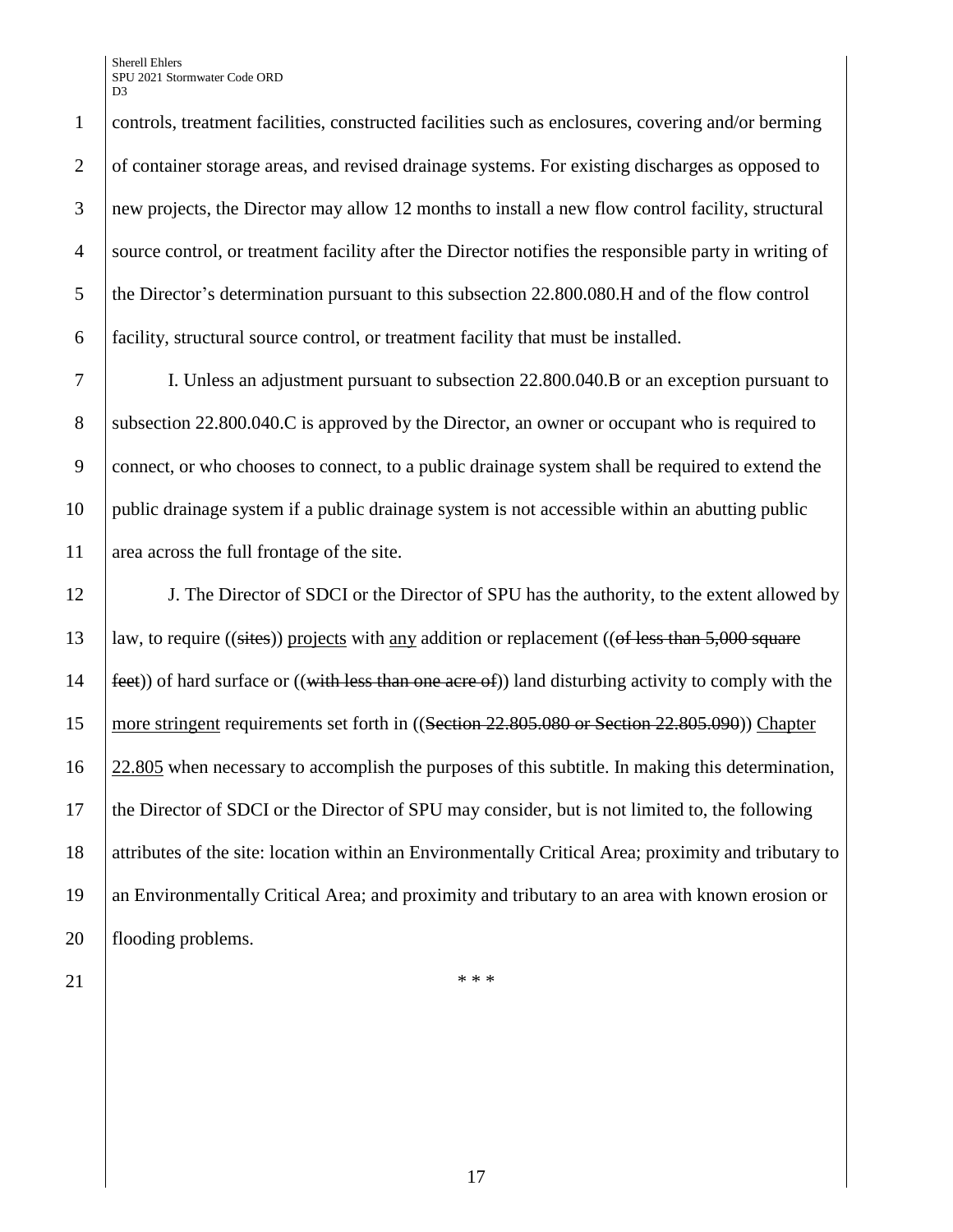**22.800.100 Transition to Revised Stormwater Code**  2 A. Any building or grading permit issued prior to June 30, 2020,  $((a))$  (1) which was not considered, either in the initial application process or in a renewal process, under the version of 4 the Stormwater Code in effect on or after January 1, 2016, and  $((\theta))$  (2) pursuant to which construction has not started by June 30, 2020, shall expire on June 30, 2020. B. Any building or grading permit (1) which was considered under a version of the Stormwater Code in effect on or after January 1, 2016, but before July 1, 2021, and (2) pursuant 8 to which construction has not started by July 1, 2026, shall expire on July 1, 2026. 9 ((B)) C. Any master use permit issued prior to June 30, 2020, for a project not requiring a 10 building permit  $((a))$  (1) which was not considered, either in the initial application process or in a renewal process, under the version of the Stormwater Code in effect on or after January 1,  $12 \quad |2016$ , and  $((\theta)) \quad (2)$  pursuant to which construction has not started by June 30, 2020, shall expire 13 on June 30, 2020. D. Any master use permit for a project not requiring a building permit (1) which was considered under a version of the Stormwater Code in effect on or after January 1, 2016, but before July 1, 2021, and (2) pursuant to which construction has not started by July 1, 2026, shall expire on July 1, 2026. ((C)) E. Neither Section 23.22.028, Section 23.22.064, Section 23.24.050, RCW 58.17.033, nor RCW 58.17.170 shall require any permit application submitted on or after January 1, 2016, to be considered under a version of the Stormwater Code in effect prior to January 1, 2016, or require any permit application submitted on or after July 1, 2021 to be 22 considered under a version of the Stormwater Code in effect prior to July 1, 2021. For purposes 23 of this subsection  $((22.800.100.E))$  22.800.100.E, "permit application" means an application for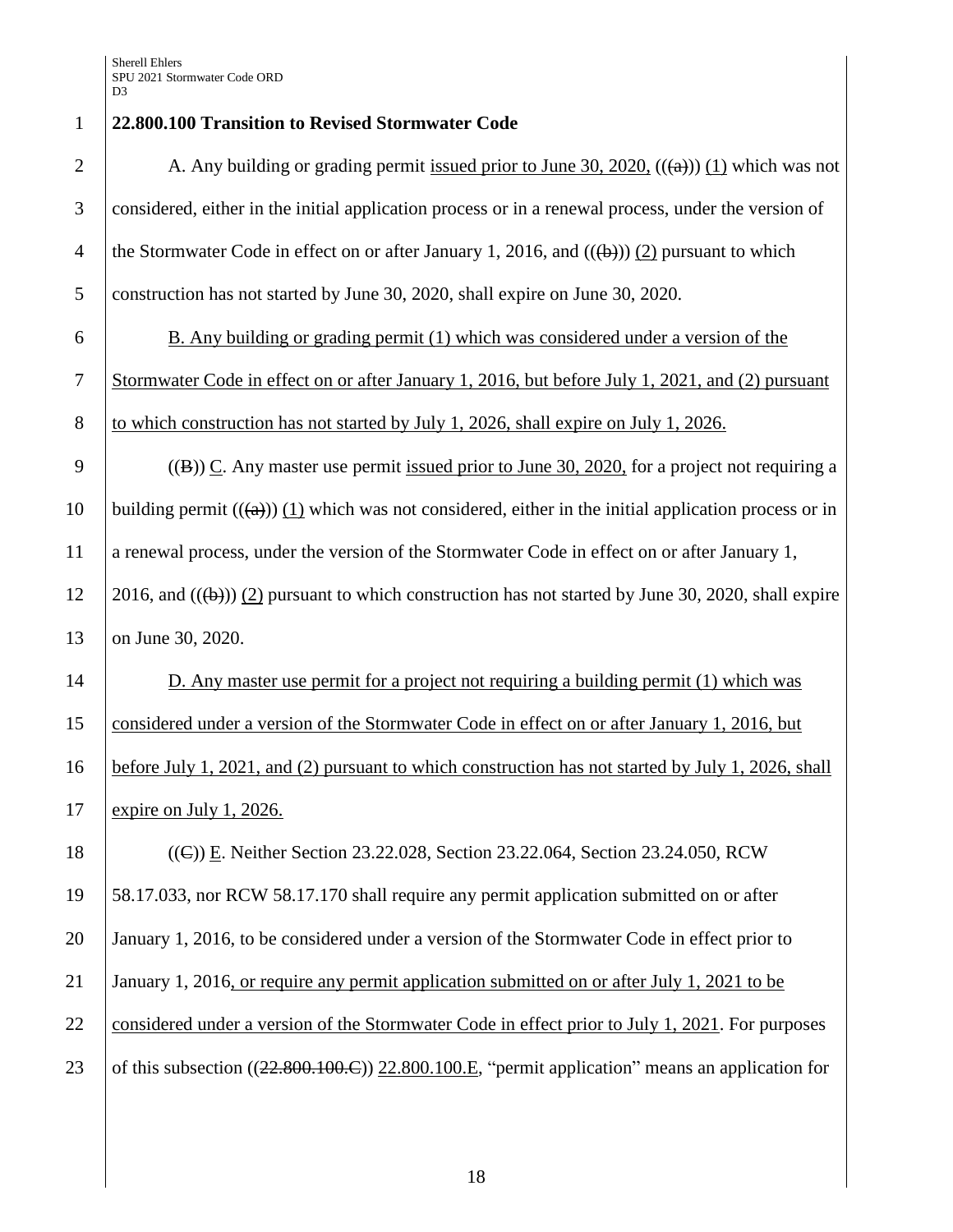any permit required for construction within a plat or short plat or for construction of facilities and improvements for a plat or short plat, including, but not limited to, master use, building and grading permits.

 ((D)) F. Neither Section 23.22.028 nor Section 23.22.064 shall authorize starting construction, after June 30, 2020, of facilities or improvements for any plat without compliance 6 with the version of the Stormwater Code in effect on or after January 1, 2016, or authorize starting construction, after July 1, 2026, of facilities or improvements for any plat without 8 compliance with the version of the Stormwater Code in effect on or after July 1, 2021.  $(4)$   $(4)$   $(4)$   $(4)$   $(5)$   $(6)$ . For purposes of this section, "starting construction" or "started construction" means the site work associated with and directly related to the approved project has begun. For example: grading the project site to final grade or utility installation such as water, sewer, drainage, gas, or electrical infrastructure installed to serve the project and associated with the application. Simply clearing the project site or installing conduit does not constitute the start of 14 | construction. 15 Section 2. Chapter 22.801 of the Seattle Municipal Code, last amended by Ordinance 126278, is amended as follows: **Chapter 22.801 DEFINITIONS**  \*\*\* **22.801.020 "A" The Contract Contract Studies** 20 **The Contract Contract Contract Contract Contract Contract Contract Contract Contract Contract Contract Contract Contract Contract Contract Contract Contract Contract Contract Contract Agency, City''** means "City agency" as defined in Section 25.09.520. **Approved** means approved by the Director.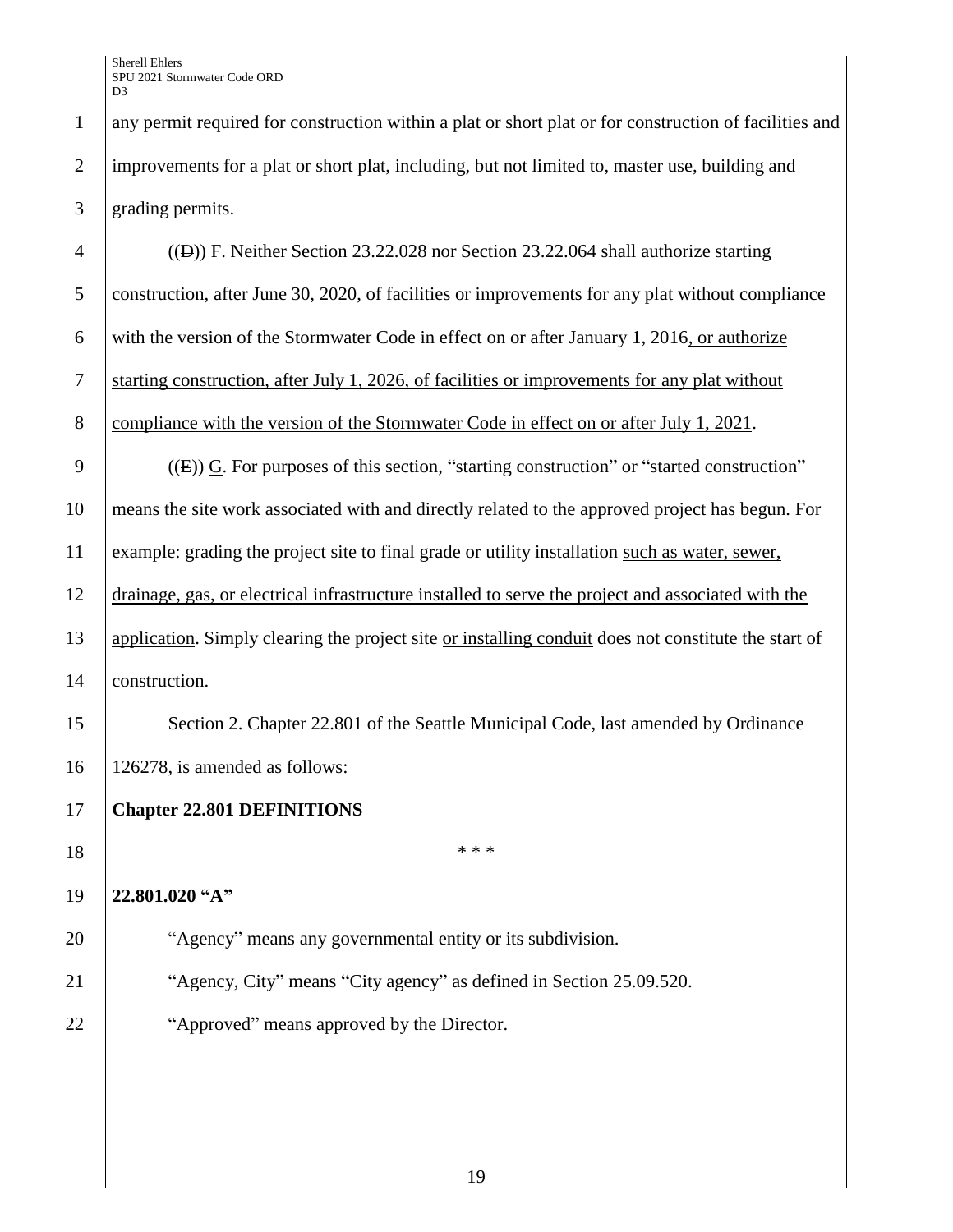|                | D <sub>3</sub>                                                                                      |
|----------------|-----------------------------------------------------------------------------------------------------|
| $\mathbf{1}$   | "Aquatic life use" means "aquatic life use" as defined in WAC 173-201A-200. For the                 |
| $\overline{2}$ | purposes of this subtitle, at minimum the following water bodies are designated for aquatic life    |
| 3              | use: small lakes, creeks, and ((freshwater)) fresh designated receiving waters.                     |
| $\overline{4}$ | "Arterial" means "arterial" as defined in Section 11.14.035.                                        |
| 5              | 22.801.030 "B"                                                                                      |
| 6              | "Basic treatment facility" means a drainage control facility designed to reduce                     |
| $\overline{7}$ | concentrations of total suspended solids in drainage water.                                         |
| 8              | "Basic treatment receiving water" means:                                                            |
| 9              | 1. All marine waters, including Puget Sound;                                                        |
| 10             | 2. Lake Union;                                                                                      |
| 11             | 3. Lake Washington;                                                                                 |
| 12             | 4. Ship Canal and bays between Lake Washington and Puget Sound; and                                 |
| 13             | 5. Duwamish River.                                                                                  |
| 14             | "Best management practice" (BMP) means a schedule of activities, prohibitions of                    |
| 15             | practices, operational and maintenance procedures, structural facilities, or managerial practice or |
| 16             | device that, when used singly or in combination, prevents, reduces, or treats contamination of      |
| 17             | drainage water, prevents or reduces soil erosion, or prevents or reduces other adverse effects of   |
| 18             | drainage water. When the Directors develop rules and/or manuals prescribing BMPs for                |
| 19             | particular purposes, whether or not those rules and/or manuals are adopted by ordinance, BMPs       |
| 20             | ((prescribed)) specified in the rules and/or manuals shall be the BMPs required for compliance      |
| 21             | with this subtitle.                                                                                 |
|                |                                                                                                     |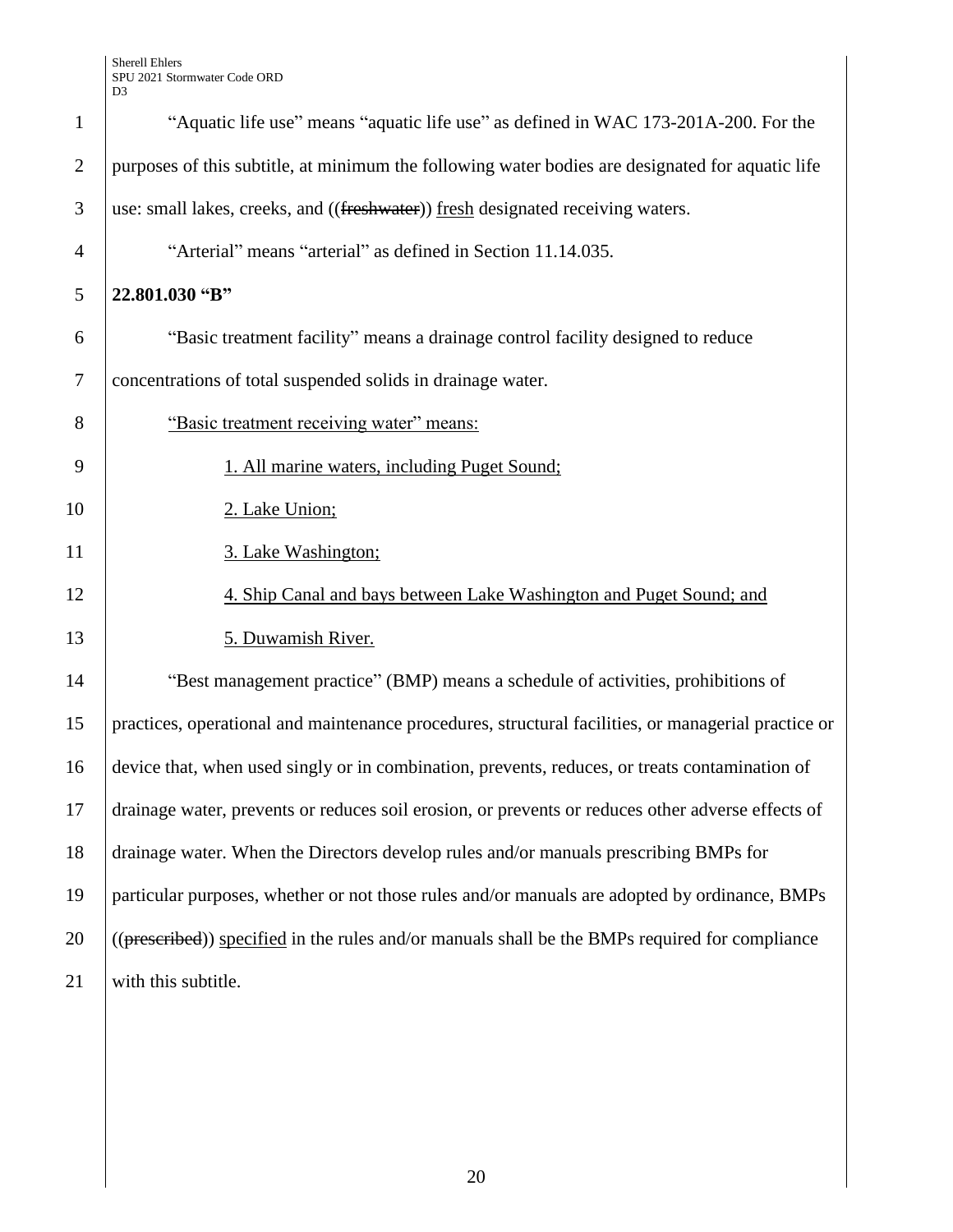**22.801.040 "C"**

 "Capacity-constrained system" means a drainage system or public combined sewer that the Director of SPU has determined to have inadequate capacity to carry existing and anticipated loads, or a drainage system that includes ditches or culverts.

8 "Certified Erosion and Sediment Control Lead" (CESCL) means an individual who has current certification through an approved erosion and sediment control training program that meets the minimum training standards established by Ecology.

 "Civil engineer, licensed" means a person who is licensed by the State of Washington to practice civil engineering.

"City agency" means "City agency" as defined in Section 25.09.520.

**Combined sewer.**" See "public combined sewer."

 "Combined sewer basin" or "public combined sewer basin" means the area tributary to a public combined sewer feature, including, but not limited to, a combined sewer overflow outfall, 17 trunk line connection, pump station, or regulator.

 "Compaction" means the densification, settlement, or packing of earth material or fill in 19 | such a way that permeability is reduced by mechanical means.

**The Construction Stormwater Control Plan**" means a document that explains and illustrates 21 the measures to be taken on the construction site to  $((\text{control}))$  prevent erosion and discharge of 22 Sediment and other pollutants on a construction project.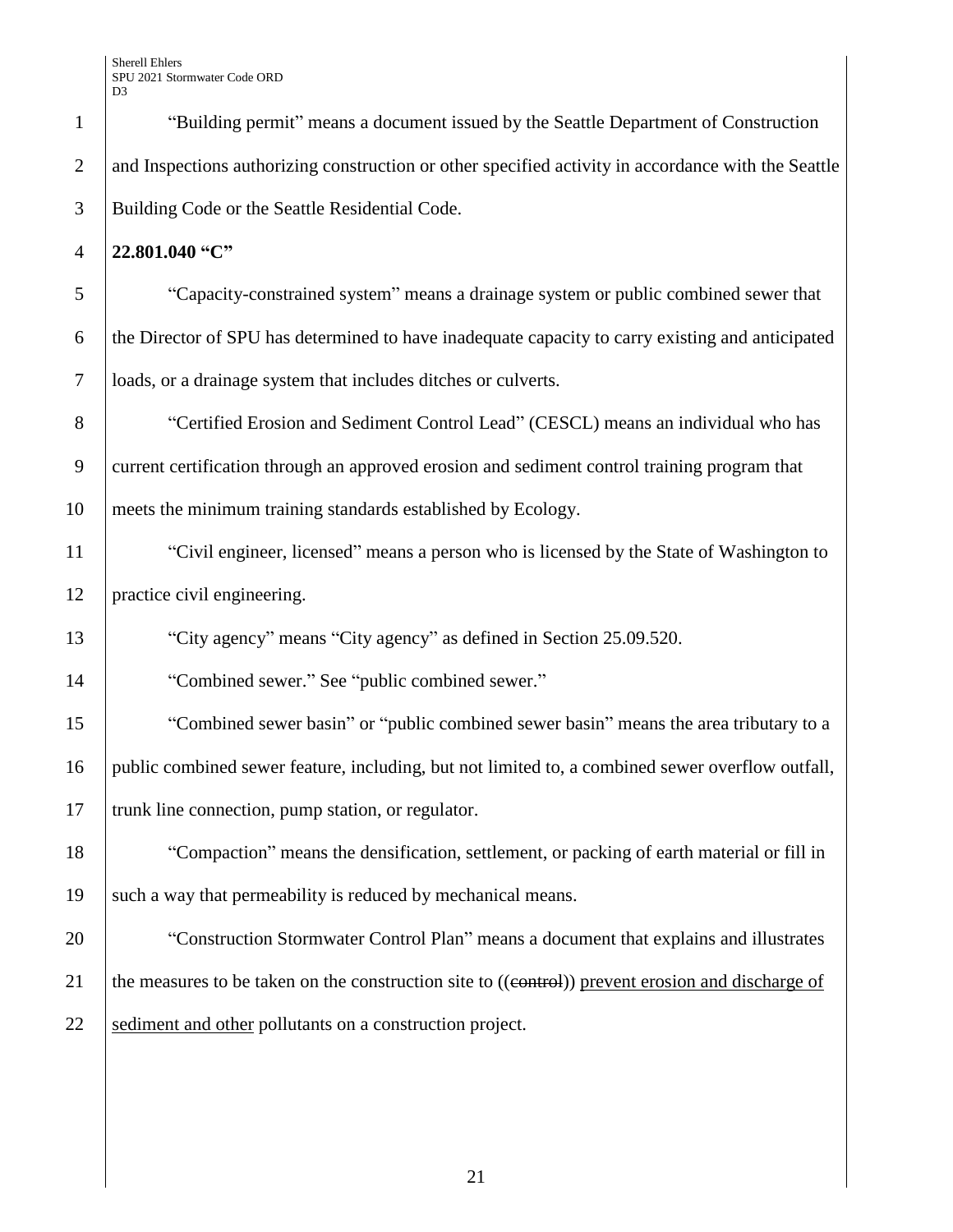| $\mathbf{1}$   | "Containment area" means the area designated for conducting pollution-generating                         |
|----------------|----------------------------------------------------------------------------------------------------------|
| $\overline{2}$ | activities for the purposes of implementing source controls or designing and installing source           |
| 3              | controls or treatment facilities.                                                                        |
| $\overline{4}$ | "Contaminate" means the addition of sediment, any other pollutant or waste, or any illicit               |
| 5              | or prohibited discharge.                                                                                 |
| 6              | "Creek" means a $((Type 2-5))$ Type S, F, Np or Ns water as defined in WAC 222-16-031,                   |
| $\tau$         | or as defined in WAC 222-16-030 after state water type maps are adopted, and is used                     |
| 8              | synonymously with "stream."                                                                              |
| 9              | 22.801.050 "D"                                                                                           |
| 10             | "Damages" means monetary compensation for harm, loss, costs, or expenses incurred by                     |
| 11             | the City, including, but not limited, to the following: costs of abating or correcting violations of     |
| 12             | this subtitle; fines or penalties the City incurs as a result of a violation of this subtitle; and costs |
| 13             | to repair or clean the public drainage system or public combined sewer as a result of a violation.       |
| 14             | For the purposes of this subtitle, damages do not include compensation to any person other than          |
| 15             | the City.                                                                                                |
| 16             | "Designated receiving waters" means the Duwamish River, Puget Sound, Lake                                |
| 17             | Washington, Lake Union, Elliott Bay, Portage Bay, Union Bay, the Lake Washington Ship                    |
| 18             | Canal, and other receiving waters determined by the Director of SPU and approved by Ecology              |
| 19             | as having sufficient capacity to receive discharges of drainage water such that a site discharging       |
| 20             | to the designated receiving water is not required to implement flow control.                             |
| 21             | "Detention" means temporary storage of drainage water for the purpose of controlling the                 |
| 22             | drainage discharge rate.                                                                                 |
|                |                                                                                                          |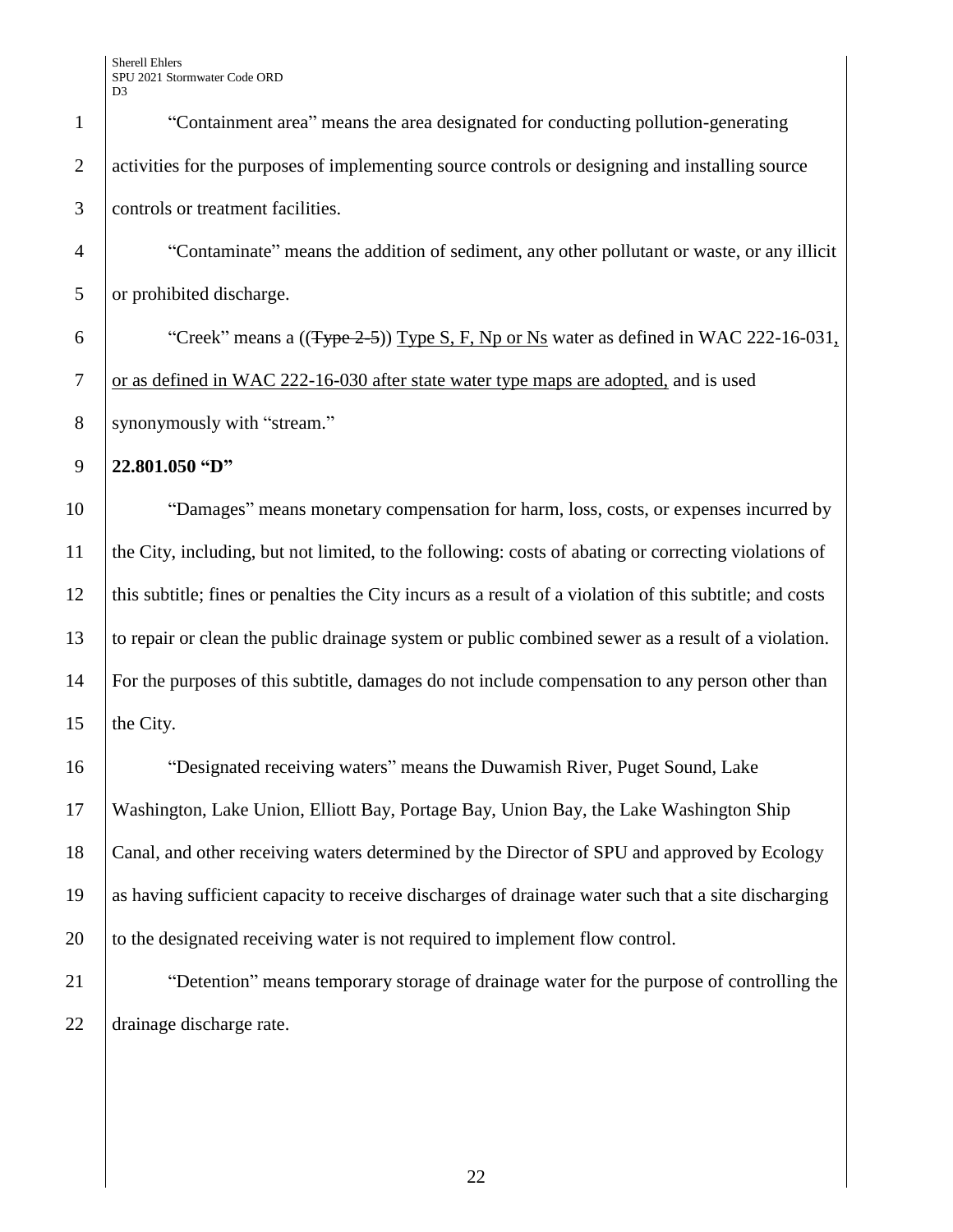|                | D <sub>3</sub>                                                                                    |
|----------------|---------------------------------------------------------------------------------------------------|
| $\mathbf{1}$   | "Development" means the following activities:                                                     |
| $\overline{2}$ | 1. Class IV-general forest practices that are conversions from timberland to other uses;          |
| 3              | $2$ . land disturbing activity; $((\omega f))$                                                    |
| 4              | 3. the addition or replacement of hard surfaces;                                                  |
| 5              | 4. expansion of a building footprint or addition or replacement of a structure;                   |
| 6              | 5. structural development, including construction, installation, or expansion of a building       |
| $\tau$         | or other structure;                                                                               |
| 8              | <u>6. seeking approval of a building permit, other construction permit, grading permit, or</u>    |
| 9              | master use permit that involves any of the foregoing activities; and                              |
| 10             | 7. seeking approval of subdivision, short plat, unit lot subdivision, or binding site plans,      |
| 11             | as defined and applied in chapter 58.17 RCW, or other master use permit.                          |
| 12             | Development is a type of project.                                                                 |
| 13             | "Director" means the Director of the Department authorized to take a particular action,           |
| 14             | and the Director's designees, who may be employees of that department or another City             |
| 15             | department.                                                                                       |
| 16             | "Director of SDCI" means the Director of the Seattle Department of Construction and               |
| 17             | Inspections or the designee of the Director of the Seattle Department of Construction and         |
| 18             | Inspections, who may be employees of that department or another City department.                  |
| 19             | "Director of SDOT" means the Director of Seattle Department of Transportation of The              |
| 20             | City of Seattle or the designee of the Director of Seattle Department of Transportation, who may  |
| 21             | be employees of that department or another City department.                                       |
| 22             | "Director of SPU" means the (( <del>Director</del> )) General Manager and Chief Executive Officer |
| 23             | of Seattle Public Utilities of The City of Seattle or the designee of the ((Director)) General    |
|                |                                                                                                   |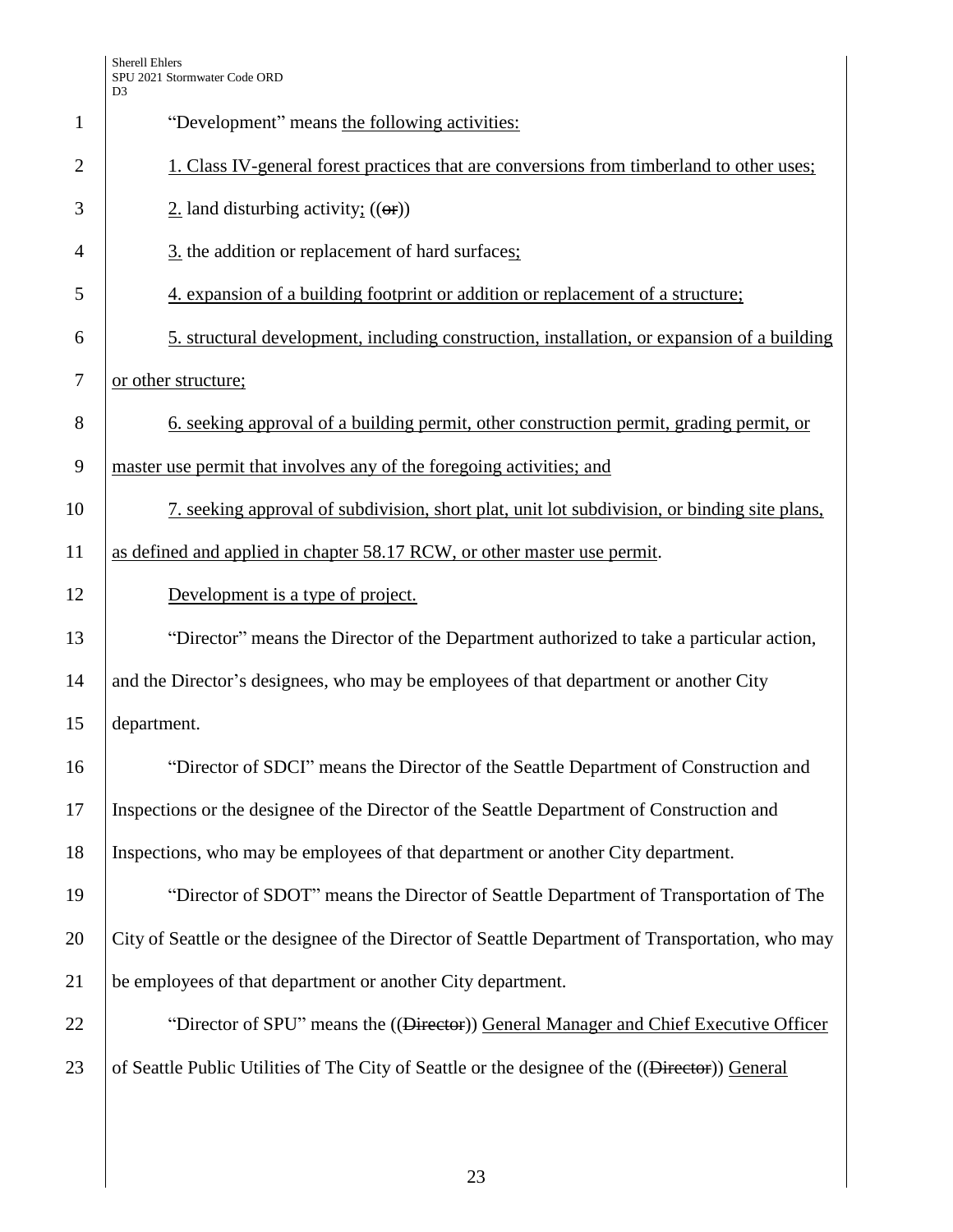1 Manager and Chief Executive Officer of Seattle Public Utilities, who may be employees of that 2 department or another City department.

3 "Discharge point" means the location from which drainage water from a site is released. 4 "Discharge rate" means the rate at which drainage water is released from a site. The 5 discharge rate is expressed as volume per unit of time, such as cubic feet per second.

6 "Drainage basin" means the geographic and hydrologic tributary area or subunit of a 7 watershed through which drainage water is collected, regulated, transported, and discharged to 8 receiving waters.

9 Trainage basin plan" means a plan to manage the quality and quantity of drainage water 10 in a watershed or a drainage basin, including watershed action plans.

11 The "Drainage control" means the management of drainage water. Drainage control is 12 accomplished through one or more of the following: collecting, conveying, and discharging 13 drainage water; controlling the discharge rate from a site; controlling the flow duration from a 14 site; controlling the quantity from a site; and separating, treating or preventing the introduction 15 of pollutants.

16 "Drainage control facility" means any facility, including best management practices, 17 installed or constructed for the purpose of controlling the discharge rate, flow duration, quantity, 18 and/or quality of drainage water.

19 The "Drainage control plan" means a plan for collecting, controlling, transporting and 20 disposing of drainage water falling upon, entering, flowing within, and exiting the site, including 21 designs for drainage control facilities.

22 The "Drainage system" means a system intended to collect, convey and control release of 23 only drainage water. The system may be either publicly or privately owned or operated, and the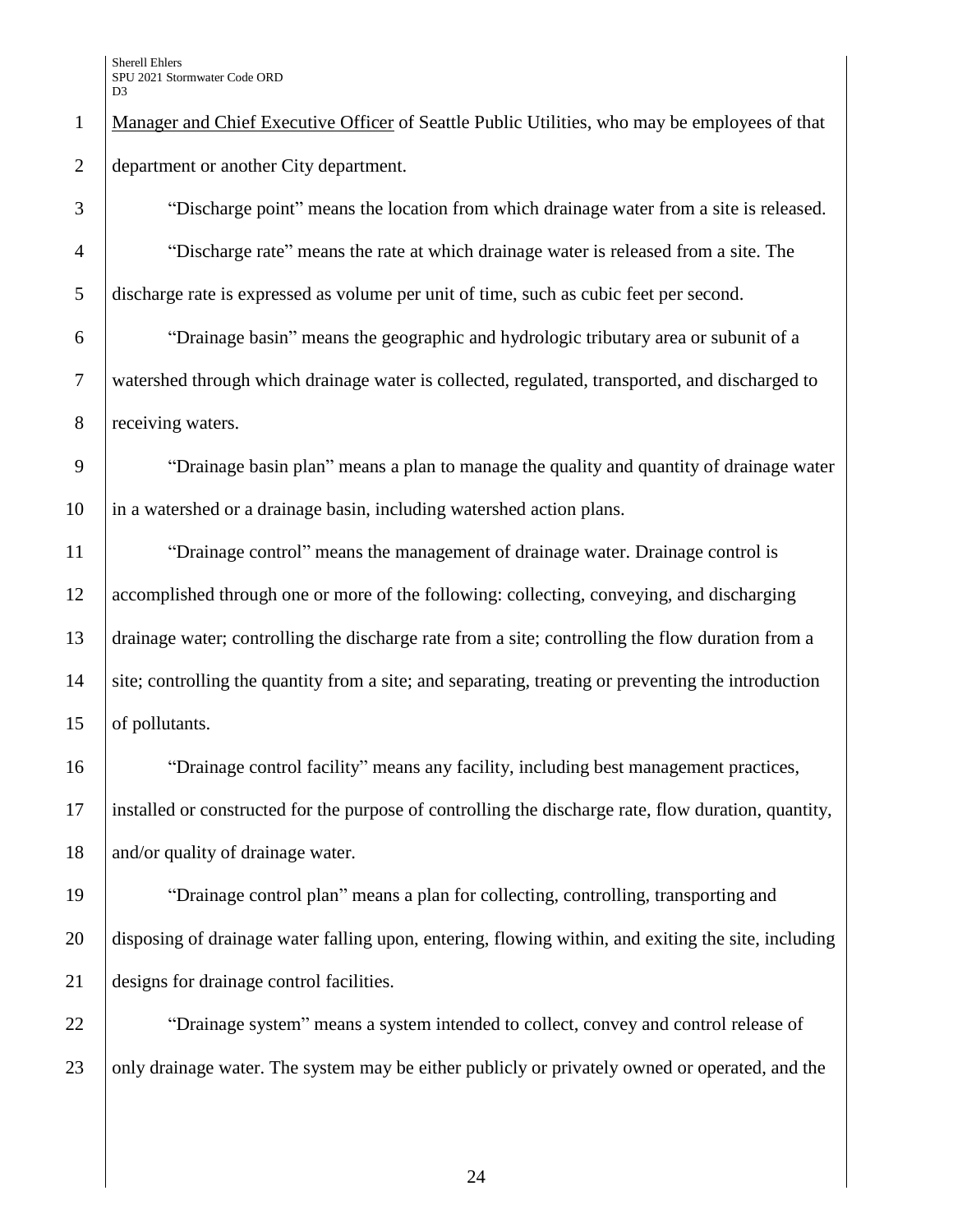| $\mathbf{1}$   | system may serve public or private property. It includes components such as pipes, ditches,        |
|----------------|----------------------------------------------------------------------------------------------------|
| $\overline{2}$ | culverts, curbs, gutters, and drainage control facilities. Drainage systems are not receiving      |
| 3              | waters.                                                                                            |
| $\overline{4}$ | "Drainage water" means stormwater and all other discharges that are permissible                    |
| 5              | pursuant to subsection 22.802.030.A.                                                               |
| 6              | 22.801.060 "E"                                                                                     |
| 7              | "Earth material" means any rock, gravel, natural soil, fill, or re-sedimented soil, or any         |
| 8              | combination thereof, but does not include any solid waste as defined by RCW 70.95.                 |
| 9              | "Ecology" means the Washington State Department of Ecology.                                        |
| 10             | "Effective ((impervious)) hard surface" means those ((impervious)) hard surfaces that are          |
| 11             | connected via sheet flow or discrete conveyance to a drainage system.                              |
| 12             | "Enhanced treatment facility" means a drainage control facility designed to reduce                 |
| 13             | concentrations of dissolved metals in drainage water.                                              |
| 14             | "Environmentally critical area" (ECA) means an area designated in Section $((25.09.020))$          |
| 15             | 25.09.012.                                                                                         |
| 16             | "EPA" means the United States Environmental Protection Agency.                                     |
| 17             | "Erodible or leachable materials" means wastes, chemicals, or other substances which,              |
| 18             | when exposed to rainfall, measurably alter the physical or chemical characteristics of the         |
| 19             | drainage water. Examples include: erodible soils that are stockpiled; leachable materials that are |
| 20             | stockpiled; uncovered process wastes; manure; fertilizers; oily substances; ashes, kiln dust; and  |
| 21             | garbage dumpster leakage.                                                                          |
| 22             | "Erosion" means the wearing away of the ground surface as a result of mass wasting or of           |
| 23             | the movement of wind, water, ice, or other geological agents, including such processes as          |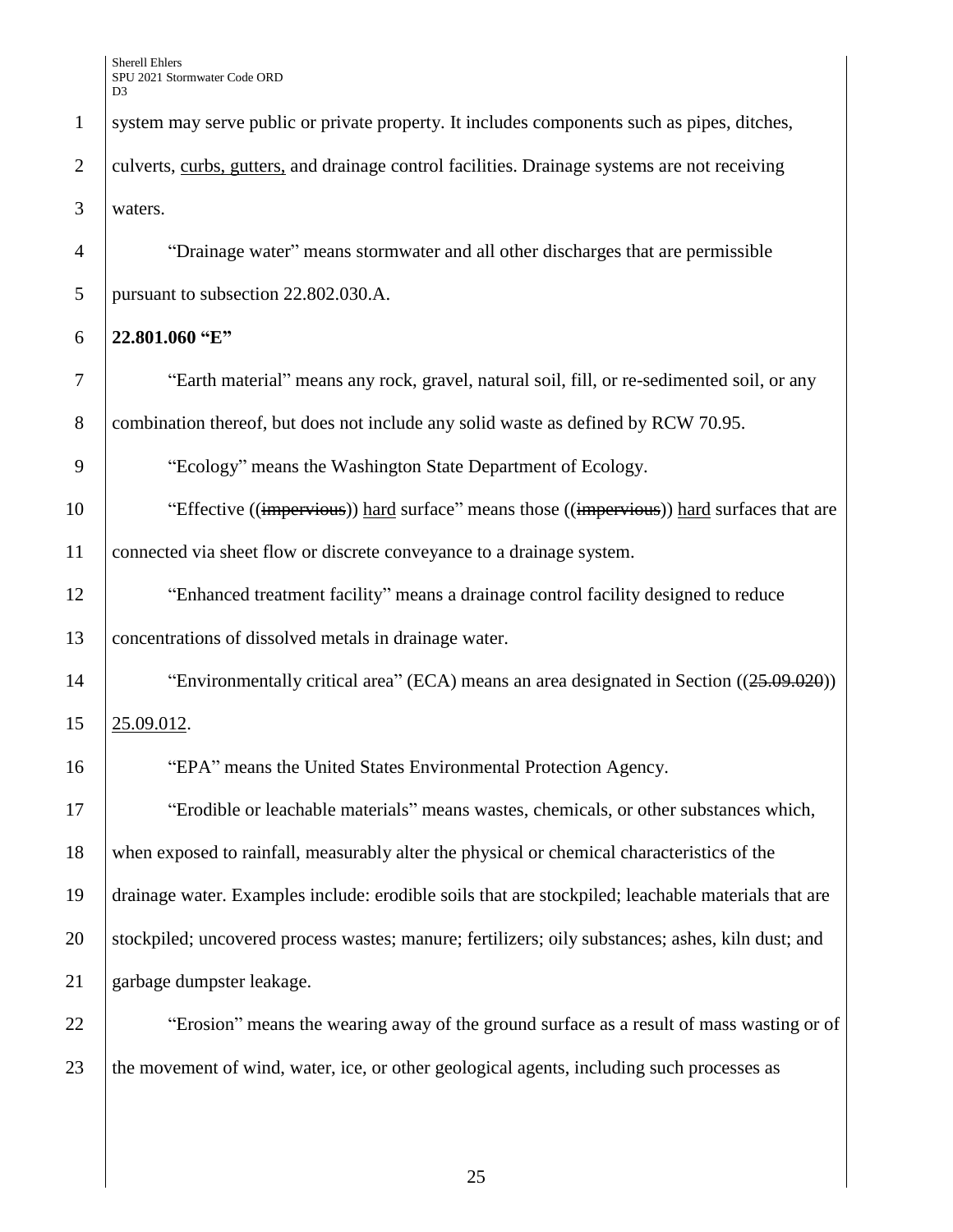gravitational creep. Erosion also means the detachment and movement of soil or rock fragments by water, wind, ice, or gravity. "Excavation" means the mechanical removal of earth material. "Exception" means relief from a requirement of this subtitle to a specific project. "Existing grade" means "existing grade" as defined in Section 22.170.050.  $^*$  \* \* \* **22.801.130 "L"** "Land disturbing activity" means any activity that results in a change in the existing soil cover, both vegetative and nonvegetative, or the existing topography. Land disturbing activities include, but are not limited to, clearing, grading, filling, excavation, or addition of new or the replacement of hard surface. Compaction, excluding hot asphalt mix, that is associated with stabilization of structures and road construction is also considered a land disturbing activity. Vegetation maintenance practices, including landscape maintenance and gardening, are not considered land disturbing activities. Stormwater facility maintenance is not considered land disturbing activity if conducted according to established standards and procedures. "Large project" means a project including:  $\boxed{1}$  ((5,000)) Five thousand square feet or more of new plus replaced hard surface;  $\vert$  2. ((one)) One acre or more of land disturbing activity; 19 3. ((conversion) Conversion of 3/4 acres or more of vegetation to lawn or landscaped area; or 21 4. ((conversion) Conversion of 2.5 acres or more of native vegetation to pasture. 22 | "Listed creeks" means Blue Ridge Creek, Broadview Creek, Discovery Park Creek, Durham Creek, Frink Creek, Golden Gardens Creek, Kiwanis Ravine/Wolfe Creek, Licton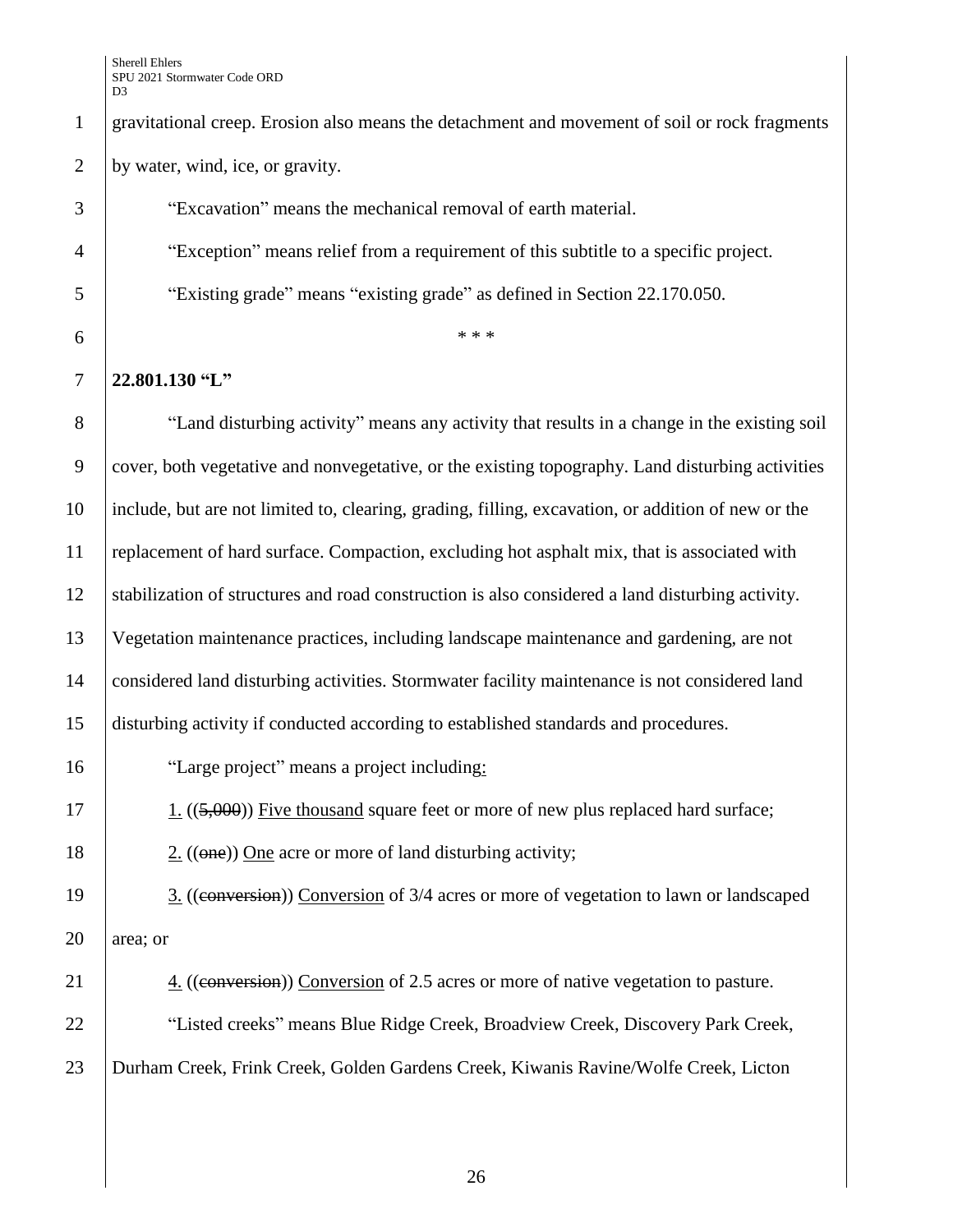| Creek, Riverview Creek, Schmitz Creek, Taylor Creek, and Washington Park Creek.<br>22.801.140 "M"    |
|------------------------------------------------------------------------------------------------------|
|                                                                                                      |
|                                                                                                      |
| "Master use permit" means a ((document issued by SDCI giving permission for                          |
| development or use of land or street right of way in accordance with Chapter 23.76)) "master         |
| use permit" as defined in subsection 23.84A.025.                                                     |
| "Maximum extent feasible" means the requirement is to be fully implemented,                          |
| constrained only by the physical limitations of the site, practical considerations of engineering    |
| design, and reasonable considerations of financial costs.                                            |
| "Municipal stormwater NPDES permit" means the permit issued to the City under the                    |
| federal Clean Water Act for public drainage systems within the City limits.                          |
| 22.801.150 "N"                                                                                       |
| "Native vegetation" means "native vegetation" as defined in Section 25.09.520.                       |
| "New hard surface" means a surface that is: changed from a pervious surface to a hard                |
| surface (e.g., converting lawn to permeable pavement, resurfacing by upgrading from dirt to          |
| gravel, a bituminous surface treatment ("chip seal"), asphalt, concrete, or a hard surface           |
| structure); or upgraded from gravel to chip seal, asphalt, concrete, or a hard surface structure; or |
| from a hard surface to a hard surface structure. Note that if asphalt or concrete has been overlaid  |
| by a chip seal, the existing condition should be considered as asphalt or concrete.                  |
| "New impervious surface" means a surface that is: changed from a pervious surface to an              |
| impervious surface (e.g., resurfacing by upgrading from dirt to gravel, a bituminous surface         |
| treatment ("chip seal"), asphalt, concrete or an impervious structure); or upgraded from gravel to   |
| chip seal, asphalt, concrete, or an impervious structure; or from a impervious surface to an         |
|                                                                                                      |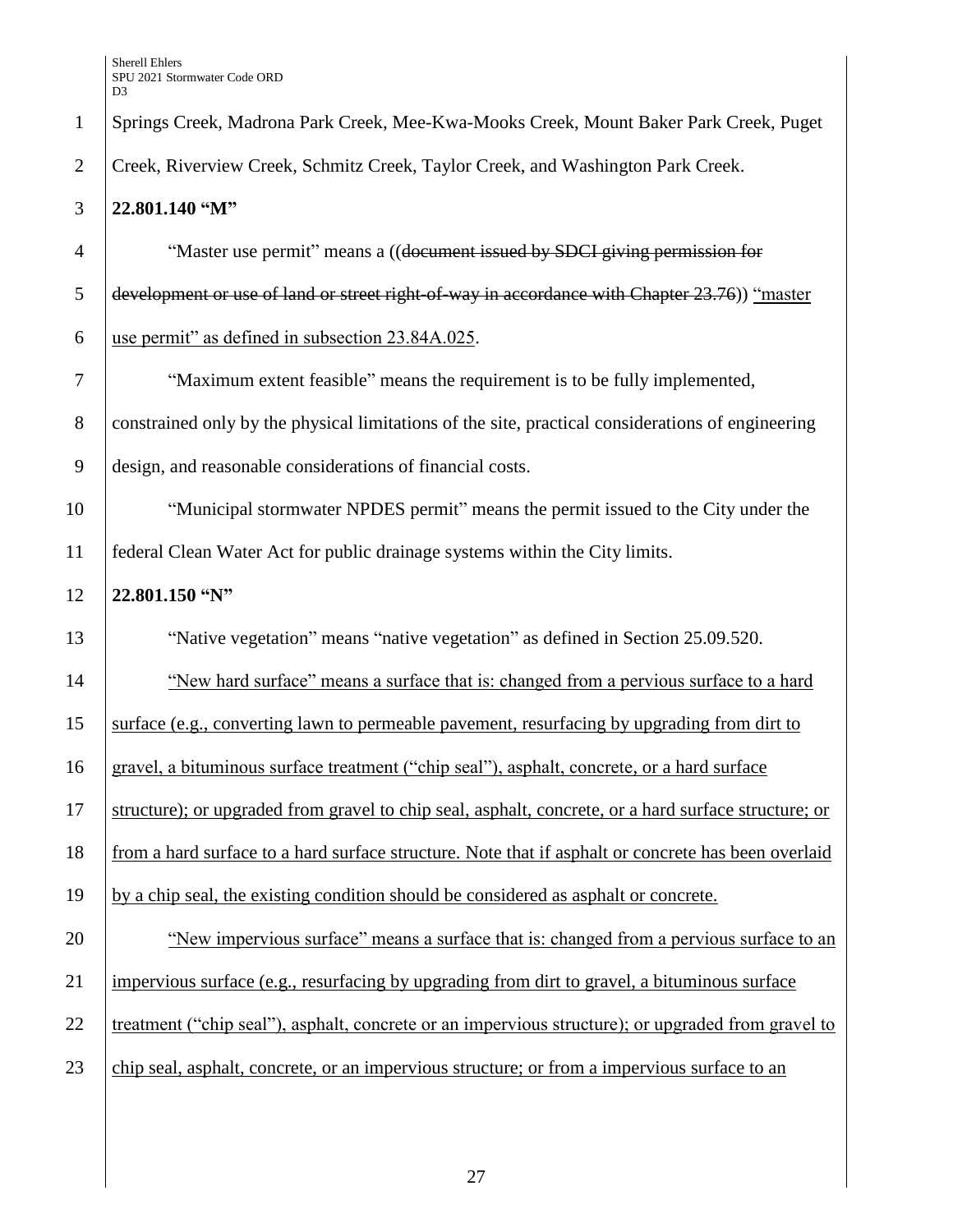| $\mathbf{1}$   | impervious structure. Note that if asphalt or concrete has been overlaid by a chip seal, the       |
|----------------|----------------------------------------------------------------------------------------------------|
| $\overline{2}$ | existing condition should be considered as asphalt or concrete.                                    |
| $\mathfrak{Z}$ | "Non-listed creeks" means any creek not identified in the definition of "Listed creeks" in         |
| $\overline{4}$ | Section 22.801.130.                                                                                |
| 5              | "NPDES" means National Pollutant Discharge Elimination System, the national program                |
| 6              | for controlling discharges under the federal Clean Water Act.                                      |
| 7              | "NPDES permit" means an authorization, license or equivalent control document issued               |
| 8              | by the EPA or Ecology to implement the requirements of the NPDES program.                          |
| 9              | "Nutrient-critical receiving water" means a surface water or water segment that is                 |
| 10             | determined to be impaired due to phosphorus contributed by stormwater, as ((prescribed))           |
| 11             | specified in rules promulgated by the Director of SPU which shall be based on consideration of     |
| 12             | waterbodies reported by Ecology, and approved by EPA, under Category 5 (impaired) under            |
| 13             | Section 303(d) of the Clean Water Act for total phosphorus through Ecology's Water Quality         |
| 14             | Assessment.                                                                                        |
| 15             | * * *                                                                                              |
| 16             | 22.801.170 "P"                                                                                     |
| 17             | "Parcel-based project" means any project that is not a roadway project, single-family              |
| 18             | residential project, sidewalk project, or trail project. The boundary of the public right-of-way   |
| 19             | shall form the boundary between the parcel and roadway portions of a project.                      |
| 20             | "Person" means an individual, receiver, administrator, executor, assignee, trustee in              |
| 21             | bankruptcy, trust estate, firm, partnership, joint venture, club, company, joint stock company,    |
| 22             | business trust, municipal corporation, the State of Washington, political subdivision or agency of |
| 23             | the State of Washington, public authority or other public body, corporation, limited liability     |
|                |                                                                                                    |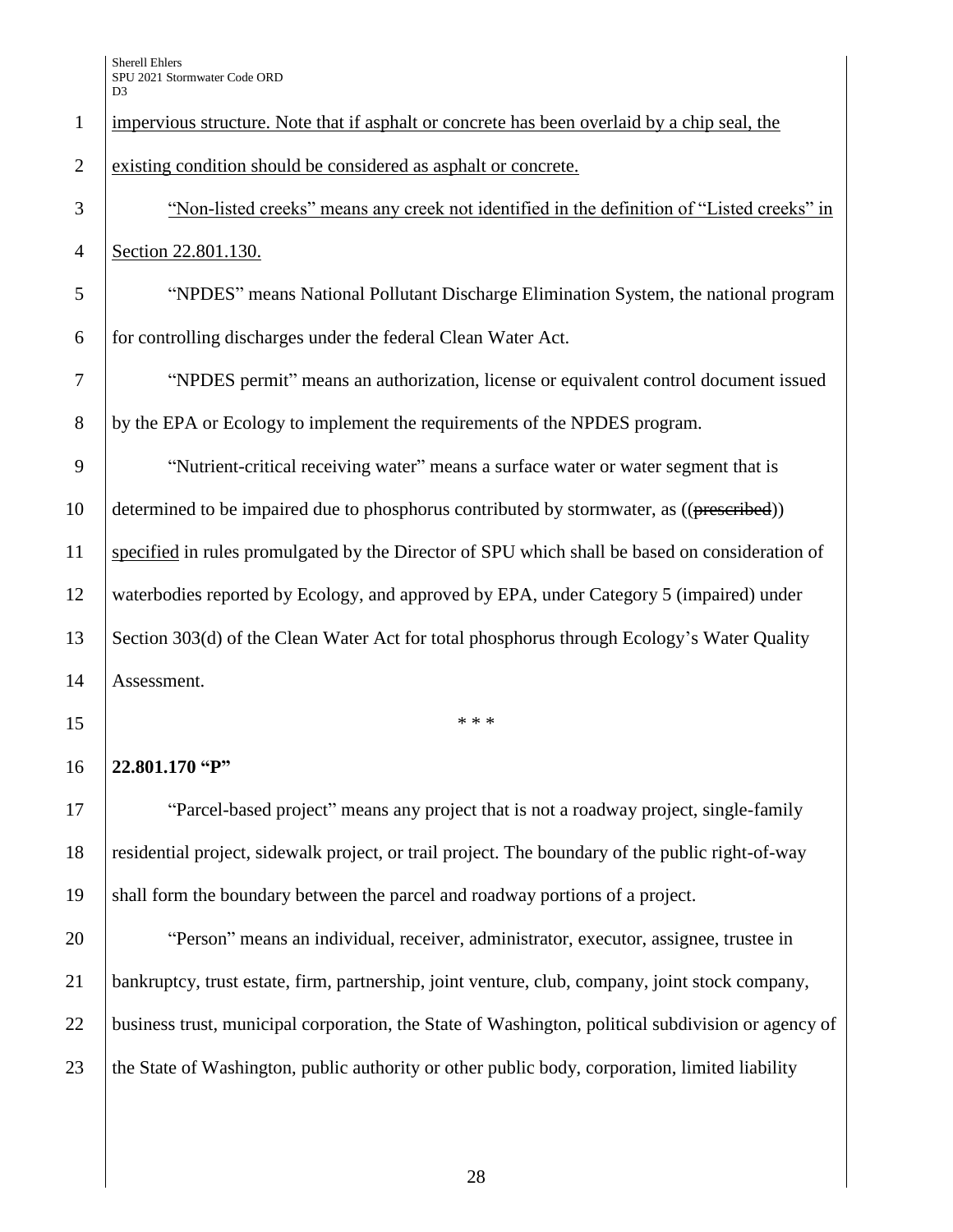company, association, society or any group of individuals acting as a unit, whether mutual, 2 Cooperative, fraternal, nonprofit or otherwise, and the United States or any instrumentality thereof.

4 "Pervious surface" means a surface that is not impervious. See also  $($ , $)$  "impervious" 5 surface."  $((.)$ 

 "Phosphorus treatment facility" means a drainage control facility designed to reduce concentrations of phosphorus in drainage water.

 "Plan" means a graphic or schematic representation, with accompanying notes, schedules, specifications and other related documents, or a document consisting of checklists, steps, actions, schedules, or other contents that has been prepared pursuant to this subtitle, such as a site plan, drainage control plan, construction stormwater control plan, stormwater pollution prevention plan, or integrated drainage plan.

 "Pollution-generating activity" means any activity that is regulated by the joint ((SPU/DPD)) SPU/SDCI Directors' Rule titled "Seattle Stormwater Manual" at "Volume 4 – Source Control" or any activity with similar impacts on drainage water. These activities include, but are not limited to: cleaning and washing activities; transfer of liquid or solid material; production and application activities; dust, soil, and sediment control; commercial animal care 18 and handling; log sorting and handling; boat building, mooring, maintenance, and repair; logging and tree removal; mining and quarrying of sand, gravel, rock, peat, clay, and other materials; cleaning and maintenance of swimming pool and spas; deicing and anti-icing operations for airports and streets; maintenance and management of roof and building drains at manufacturing 22 and commercial buildings; maintenance and operation of railroad yards; maintenance of public 23 and utility corridors and facilities; and maintenance of roadside ditches.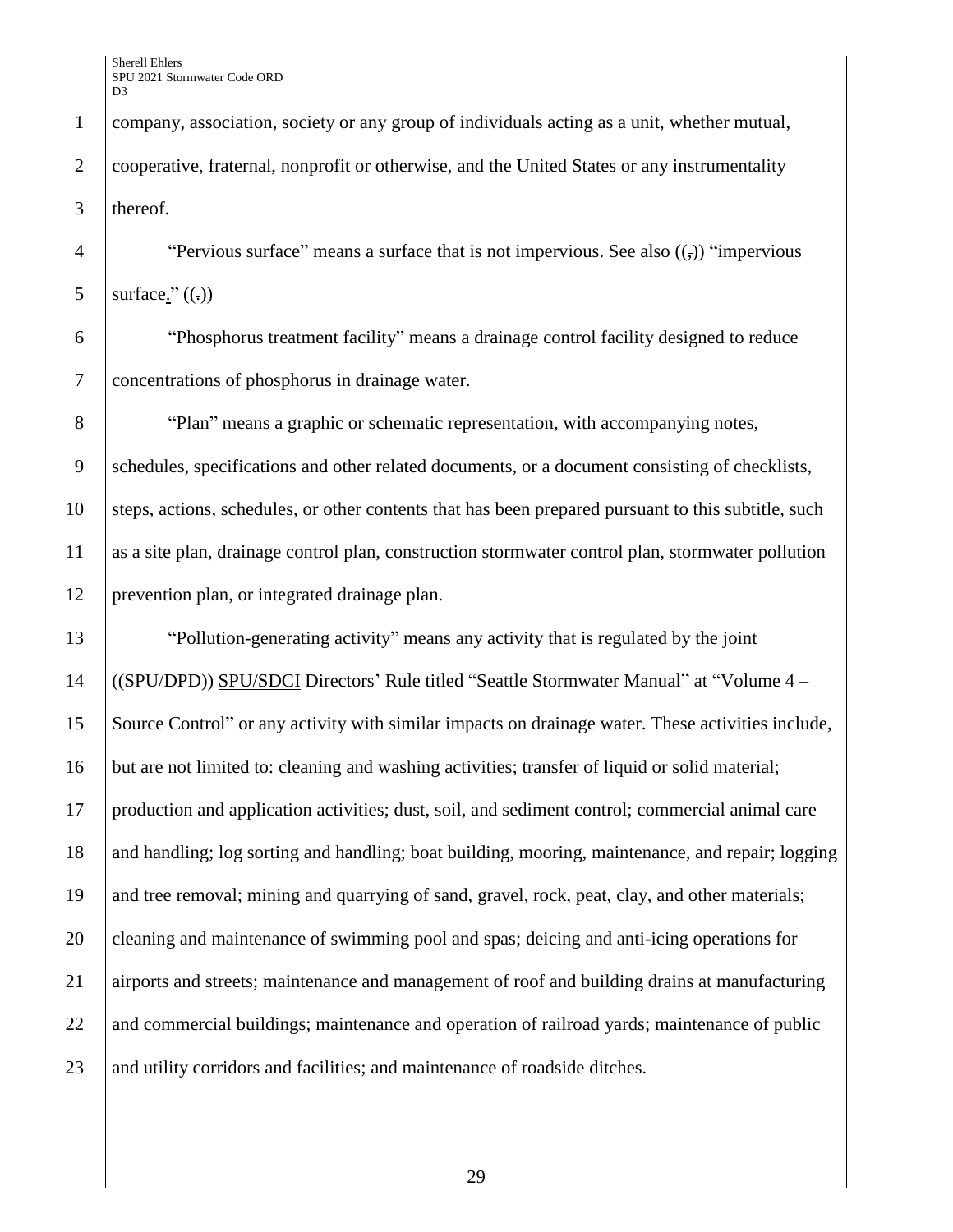"Pollution-generating hard surface" means those hard surfaces considered to be a 2 significant source of pollutants in drainage water. See definition of pollution-generating impervious surface in this Section 22.801.170 for surfaces that are considered significant sources of pollutants in drainage water. In addition, permeable pavement subject to vehicular use or other pollutants as described in the definition for pollution-generating impervious surfaces is a pollution-generating hard surface.

7 "Pollution-generating impervious surface" means those impervious surfaces considered 8 to be a significant source of pollutants in drainage water. Such surfaces include those that are 9 subject to any of the following: vehicular use; ((example ) industrial activities; (( $\Theta$ )) storage of 10 erodible or leachable materials, wastes, or chemicals, and  $((which))$  that receive direct rainfall or 11 the run-on or blow-in of rainfall.  $((\frac{1}{2}))$  Such surfaces also include roofs subject to venting of 12 | significant sources of pollutants  $((\frac{1}{2}))$  and metal roofs unless coated with an inert, non-leachable 13 material (e.g., baked-on enamel coating).

14 A surface, whether paved or not, shall be considered subject to vehicular use if it is 15 regularly used by motor vehicles. The following are considered regularly  $((-))$  used surfaces: 16 roads; unvegetated road shoulders; bike lanes within the traveled lane of a roadway; driveways; 17 parking lots; unfenced fire lanes; vehicular equipment storage yards; rail lines and railways; and 18 airport runways.

19 The following are not considered regularly ((-)) used by motor vehicles: sidewalks and 20 trails not subject to drainage from roads for motor vehicles; paved bicycle pathways separated 21 from and not subject to drainage from roads for motor vehicles; fenced fire lanes; and 22 infrequently used maintenance access roads with recurring routine vehicle use of no more than 23 once per day.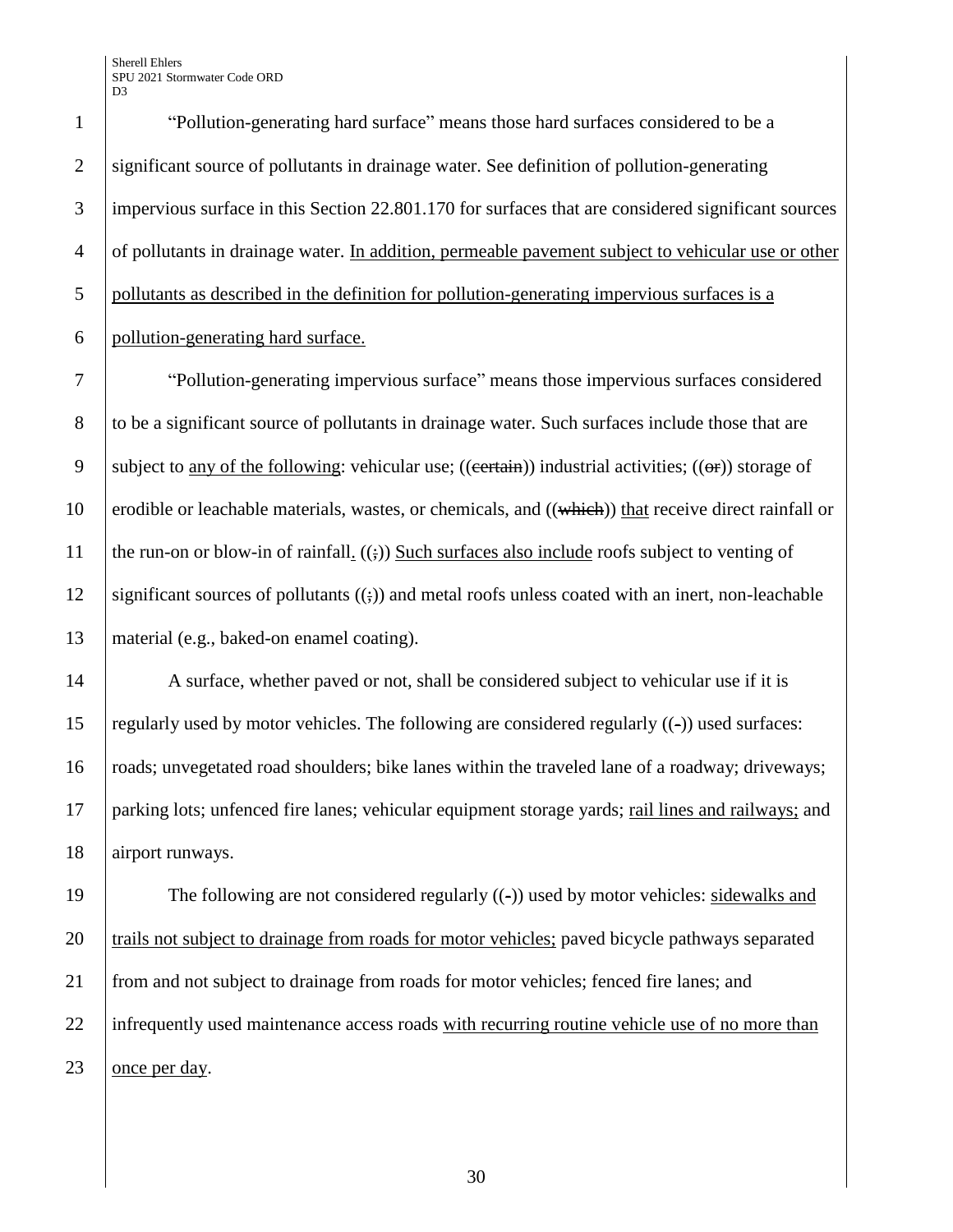| $\mathbf{1}$   | "Pollution-generating pervious surface" means any ((non-impervious)) pervious surface                              |
|----------------|--------------------------------------------------------------------------------------------------------------------|
| $\overline{2}$ | subject to <u>any of the following:</u> vehicular use; $((,))$ industrial activities; $((, \text{or}))$ storage of |
| 3              | erodible or leachable materials, wastes, or chemicals, and that ((receives)) receive direct rainfall               |
| $\overline{4}$ | or run-on or blow-in of rainfall; $((,))$ use of pesticides and fertilizers; $((,))$ or loss of soil. Typical      |
| 5              | pollution-generating pervious surfaces include lawns, landscaped areas, golf courses, parks,                       |
| 6              | cemeteries, and sports fields (natural and artificial turf).                                                       |
| 7              | "Pre-developed condition" means the vegetation and soil conditions that are used to                                |
| 8              | determine the allowable post-development discharge peak flow rates and flow durations, such as                     |
| 9              | pasture or forest.                                                                                                 |
| 10             | "Private drainage system" means a drainage system that is not a public drainage system.                            |
| 11             | "Project" means ((the addition or replacement of hard surface or the undertaking of land                           |
| 12             | disturbing activity on a site)) any proposed action to alter or develop a site. Development is a                   |
| 13             | type of project.                                                                                                   |
| 14             | "Project site" means that portion of a property, properties, or rights-of-way subject to                           |
| 15             | ((addition or replacement of hard surface or the undertaking of land disturbing activity)) land                    |
| 16             | disturbing activities, new hard surfaces, or replaced hard surfaces.                                               |
| 17             | "Public combined sewer" means a publicly owned and maintained system which carries                                 |
| 18             | drainage water and wastewater and flows to a publicly owned treatment works.                                       |
| 19             | "Public drainage system" means a drainage system owned or operated by ((the)) The City                             |
| 20             | of Seattle.                                                                                                        |
| 21             | "Public place" means and includes streets, avenues, ways, boulevards, drives, places,                              |
| 22             | alleys, sidewalks, and planting (parking) strips, squares, triangles and right-of-way for public use               |
| 23             | and the space above or beneath its surface, whether or not opened or improved.                                     |
|                |                                                                                                                    |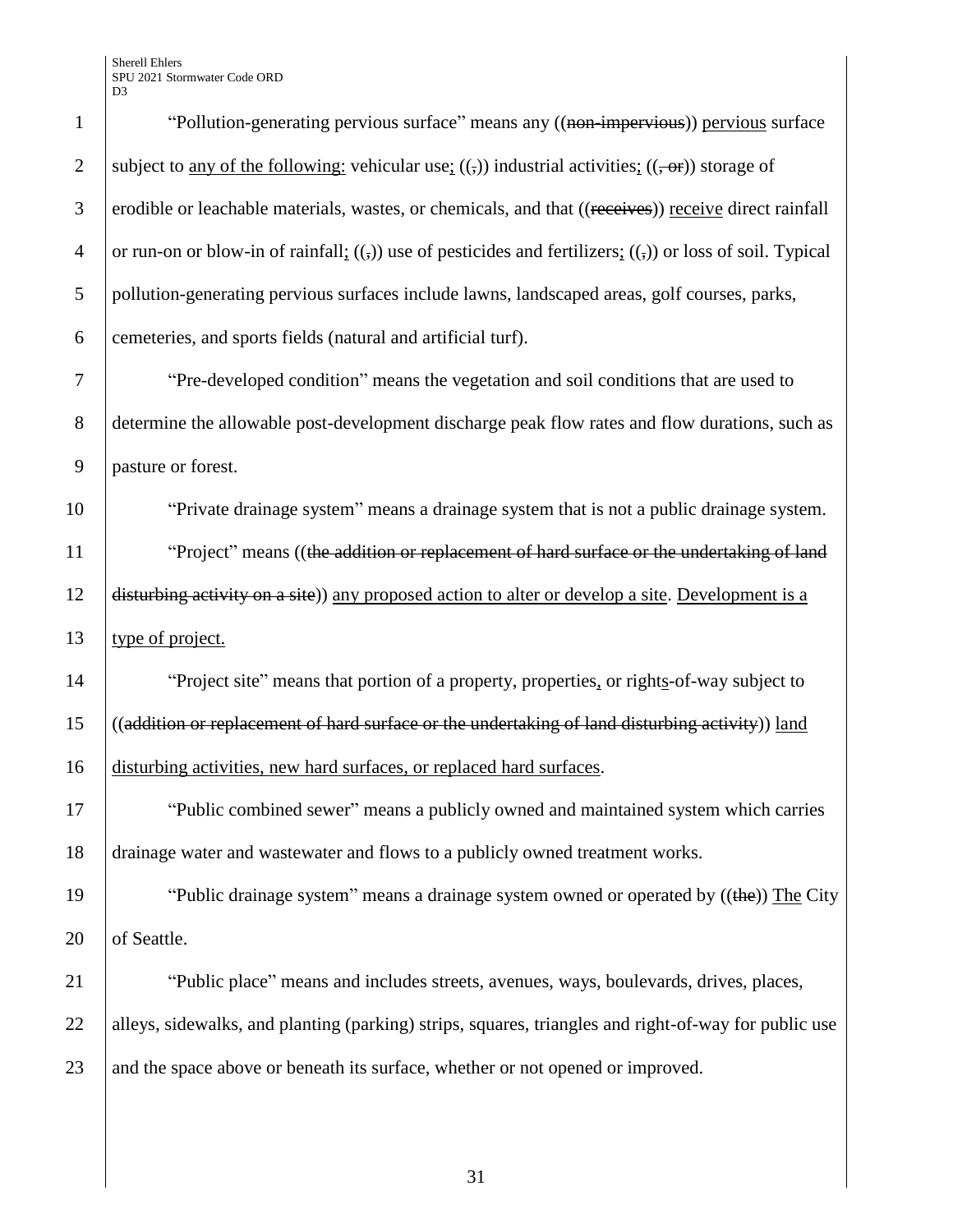<sup>1</sup> "Public sanitary sewer" means the sanitary sewer that is owned or operated by  $((the))$  The 2 City of Seattle.

3 "Public storm drain" means the part of a public drainage system that is wholly or partially 4 piped, owned or operated by a City agency and designed to carry only drainage water.

## 5 **22.801.190 "R"**

6 "Real property" means "real property" as defined in Chapter 3.110.

7 "Seceiving water" means the surface water, such as a creek, stream, river, lake, wetland 8 or marine water, or groundwater, receiving drainage water. Drainage systems and public 9 combined sewers are not receiving waters.

10 "Repeat violation" means a prior violation of this subtitle within the preceding five years 11 that became a final order or decision of the Director or a court. The violation does not need to be 12 the same nor occur on one site to be considered repeat.

13 **The Steplaced hard surface**" or "replacement of hard surface" means, for structures, the 14 removal <u>down to the foundation</u> and replacement (( $\theta$  hard surfaces down to the foundation)) 15 and, for other hard surfaces, the removal down to existing subgrade or base course and 16 replacement.

17 | "Replaced impervious surface" or "replacement of impervious surface" means, for 18 Structures, the removal down to the foundation and replacement ((of impervious surfaces down 19  $\pm$  to the foundation)) and, for other impervious surfaces, the removal down to existing subgrade or 20 base course and replacement.

21 **Wesh** exponsible party" means all of the following persons:

22 1. Owners, operators, and occupants of property; and

23 2. Any person causing or contributing to a violation of the provisions of this subtitle.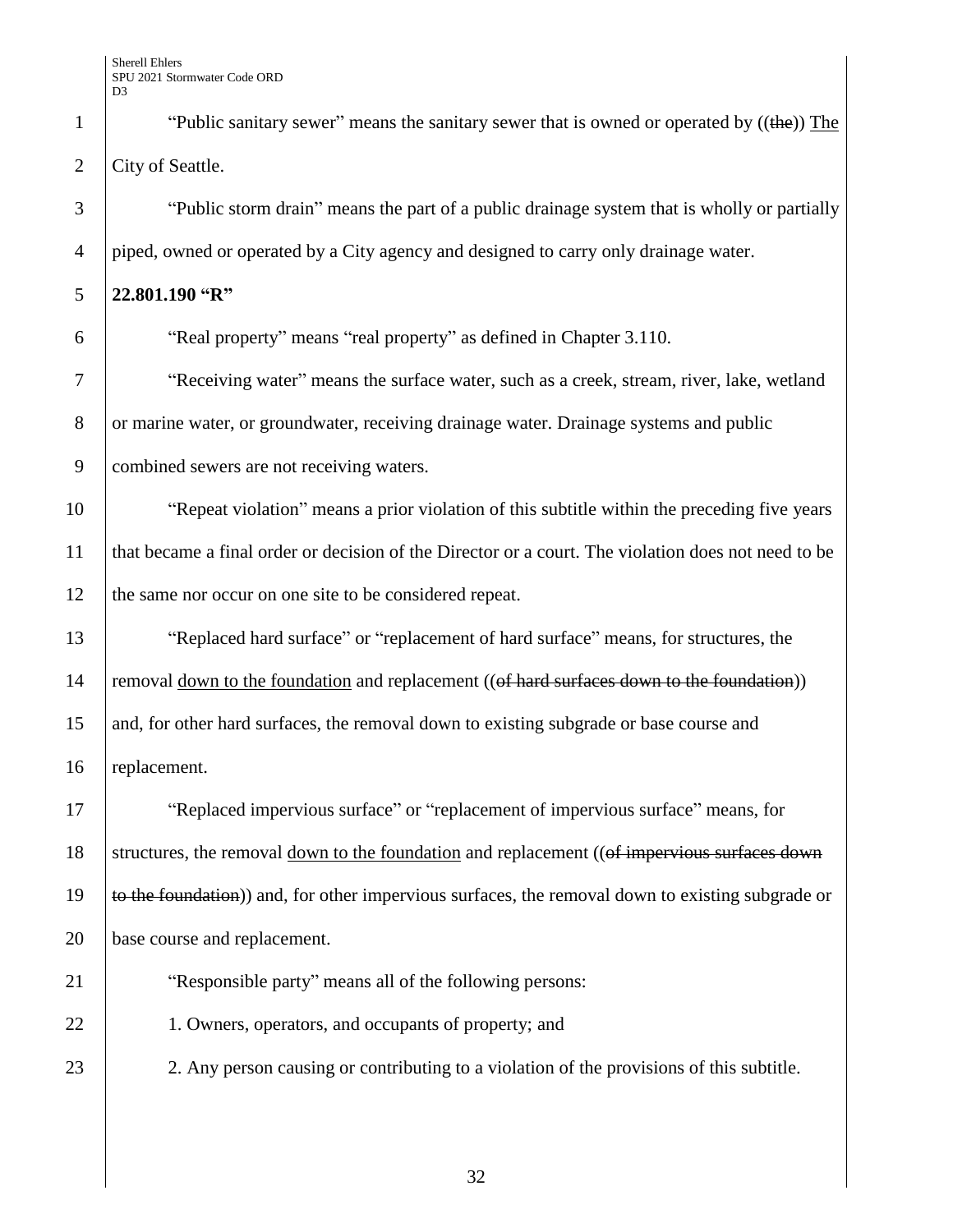| $\mathbf{1}$   | "Right-of-way" means "right-of-way" as defined in Section 23.84A.032.                             |
|----------------|---------------------------------------------------------------------------------------------------|
| $\overline{2}$ | "Roadway" means "roadway" as defined in Section 23.84A.032.                                       |
| 3              | "Roadway project" means a project located in the public right-of-way that involves the            |
| $\overline{4}$ | creation of a new or replacement of an existing roadway or alley. The boundary of the public      |
| 5              | right-of-way shall form the boundary between the parcel and roadway portions of a project.        |
| 6              | "Runoff" means the portion of rainfall or other precipitation that becomes surface flow           |
| $\tau$         | and interflow.                                                                                    |
| 8              | 22.801.200 "S"                                                                                    |
| 9              | "Sanitary sewer" means a system that conveys wastewater and is not designed to convey             |
| 10             | drainage water.                                                                                   |
| 11             | "SDCI" means the Seattle Department of Construction and Inspections.                              |
| 12             | "SDOT" means the Seattle Department of Transportation.                                            |
| 13             | "Service drain" means "service drain" as defined in Section 21.16.030.                            |
| 14             | "Side sewer" means "side sewer" as defined in Section 21.16.030.                                  |
| 15             | "Sidewalk" means "sidewalk" as defined in Section 23.84A.036.                                     |
| 16             | "Sidewalk project" means a project for the creation of a new sidewalk or replacement of           |
| 17             | an existing sidewalk, including any associated planting strip, apron, curb ramp, curb, or gutter, |
| 18             | and necessary roadway grading and repair. If the total new plus replaced hard surface in the      |
| 19             | roadway exceeds 10,000 square feet, the entire project is a roadway project.                      |
| 20             | "Single-family residential project" means a project that constructs one Single-family             |
| 21             | Dwelling Unit as defined in subsection 23.84A.032. ((pursuant to Section 23.44.006.A)) and any    |
| 22             | associated accessory dwelling unit located in land classified as being Single-family Residential  |
| 23             | 9,600 (SF 9600), Single-family Residential 7,200 (SF 7200), or Single-family Residential 5,000    |
|                |                                                                                                   |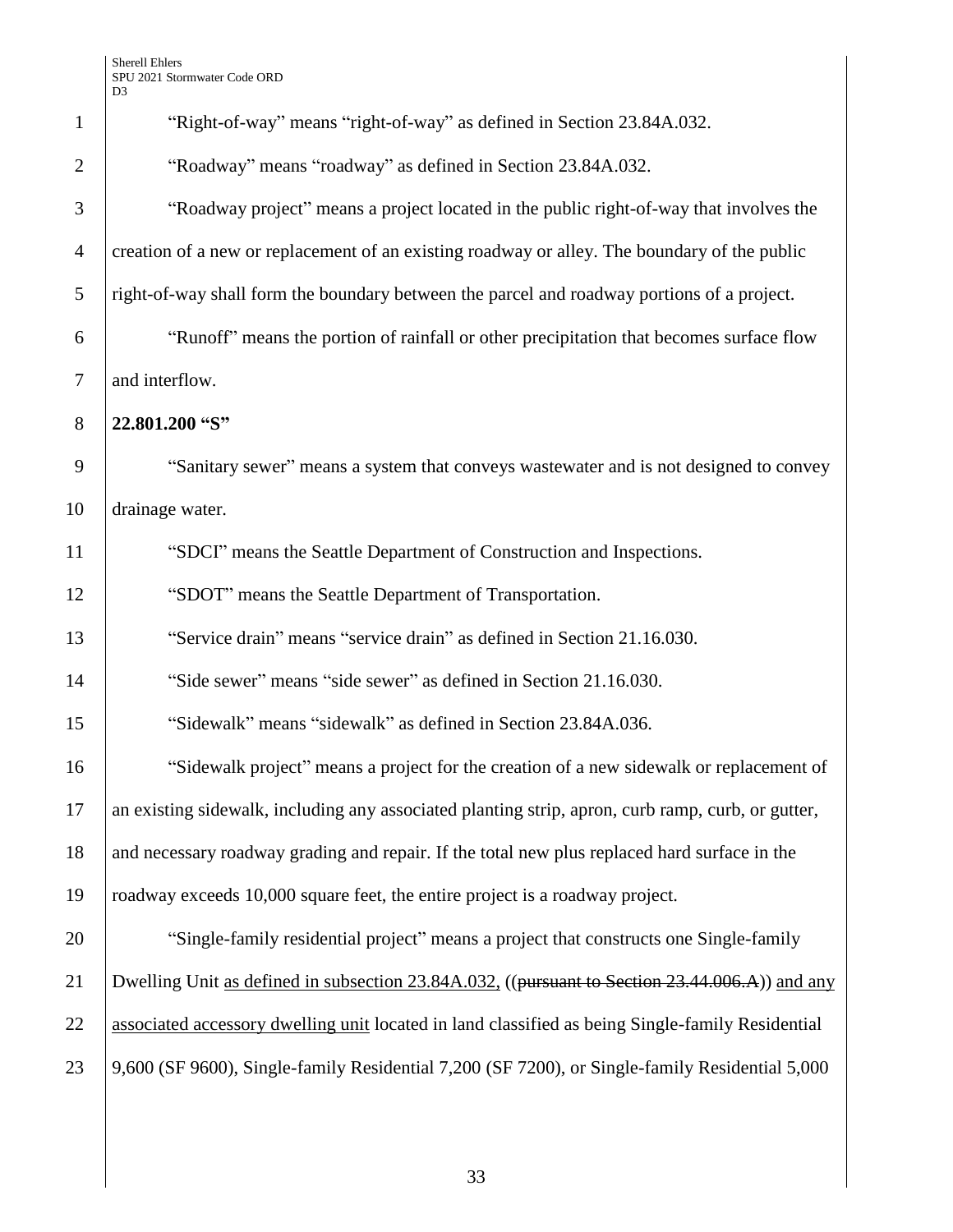| $\mathbf{1}$   | (SF 5000) pursuant to Section 23.30.010, and the total new plus replaced hard surface is less than       |
|----------------|----------------------------------------------------------------------------------------------------------|
| $\overline{2}$ | $((10,000))$ 5,000 square feet. $((, and the total new plus replaced pollution generating hard surface)$ |
| 3              | is less than $5,000$ square feet.)                                                                       |
| $\overline{4}$ | "Site" means the ((lot or parcel, or portion of street, highway or other right-of-way, or                |
| 5              | contiguous combination thereof, where development is proposed or performed)) area defined by             |
| 6              | the legal boundaries of a parcel or parcels of land subject to development. For roadway projects,        |
| $\tau$         | the length of the project site and the right-of-way boundaries define the site.                          |
| 8              | "Slope" means an inclined ground surface.                                                                |
| 9              | "Small lakes" means Bitter Lake, Green Lake and Haller Lake.                                             |
| 10             | "Small project" means a project with:                                                                    |
| 11             | 1. Less than 5,000 square feet of new and replaced hard surface; and                                     |
| 12             | 2. Less than one acre of land disturbing activities.                                                     |
| 13             | "SMC" means the Seattle Municipal Code.                                                                  |
| 14             | "Soil" means naturally deposited non-rock earth materials.                                               |
| 15             | "Solid waste" means "solid waste" as defined in Section 21.36.016.                                       |
| 16             | "Source controls" means structures or operations that prevent contaminants from coming                   |
| 17             | in contact with drainage water through physical separation or careful management of activities           |
| 18             | that are known sources of pollution.                                                                     |
| 19             | "SPU" means Seattle Public Utilities.                                                                    |
| 20             | "Standard design" is a design pre-approved by the Director for drainage and erosion                      |
| 21             | control available for use at a site with pre-defined characteristics.                                    |
|                |                                                                                                          |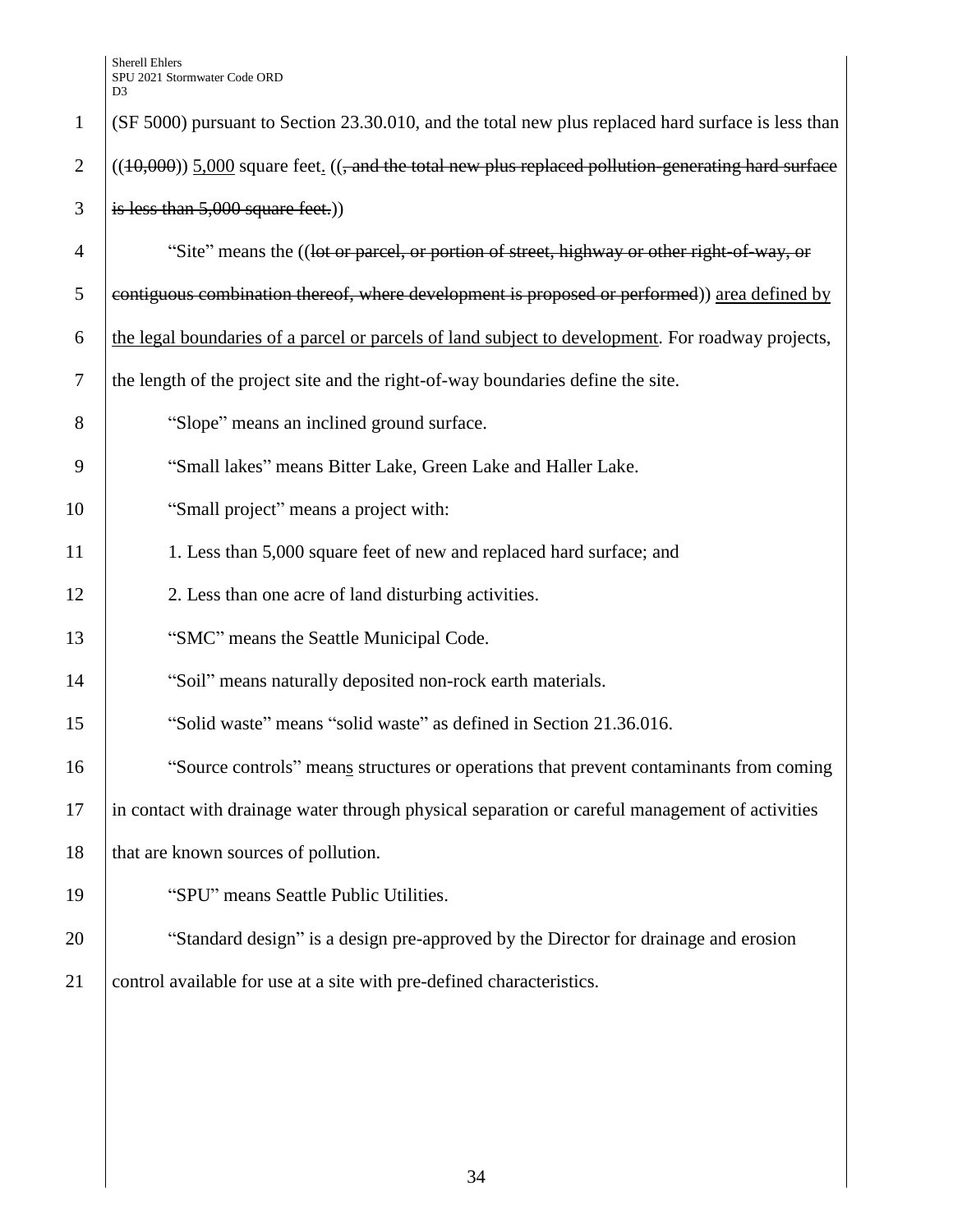| $\mathbf{1}$   | "Standard Plans and Specifications" means the City of Seattle Standard Plans and                    |
|----------------|-----------------------------------------------------------------------------------------------------|
| $\overline{2}$ | Specifications for Road, Bridge, and Municipal Construction in effect on the date of permit         |
| 3              | application.                                                                                        |
| $\overline{4}$ | "Storm drain" means both public storm drain and service drain.                                      |
| 5              | "Stormwater" means runoff during and following precipitation and snowmelt events,                   |
| 6              | including surface runoff, drainage and interflow.                                                   |
| 7              | "Stream" means a ((Type 2-5)) Type S, F, Np or Ns water as defined in WAC 222-16-                   |
| 8              | 031, or as defined in WAC 222-16-030 after state water type maps are adopted, and is used           |
| 9              | synonymously with "creek."                                                                          |
| 10             | * * *                                                                                               |
| 11             | Section 3. Chapter 22.803 of the Seattle Municipal Code, last amended by Ordinance                  |
| 12             | 124872, is amended as follows:                                                                      |
| 13             | Chapter 22.803 MINIMUM REQUIREMENTS FOR ALL DISCHARGES AND ALL                                      |
| 14             | <b>REAL PROPERTY</b>                                                                                |
| 15             | * * *                                                                                               |
| 16             | 22.803.020 Minimum Requirements for All Discharges and Real Property                                |
| 17             | A. Requirement to provide documentation and to map infrastructure. The owner is                     |
| 18             | required to make plans, procedures, and schedules required by this subtitle available to the        |
| 19             | Director when requested. When requested to aid in applying the Stormwater Code, the owner           |
| 20             | must provide to the Director a complete map of all drainage, side sewer, and plumbing               |
| 21             | infrastructure on the property.                                                                     |
| 22             | B. Requirement to report spills, releases, or dumping. A responsible party is required to,          |
| 23             | at the earliest possible time, but in any case within 24 hours of discovery, report to the Director |
|                |                                                                                                     |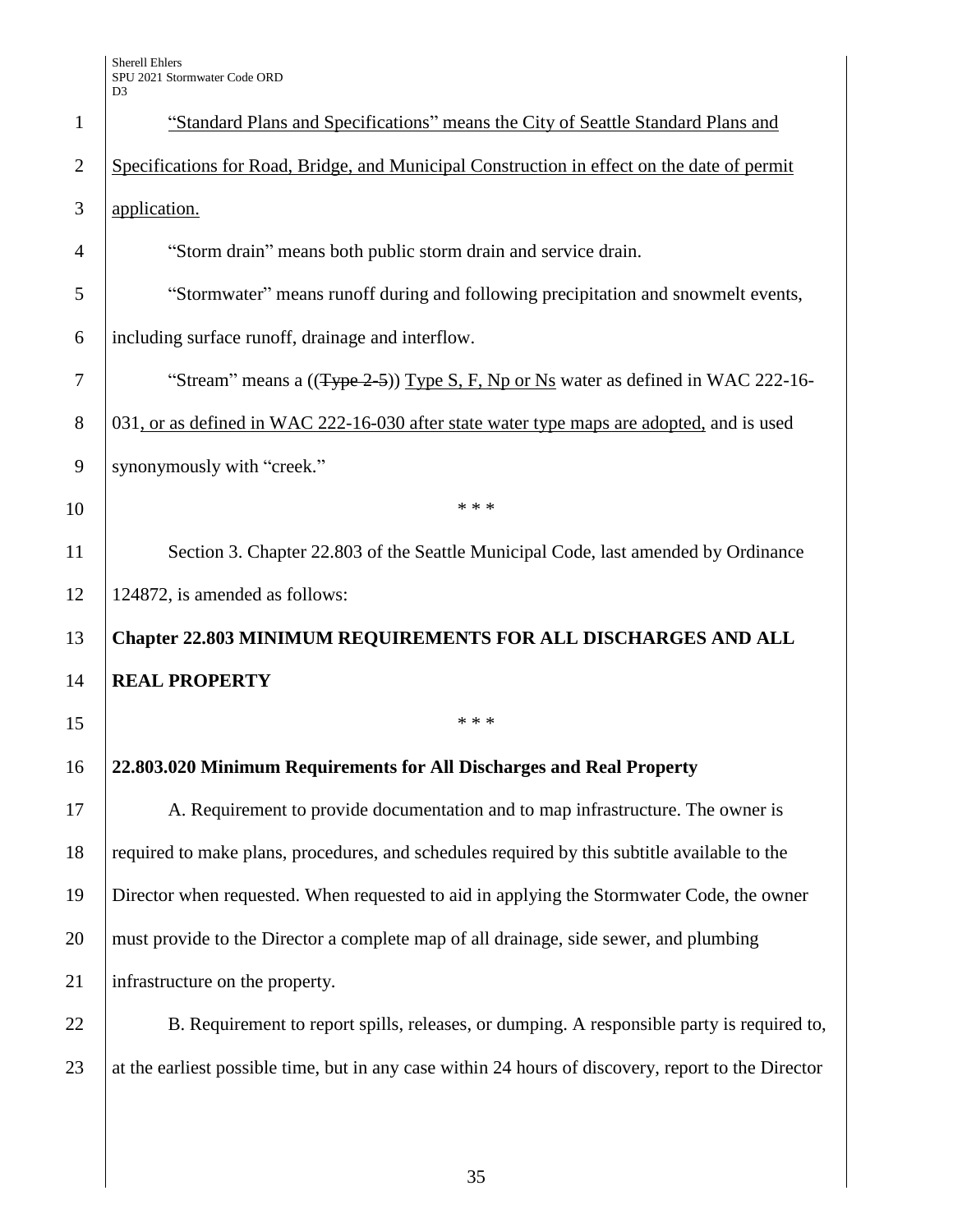of SPU a spill, release, dumping, or other situation that has contributed or is likely to contribute 2 pollutants to a public drainage system, a private drainage system, or a receiving water. This 3 reporting requirement is in addition to, and not instead of, any other reporting requirements 4 under federal, state or local laws.

 C. Requirements to maintain facilities. All treatment facilities, flow control facilities, 6 drainage control facilities, and drainage systems shall be maintained as  $((\text{presented}))$  specified in rules promulgated by the Director in order for these facilities and systems to be kept in continuous working order.

 D. Requirements for disposal of waste from maintenance activities. Disposal of waste from maintenance of drainage control facilities shall be conducted in accordance with federal, state and local regulations, including the Minimum Functional Standards for Solid Waste Handling, Chapter 173-304 WAC, guidelines for disposal of waste materials, and, where appropriate, Dangerous Waste Regulations, Chapter 173-303 WAC.

 E. Requirements to maintain records of installation and maintenance activities. When a drainage control facility is installed, the party having the facility installed shall make records of the installation and shall identify the party (or parties) responsible for maintenance and operations. The parties shall retain a continuous record of all maintenance and repair activities, 18 and shall retain the records for at least ten years. If a transfer of ownership occurs, these records of installation, repair, and maintenance shall be transferred to the new property owner. These records shall be made available to the Director of SPU during inspection of the facility and at 21 other reasonable times upon request of the Director of SPU.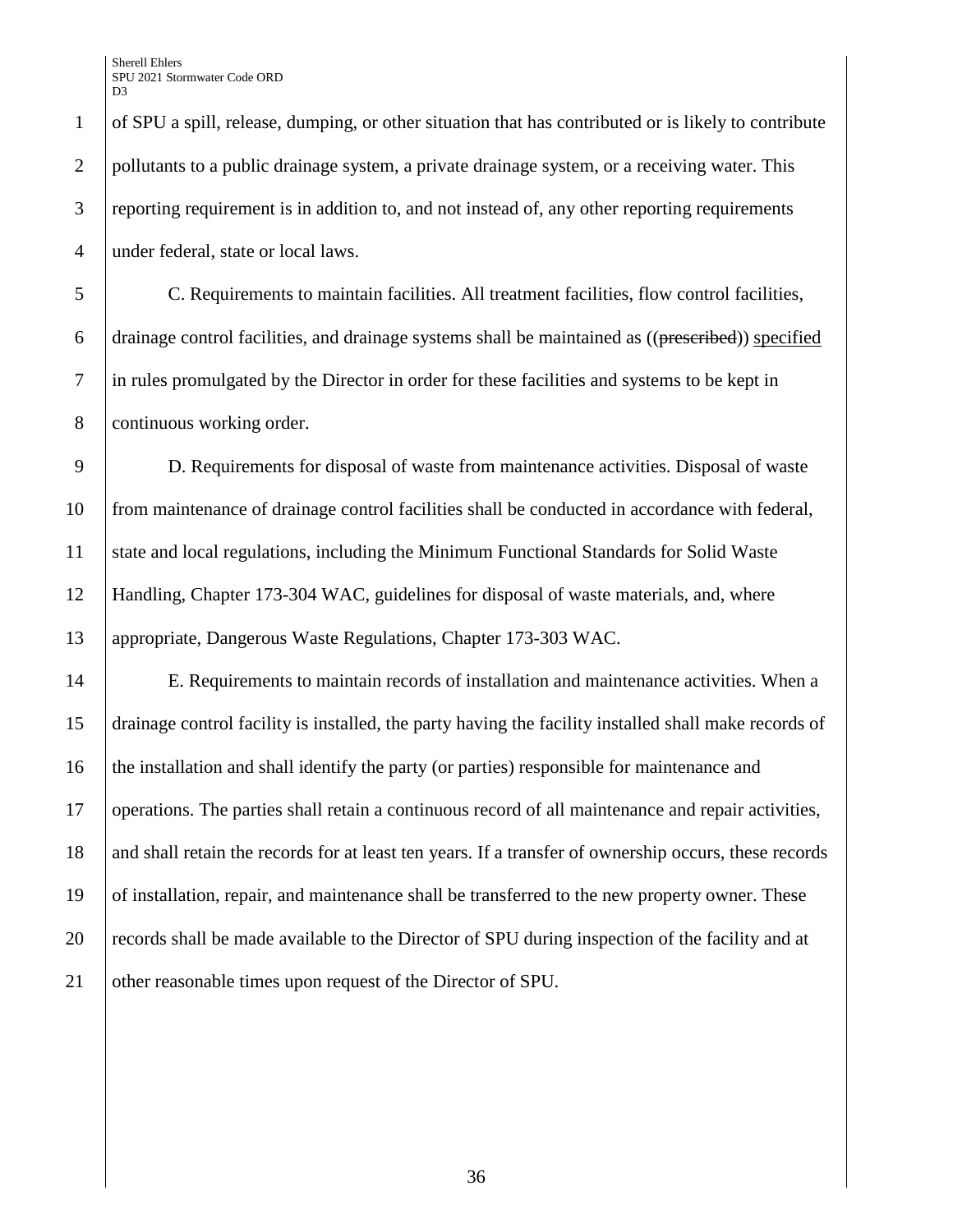## **22.803.030 Minimum Requirements for Source Controls for All Real Property**

 For all discharges, responsible parties shall implement and maintain source controls to prevent or minimize pollutants from leaving a site or property. Source controls that are required for all real property include, but are not limited to, the following, as further described in rules promulgated by the Director:

 A. Eliminate Illicit ((or Prohibited)) Connections and Illicit Discharges. It is the responsibility of the property owner or other responsible party to ensure that all plumbing connections are properly made and that only connections conveying stormwater or permissible discharges pursuant to Section 22.802.030 are connected to the drainage system. When requested to aid in applying the Stormwater Code, the owner must provide to the Director a complete map of all stormwater and plumbing infrastructure on the property.

12 B. Perform Routine Maintenance. ((of Drainage System.)) All drainage system 13 components, including, but not limited to, catch basins, flow control facilities, treatment facilities, on-site BMPs, and unimproved drainage pathways shall be kept in continuous working order.

 C. Dispose of Fluids and Wastes Properly. Solid and liquid wastes must be disposed of in a manner that minimizes the risk of contaminating stormwater.

 D. Proper Storage of Solid Wastes. Solid wastes must be stored in a manner that minimizes the risk of contaminating stormwater.

 E. Spill Prevention and Cleanup. All property owners having the potential to spill pollutants shall take measures to prevent spills of pollutants and to properly clean up spills that 22 | might occur.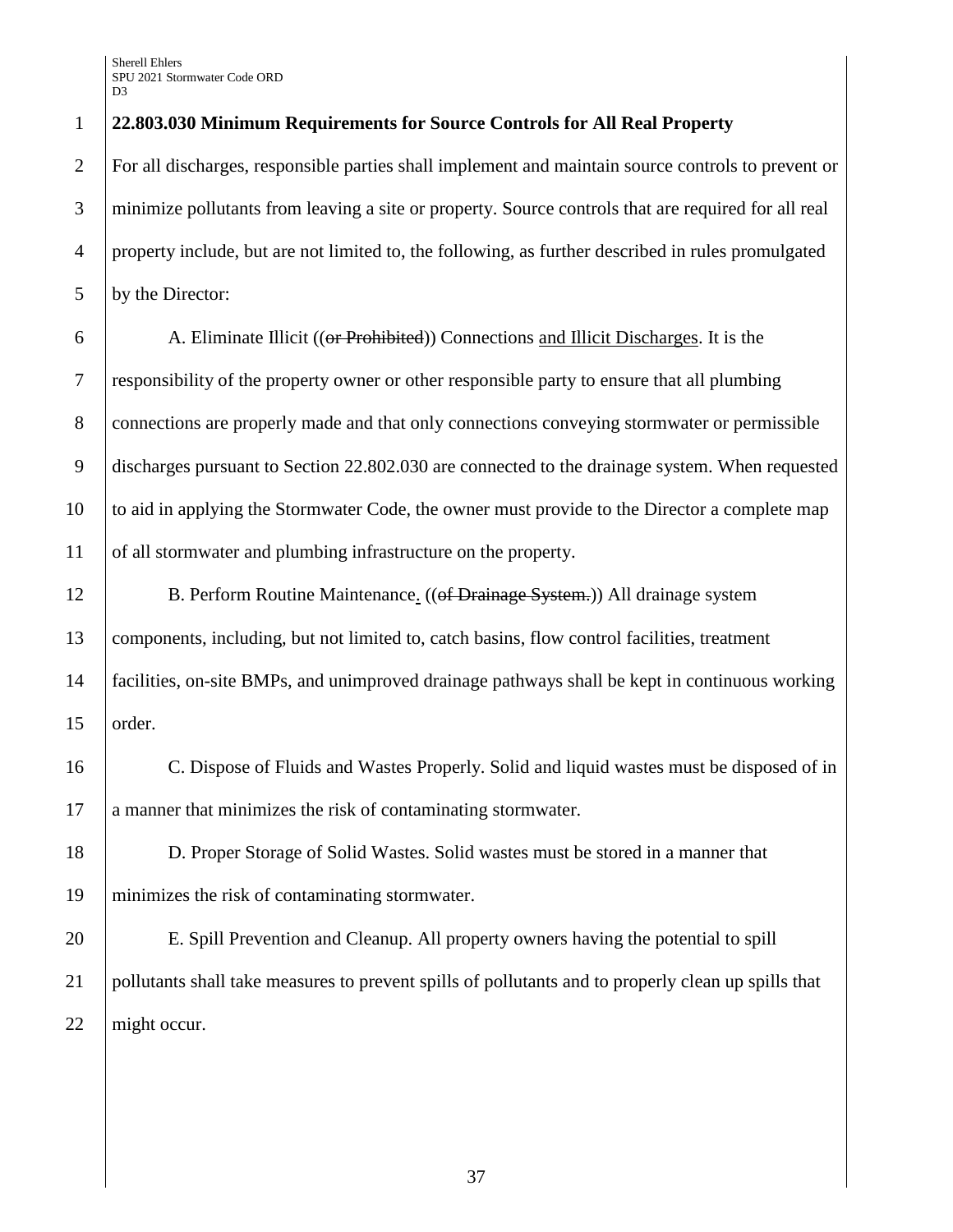| $\mathbf{1}$     | F. Provide Oversight and Training for Staff. For businesses and public entities, annually                 |
|------------------|-----------------------------------------------------------------------------------------------------------|
| $\overline{2}$   | train all employees responsible for the operation, maintenance, or inspection of BMPs, assign             |
| 3                | oversight responsibilities, and maintain records.                                                         |
| $\overline{4}$   | G. ((Site)) Property Maintenance. For businesses and public entities, locate pollution-                   |
| 5                | generating activities away from stormwater pathways where feasible and engage in proper site              |
| 6                | maintenance to prevent pollutant transport off site, including but not limited to sweeping paved          |
| $\boldsymbol{7}$ | areas and inspecting loading, unloading, storage and parking areas.                                       |
| $8\,$            | H. Rooftop Dog Runs. Dog runs located on private property on rooftops or above-grade                      |
| 9                | plazas must prevent stormwater from the dog run from discharging directly or indirectly to a              |
| 10               | public drainage system, private drainage system, or receiving water body.                                 |
| 11               | 22.803.040 Minimum Requirements for Source Controls For Businesses and Public Entities                    |
| 12               | for Specific Activities                                                                                   |
|                  |                                                                                                           |
| 13               | A. For all discharges, source controls shall be implemented, to extent allowed by law, by                 |
| 14               | businesses and public entities for the following specific pollution-generating activities as              |
| 15               | specified in the joint SPU/SDCI Directors' Rule titled "Seattle Stormwater Manual" at "Volume             |
| 16               | $\frac{4}{4}$ – Source Control," to the extent necessary to prevent prohibited discharges as described in |
| 17               | subsection 22.802.020.A through subsection 22.802.020.D, and to prevent contaminants from                 |
| 18               | coming in contact with drainage water or being discharged to the drainage system, public                  |
| 19               | combined sewer, or directly into receiving waters:                                                        |
| 20               | 1. Fueling at dedicated stations, for new or substantially altered fueling stations.                      |
| 21               | 2. Mobile fueling of vehicles and heavy equipment.                                                        |
| 22               | 3. In-water and over-water fueling.                                                                       |
| 23               | 4. Maintenance and repair of vehicles and equipment.                                                      |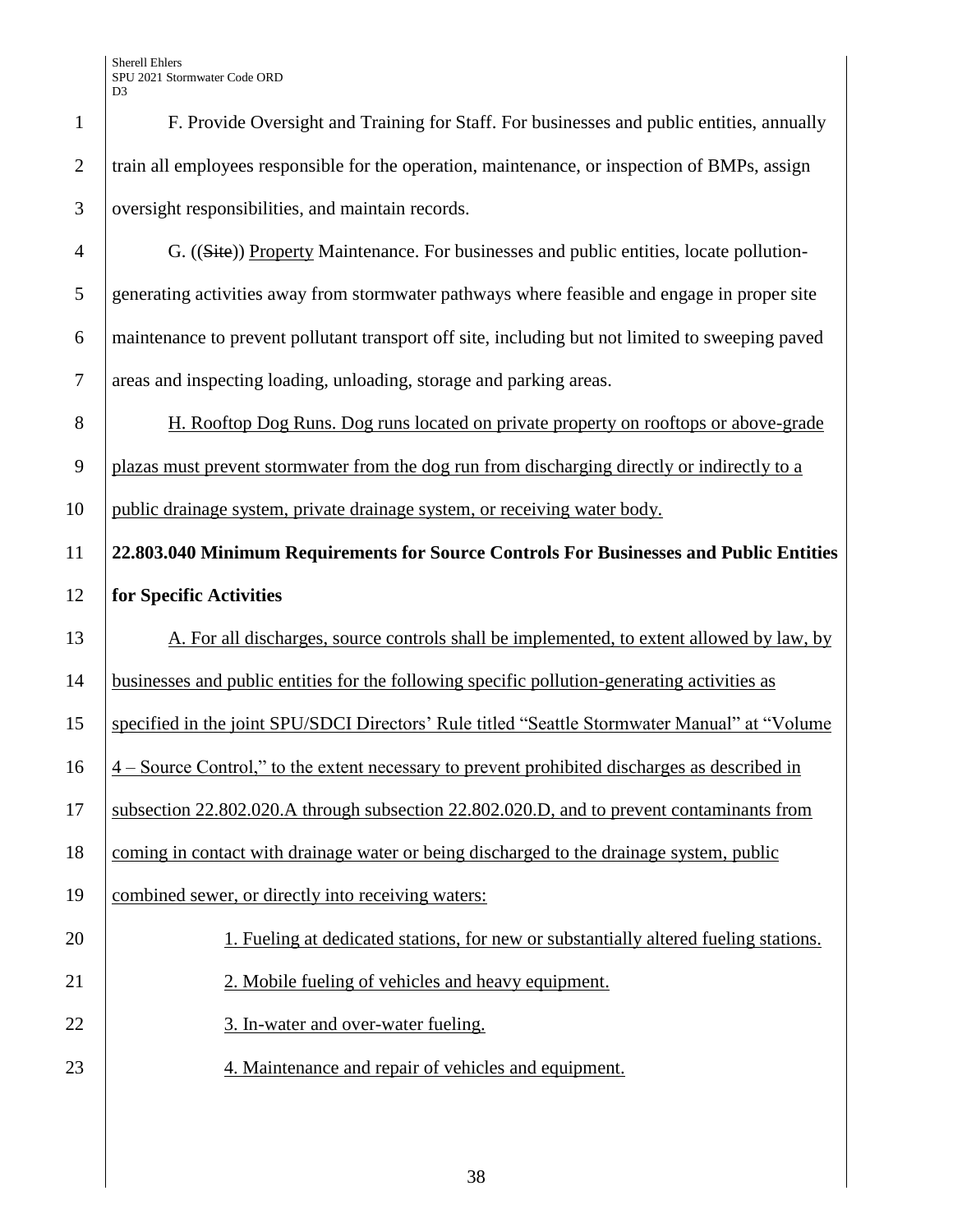|                | SPU 2021 Stormwater Code ORD<br>D <sub>3</sub>                                                      |
|----------------|-----------------------------------------------------------------------------------------------------|
| $\mathbf{1}$   | 5. Concrete and asphalt mixing and production.                                                      |
| $\overline{2}$ | 6. Concrete pouring, concrete/asphalt cutting, and asphalt application.                             |
| 3              | 7. Recycling, wrecking yard, and scrap yard operations.                                             |
| $\overline{4}$ | 8. Storage of liquids in above ground tanks.                                                        |
| 5              | Source controls include, but are not limited to, segregating or isolating wastes to prevent         |
| 6              | contact with drainage water; enclosing, covering, or containing the activity to prevent contact     |
| $\tau$         | with drainage water; developing and implementing inspection and maintenance programs;               |
| 8              | sweeping; and taking management actions such as training employees on pollution prevention.         |
| 9              | <b>B.</b> For all discharges except those that drain only to the public combined sewer, source      |
| 10             | controls shall be implemented, to the extent allowed by law, by businesses and public entities for  |
| 11             | specific pollution-generating activities as specified in the joint ((SPU/DPD)) SPU/SDCI             |
| 12             | Directors' Rule titled "Seattle Stormwater Manual" at "Volume 4 – Source Control," to the           |
| 13             | extent necessary to prevent prohibited discharges as described in subsection 22.802.020.A           |
| 14             | through subsection 22.802.020.C, and to prevent contaminants from coming in contact with            |
| 15             | drainage water or being discharged to the drainage system or directly into receiving waters.        |
| 16             | Source controls include, but are not limited to, segregating or isolating wastes to prevent contact |
| 17             | with drainage water; enclosing, covering, or containing the activity to prevent contact with        |
| 18             | drainage water; developing and implementing inspection and maintenance programs; sweeping;          |
| 19             | and taking management actions such as training employees on pollution prevention.                   |
| 20             | Section 4. Chapter 22.805 of the Seattle Municipal Code, last amended by Ordinance                  |
| 21             | 124919, is amended as follows:                                                                      |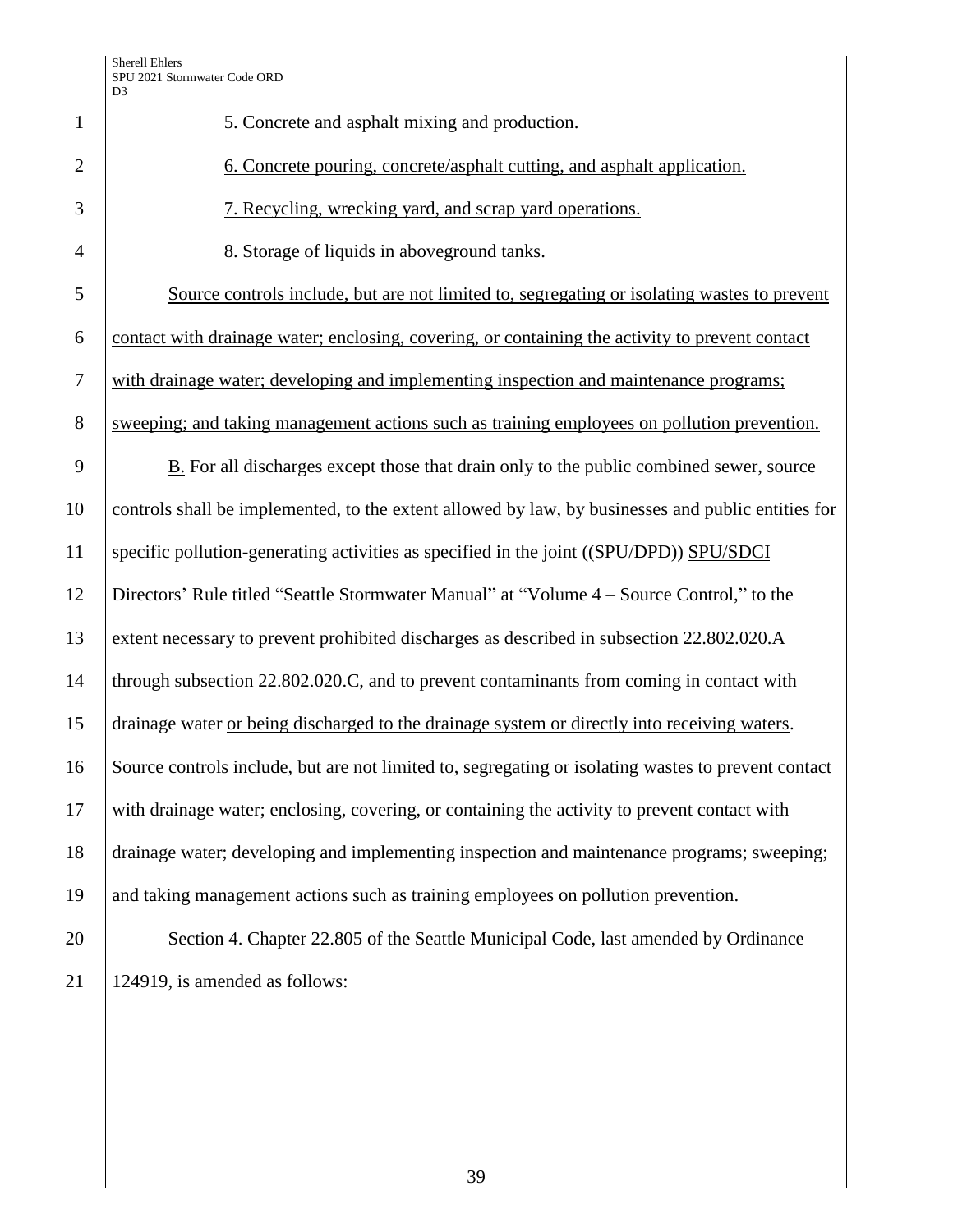| $\mathbf{1}$   | <b>Chapter 22.805 MINIMUM REQUIREMENTS FOR ALL PROJECTS</b>                                      |
|----------------|--------------------------------------------------------------------------------------------------|
| $\overline{2}$ | 22.805.010 General                                                                               |
| 3              | A. All projects are required to comply with this chapter, even where drainage control            |
| $\overline{4}$ | review is not required.                                                                          |
| 5              | B. Closely related projects shall be considered as one project for purposes of applying the      |
| 6              | Stormwater Code, including but not limited to determining whether the thresholds for             |
| $\tau$         | applicability of particular Stormwater Code minimum requirements are met. The Director shall     |
| 8              | determine whether two or more projects are closely related as specified in the joint SPU/SDCI    |
| 9              | Directors' Rule titled "Seattle Stormwater Manual" at "Volume 1 - Project Minimum                |
| 10             | Requirements."                                                                                   |
| 11             | C. When an application requires preliminary drainage review according to subsection              |
| 12             | 22.807.020.A, applications for building permits, grading permits, and other construction permits |
| 13             | on the site receiving preliminary drainage review shall comply with the provisions of the        |
| 14             | approved preliminary drainage control plan.                                                      |
| 15             | D. In the case of a subdivision under Chapter 23.22 and short plat under Chapter 23.24,          |
| 16             | unless an adjustment pursuant to subsection 22.800.040.B is approved by the Director, for the    |
| 17             | purposes of applying the thresholds in Chapter 22.805, the hard surface coverage is the          |
| 18             | maximum lot coverage allowed per Subtitle III of Title 23, Land Use Code, plus required and      |
| 19             | proposed pedestrian and vehicular access and amenities, including driveways, walkways, plazas,   |
| 20             | and patios identified on the preliminary drainage control plan and associated preliminary site   |
| 21             | plan.                                                                                            |
|                |                                                                                                  |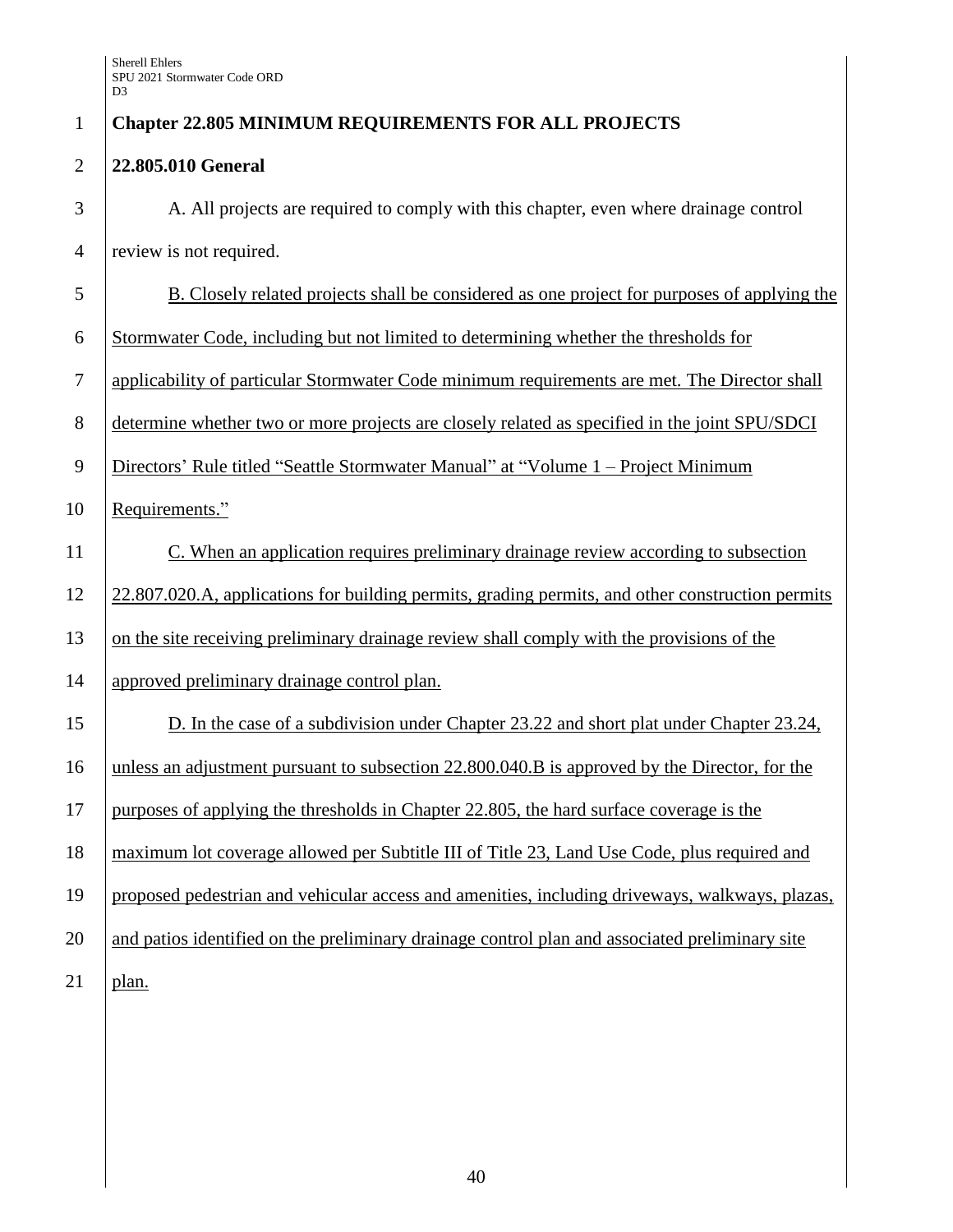| $\mathbf{1}$   | E. Construction of drainage control facilities and drainage systems for plats                        |
|----------------|------------------------------------------------------------------------------------------------------|
| $\mathbf{2}$   | 1. In the case of a subdivision under Chapter 23.22, drainage control facilities or                  |
| 3              | drainage systems that are identified on the associated preliminary drainage control plan or the      |
| $\overline{4}$ | approved preliminary plat and will serve multiple proposed lots, parcels, tracts, or rights-of-way   |
| 5              | shall be constructed prior to approval of the final plat unless a bond is provided according to      |
| 6              | subsection 23.22.070.C. If a bond is provided in lieu of construction prior to approval of the final |
| $\tau$         | plat, the construction permit for the facilities or systems must be issued prior to issuance of any  |
| $8\,$          | building permit for any other construction within the subdivision and construction of the            |
| 9              | facilities or systems shall be completed and final inspection approved prior to final inspection     |
| 10             | approval of any building permit for any other construction within the subdivision and prior to       |
| 11             | occupancy of any buildings, but in no event later than two years after final plat approval.          |
| 12             | 2. In the case of a short plat under Chapter 23.24 with shared drainage control                      |
| 13             | facilities or drainage systems that are identified on the preliminary drainage control plan and will |
| 14             | serve multiple proposed lots, parcels, tracts, or rights-of-way, the following shall occur:          |
| 15             | a. The construction permit for the shared facilities or systems shall be                             |
| 16             | issued prior to issuance of any building permit for any other construction within the lots, parcels, |
| 17             | tracts, or rights-of-way served by the shared facilities or systems; and                             |
| 18             | b. Construction of the shared facilities or systems shall be completed and                           |
| 19             | final inspection approved prior to final inspection approval of any building permit for any other    |
| 20             | construction within the lots, parcels, tracts, or rights-of-way served by the shared facilities, and |
| 21             | prior to occupancy of any buildings on these lots, parcels, or tracts.                               |
| 22             | $((B))$ F. No discharge from a site, real property, or drainage facility, directly or indirectly     |
| 23             | to a public drainage system, private drainage system, or a receiving water within or contiguous to   |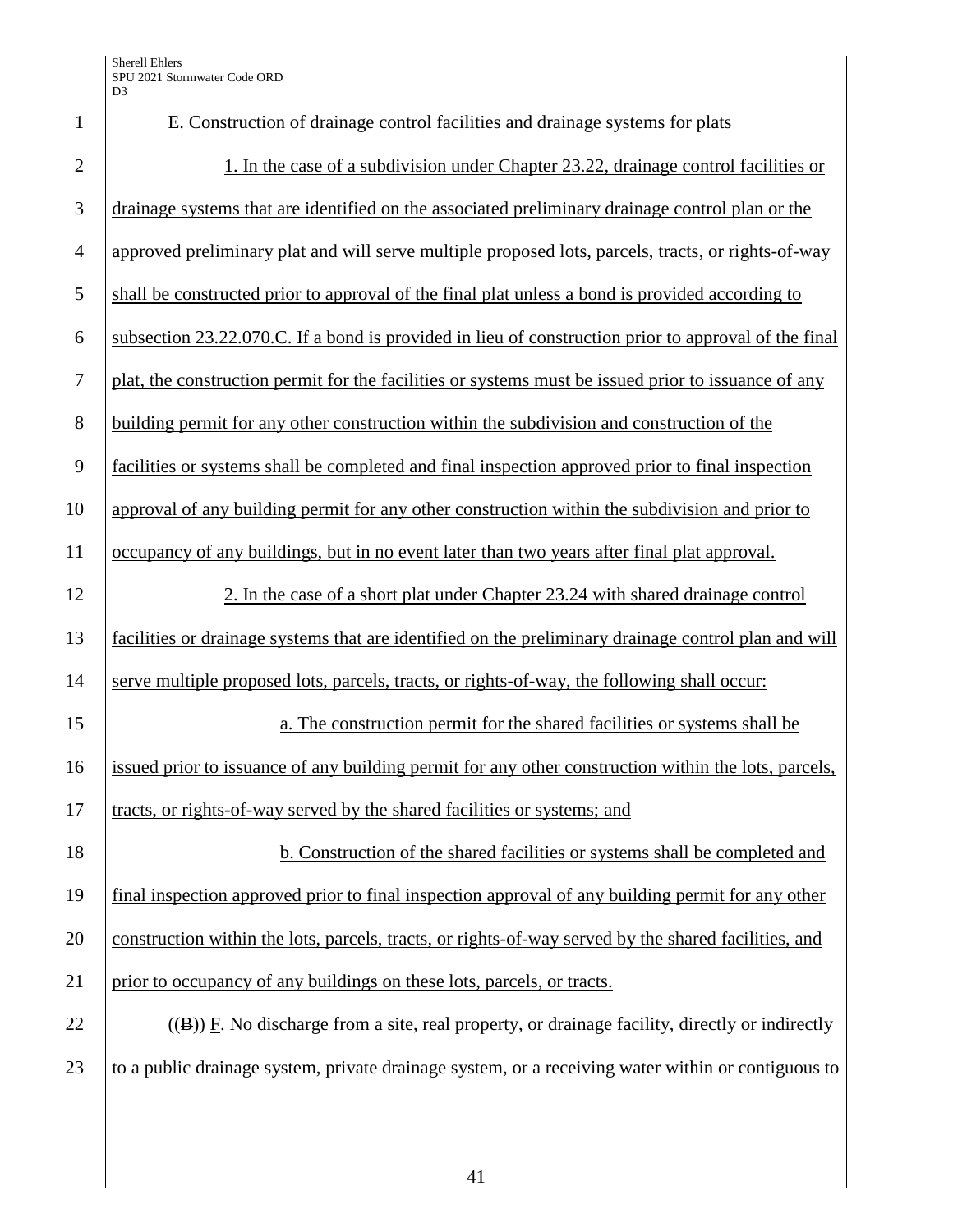Seattle city limits, may cause or contribute to a prohibited discharge or a known or likely 2 violation of water quality standards in the receiving water or a known or likely violation of the City's municipal stormwater NPDES permit.

 $\{ (G) \}$  G. Every permit issued to implement this subtitle shall contain a performance 5 standard requiring that no discharge from a site, real property, or drainage facility, directly or indirectly to a public drainage system, private drainage system, or a receiving water within or contiguous to Seattle city limits, cause or contribute to a prohibited discharge or a known or 8 | likely violation of water quality standards in the receiving water or a known or likely violation of the City's municipal stormwater NPDES permit.

# **22.805.020 Minimum requirements for all projects**

11 A. Minimum Requirements for Maintaining Natural Drainage Patterns. For all projects, natural drainage patterns shall be maintained and discharges shall occur at the natural location to the maximum extent feasible and consistent with subsection 22.805.020.B. Drainage water discharged from the site shall not cause a significant adverse impact to receiving waters or down- gradient properties. Drainage water retained or infiltrated on the site shall not cause significant adverse impact to up-gradient or down-gradient properties.

 B. Minimum Requirements for Discharge Point. The discharge point for drainage water from each site shall be selected using criteria that shall include, but not be limited to, preservation of natural drainage patterns and whether the capacity of the drainage system is 20 adequate for the flow rate and volume. For those projects meeting the drainage review threshold, the proposed discharge point shall be identified in the drainage control plan required by this 22 Subtitle, for review and approval or disapproval by the Director.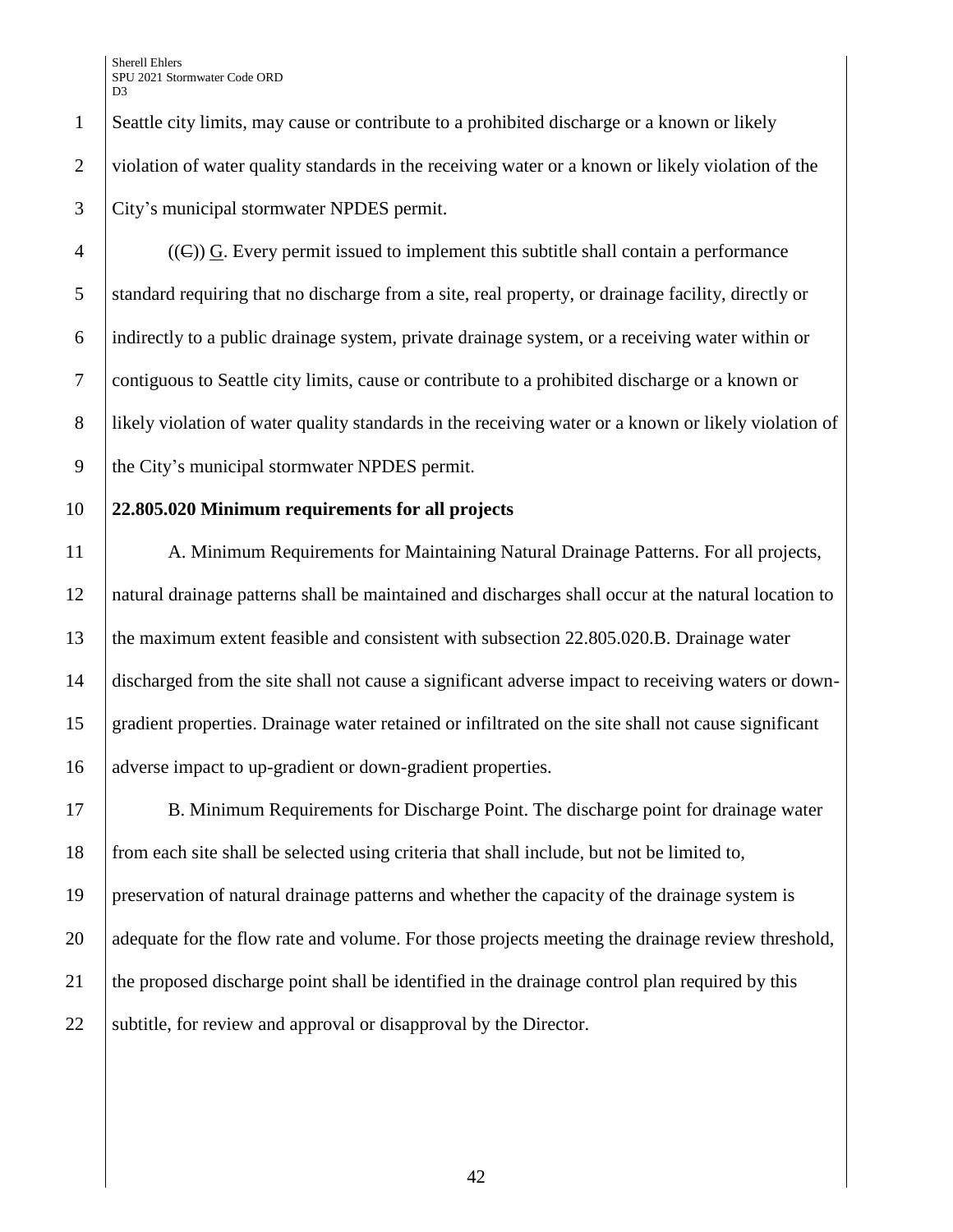C. Minimum Requirements for Flood-prone Areas. On sites within flood-prone areas, responsible parties are required to employ procedures to minimize the potential for flooding on the site and to minimize the potential for the project to increase the risk of floods on adjacent or nearby properties. Flood control measures shall include those set forth in other titles of the Seattle Municipal Code and rules promulgated thereunder, including, but not limited to, Chapter 23.60 (Shoreline District), Chapter 25.06 (Floodplain Development) and Chapter 25.09 (Environmentally Critical Areas) of the Seattle Municipal Code.

 D. Minimum Requirements for Construction ((Site)) Stormwater Pollution Prevention ((Control)) Plan. Temporary and permanent construction controls shall be used to accomplish the following minimum requirements. All projects are required to meet each of the elements below or document why an element is not applicable. Additional controls may be required by the Director when minimum controls are not sufficient to prevent erosion or transport of sediment or 13 other pollutants from the site.

 1. Mark Clearing Limits and Environmentally Critical Areas. Within the boundaries of the project site and prior to beginning land disturbing activities, including clearing 16 and grading, clearly mark all clearing limits, easements, setbacks, all environmentally critical areas and their buffers, and all trees and drainage courses that are to be preserved within the **construction area.** 

 2. Retain Top Layer. Within the boundaries of the project site, the duff layer, topsoil, and native vegetation, if there is any, shall be retained in an undisturbed state to the maximum extent feasible. If it is not feasible to retain the top layer in place, it should be 22 Stockpiled on-site, covered to prevent erosion, and replaced immediately upon completion of the 23 | land disturbing activities to the maximum extent feasible.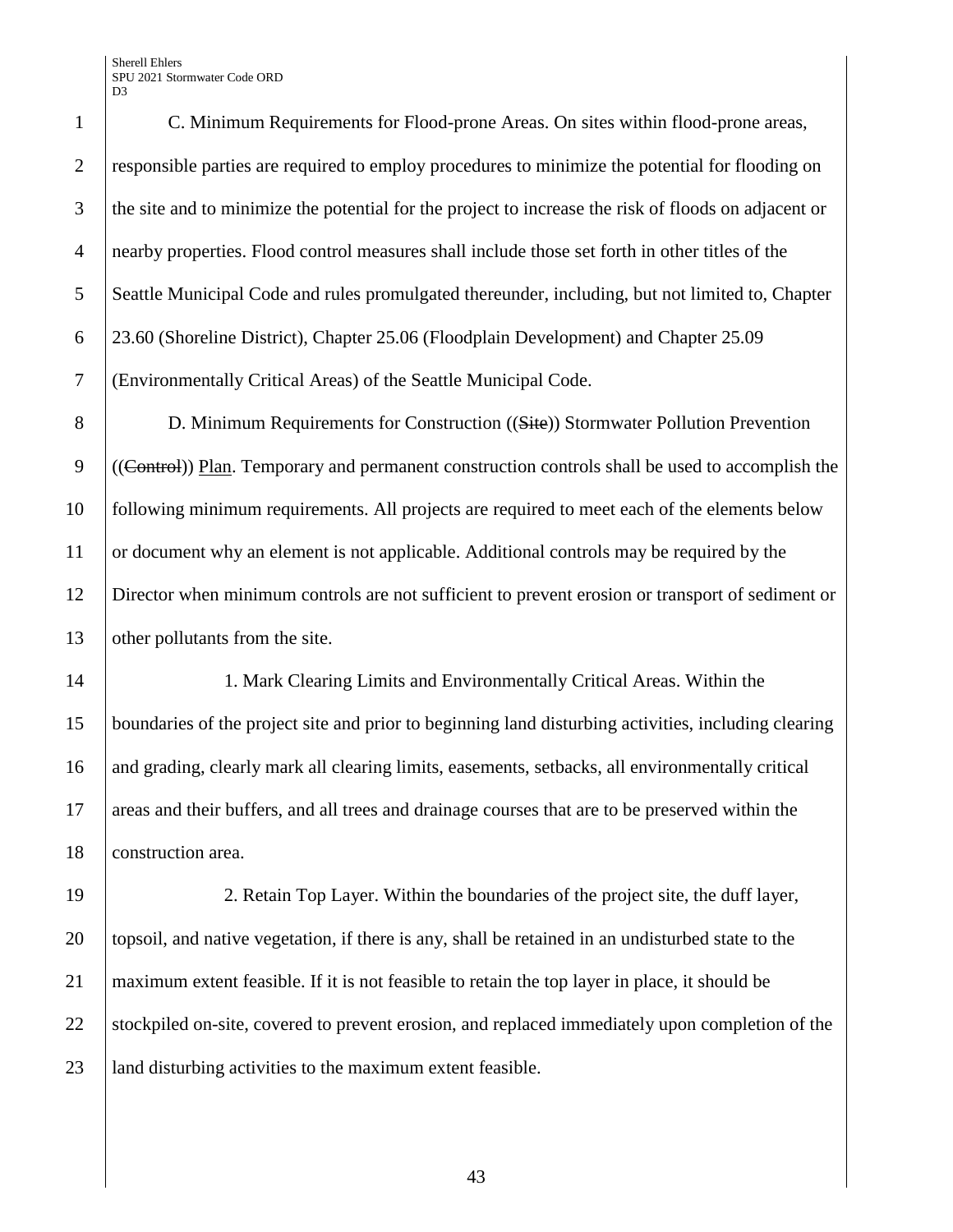3. Establish Construction Access. Limit construction vehicle access, whenever possible, to one route. Stabilize access points and minimize tracking sediment onto public roads. Promptly remove any sediment tracked off site.

 4. Protect Downstream Properties and Receiving Waters. Protect properties and receiving waters downstream from the development sites from erosion due to increases in the volume, velocity, and peak flow rate of drainage water from the project site. If it is necessary to construct flow control facilities to meet this requirement, these facilities shall be functioning 8 prior to implementation of other land disturbing activity. If permanent infiltration facilities are used to control flows during construction, these facilities shall be protected from siltation during 10 the construction phase of the project.

 5. Prevent Erosion and Sediment Transport from the Site. Pass all drainage water from disturbed areas through a sediment trap, sediment pond, or other appropriate sediment removal BMP before the water leaves the site or prior to discharge to an infiltration facility. Sediment controls intended to trap sediment on site shall be constructed as one of the first steps in grading and shall be functional before other land disturbing activities take place. BMPs intended to trap sedimentation shall be located in a manner to avoid interference with the movement of juvenile salmonids attempting to enter off-channel areas or drainages. Provide and maintain natural buffers around surface waters, direct stormwater to vegetated areas to increase 19 Sediment removal and maximize stormwater infiltration where feasible.

**6. Prevent Erosion and Sediment Transport from the Site by Vehicles. Whenever**  construction vehicle access routes intersect paved roads, the transport of sediment onto the paved 22 road shall be minimized. If sediment is transported onto a paved road surface, the roads shall be 23 cleaned thoroughly at the end of each day. Sediment shall be removed from paved roads by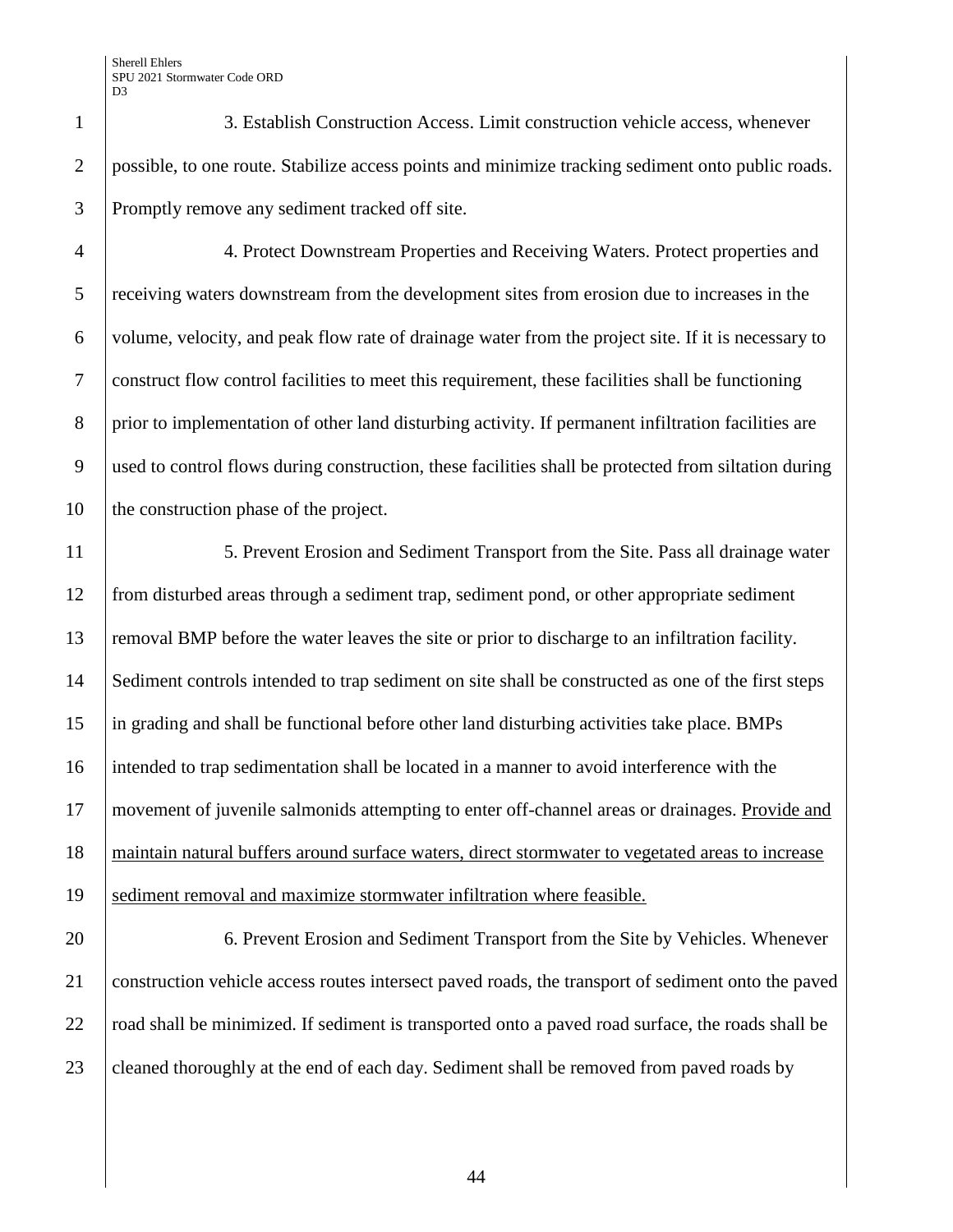shoveling or sweeping and shall be transported to a controlled sediment disposal area. If 2 sediment is tracked off site, roads shall be cleaned thoroughly at the end of each day, or at least twice daily during wet weather. Street washing is allowed only after sediment is removed, and street wash wastewater shall be prevented from entering the drainage system and receiving waters.

 7. Stabilize Soils. Prevent on-site erosion by stabilizing all exposed and unworked soils, including stock piles and earthen structures such as dams, dikes, and diversions. From October 1 to April 30, no soils shall remain exposed and unworked for more than two days. From May 1 to September 30, no soils shall remain exposed for more than seven days. Soils shall be stabilized at the end of the shift before a holiday or weekend if needed based on the weather forecast. Soil stockpiles shall be stabilized from erosion, protected with sediment trapping measures, and be located away from storm drain inlets, waterways, and drainage channels. Before the completion of the project, permanently stabilize all exposed soils that have been disturbed during construction.

15 8. Protect Slopes. Erosion from slopes shall be minimized. Cut and fill slopes shall be designed and constructed in a manner that will minimize erosion. Off-site stormwater run-on or groundwater shall be diverted away from slopes and undisturbed areas with interceptor dikes, pipes, and/or swales. Pipe slope drains or protected channels shall be constructed at the top of slopes to collect drainage and prevent erosion. Excavated material shall be placed on the uphill side of trenches, consistent with safety and space considerations. Check dams shall be placed at regular intervals within constructed channels that are cut down a slope.

22 9. Protect Storm Drains. Prevent sediment from entering all storm drains, including ditches that receive drainage water from the project. Storm drain inlets protection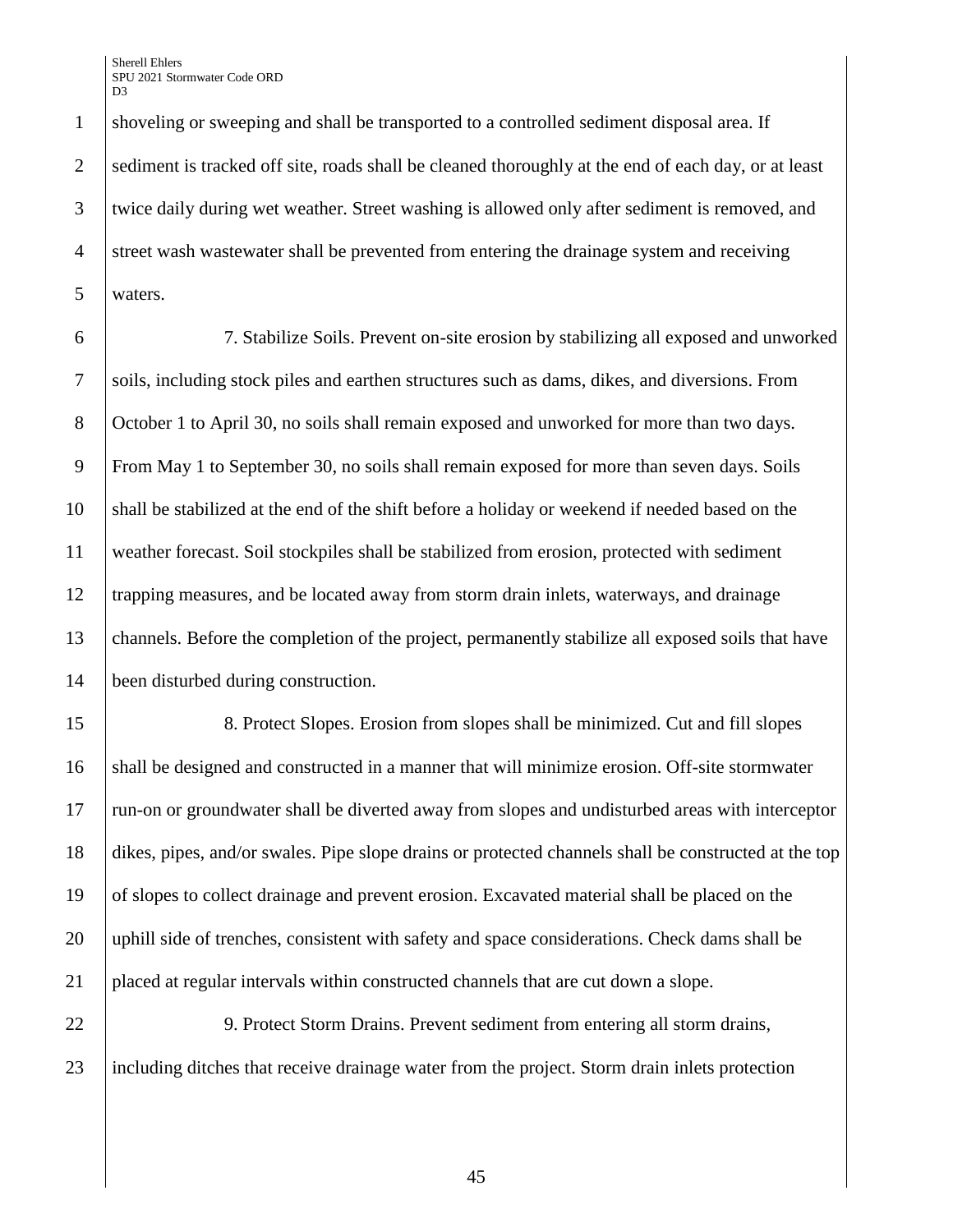devices shall be cleaned or removed and replaced as recommended by the product manufacturer, 2 or more frequently if required to prevent failure of the device or flooding. Storm drain inlets made operable during construction shall be protected so that drainage water does not enter the drainage system without first being filtered or treated to remove sediments. Storm drain inlet protection devices shall be removed at the conclusion of the project. When manufactured storm drain inlet protection devices are not feasible, inlets and catch basins must be cleaned as necessary to prevent sediment from entering the drainage control system.

8 10. Stabilize Channels and Outlets. All temporary on-site drainage systems shall 9 be designed, constructed, and stabilized to prevent erosion. Stabilization shall be provided at the 10 outlets of all drainage systems that is adequate to prevent erosion of outlets, adjacent stream 11 banks, slopes, and downstream reaches.

12 11. Control Pollutants. Measures shall be taken to control potential pollutants and 13 shall include, but not be limited to, the following measures:

14 **a.** All pollutants, including sediment, waste materials, and demolition 15 debris, that occur ((onsite)) on site shall be handled and disposed of in a manner that does not 16 cause contamination of drainage water and pursuant to all applicable disposal laws.

17 b. Containment, cover, and protection from vandalism shall be provided 18 for all chemicals, liquid products, petroleum products, and other materials that have the potential 19 to pose a threat to human health or the environment.

21 d. Maintenance, fueling, and repair of heavy equipment and vehicles 22 involving oil changes, hydraulic system drain down, solvent and de-greasing cleaning operations, 23 fuel tank drain down and removal, and other activities which may result in discharge or spillage

20 **c.** On-site fueling tanks shall include secondary containment.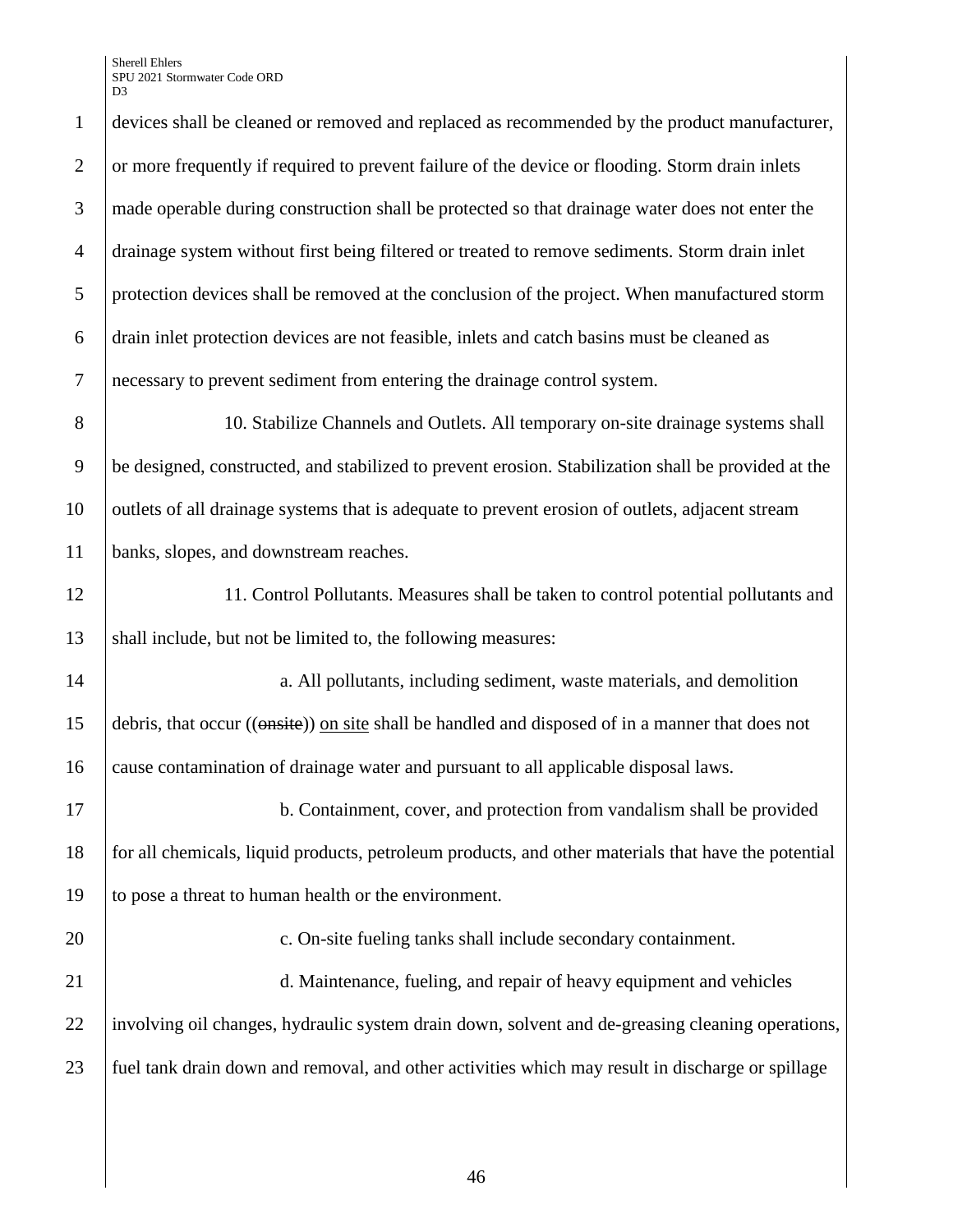of pollutants to the ground or into drainage water runoff shall be conducted using spill prevention and control measures.

 e. Contaminated soils shall be removed and surfaces shall be cleaned immediately following any discharge or spill incident. f. Wheel wash or tire bath wastewater shall be discharged to a separate on- $\overline{6}$  site treatment system that prevents discharge to surface water, ((such as closed-loop recirculation or upland application,) or to the sanitary sewer or combined sewer system with approval of the Director of SPU. Temporary discharges or connections to the public sanitary and combined 9 Sewers shall be made in accordance with Chapter 21.16 (Side Sewer Code). g. Application of fertilizers and pesticides shall be conducted in a manner and at application rates that will not result in loss of chemical to drainage water. Manufacturers' label requirements for application rates and procedures shall be followed. 13 h. BMPs shall be used to prevent or treat contamination of drainage water by pH-modifying sources. These sources include, but are not limited to, recycled concrete stockpiles, bulk cement, cement kiln dust, fly ash, new concrete washing and curing waters, waste streams generated from concrete grinding and sawing, exposed aggregate processes, and concrete pumping and mixer washout waters. Construction site operators may be required to 18 adjust the pH of drainage water if necessary to prevent a violation of water quality standards. **i.** Construction site operators must obtain written approval from Ecology 20 prior to using chemical treatment other than carbon dioxide  $(CO_2)$  (( $\Theta$ )) dry ice, or food grade

- 21 vinegar, to adjust pH.
- construction of building, road, and bridge foundations may be infiltrated provided the wastewater

**j**. Uncontaminated water from water-only based shaft drilling for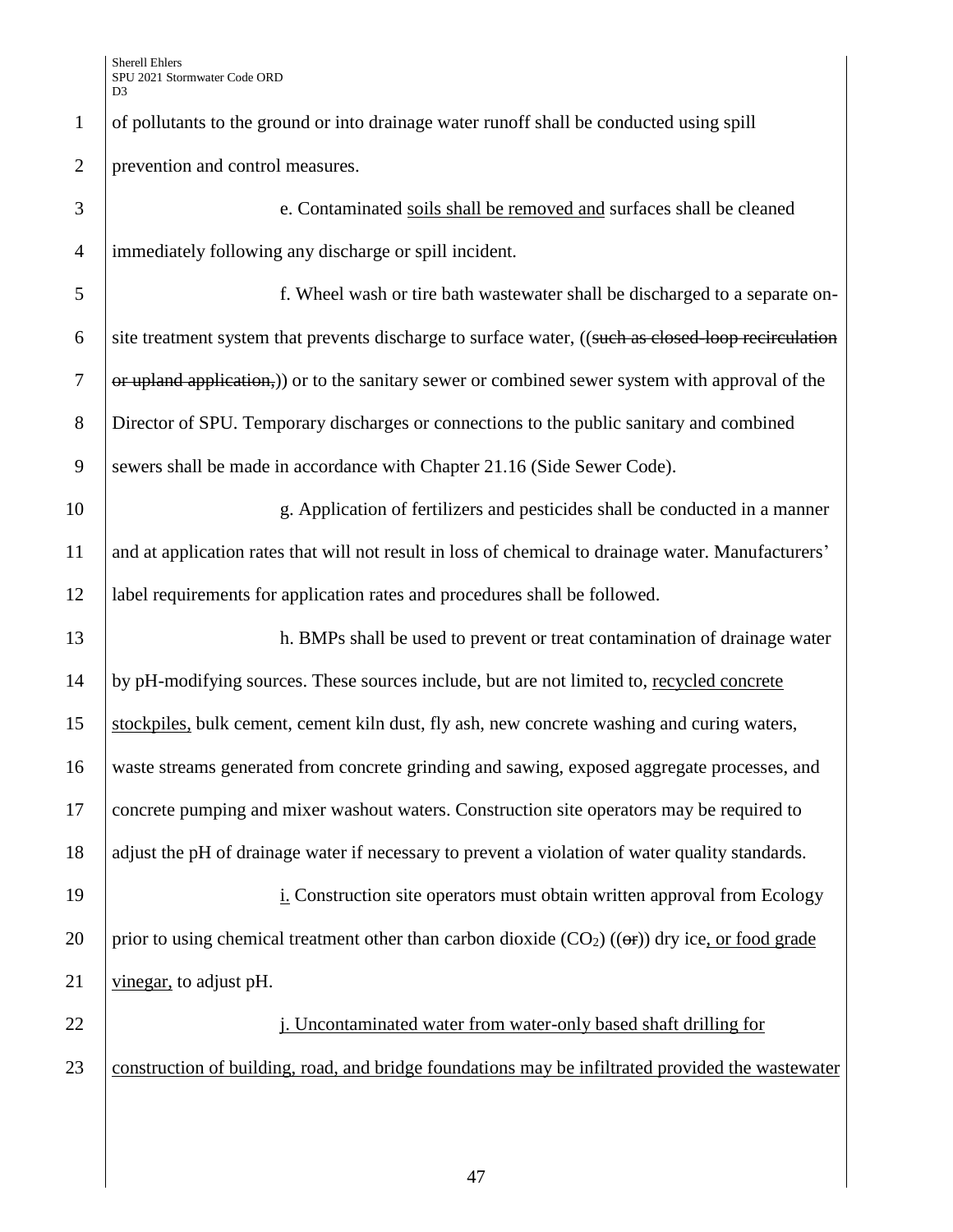is managed in a way that prevents discharge to surface waters. Prior to infiltration, water from water-only based shaft drilling that comes into contact with curing concrete must be neutralized 3 until pH is in the range of 6.5 to 8.5 (su). 4 | k. Train all employees on proper BMPs for preventing illicit discharges, including spills. 12. Control Dewatering. When dewatering devices discharge on site, to a public drainage system, or to the public combined sewer, dewatering devices shall discharge into a sediment trap, sediment pond, gently sloping vegetated area of sufficient length to remove 9 Sediment contamination, or other sediment removal BMP. Foundation, vault, and trench dewatering waters must be discharged into a controlled drainage system prior to discharge to a sediment trap or sediment pond. Clean, non-turbid dewatering water, such as well-point 12 groundwater, that is discharged to systems tributary to state surface waters must not cause erosion or flooding. Highly turbid or contaminated dewatering water shall be handled separately from drainage water. For any project with an excavation depth of 12 feet or more below the existing grade and for all large projects, dewatering flows must be determined and it must be verified that there is sufficient capacity in the public drainage system and public combined sewer 17 | prior to discharging.

 13. Maintain BMPs. All temporary and permanent erosion and sediment control BMPs shall be maintained and repaired as needed to assure continued performance of their intended function. All temporary erosion and sediment controls shall be removed within five days after final site stabilization is achieved or after the temporary controls are no longer needed, whichever is later. Trapped sediment shall be removed or stabilized on site. Disturbed soil areas 23 resulting from removal shall be permanently stabilized.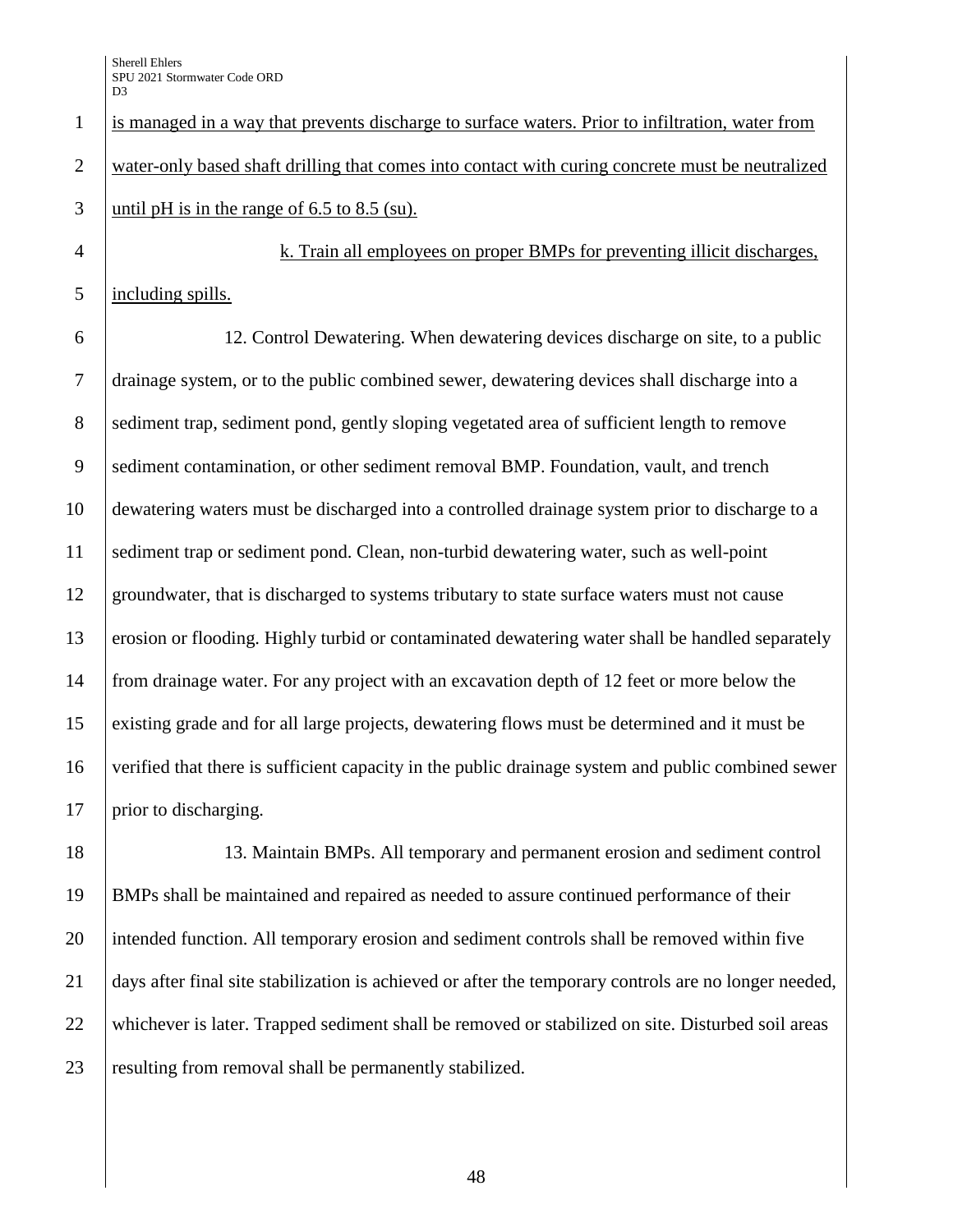1 14. Inspect BMPs. BMPs shall be periodically inspected. For projects with 5,000 2 square feet or more of new plus replaced hard surface or 7,000 square feet or more of land 3 disturbing activity, site inspections shall be conducted by a Certified Erosion and Sediment 4 Control Lead who shall be identified prior to construction and shall be present on-site or on-call 5 at all times.

6 15. Execute Construction Stormwater Control Plan. Construction site operators

7 shall maintain, update, and implement their Construction Stormwater Control Plan. Construction 8 site operators shall modify their Construction Stormwater Control Plan to maintain compliance 9 whenever there is a change in design, construction, operation, or maintenance at the site that has, 10 or could have, a significant effect on the discharge of pollutants to waters of the state.

11 16. Minimize Open Trenches. In the construction of underground utility lines, where feasible, no more than 150 feet of trench shall be opened at one time, unless soil is replaced within the same working day, and where consistent with safety and space considerations, excavated material shall be placed on the uphill side of trenches. Trench dewatering devices shall discharge into a sediment trap or sediment pond.

16 17. Phase the Project. Development projects shall be phased to the maximum 17 extent feasible in order to minimize the amount of land disturbing activity occurring at the same 18 time and shall take into account seasonal work limitations.

19 18. Install Flow Control and Water Quality Facilities. Development projects 20 required to comply with Section 22.805.080 (Minimum Requirements for Flow Control) or 21 Section 22.805.090 (Minimum Requirements for Treatment) shall install permanent flow control 22 and water quality facilities to prevent erosion or transport of sediment or other pollutants from 23 the site during construction.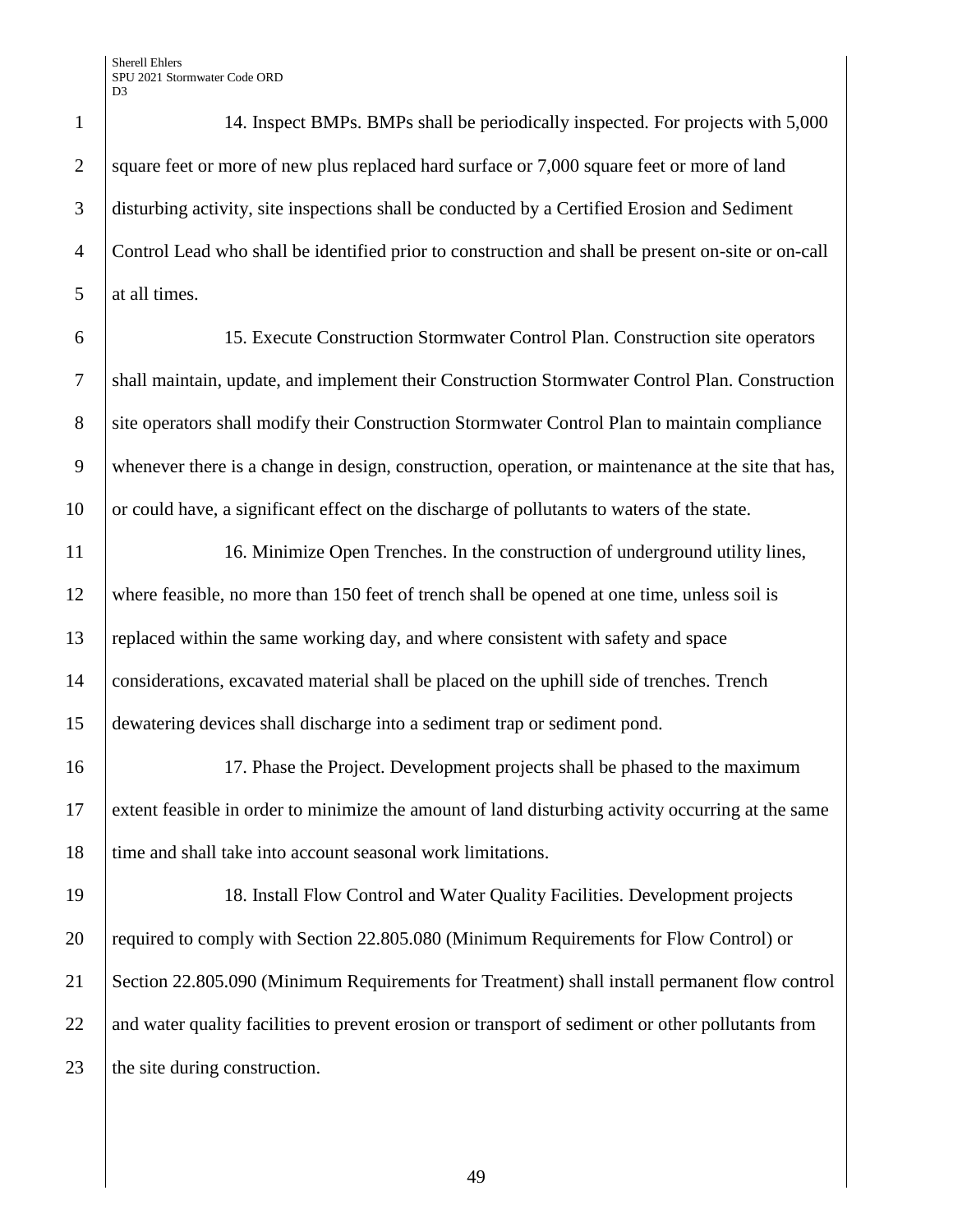| $\mathbf{1}$   | 19. Protect Stormwater BMPs                                                                       |
|----------------|---------------------------------------------------------------------------------------------------|
| $\overline{2}$ | a. Protect all stormwater BMPs from sedimentation through installation                            |
| 3              | and maintenance of erosion and sediment control BMPs. Restore the BMPs to their fully             |
| $\overline{4}$ | functioning condition if they accumulate sediment during construction. Restoring the stormwater   |
| 5              | BMP must include removal of sediment and any sediment-laden stormwater BMP soils, and             |
| 6              | replacing the removed soils with soils meeting the design specification.                          |
| 7              | b. Prevent compacting on-site BMPs by excluding construction equipment                            |
| 8              | and foot traffic. Protect completed lawn and landscaped areas from compaction due to              |
| 9              | construction equipment.                                                                           |
| 10             | c. Control erosion and avoid introducing sediment from surrounding land                           |
| 11             | uses onto permeable pavements. Do not allow muddy construction equipment on the base              |
| 12             | material or pavement. Do not allow sediment-laden runoff onto permeable pavements or base         |
| 13             | materials.                                                                                        |
| 14             | d. Permeable pavements fouled with sediments or no longer passing an                              |
| 15             | initial infiltration test must be cleaned until infiltrating per design or replaced.              |
| 16             | e. Keep all heavy equipment off existing soils under on-site BMPs that                            |
| 17             | have been excavated to final grade, to retain the infiltration rate of the soils.                 |
| 18             | * * *                                                                                             |
| 19             | I. Install Source Control BMPs. Source control BMPs shall be installed for discharges,            |
| 20             | properties, and by businesses and public entities for specific pollution-generating activities as |
| 21             | specified in Chapter 22.803 and in the joint ((SPU/DPD)) SPU/SDCI Directors' Rule titled          |
| 22             | "Seattle Stormwater Manual" at "Volume 4 - Source Control," to the extent necessary to prevent    |
| 23             | prohibited discharges as described in Section 22.802.020 and to prevent contaminants from         |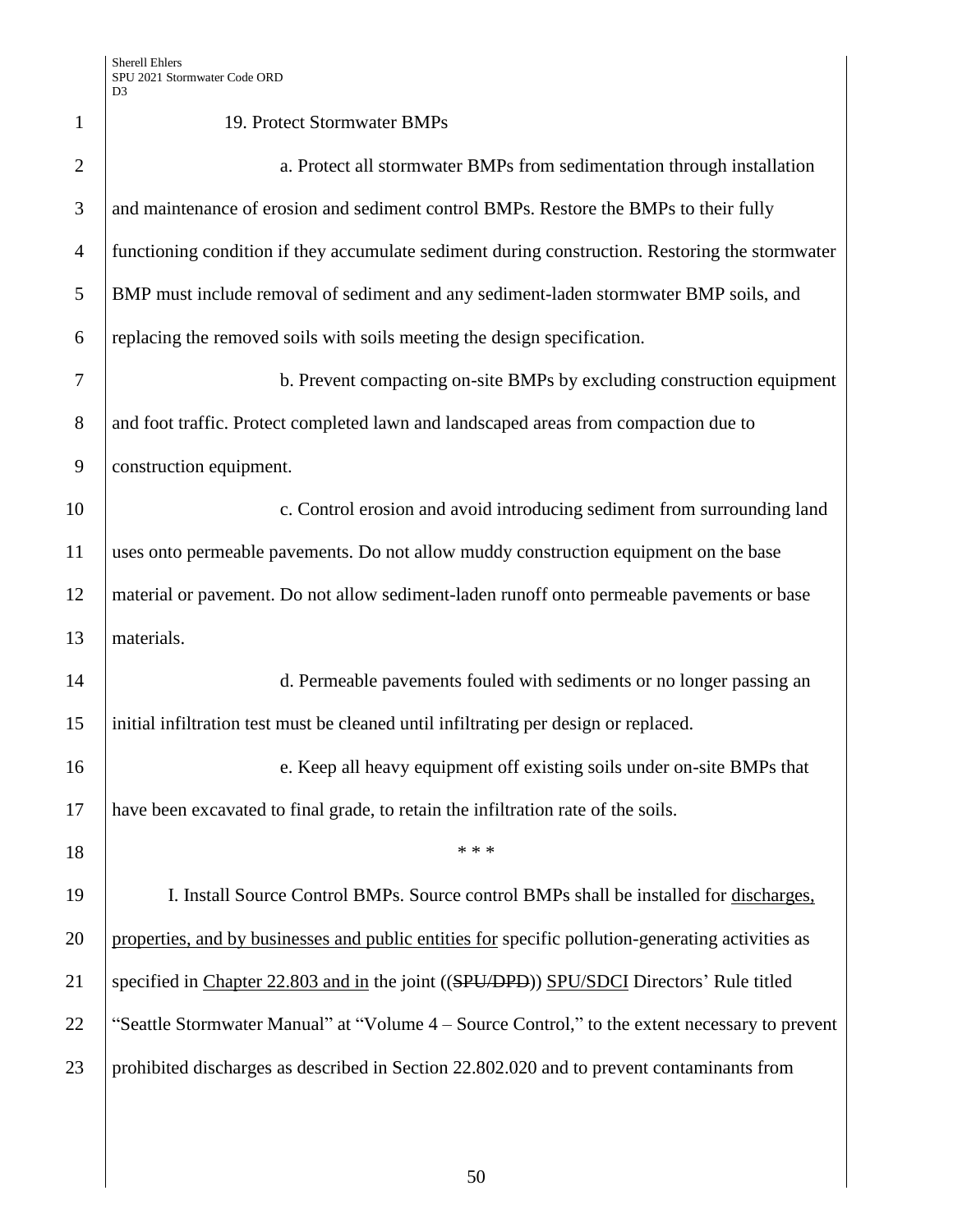| $\mathbf{1}$   | coming in contact with drainage water. This requirement applies to the pollution-generating          |
|----------------|------------------------------------------------------------------------------------------------------|
| $\overline{2}$ | activities that are stationary or occur in one primary location and to the portion of the site being |
| 3              | developed. Examples of installed source controls include, but are not limited to, the following:     |
| $\overline{4}$ | 1. A roof, awning, or cover erected over the pollution-generating activity area;                     |
| 5              | 2. Ground surface treatment in the pollution-generating activity area to prevent                     |
| 6              | interaction with, or breakdown of, materials used in conjunction with the pollution-generating       |
| 7              | activity;                                                                                            |
| 8              | 3. Containment of drainage from the pollution-generating activity to a closed                        |
| 9              | sump or tank. Contents of such a sump or tank must be pumped or hauled by a waste handler, or        |
| 10             | treated prior to discharge to a public drainage system; $((.)$                                       |
| 11             | 4. Construct a berm or dike to enclose or contain the pollution-generating                           |
| 12             | activities;                                                                                          |
| 13             | 5. Direct drainage from containment area of pollution-generating activity to a                       |
| 14             | closed sump or tank for settling and appropriate disposal, or treat prior to discharging to a public |
| 15             | drainage system;                                                                                     |
| 16             | 6. Pave, treat, or cover the containment area of pollution-generating activities with                |
| 17             | materials that will not interact with or break down in the presence of other materials used in       |
| 18             | conjunction with the pollution-generating activity; and                                              |
| 19             | 7. Prevent precipitation from flowing or being blown onto containment areas of                       |
| 20             | pollution-generating activities.                                                                     |
| 21             | * * *                                                                                                |
| 22             | L. Extension of the Public Drainage System for Projects Not Constructed in the Public                |
| 23             | Right-of-Way. For projects not constructed in the public right-of-way, extension of the piped        |
|                |                                                                                                      |
|                |                                                                                                      |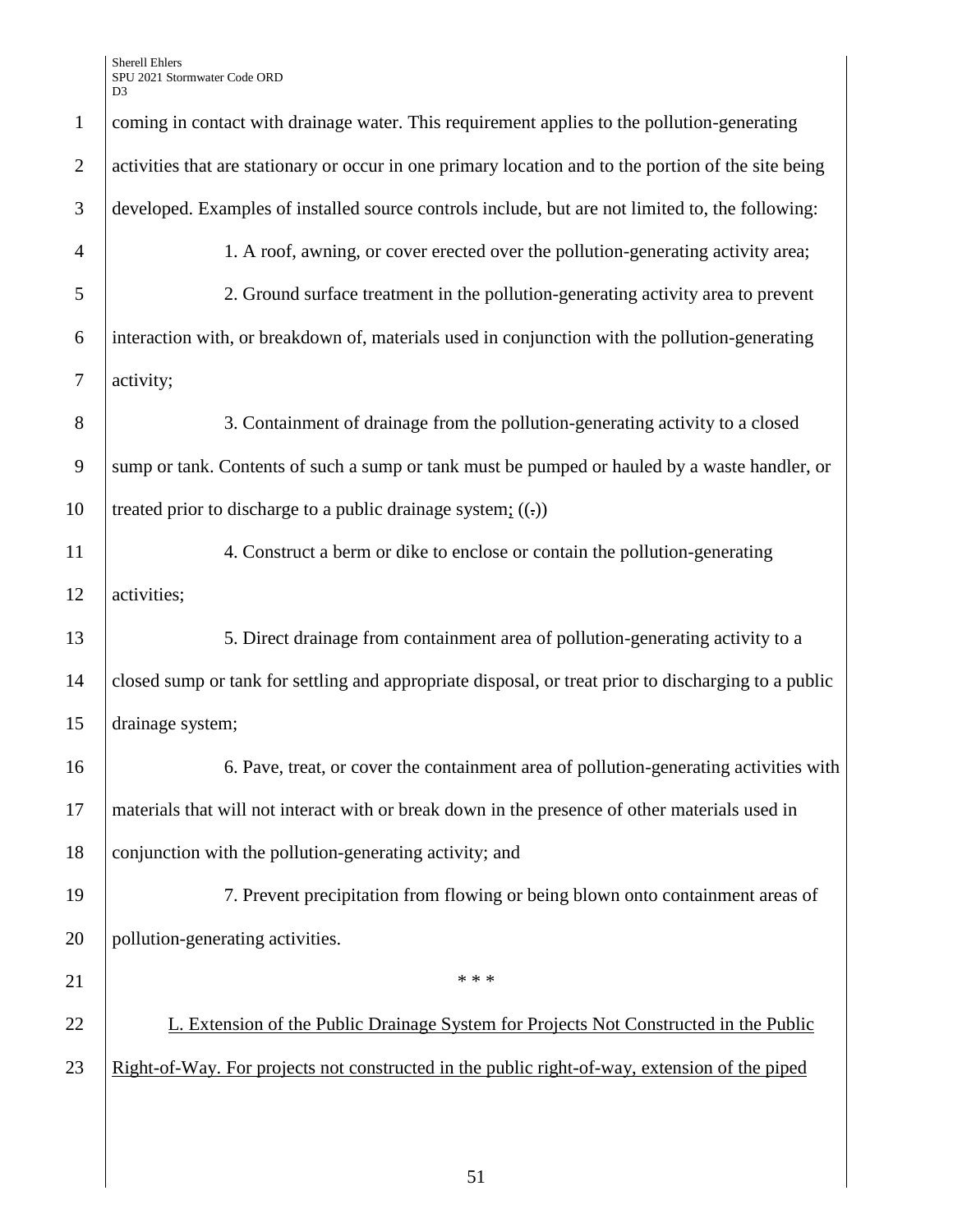| $\mathbf{1}$   | public drainage system across the full extent of the parcel boundary in the abutting public place |
|----------------|---------------------------------------------------------------------------------------------------|
| $\overline{2}$ | shall be required for any of the following:                                                       |
| 3              | 1. All projects where the Director has determined an extension is required                        |
| $\overline{4}$ | considering, but not limited to, the following attributes of the project:                         |
| 5              | a. Poses a hazard to public health, safety, or welfare;                                           |
| 6              | b. Endangers any property;                                                                        |
| $\tau$         | c. Adversely affects the safety and operation of public right-of-way,                             |
| 8              | utilities, or other property owned or maintained by the City;                                     |
| 9              | d. Adversely affects the functions and values of an environmentally                               |
| 10             | critical area or buffer;                                                                          |
| 11             | e. Adversely affects an area with known erosion or flooding problems; or                          |
| 12             | f. Adversely affects receiving waters, any properties, or right-of-way.                           |
| 13             | 2. All projects with 5,000 square feet or more of new plus replaced hard surface,                 |
| 14             | unless:                                                                                           |
| 15             | a. The piped public drainage system is already accessible within an                               |
| 16             | abutting public place to each existing, proposed, or adjusted parcel; or                          |
| 17             | b. The project is otherwise not required to extend by rules promulgated by                        |
| 18             | the Director.                                                                                     |
| 19             | M. Extension of the Public Drainage System for Projects Constructed in the Public Right-          |
| 20             | of-Way. For projects constructed in the public right-of-way, extension of the piped public        |
| 21             | drainage system across the full extent of the site shall be required for any of the following:    |
| 22             | 1. All projects where the Director has determined an extension is required                        |
| 23             | considering, but not limited to, the following attributes of the project:                         |
|                |                                                                                                   |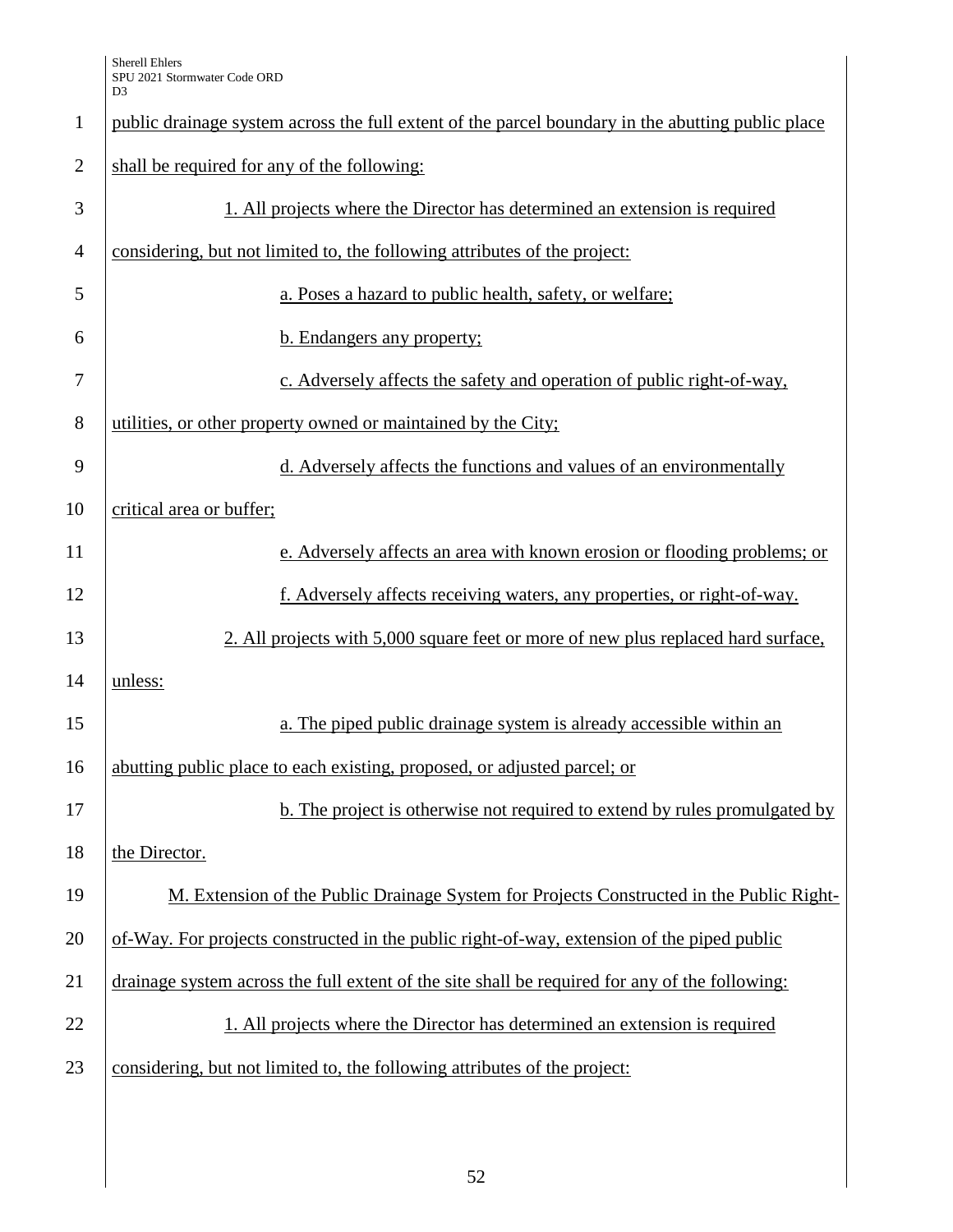|                | D <sub>3</sub>                                                                                        |
|----------------|-------------------------------------------------------------------------------------------------------|
| $\mathbf{1}$   | a. Poses a hazard to public health, safety, or welfare;                                               |
| $\overline{2}$ | b. Endangers any property;                                                                            |
| 3              | c. Adversely affects the safety and operation of City right-of-way, utilities,                        |
| $\overline{4}$ | or other property owned or maintained by the City;                                                    |
| 5              | d. Adversely affects the functions and values of an environmentally                                   |
| 6              | critical area or buffer;                                                                              |
| 7              | e. Adversely affects an area with known erosion or flooding problems; or                              |
| 8              | f. Adversely affects receiving waters, any properties, or right-of-way.                               |
| 9              | 2. The project's total new plus replaced hard surface is 50 percent or more of the                    |
| 10             | existing hard surfaces within the project limits. The project limits are defined by the length of the |
| 11             | project and the width of the right-of-way. If a project encompasses more than one intersection,       |
| 12             | the project limits are further defined by one intersection to the other and blocks may vary in        |
| 13             | length, unless:                                                                                       |
| 14             | a. The piped public drainage system is already accessible within the site                             |
| 15             | across the full extent of the site; or                                                                |
| 16             | b. The project is otherwise not required to extend by rules promulgated by                            |
| 17             | the Director.                                                                                         |
| 18             | N. Public Drainage System Requirements. Public drainage systems shall be constructed                  |
| 19             | in accordance with the City's Standard Plans and Specifications, SPU's Design Standards and           |
| 20             | Guidelines, and as specified in rules promulgated by the Director of SPU.                             |
| 21             | 22.805.030 Minimum Requirements for Single-Family Residential Projects                                |
| 22             | A. Soil Amendment. Retain and protect undisturbed soil in areas not being developed,                  |
| 23             | and prior to completion of the project, amend all new, replaced, and disturbed topsoil (including     |
|                |                                                                                                       |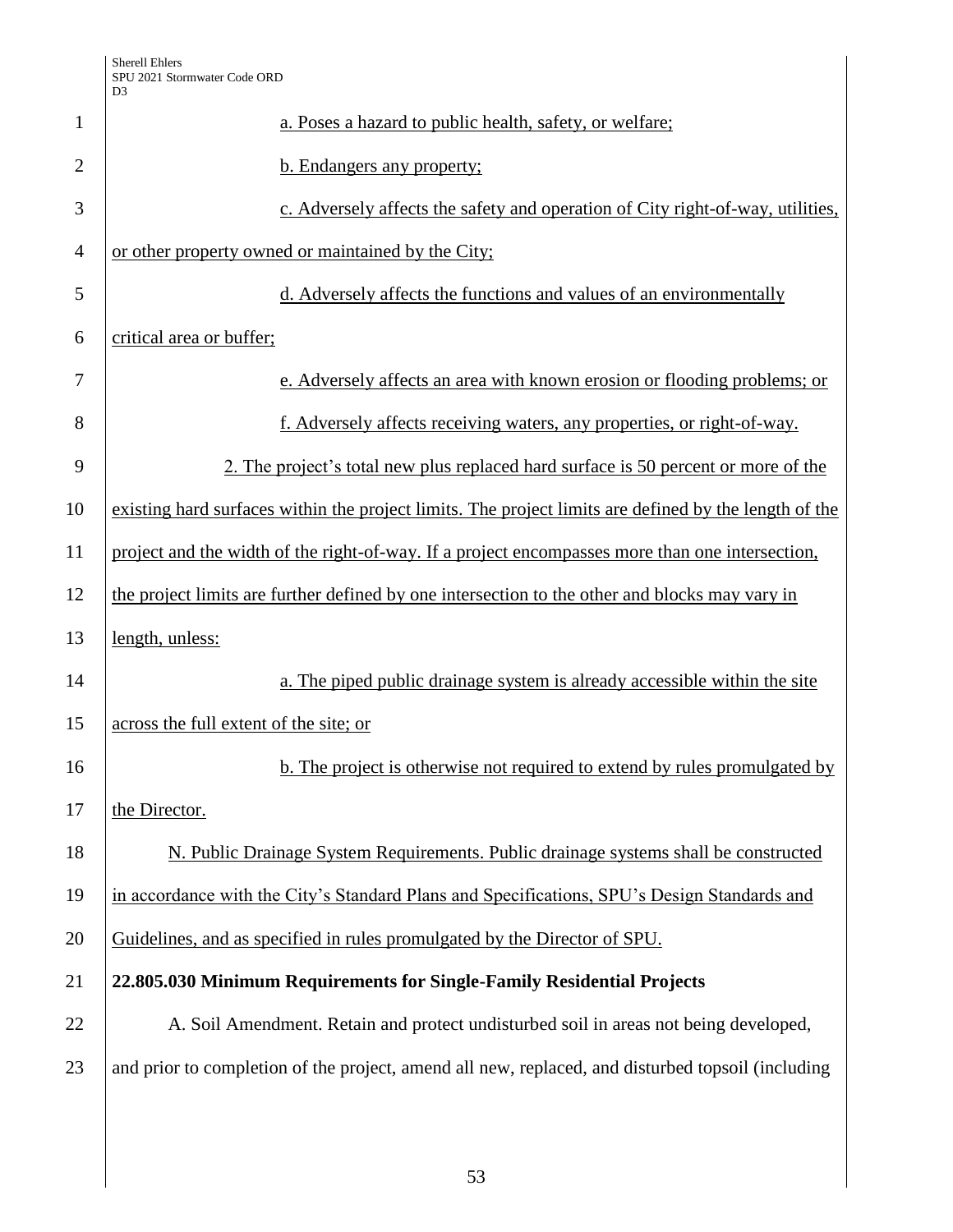1 construction lay-down areas) with organic matter to the extent required by and in compliance 2 with the rules promulgated by the Director.

| 3              | B. On-site Stormwater Management. Single-family residential projects shall meet the                |
|----------------|----------------------------------------------------------------------------------------------------|
| $\overline{4}$ | Minimum Requirements for On-site Stormwater Management contained in Section 22.805.070,            |
| 5              | to the extent allowed by law, if:                                                                  |
| 6              | 1. For a project on a lot most recently created, adjusted, altered, or otherwise                   |
| $\overline{7}$ | amended by a plat or other lawful document recorded with the King County Recorder on or after      |
| $8\phantom{.}$ | January 1, 2016, and where that document either created the lot or ((reduced)) altered the size of |
| 9              | the lot, either the total new plus replaced hard surface is 750 square feet or more or land        |
| 10             | disturbing activity is 7,000 square feet or more; or                                               |
| 11             | 2. For any other project, either the total new plus replaced hard surface is 1,500                 |
| 12             | square feet or the land disturbing activity is 7,000 square feet or more.                          |
| 13             | * * *                                                                                              |
| 14             | 22.805.050 Minimum Requirements for Parcel-Based Projects                                          |
| 15             | A. Soil Amendment. Retain and protect undisturbed soil in areas not being developed,               |
| 16             | and prior to completion of the project, amend all new, replaced, and disturbed topsoil (including  |
| 17             | construction lay-down areas) with organic matter to the extent required by and in compliance       |
| 18             | with the rules promulgated by the Director.                                                        |
| 19             | B. On-site Stormwater Management. Parcel-based projects shall meet the Minimum                     |
| 20             | Requirements for On-site Stormwater Management contained in Section 22.805.070, to the             |
| 21             | extent allowed by law, if:                                                                         |
| 22             | 1. For a project on a lot most recently created, adjusted, altered, or otherwise                   |
| 23             | amended by a plat or other lawful document recorded with the King County Recorder on or after      |
|                |                                                                                                    |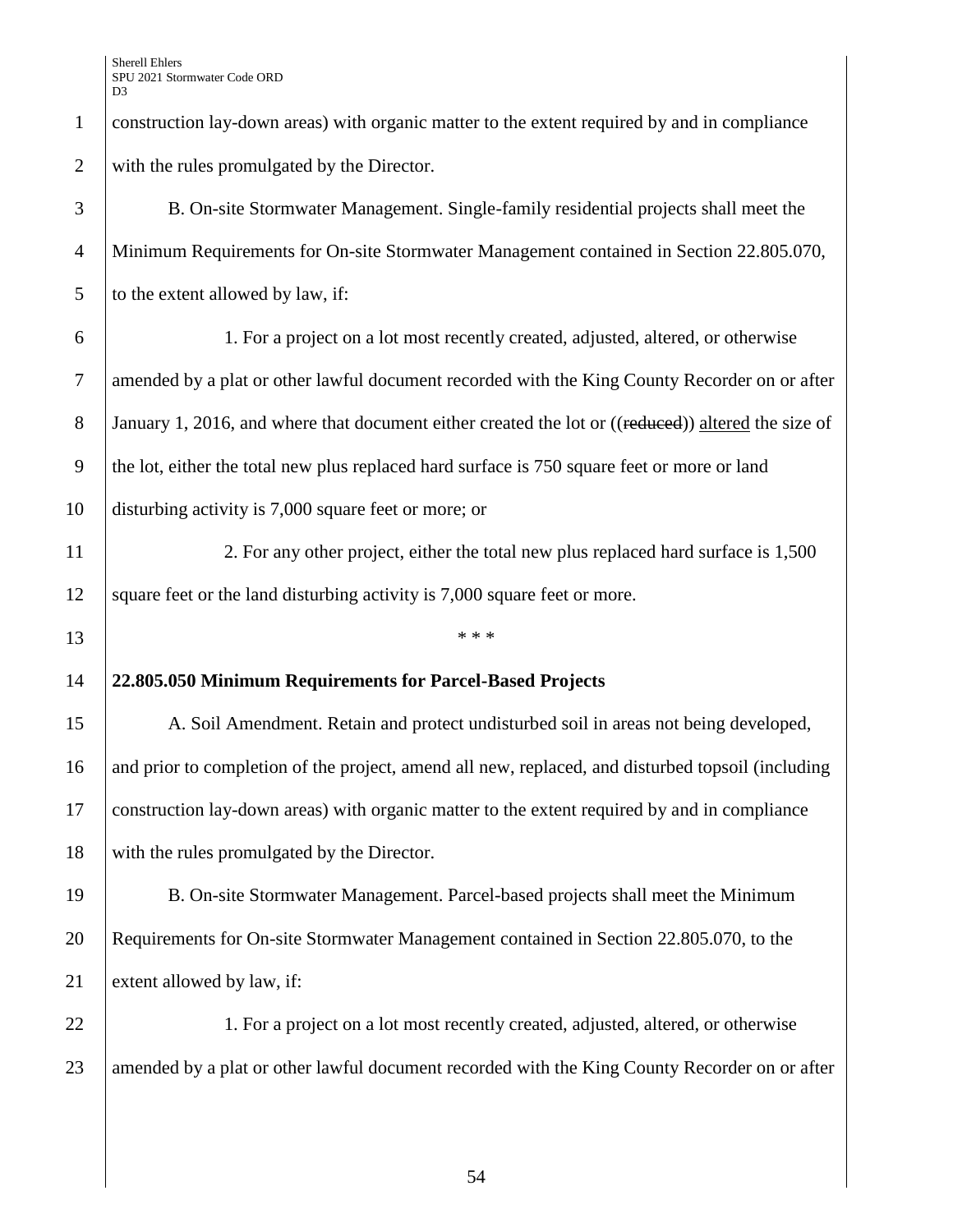|                | D <sub>3</sub>                                                                                     |
|----------------|----------------------------------------------------------------------------------------------------|
| $\mathbf{1}$   | January 1, 2016, and where that document either created the lot or ((reduced)) altered the size of |
| $\overline{2}$ | the lot, either the total new plus replaced hard surface is 750 square feet or more or land        |
| 3              | disturbing activity is 7,000 square feet or more; or                                               |
| $\overline{4}$ | 2. For any other project, either the total new plus replaced hard surface is 1,500                 |
| 5              | square feet or more or the land disturbing activity is 7,000 square feet or more.                  |
| 6              | C. Flow Control. Parcel-based projects shall meet the minimum requirements for flow                |
| $\tau$         | control contained in Section 22.805.080, to the extent allowed by law, as prescribed below.        |
| 8              | 1. Discharges to Wetlands. Parcel-based projects discharging into a wetland, or to                 |
| 9              | the drainage basin of a wetland, shall:                                                            |
| 10             | a. Comply with Section 22.805.020 (Minimum requirements for all                                    |
| 11             | projects), including, but not limited to subsection 22.805.020.E (Protect Wetlands).               |
| 12             | b. ((eomply)) Comply with the minimum requirements for wetland                                     |
| 13             | protection contained in subsection 22.805.080.B.1 (Wetland Protection Standards) if:               |
| 14             | $((a))$ 1) The total new plus replaced hard surface is 5,000 square                                |
| 15             | feet or more; or                                                                                   |
| 16             | $((\rightarrow))$ 2) The project converts 3/4 acres or more of vegetation to                       |
| 17             | lawn or landscaped areas, and from the project there is a surface discharge into a natural or      |
| 18             | ((man made)) constructed conveyance system from the site; or                                       |
| 19             | $((e))$ 3) The project converts 2.5 acres or more of native vegetation                             |
| 20             | to pasture and from the project there is a surface discharge into a natural or ((man made))        |
| 21             | constructed conveyance system from the site.                                                       |
| 22             | 2. Discharges to Listed Creek Basins. Parcel-based projects discharging into Blue                  |
| 23             | Ridge Creek, Broadview Creek, Discovery Park Creek, Durham Creek, Frink Creek, Golden              |
|                |                                                                                                    |
|                |                                                                                                    |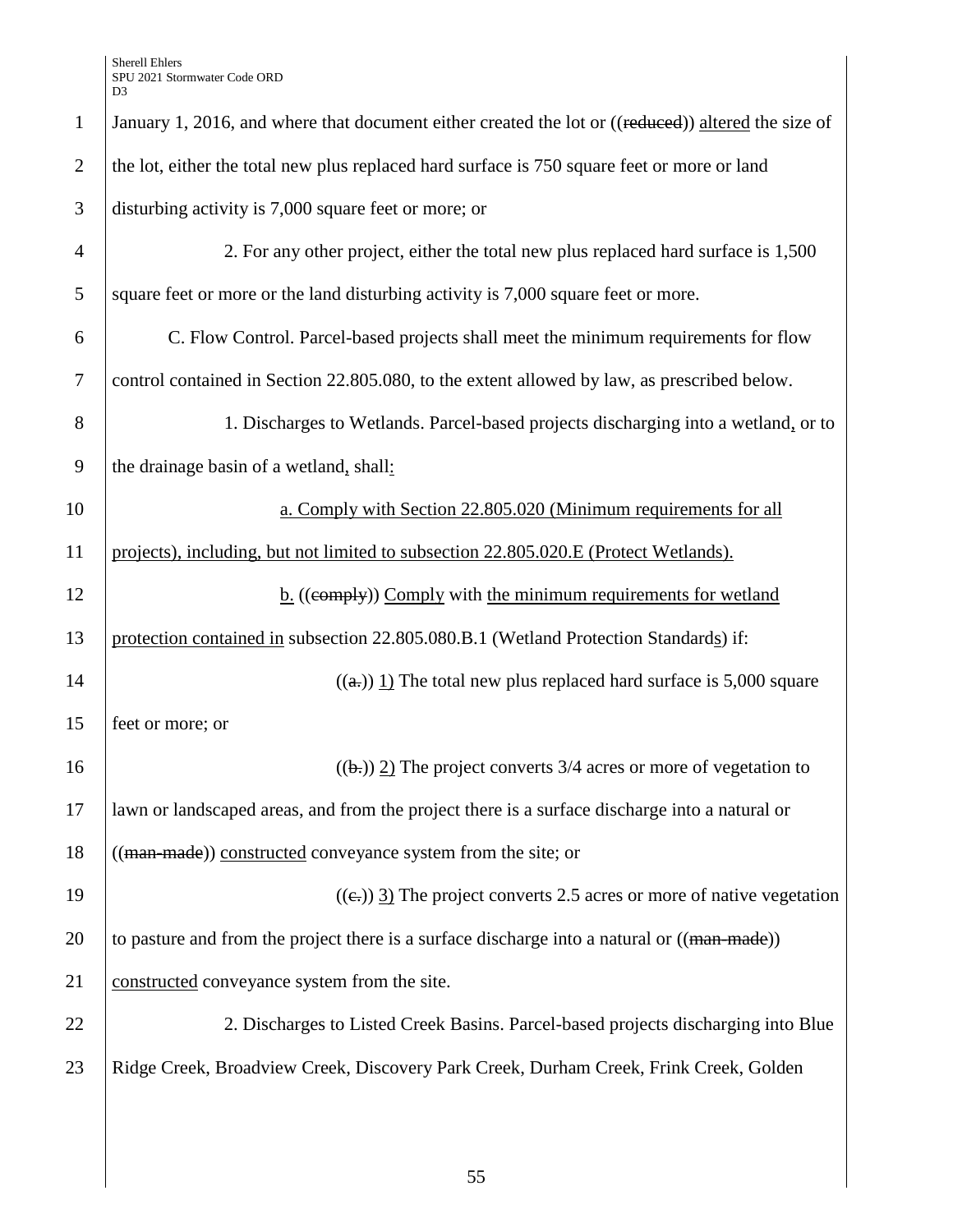| $\mathbf{1}$   | Gardens Creek, Kiwanis Ravine/Wolfe Creek, Licton Springs Creek, Madrona Park Creek, Mee-           |
|----------------|-----------------------------------------------------------------------------------------------------|
| $\overline{2}$ | Kwa-Mooks Creek, Mount Baker Park Creek, Puget Creek, Riverview Creek, Schmitz Creek,               |
| 3              | Taylor Creek, or Washington Park Creek, or to the drainage basin of such creek, shall:              |
| $\overline{4}$ | a. Comply with subsection 22.805.080.B.2 (Pre-developed Forested                                    |
| 5              | Standard) if the existing hard surface coverage is less than 35 percent and one or more of the      |
| 6              | following apply:                                                                                    |
| 7              | 1) The project adds 5,000 square feet or more of new hard surface                                   |
| 8              | and the total new plus replaced hard surface is 10,000 square feet or more; or                      |
| 9              | 2) The project converts 3/4 acres or more of vegetation to lawn or                                  |
| 10             | landscaped areas, and from the project there is a surface discharge into a natural or ((man made))  |
| 11             | constructed conveyance system from the site; or                                                     |
| 12             | 3) The project converts 2.5 acres or more of native vegetation to                                   |
| 13             | pasture, and from the project there is a surface discharge into a natural or ((man made))           |
| 14             | constructed conveyance system from the site; or                                                     |
| 15             | 4) The project adds 5,000 square feet or more of new hard surface                                   |
| 16             | and, through a combination of effective hard surfaces and converted pervious surfaces, causes a     |
| 17             | $((0.4))$ 0.15 cubic feet per second increase in the 100-year recurrence interval flow frequency as |
| 18             | estimated using a continuous model approved by the Director.                                        |
| 19             | b. Comply with subsection 22.805.080.B.3 (Pre-developed Pasture                                     |
| 20             | Standard) if the criteria in subsection 22.805.050.C.2.a do not apply and <u>one or more apply:</u> |
| 21             | $\underline{1}$ ((the)) The total new plus replaced hard surface is ((2,000))                       |
| 22             | $5,000$ square feet or more; ((.)) or                                                               |
|                |                                                                                                     |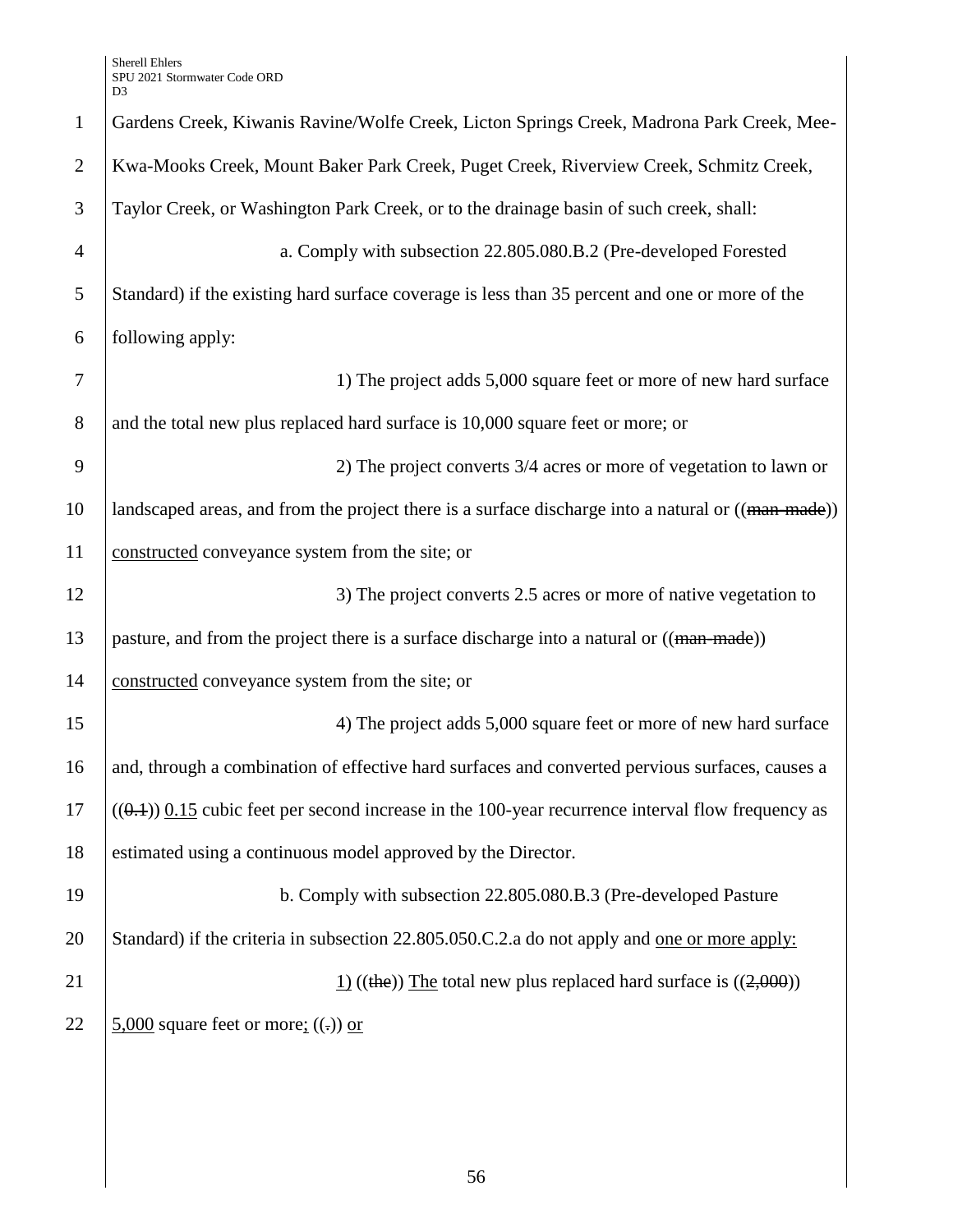| $\mathbf{1}$   | 2) The project converts 3/4 acres or more of vegetation to lawn or                                   |
|----------------|------------------------------------------------------------------------------------------------------|
| $\overline{2}$ | landscaped areas, and from the project there is a surface discharge into a natural or constructed    |
| 3              | conveyance system from the site; or                                                                  |
| $\overline{4}$ | 3) The project converts 2.5 acres or more of native vegetation to                                    |
| 5              | pasture, and from the project there is a surface discharge into a natural or constructed             |
| 6              | conveyance system from the site.                                                                     |
| 7              | 3. Discharges to Non-listed Creek Basins. Parcel-based projects discharging into a                   |
| 8              | creek not listed in subsection 22.805.050.C.2, or to the drainage basin of such creek, shall:        |
| 9              | a. Comply with subsection 22.805.080.B.2 (Pre-developed Forested                                     |
| 10             | Standard) if the existing land cover is forested and one or more of the following apply:             |
| 11             | 1) The project adds 5,000 square feet or more of new hard surface                                    |
| 12             | and the total new plus replaced hard surface is 10,000 square feet or more; or                       |
| 13             | 2) The project converts 3/4 acres or more of vegetation to lawn or                                   |
| 14             | landscaped areas, and from the project there is a surface discharge into a natural or ((man-made))   |
| 15             | constructed conveyance system from the site; or                                                      |
| 16             | 3) The project converts 2.5 acres or more of native vegetation to                                    |
| 17             | pasture, and from the project there is a surface discharge into a natural or ((man-made))            |
| 18             | constructed conveyance system from the site; or                                                      |
| 19             | 4) The project adds 5,000 square feet or more of new hard surface                                    |
| 20             | and, through a combination of effective ((impervious)) hard surfaces and converted pervious          |
| 21             | surfaces, causes a $((0.1))$ 0.15 cubic feet per second increase in the 100-year recurrence interval |
| 22             | flow frequency as estimated using a continuous model approved by the Director.                       |
|                |                                                                                                      |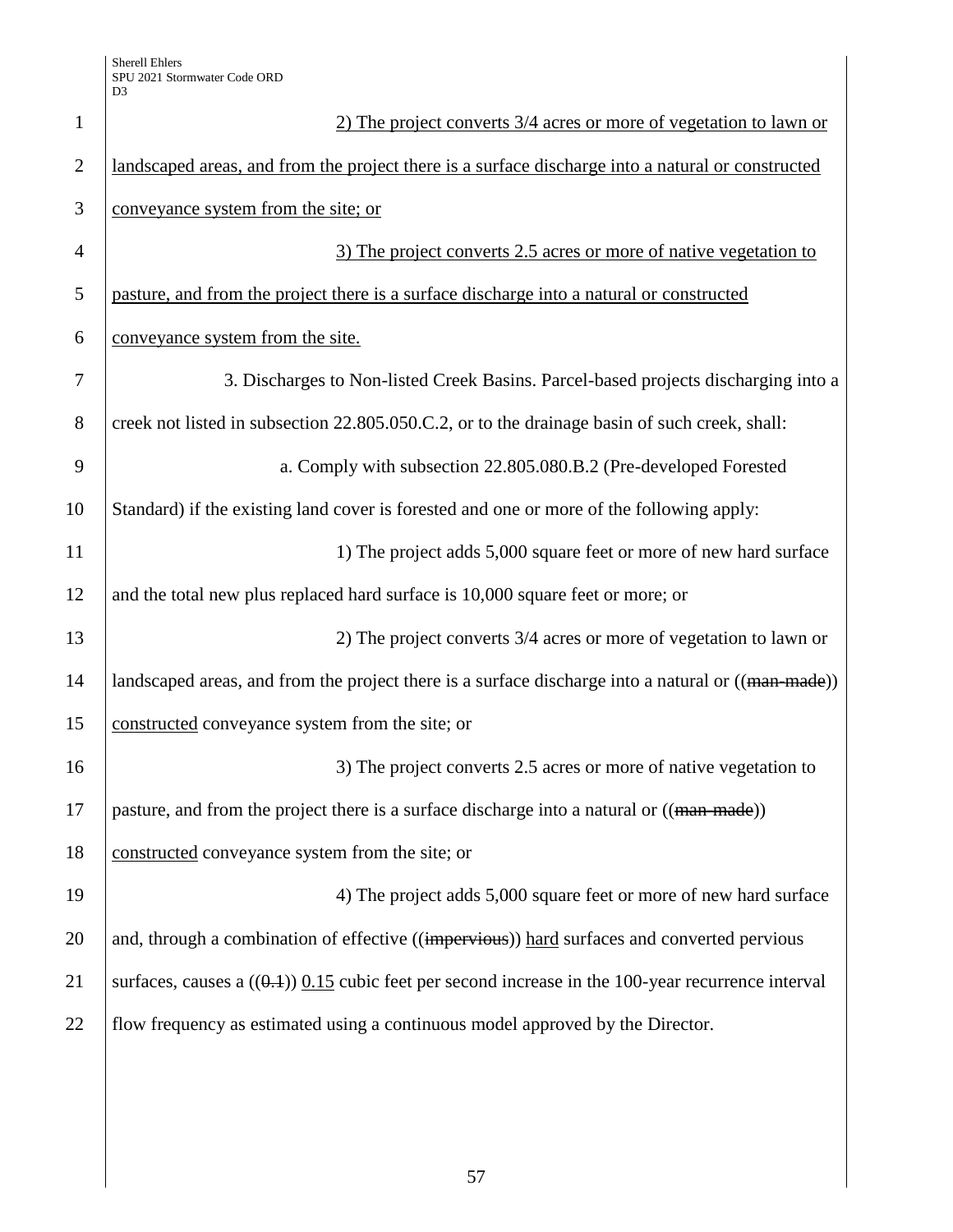| $\mathbf{1}$   | b. Comply with subsection 22.805.080.B.3 (Pre-developed Pasture                                     |  |  |
|----------------|-----------------------------------------------------------------------------------------------------|--|--|
| $\overline{2}$ | Standard) if the criteria in subsection 22.805.050.C.3.a do not apply and one or more of the        |  |  |
| 3              | following apply:                                                                                    |  |  |
| $\overline{4}$ | $\underline{1}$ ((the)) The total new plus replaced hard surface is ((2,000))                       |  |  |
| 5              | $5,000$ square feet or more; $((.) )$ or                                                            |  |  |
| 6              | 2) The project converts 3/4 acres or more of vegetation to lawn or                                  |  |  |
| $\tau$         | landscaped areas, and from the project there is a surface discharge into a natural or constructed   |  |  |
| 8              | conveyance system from the site; or                                                                 |  |  |
| 9              | 3) The project converts 2.5 acres or more of native vegetation to                                   |  |  |
| 10             | pasture, and from the project there is a surface discharge into a natural or constructed            |  |  |
| 11             | conveyance system from the site.                                                                    |  |  |
| 12             | 4. Discharges to Small Lake Basins. Parcel-based projects discharging into Bitter                   |  |  |
| 13             | Lake, Green Lake, or Haller Lake, or to the drainage basin of such lake, shall comply with          |  |  |
| 14             | subsection $((22.805.080.B.4))$ $(22.805.080.B.5)$ (Peak Control Standard) if the total new plus    |  |  |
| 15             | replaced hard surface is 2,000 square feet or more.                                                 |  |  |
| 16             | 5. Discharges to Public Combined Sewer. Unless the Director of SPU has                              |  |  |
| 17             | determined that the public combined sewer has sufficient capacity to carry existing and             |  |  |
| 18             | anticipated loads, parcel-based projects discharging into the public combined sewer or its basin    |  |  |
| 19             | shall comply with subsection $((22.805.080.B.4))$ $(22.805.080.B.5)$ (Peak Control Standard) if the |  |  |
| 20             | total new plus replaced hard surface is $((10,000))$ 5,000 square feet or more.                     |  |  |
| 21             | 6. Discharges to a Capacity-constrained System. In addition to applicable                           |  |  |
| 22             | minimum requirements for flow control in subsection 22.805.050.C.1 through subsection               |  |  |
| 23             | 22.805.050.C.5, parcel-based projects discharging into a capacity-constrained system or its basin   |  |  |
|                |                                                                                                     |  |  |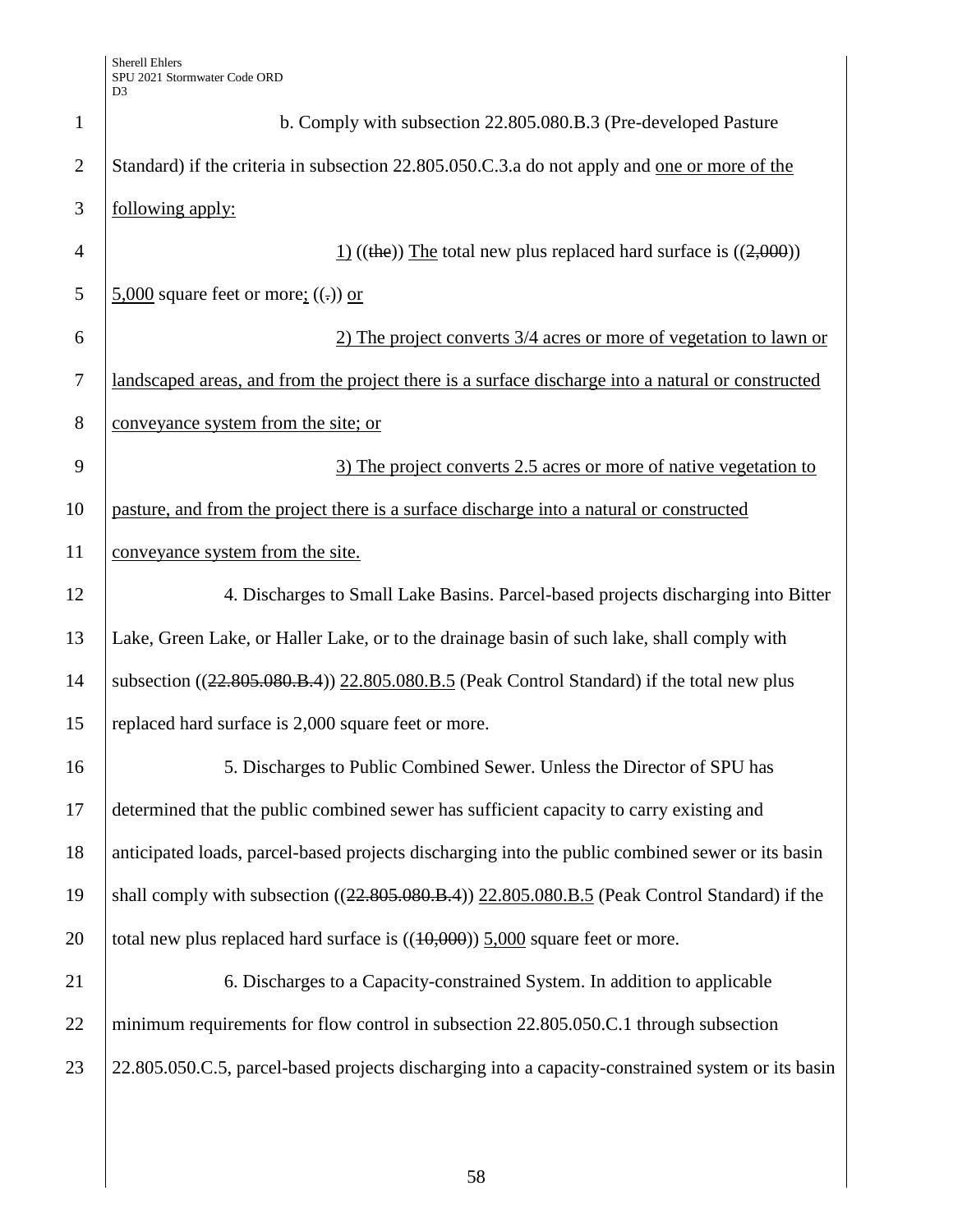1 shall also comply with subsection  $((22.805.080.B.4))$  22.805.080.B.5 (Peak Control Standard) if 2 the total new plus replaced hard surface is 2,000 square feet or more unless the downstream system only includes ditches or culverts and the system has been determined to have sufficient capacity as specified in subsection 22.805.020.H (Ensure Sufficient Capacity). 7. Discharges from Groundwater. In addition to applicable minimum requirements for flow control in subsection 22.805.050.C.1 through subsection 22.805.050.C.6, parcel-based projects that will permanently discharge groundwater to a public drainage system or 8 to a public combined sewer shall also comply with subsection  $((22.805.080.B.4))$  22.805.080.B.5 (Peak Control Standard) if the total new plus replaced hard surface is 2,000 square feet or more. D. Treatment. Parcel-based projects not discharging to the public combined sewer shall comply with the minimum requirements for treatment contained in Section 22.805.090 for flows from the total new plus replaced pollution-generating hard surface and the new plus replaced pollution-generating pervious surface, to the extent allowed by law, if: 14 1. The total new plus replaced pollution-generating hard surface is 5,000 square feet or more; or 2. The total new plus replaced pollution-generating pervious surfaces is 3/4 acres 17 or more, and from the project there is a surface discharge in a natural or  $((\text{man-made}))$ 18 constructed conveyance system from the site. **22.805.060 Minimum Requirements for Roadway Projects**  20 A. Soil Amendment. Retain and protect undisturbed soil in areas not being developed, and prior to completion of the project, amend all new, replaced, and disturbed topsoil (including 22 construction lay-down areas) with organic matter to the extent required by and in compliance 23 with the rules promulgated by the Director.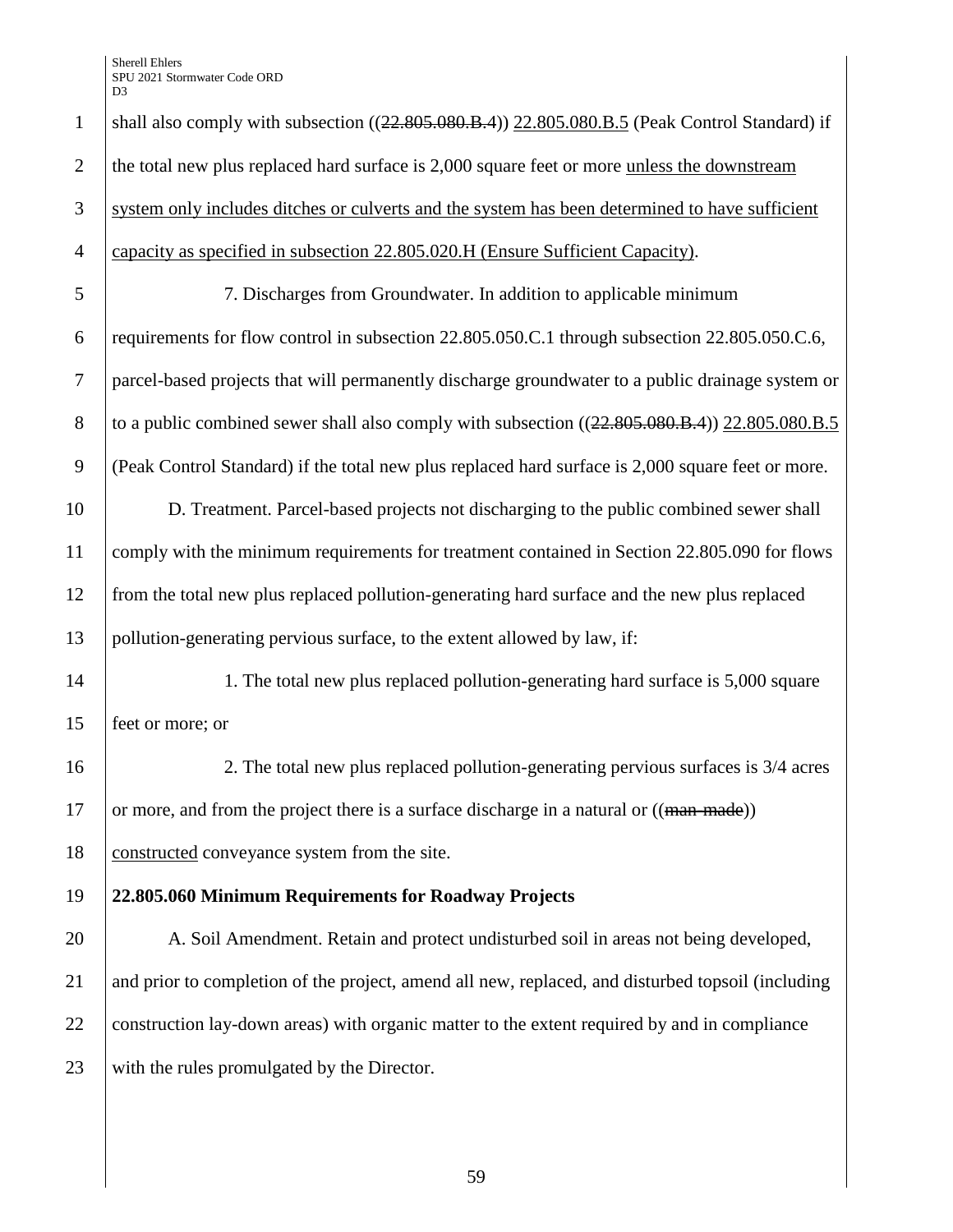| $\mathbf{1}$   | B. On-Site Stormwater Management. All roadway projects with 2,000 square feet or                 |  |  |
|----------------|--------------------------------------------------------------------------------------------------|--|--|
| $\overline{2}$ | more of new plus replaced hard surface or 7,000 square feet or more of land disturbing activity  |  |  |
| 3              | shall meet the Minimum Requirements for On-site Stormwater Management contained in               |  |  |
| $\overline{4}$ | Section 22.805.070, to the extent allowed by law, except as provided in subsection 22.805.060.E. |  |  |
| 5              | C. Flow Control. Roadway projects shall meet the minimum requirements for flow                   |  |  |
| 6              | control contained in Section 22.805.080, to the extent allowed by law, as prescribed below,      |  |  |
| $\tau$         | except as provided in subsection 22.805.060.E.                                                   |  |  |
| 8              | 1. Discharges to Wetlands. Roadway projects discharging into a wetland or to the                 |  |  |
| 9              | drainage basin of a wetland, shall:                                                              |  |  |
| 10             | a. Comply with Section 22.805.020 (Minimum requirements for all                                  |  |  |
| 11             | projects), including, but not limited to subsection 22.805.020.E (Protect Wetlands).             |  |  |
| 12             | $\underline{b}$ . ((comply)) Comply with the minimum requirements for wetland                    |  |  |
| 13             | protection contained in subsection 22.805.080.B.1 (Wetland Protection Standards) if the existing |  |  |
| 14             | hard surface coverage is less than 35 percent and one or more of the following apply:            |  |  |
| 15             | $((a))$ 1) The total new plus replaced hard surface is 5,000 square                              |  |  |
| 16             | feet or more; or                                                                                 |  |  |
| 17             | $((\mathbf{b})$ ) 2) The project converts 3/4 acres or more of vegetation to                     |  |  |
| 18             | lawn or landscaped areas, and from the project there is a surface discharge into a natural or    |  |  |
| 19             | ((man-made)) constructed conveyance system from the site; or                                     |  |  |
| 20             | $((e))$ 3) The project converts 2.5 acres or more of native vegetation                           |  |  |
| 21             | to pasture and from the project there is a surface discharge into a natural or ((man-made))      |  |  |
| 22             | constructed conveyance system from the site.                                                     |  |  |
|                |                                                                                                  |  |  |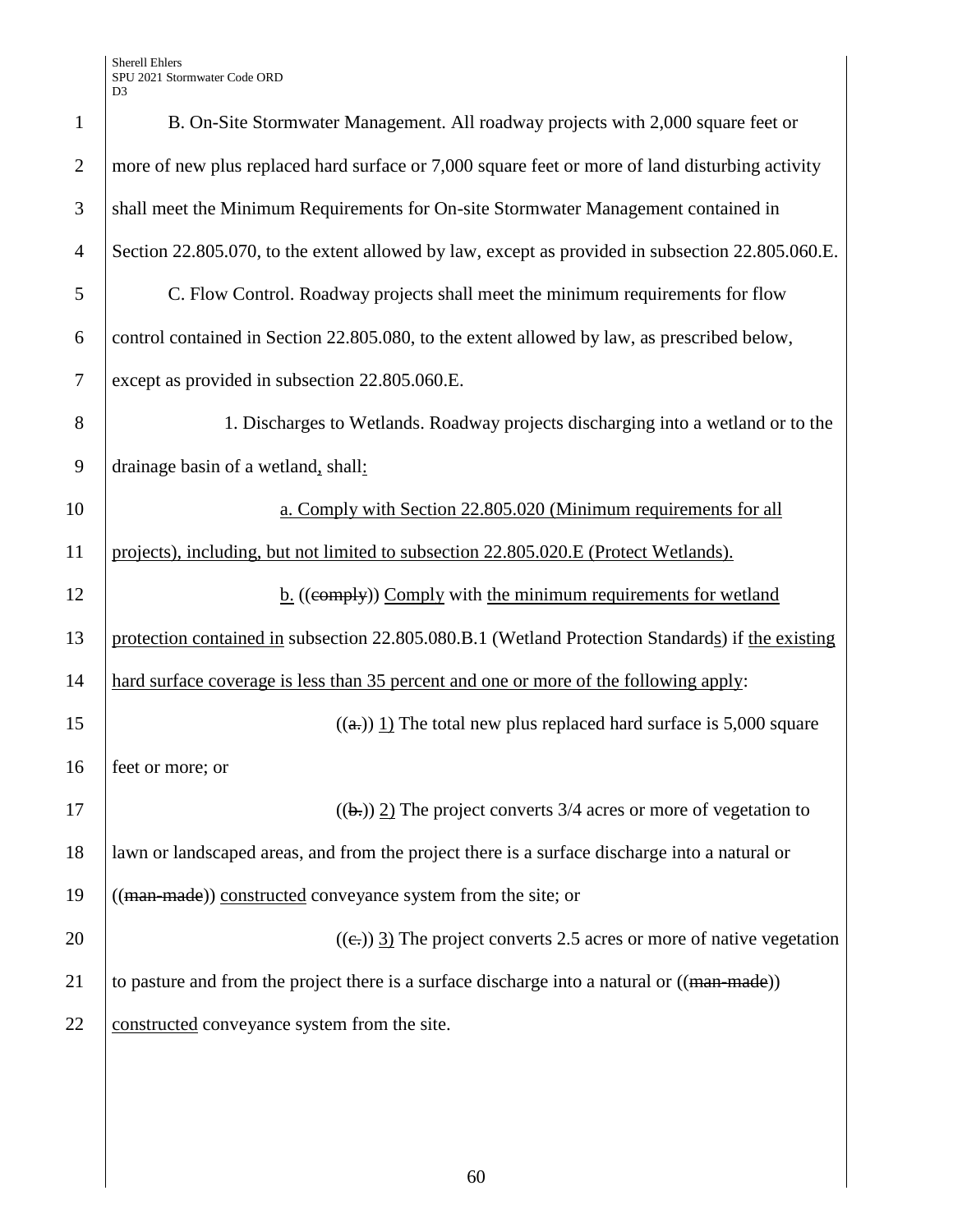| $\mathbf{1}$   | c. Comply with the minimum requirements for wetland protection                                     |  |  |
|----------------|----------------------------------------------------------------------------------------------------|--|--|
| $\overline{2}$ | contained in subsection 22.805.080.B.1 (Wetland Protection Standards) if the existing hard         |  |  |
| 3              | surface coverage is greater than or equal to 35 percent and one or more of the following apply:    |  |  |
| $\overline{4}$ | 1) The total new hard surface is 10,000 square feet or more; or                                    |  |  |
| 5              | 2) The project converts 3/4 acres or more of vegetation to lawn or                                 |  |  |
| 6              | landscaped areas, and from the project there is a surface discharge into a natural or constructed  |  |  |
| 7              | conveyance system from the site; or                                                                |  |  |
| 8              | 3) The project converts 2.5 acres or more of native vegetation to                                  |  |  |
| 9              | pasture and from the project there is a surface discharge into a natural or constructed conveyance |  |  |
| 10             | system from the site.                                                                              |  |  |
| 11             | 2. Discharges to Listed Creek Basins. Roadway projects discharging into Blue                       |  |  |
| 12             | Ridge Creek, Broadview Creek, Discovery Park Creek, Durham Creek, Frink Creek, Golden              |  |  |
| 13             | Gardens Creek, Kiwanis Ravine/Wolfe Creek, Licton Springs Creek, Madrona Park Creek, Mee-          |  |  |
| 14             | Kwa-Mooks Creek, Mount Baker Park Creek, Puget Creek, Riverview Creek, Schmitz Creek,              |  |  |
| 15             | Taylor Creek, or Washington Park Creek, or to the drainage basin of such creek, shall:             |  |  |
| 16             | a. Comply with subsection 22.805.080.B.2 (Pre-developed Forested                                   |  |  |
| 17             | Standard) if the existing hard surface coverage is less than 35 percent and one or more of the     |  |  |
| 18             | following apply:                                                                                   |  |  |
| 19             | 1) The project adds 5,000 square feet or more of new hard surface                                  |  |  |
| 20             | and the total new plus replaced hard surface is 10,000 square feet or more; or                     |  |  |
| 21             | 2) The project converts 3/4 acres or more of vegetation to lawn or                                 |  |  |
| 22             | landscaped areas, and from the project there is a surface discharge into a natural or ((man-made)) |  |  |
| 23             | constructed conveyance system from the site; or                                                    |  |  |
|                |                                                                                                    |  |  |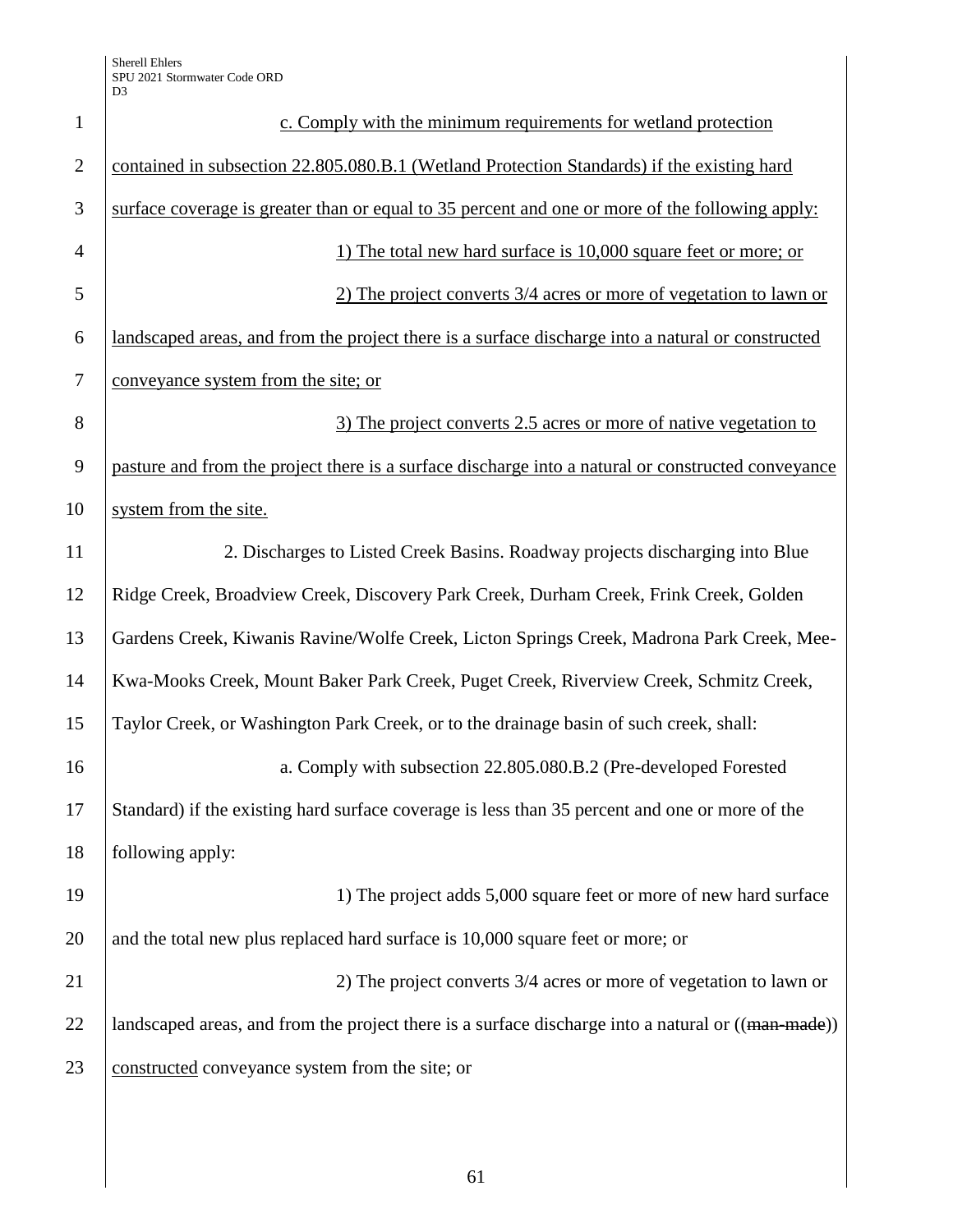| $\mathbf{1}$   | 3) The project converts 2.5 acres or more of native vegetation to                                   |  |
|----------------|-----------------------------------------------------------------------------------------------------|--|
| $\overline{2}$ | pasture, and from the project there is a surface discharge into a natural or ((man-made))           |  |
| 3              | constructed conveyance system from the site; or                                                     |  |
| $\overline{4}$ | 4) The project adds 5,000 square feet or more of new hard surface                                   |  |
| 5              | and, through a combination of effective hard surfaces and converted pervious surfaces, causes a     |  |
| 6              | $((0.4))$ 0.15 cubic feet per second increase in the 100-year recurrence interval flow frequency as |  |
| $\tau$         | estimated using a continuous model approved by the Director.                                        |  |
| 8              | b. Comply with subsection ((22.805.080.B.3 (Pre-developed Pasture                                   |  |
| 9              | Standard)) 22.805.080.B.4 (Existing Condition Standard) if the criteria in subsection               |  |
| 10             | 22.805.060.C.2.a do not apply and the total new ((plus replaced)) hard surface is 10,000 square     |  |
| 11             | feet or more, $((.)$ and:                                                                           |  |
| 12             | 1) If the new hard surface adds 50 percent or more to the existing                                  |  |
| 13             | hard surfaces within the project limits, comply with subsection 22.805.080.B.4 (Existing            |  |
| 14             | Condition Standard) for the flows from the total new plus replaced hard surfaces. The project       |  |
| 15             | limits are defined by the length of the project and the width of the right-of-way; or               |  |
| 16             | 2) If the new hard surface adds less than 50 percent to the existing                                |  |
| 17             | hard surfaces within the project limits, comply with subsection 22.805.080.B.4 (Existing            |  |
| 18             | Condition Standard) for the flows from the total new hard surfaces. The project limits are defined  |  |
| 19             | by the length of the project and the width of the right-of-way.                                     |  |
| 20             | 3. Discharges to Non-listed Creek Basins. Roadway projects discharging into a                       |  |
| 21             | creek not listed in subsection 22.805.060.C.2, or to the drainage basin of such creek, shall:       |  |
| 22             | a. Comply with subsection 22.805.080.B.2 (Pre-developed Forested                                    |  |
| 23             | Standard) if the existing land cover is forested and one or more of the following apply:            |  |
|                |                                                                                                     |  |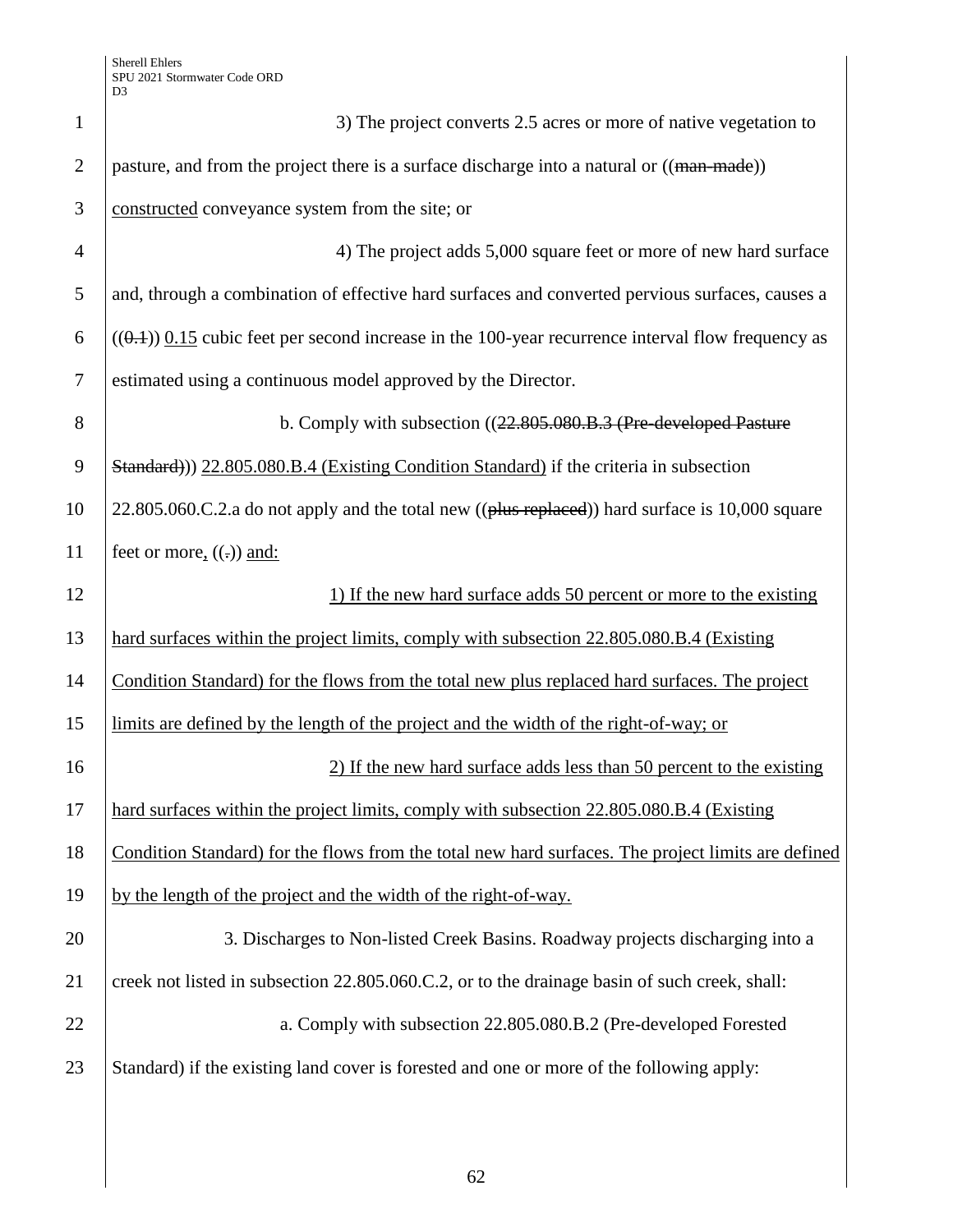| $\mathbf{1}$   | 1) The project adds 5,000 square feet or more of new hard surface                                   |  |  |
|----------------|-----------------------------------------------------------------------------------------------------|--|--|
| $\overline{2}$ | and the total new plus replaced hard surface is 10,000 square feet or more; or                      |  |  |
| 3              | 2) The project converts 3/4 acres or more of vegetation to lawn or                                  |  |  |
| $\overline{4}$ | landscaped areas, and from the project there is a surface discharge into a natural or ((man-made))  |  |  |
| 5              | constructed conveyance system from the site; or                                                     |  |  |
| 6              | 3) The project converts 2.5 acres or more of native vegetation to                                   |  |  |
| 7              | pasture, and from the project there is a surface discharge into a natural or ((man made))           |  |  |
| 8              | constructed conveyance system from the site; or                                                     |  |  |
| 9              | 4) The project adds 5,000 square feet or more of new hard surface                                   |  |  |
| 10             | and, through a combination of effective hard surfaces and converted pervious surfaces, causes a     |  |  |
| 11             | $((0.1))$ 0.15 cubic feet per second increase in the 100-year recurrence interval flow frequency as |  |  |
| 12             | estimated using a continuous model approved by the Director.                                        |  |  |
| 13             | b. Comply with subsection ((22.805.080.B.3 (Pre-developed Pasture                                   |  |  |
| 14             | Standard)) 22.805.080.B.4 (Existing Condition Standard) if the criteria in subsection               |  |  |
| 15             | 22.805.060.C.3.a do not apply and the total new ((plus replaced)) hard surface is 10,000 square     |  |  |
| 16             | feet or more, $((.)$ and:                                                                           |  |  |
| 17             | 1) If the new hard surface adds 50 percent or more to the existing                                  |  |  |
| 18             | hard surfaces within the project limits, comply with subsection 22.805.080.B.4 (Existing            |  |  |
| 19             | Condition Standard) for the flows from the total new plus replaced hard surfaces. The project       |  |  |
| 20             | limits are defined by the length of the project and the width of the right-of-way; or               |  |  |
| 21             | 2) If the new hard surface adds less than 50 percent to the existing                                |  |  |
| 22             | hard surfaces within the project limits, comply with subsection 22.805.080.B.4 (Existing            |  |  |
|                |                                                                                                     |  |  |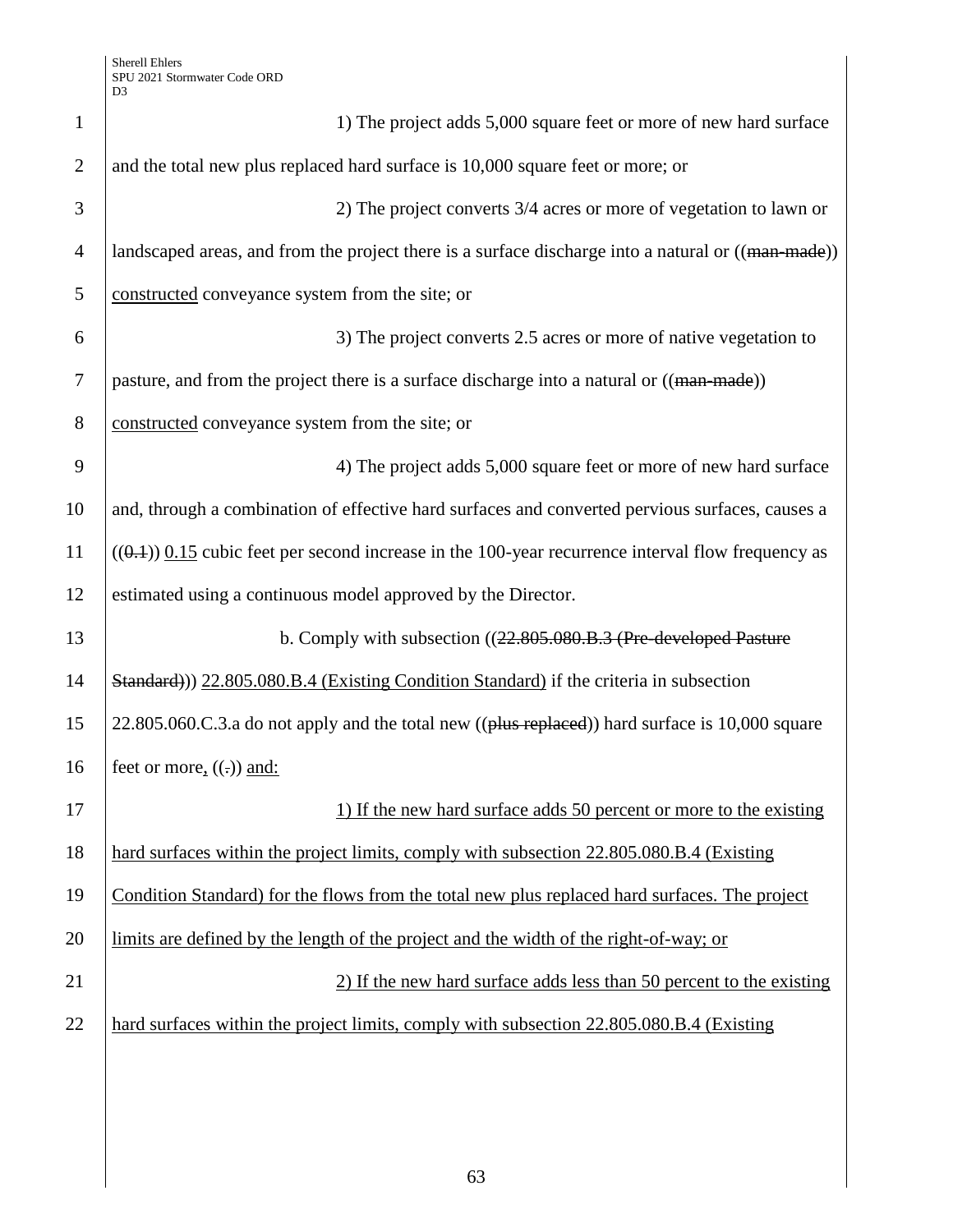| $\mathbf{1}$   | Condition Standard) for the flows from the total new hard surfaces. The project limits are defined |  |  |
|----------------|----------------------------------------------------------------------------------------------------|--|--|
| $\mathbf{2}$   | by the length of the project and the width of the right-of-way.                                    |  |  |
| 3              | 4. Discharges to Small Lake Basins. ((Projects)) Roadway projects discharging                      |  |  |
| $\overline{4}$ | into Bitter Lake, Green Lake, or Haller Lake, or to the drainage basin of such lake, shall comply  |  |  |
| 5              | with subsection 22.805.080.B.4 (((Peak Control Standard))) (Existing Condition Standard) if the    |  |  |
| 6              | total new (( $\theta$ lus replaced)) hard surface is 10,000 square feet or more, ((-)) and:        |  |  |
| $\tau$         | a. If the new hard surface adds 50 percent or more to the existing hard                            |  |  |
| 8              | surfaces within the project limits, comply with subsection 22.805.080.B.4 (Existing Condition      |  |  |
| 9              | Standard) for the flows from the total new plus replaced hard surfaces. The project limits are     |  |  |
| 10             | defined by the length of the project and the width of the right-of-way; or                         |  |  |
| 11             | b. If the new hard surface adds less than 50 percent to the existing hard                          |  |  |
| 12             | surfaces within the project limits, comply with subsection 22.805.080.B.4 (Existing Condition      |  |  |
| 13             | Standard) for the flows from the total new hard surfaces. The project limits are defined by the    |  |  |
| 14             | length of the project and the width of the right-of-way.                                           |  |  |
| 15             | ((5. Discharges to Public Combined Sewer. Unless the Director of SPU has                           |  |  |
| 16             | determined that the public combined sewer has sufficient capacity to carry existing and            |  |  |
| 17             | anticipated loads, roadway projects discharging into the public combined sewer or its basin shall  |  |  |
| 18             | comply with subsection 22.805.080.B.4 (Peak Control Standard) if the total new plus replaced       |  |  |
| 19             | hard surface is 10,000 square feet or more.                                                        |  |  |
| 20             | $\epsilon$ )) 5. Discharges to a Capacity-constrained System. In addition to applicable            |  |  |
| 21             | minimum requirements for flow control in subsection 22.805.060.C.1 through subsection              |  |  |
| 22             | $((22.805.060.C.5))$ $(22.805.060.C.4,$ roadway projects discharging into a capacity-constrained   |  |  |
| 23             | system or its basin shall also comply with subsection 22.805.080.B.4 (((Peak Control Standard)))   |  |  |
|                |                                                                                                    |  |  |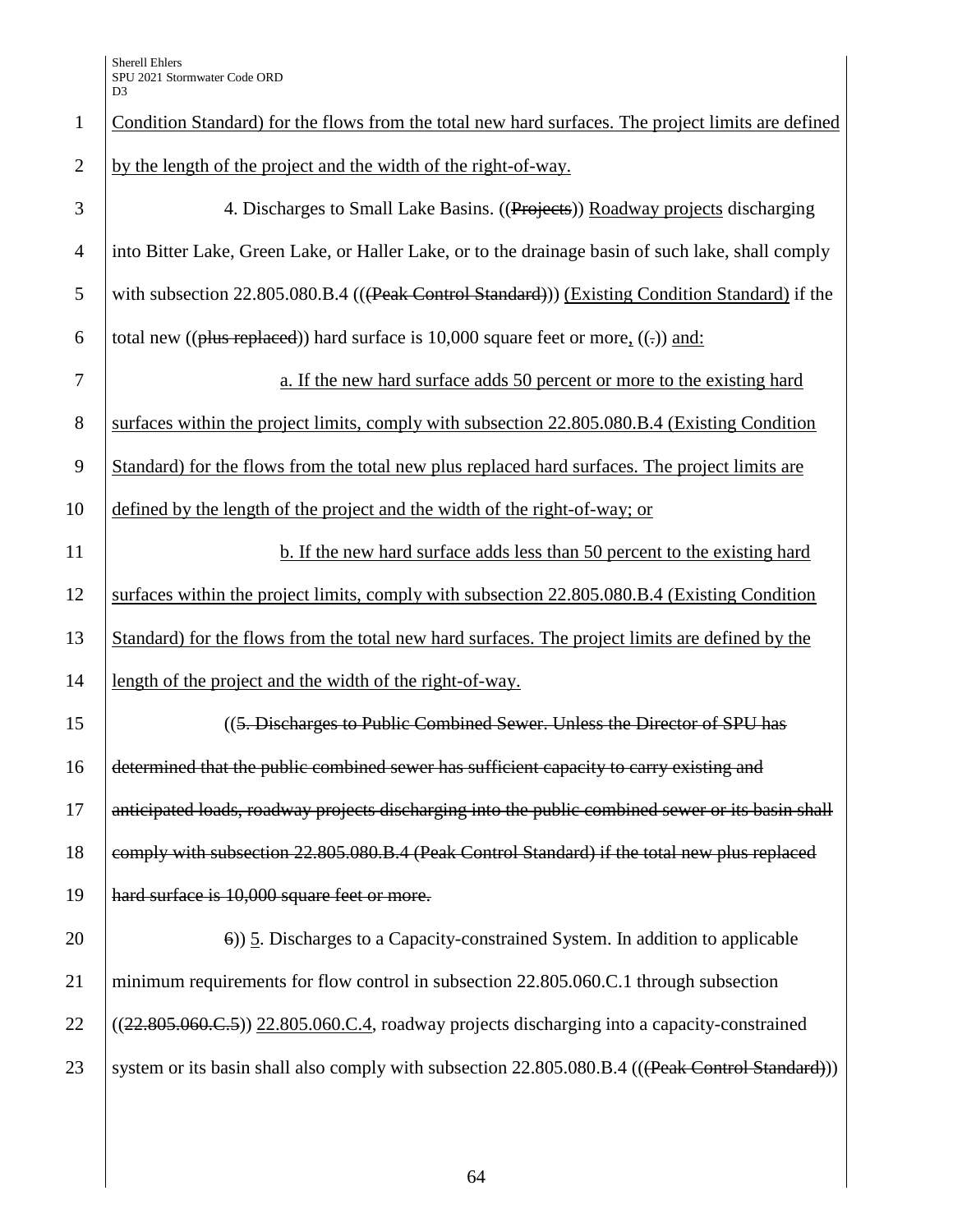| $\mathbf{1}$   | (Existing Condition Standard) if the total new ((plus replaced)) hard surface is 10,000 square feet |
|----------------|-----------------------------------------------------------------------------------------------------|
| $\overline{2}$ | or more unless the downstream system only includes ditches or culverts and has been determined      |
| 3              | to have sufficient capacity as specified in 22.805.020.H (Ensure Sufficient Capacity).              |
| 4              | ((7. Discharges from Groundwater. In addition to applicable minimum                                 |
| 5              | requirements for flow control in subsection 22.805.060.C.1 through subsection 22.805.060.C.6,       |
| 6              | roadway projects that will permanently discharge groundwater to a public drainage system or to      |
| $\tau$         | a public combined sewer shall also comply with subsection 22.805.080.B.4 (Peak Control              |
| 8              | Standard) if the total new plus replaced hard surface is 10,000 square feet or more.)               |
| 9              | D. Treatment. Roadway projects not discharging to the public combined sewer shall, to               |
| 10             | the extent allowed by law, except as provided in subsection 22.805.060.E:                           |
| 11             | 1. If the site has less than 35 percent existing hard surface coverage, and the                     |
| 12             | project's total new plus replaced pollution-generating hard surface is 5,000 square feet or more,   |
| 13             | comply with the minimum requirements for treatment contained in Section 22.805.090 for flows        |
| 14             | from the total new plus replaced pollution-generating hard surface and new plus replaced            |
| 15             | pollution-generating pervious surface; and                                                          |
| 16             | 2. If the site has greater than or equal to 35 percent existing ((impervious)) hard                 |
| 17             | surface coverage and the project's total new pollution-generating hard surface is 5,000 square      |
| 18             | feet or more, and                                                                                   |
| 19             | a. If the new pollution-generating hard surface adds 50 percent or more to                          |
| 20             | the existing hard surfaces within the project limits, comply with the minimum requirements for      |
| 21             | treatment contained in Section 22.805.090 for flows from the total new plus replaced pollution-     |
| 22             | generating hard surface and new plus replaced pollution-generating pervious surface. The project    |
| 23             | limits are defined by the length of the project and the width of the right-of-way; or               |
|                |                                                                                                     |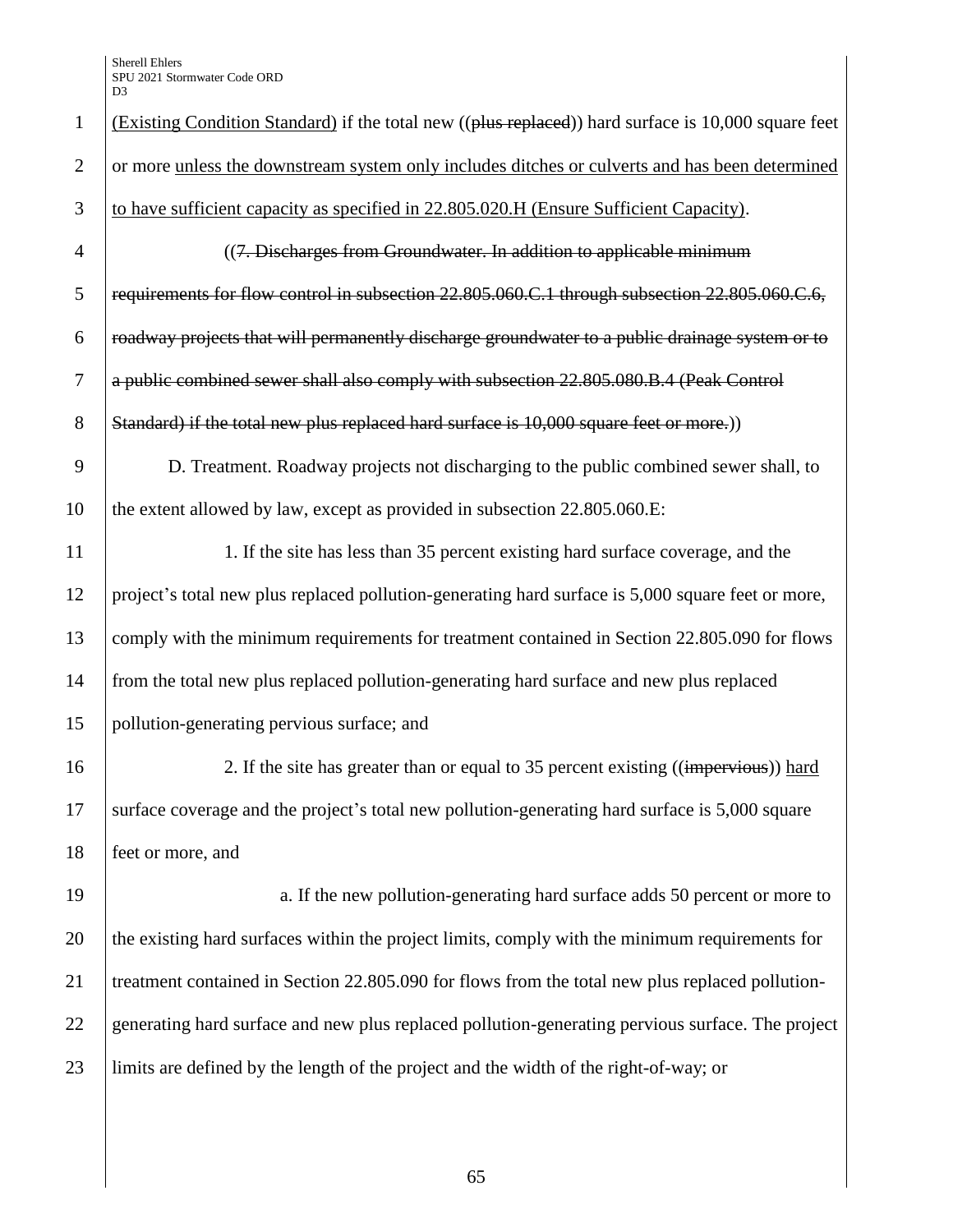b. If the new pollution-generating hard surface adds less than 50 percent to 2 the existing hard surfaces within the project limits, comply with the minimum requirements for treatment contained in Section 22.805.090 for flows from the total new pollution-generating hard surface and new pollution-generating pervious surface. The project limits are defined by the length of the project and the width of the right-of-way; and

6 3. If the total new plus replaced pollution-generating pervious surfaces is 3/4 7 acres or more, and from the project there is a surface discharge in a natural or  $((\text{man-made}))$ 8 constructed conveyance system from the site, comply with the minimum requirements for 9 treatment contained in Section 22.805.090 for flows from the total new plus replaced pollution-10 generating pervious surface and the new plus replaced pollution-generating hard surface.

 E. For a roadway project that adds less than 50 percent to the existing hard surface within the project limits on a site having greater than 35 percent existing hard surface coverage, the requirements of subsections 22.805.060.B, 22.805.060.C and 22.805.060.D to install drainage 14 control facilities are modified based on infeasibility to the degree that  $((\theta))$  (1) complete installation would require that an existing major publicly or privately ((-)) owned infrastructure 16 or utility element be relocated, or  $((\theta))$  (2) the drainage control facility cannot be built and operated to discharge stormwater from the site under gravity flow conditions while meeting the applicable engineering standards. Compliance with subsections 22.805.060.B, 22.805.060.C and 22.805.060.D is required to the degree that the project can avoid the infeasibility described in 20 | this subsection 22.805.060.E. Standard drainage ((control)) review and approval shall be 21 required whenever this subsection is used, whether or not Section 22.800.070 applies.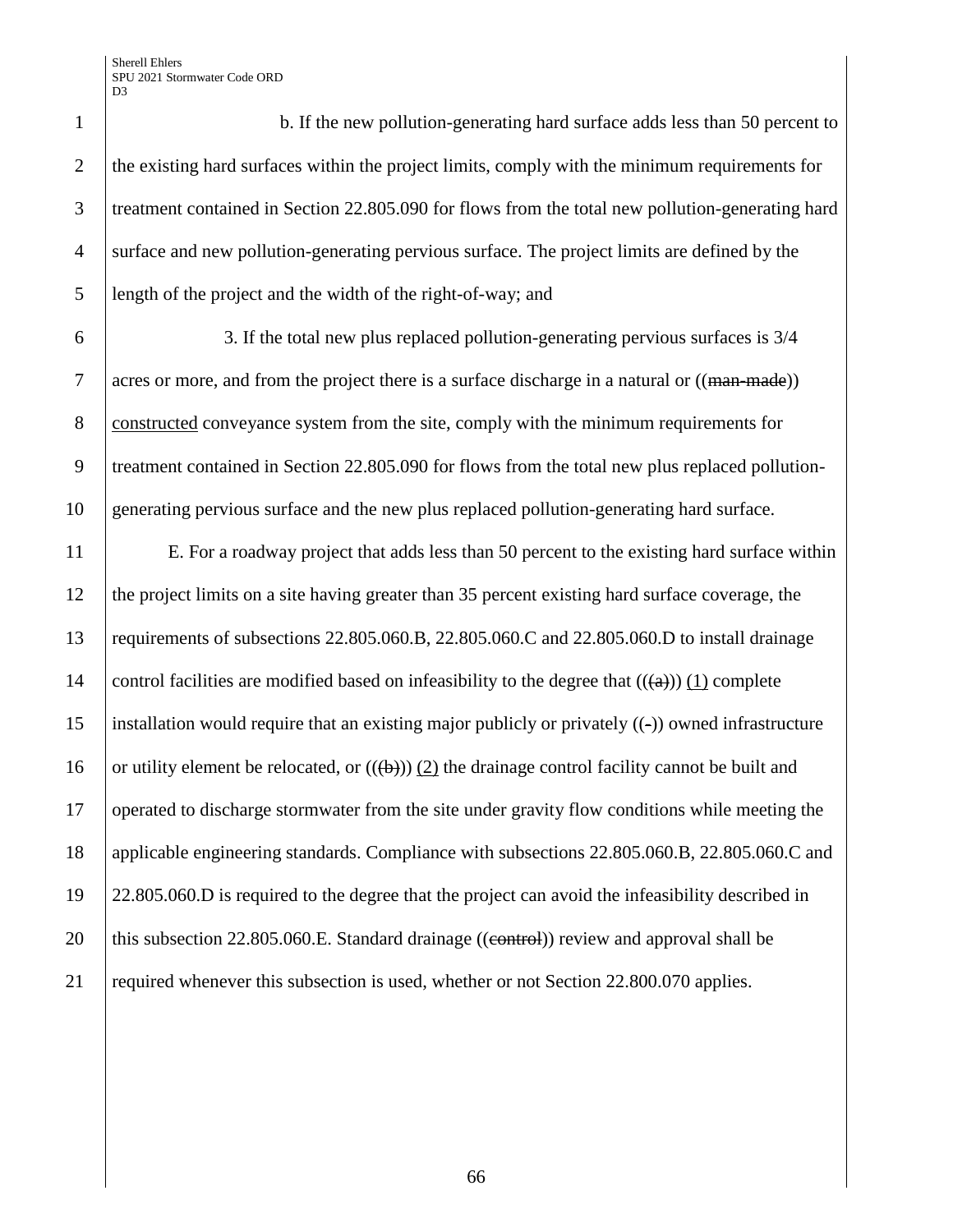| $\mathbf{1}$   | 1. The following are considered existing major infrastructure or utility elements:              |  |  |
|----------------|-------------------------------------------------------------------------------------------------|--|--|
| $\overline{2}$ | a. Gravity flow pipe greater than or equal to 24 inches in diameter or                          |  |  |
| 3              | gravity flow pipe which cannot be relocated to discharge under gravity flow conditions;         |  |  |
| $\overline{4}$ | b. High-pressure gas pipe;                                                                      |  |  |
| 5              | c. Pressure gas pipe greater than 8 inches in diameter;                                         |  |  |
| 6              | d. Any other pressure pipe greater than 12 inches in diameter (e.g., water                      |  |  |
| 7              | or steam);                                                                                      |  |  |
| 8              | e. Duct banks, vaults, or handholes, for underground electrical, fiber optic,                   |  |  |
| 9              | or telecommunication services;                                                                  |  |  |
| 10             | f. Bridge, building, or tunnel structural foundations; and                                      |  |  |
| 11             | g. Foundations for walls greater than 6 feet in height or 15 feet in length.                    |  |  |
| 12             | 22.805.070 Minimum Requirements for ((On-Site)) On-site Stormwater Management                   |  |  |
| 13             | A. Applicability. The requirements of this subsection 22.805.070 apply as required in           |  |  |
| 14             | Section 22.805.030 to Section 22.805.060.                                                       |  |  |
| 15             | B. Requirements. On-site stormwater management shall be installed to the extent allowed         |  |  |
| 16             | by law and maintained in compliance with the rules promulgated by the Director to receive flows |  |  |
| 17             | from that portion of the site being developed and shall:                                        |  |  |
| 18             | 1. Comply with either:                                                                          |  |  |
| 19             | a. Subsection 22.805.070.C (On-site Performance Standard); or                                   |  |  |
| 20             | b. Subsection 22.805.070.D (On-site Lists).                                                     |  |  |
| 21             | C. On-site Performance Standard:                                                                |  |  |
| 22             | 1. If the existing hard surface coverage is less than 35 percent and the project                |  |  |
| 23             | discharges to a listed creek, or to the drainage basin of such creek:                           |  |  |
|                |                                                                                                 |  |  |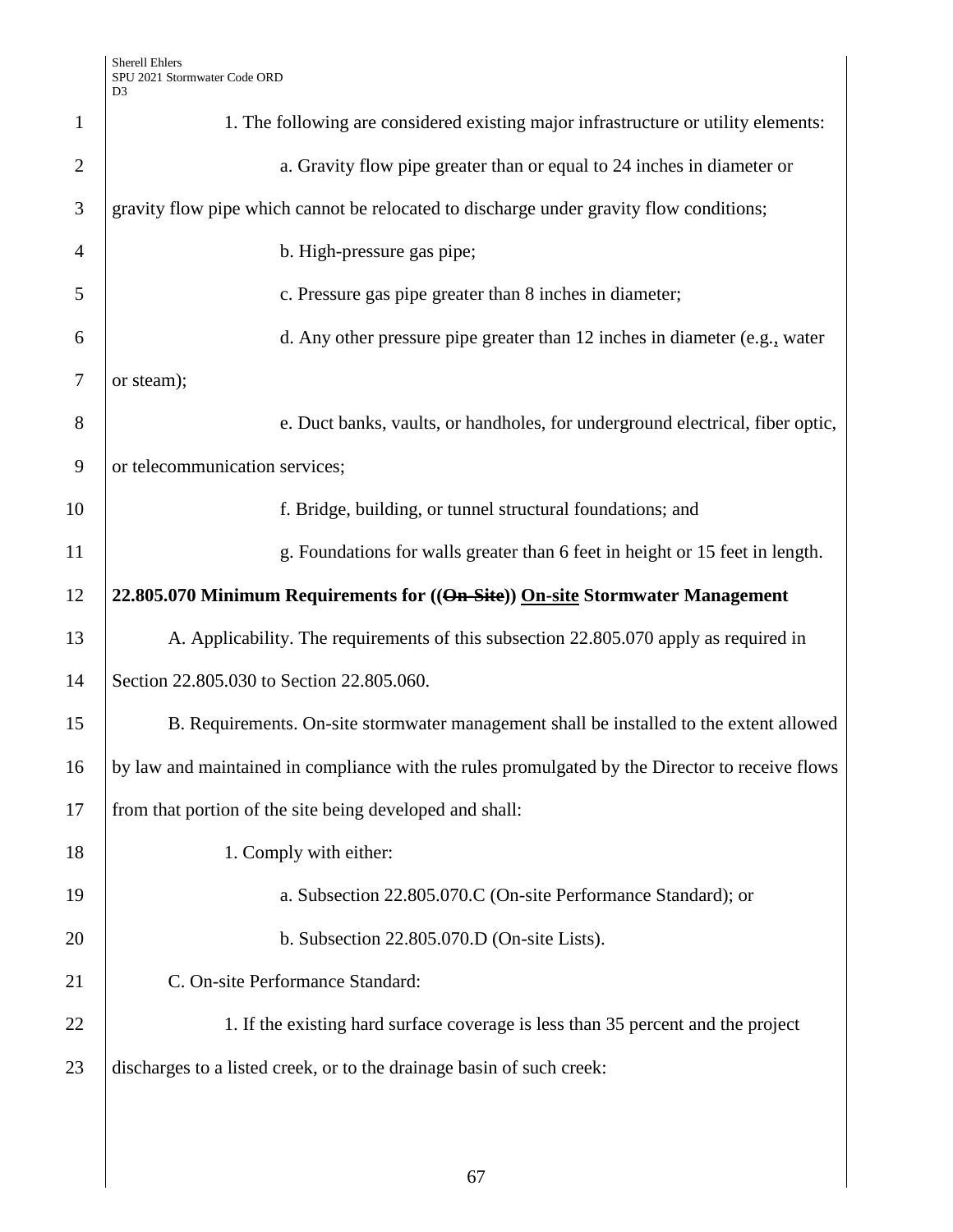| $\mathbf{1}$   | a. The post-development discharge durations shall match the discharge                               |  |
|----------------|-----------------------------------------------------------------------------------------------------|--|
| $\overline{2}$ | durations of a pre-developed forested condition for the range of pre-developed discharge rates      |  |
| 3              | from 8 percent of the 2-year peak flow to 50 percent of the 2-year peak flow.                       |  |
| $\overline{4}$ | 2. For all other projects:                                                                          |  |
| 5              | a. The post-development discharge durations shall match the discharge                               |  |
| 6              | durations of a pre-developed pasture condition for the range of pre-developed discharge rates       |  |
| $\tau$         | between the 1 percent and 10 percent exceedance values.                                             |  |
| 8              | D. On-site Lists:                                                                                   |  |
| 9              | 1. For each project surface, follow the appropriate project table in subsection                     |  |
| 10             | 22.805.070.D.2 to subsection 22.805.070.D.5 to evaluate on-site BMPs shown for that type of         |  |
| 11             | surface, by category. The project tables apply to roofs and other hard (non-roof) surfaces. All on- |  |
| 12             | site BMPs used must comply with the rules promulgated by the Director. For each surface,            |  |
| 13             | consider all of the applicable on-site BMPs in the first category. Use any that is considered       |  |
| 14             | feasible. If none is feasible for that surface, move on to each successive category and repeat the  |  |
| 15             | selection process as necessary. Once one on-site BMP is used for a surface, no other on-site        |  |
| 16             | BMP is necessary for that surface. If no BMP in the appropriate categories is feasible, then no     |  |
| 17             | further evaluation is required for that surface under this subsection 22.805.070.D.1. Feasibility   |  |
| 18             | shall be determined by evaluation against:                                                          |  |
| 19             | a. Design criteria, minimum size, limitations, and infeasibility criteria                           |  |
| 20             | identified for each BMP in this subsection and the rules promulgated by the Director; and           |  |
| 21             | b. Competing Needs: Subsection 22.805.070.D (On-site Lists) can be                                  |  |
| 22             | superseded or reduced by the Director if the installation of the BMPs is in conflict with:          |  |
|                |                                                                                                     |  |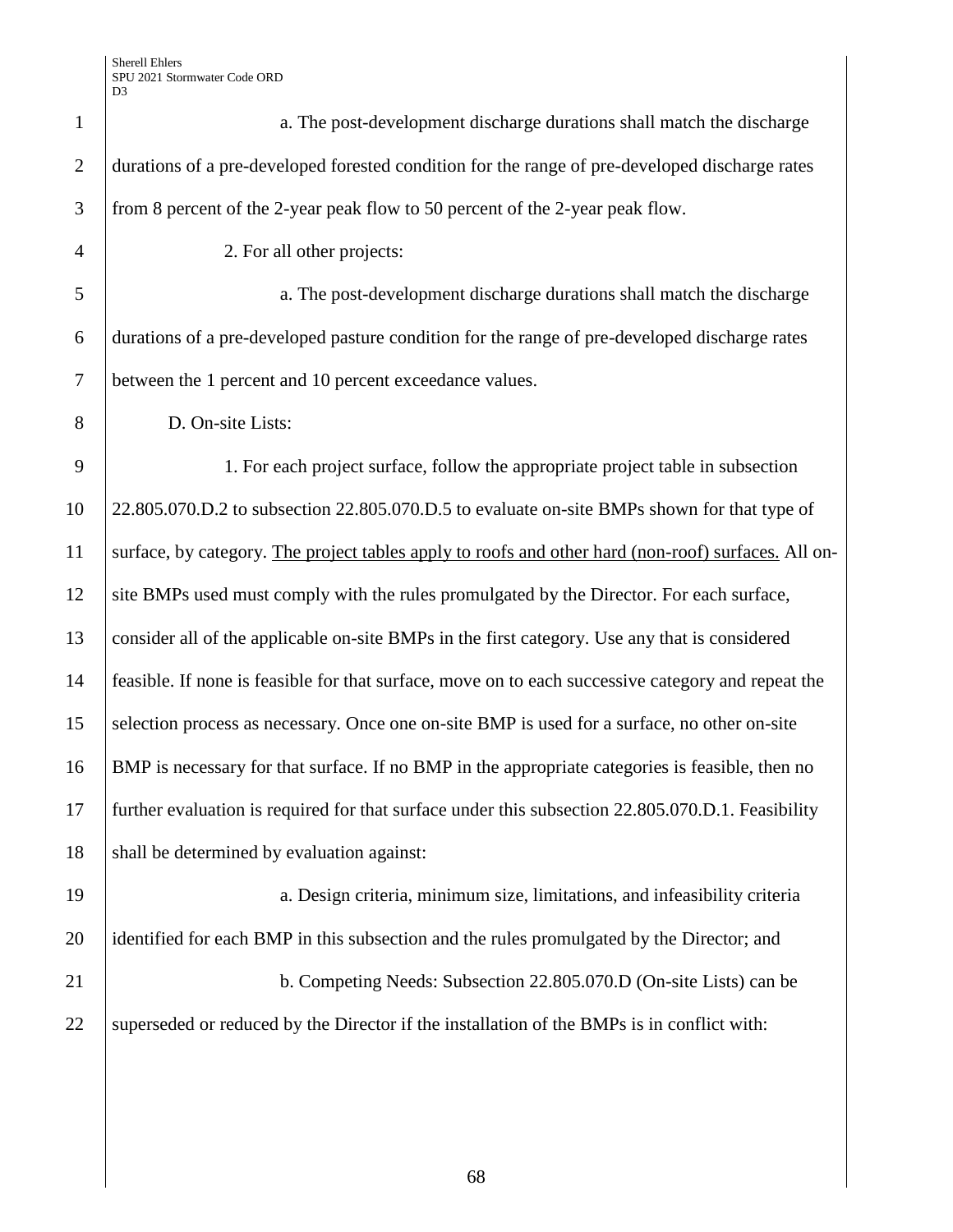| $\mathbf{1}$   | 1) Any of the following federal or state laws, rules, and standards,                             |  |  |
|----------------|--------------------------------------------------------------------------------------------------|--|--|
| $\overline{2}$ | as may be amended or superseded: Historic Preservation and Archaeology Laws identified in        |  |  |
| 3              | subsection 22.805.070.E (Historic Preservation and Archaeology Laws), Federal Superfund or       |  |  |
| $\overline{4}$ | Washington State Model Toxics Control Act, Federal Aviation Administration requirements for      |  |  |
| 5              | airports, the Americans with Disabilities Act, and related rules and standards; or               |  |  |
| 6              | 2) Special zoning district design criteria adopted and being                                     |  |  |
| $\tau$         | implemented pursuant to a community planning process. Special zoning districts include, for      |  |  |
| 8              | example, historic and preservation districts, pedestrian zone overlays, station area overlays,   |  |  |
| 9              | special review districts, multifamily residential zones, urban centers and urban villages, and   |  |  |
| 10             | master planned communities. Specific criteria in these areas include, but are not limited to,    |  |  |
| 11             | minimum Floor Area Ratio standards; zero lot line development; usable open space                 |  |  |
| 12             | requirements; minimum sidewalk width and required bicycle facilities; alley, loading, and access |  |  |
| 13             | requirements; pitched roof standards; and street-level development standards for modulation and  |  |  |
| 14             | projections; or                                                                                  |  |  |
| 15             | 3) Public health and safety standards; or                                                        |  |  |
| 16             | 4) Transportation regulations to maintain the option for future                                  |  |  |
| 17             | expansion or multi-modal use of public rights-of-way; or                                         |  |  |
| 18             | 5) Chapter 15.43 (Tree and Vegetation Management in Public                                       |  |  |
| 19             | Places); Chapter 25.09 (Regulations for Environmentally Critical Areas); Chapter 25.11 (Tree     |  |  |
| 20             | Protection); and Chapter 23.60A (Standards for Vegetation in the Shoreline Master Plan).         |  |  |
| 21             | 2. For single-family residential projects, Table A for 22.805.070 applies.                       |  |  |
|                |                                                                                                  |  |  |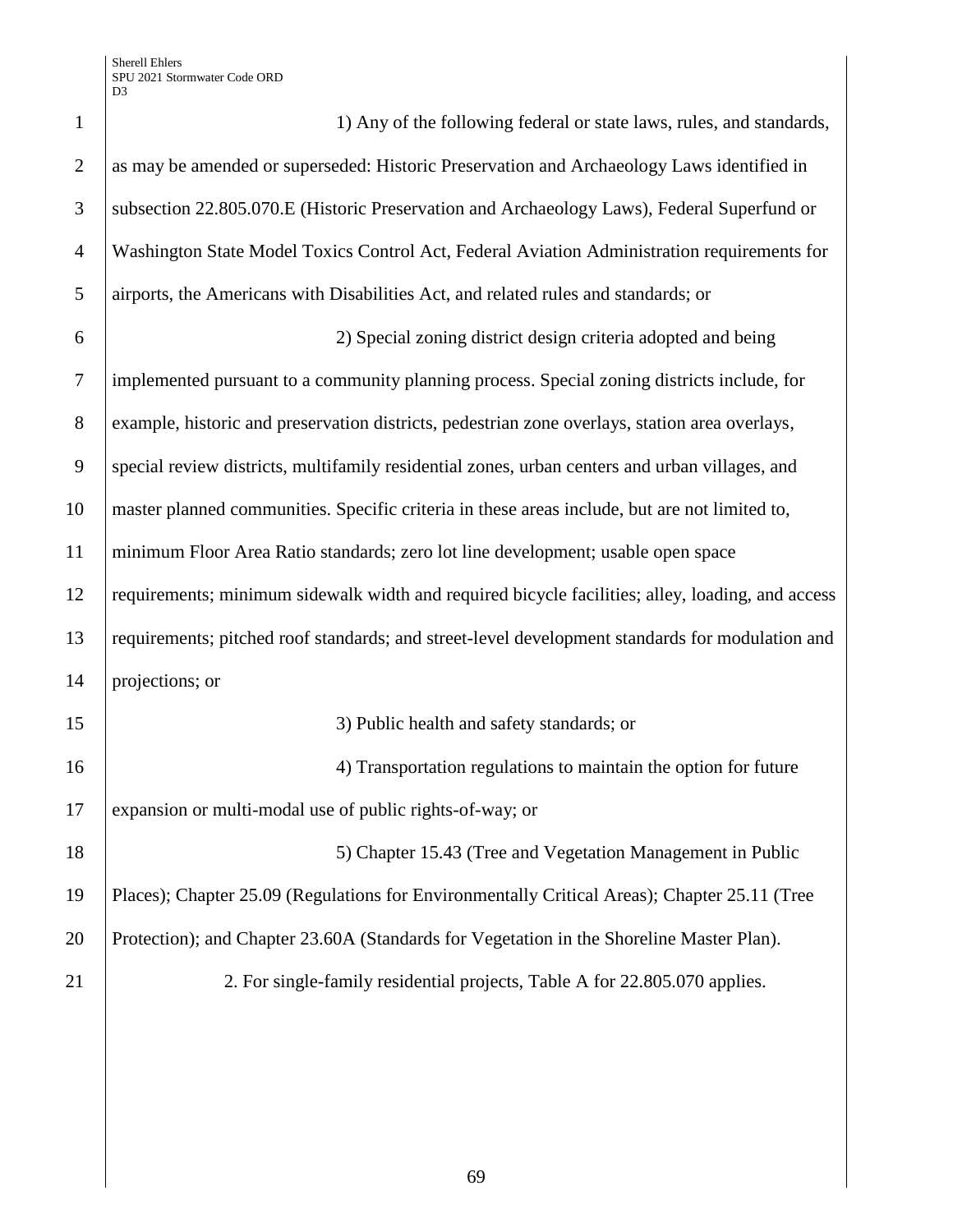| Table A for 22.805.070                                     |                                         |                                |  |
|------------------------------------------------------------|-----------------------------------------|--------------------------------|--|
| <b>On-site List for Single-family Residential Projects</b> |                                         |                                |  |
| Category                                                   | <b>BMPs</b>                             | <b>All Discharge Locations</b> |  |
|                                                            | <b>Full Dispersion</b>                  | R, S                           |  |
| 1                                                          | <b>Infiltration Trenches</b>            | $R, S^{\underline{d}}$         |  |
|                                                            | $((Dry\,Wells))$ Drywells               | $R, S^{\frac{d}{2}}$           |  |
|                                                            | Rain Gardens <sup>a</sup>               | R, S                           |  |
|                                                            | <b>Infiltrating Bioretention</b>        | R, S                           |  |
| $\overline{2}$                                             | Rainwater Harvesting-Category 2 Sizing  | $X^{\frac{b}{}}$               |  |
|                                                            | <b>Permeable Pavement Facilities</b>    | R, S                           |  |
|                                                            | <b>Permeable Pavement Surfaces</b>      | S                              |  |
|                                                            | Sidewalk/Trail Compost-Amended Strip    | $\underline{\mathbf{S}}$       |  |
|                                                            | <b>Sheet Flow Dispersion</b>            | R, S                           |  |
|                                                            | <b>Concentrated Flow Dispersion</b>     | S                              |  |
| 3                                                          | <b>Splashblock Downspout Dispersion</b> | $\mathbf R$                    |  |
|                                                            | <b>Trench Downspout Dispersion</b>      | $\mathbf R$                    |  |
|                                                            | ((Non-infiltrating Bioretention))       | ((R, S))                       |  |
|                                                            | ((Vegetated Roofs))                     | ((X))                          |  |
|                                                            | <b>Non-infiltrating Bioretention</b>    | <u>R, S</u>                    |  |
| $\overline{4}$                                             | Rainwater Harvesting—Category 4 Sizing  | $\underline{X}^c$              |  |
|                                                            | <b>Vegetated Roofs</b>                  | $\underline{X}$                |  |
|                                                            | Single-family Residential Cisterns      | $\mathbf R$                    |  |
| ((4)) 5                                                    | <b>Perforated Stub-out Connections</b>  | $\mathbf R$                    |  |
|                                                            | ((Newly Planted)) Trees                 | S                              |  |

Note that subsection 22.805.070.D.1 requires consideration of all on-site BMPs in a category for feasibility before moving on to each successive category as necessary. Within a category, BMPs may be considered in any order.

Key to Table A for 22.805.070

 $R =$  Evaluation is required for all roof runoff from Single-family residential projects.

 $S =$  Evaluation is required for all other hard (non-roof) surfaces of Single-family residential projects, unless otherwise noted below.

 $X =$  Evaluation is not required but is allowed.

<sup>a</sup> Installation is only allowed for projects with less than 5,000 square feet of hard surface infiltrating on the project site.

 $b$ Category 2 rainwater harvesting shall be sized to meet the on-site performance standard, subsection 22.805.070.C.

 $\textdegree$  Category 4 rainwater harvesting shall be sized to reduce the runoff volume by 25 percent or more on an annual average basis.

<sup>d</sup> Evaluation of other hard (non-roof) surfaces is not required but is allowed.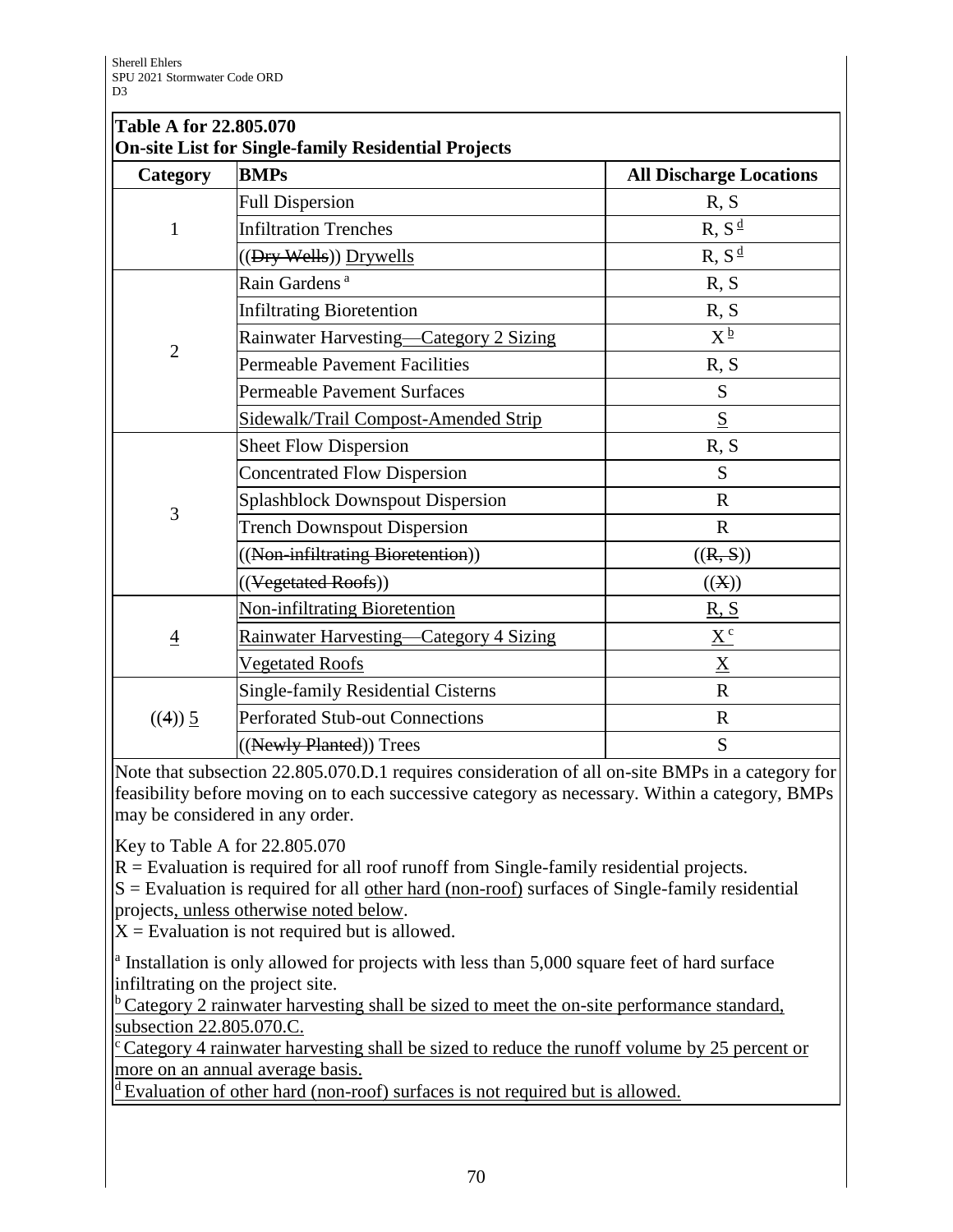## 1 3. For trail and sidewalk projects, Table B for 22.805.070 applies.

| <b>Table B for 22.805.070</b>                       |  |
|-----------------------------------------------------|--|
| <b>On-site List for Trail and Sidewalk Projects</b> |  |

| on site list for trun and sidewaik I rejects |                                                           |                                                                                         |                                                                                                                                                           |                                                                                                     |  |  |
|----------------------------------------------|-----------------------------------------------------------|-----------------------------------------------------------------------------------------|-----------------------------------------------------------------------------------------------------------------------------------------------------------|-----------------------------------------------------------------------------------------------------|--|--|
| Category BMPs                                |                                                           | <b>Projects Discharging</b><br>Not Designated by<br>Section 22.801.050,<br>or its Basin | <b>Projects Discharging</b><br>to a Receiving Water to a Public Combined<br><b>Sewer or Capacity-</b><br>constrained System, <sup>c</sup><br>or its Basin | <b>Projects</b><br>Discharging to a<br><b>Designated</b><br><b>Receiving Water,</b><br>or its Basin |  |  |
| $\mathbf{1}$                                 | <b>Full Dispersion</b>                                    | S                                                                                       | S                                                                                                                                                         | S                                                                                                   |  |  |
| $\overline{2}$                               | Rain Gardens                                              | S                                                                                       | S                                                                                                                                                         | X                                                                                                   |  |  |
|                                              | Permeable<br>Pavement<br>Facilities                       | X                                                                                       | $X^{\mathfrak{a}}$                                                                                                                                        | $X^{a, b}$                                                                                          |  |  |
|                                              | Permeable<br>Pavement<br><b>Surfaces</b>                  | S                                                                                       | S <sup>a</sup>                                                                                                                                            | $X^{a, b}$                                                                                          |  |  |
|                                              | Sidewalk/Trail<br><u>Compost-</u><br><b>Amended Strip</b> | S                                                                                       | $\underline{S}$                                                                                                                                           | $\underline{X}$                                                                                     |  |  |
| 3                                            | <b>Sheet Flow</b><br>Dispersion                           | S                                                                                       | S                                                                                                                                                         | S                                                                                                   |  |  |
|                                              | Concentrated<br><b>Flow Dispersion</b>                    | S                                                                                       | S                                                                                                                                                         | S                                                                                                   |  |  |
| $\overline{4}$                               | <b>Trees</b>                                              | S                                                                                       | S                                                                                                                                                         | S                                                                                                   |  |  |

Note that subsection 22.805.070.D.1 requires consideration of all on-site BMPs in a category for feasibility before moving on to each successive category as necessary. Within a category, BMPs may be considered in any order.

Key to Table B for 22.805.070

 $S =$  Evaluation is required for all surfaces of trail or sidewalk projects.

 $X =$  Evaluation is not required for trail or sidewalk projects.

<sup>a</sup> Minimum permeable pavement area allowed in right-of-way is 2,000 square feet of pavement within the project site.

<sup>b</sup> Installation is not allowed in the right-of-way if new plus replaced pollution-generating hard surface area is less than 2,000 square feet of pavement within the project site.

<sup>c</sup> Does not include any project discharging to a receiving water not designated by Section 22.801.050, or its basin, even if the project discharges to a capacity-constrained system or its basin.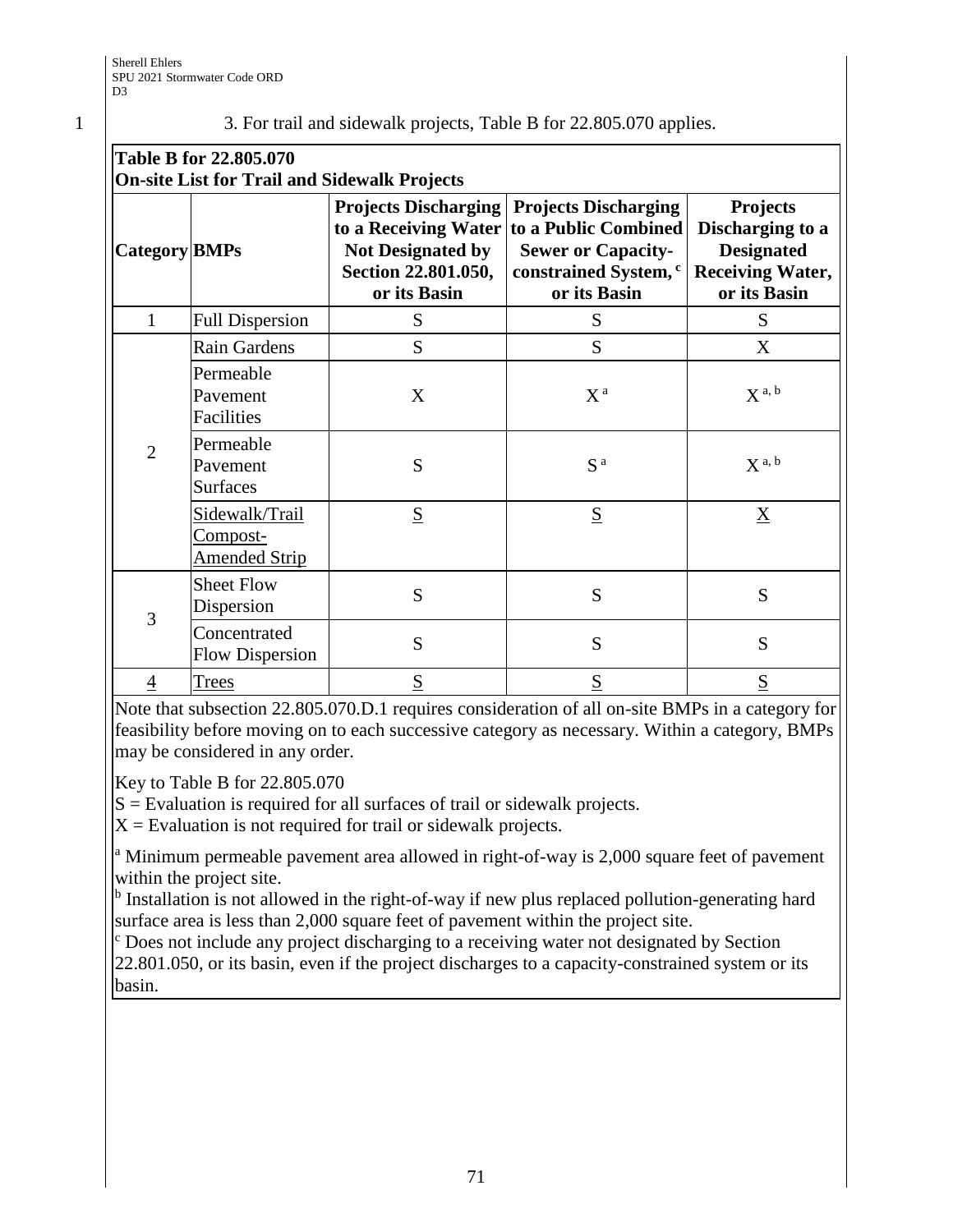# 1 4. For parcel-based projects, Table C for 22.805.070 applies.

| Table C for 22.805.070<br><b>On-site List for Parcel-based Projects</b> |                                                   |                                                                                                                                                                                       |                                                                                          |  |  |
|-------------------------------------------------------------------------|---------------------------------------------------|---------------------------------------------------------------------------------------------------------------------------------------------------------------------------------------|------------------------------------------------------------------------------------------|--|--|
| Category BMPs                                                           |                                                   | <b>Projects Discharging to a</b><br><b>Receiving Water Not Designated</b><br>by Section 22.801.050, Public<br><b>Combined Sewer, or Capacity-</b><br>constrained System, or its Basin | <b>Projects Discharging</b><br>to a Designated<br><b>Receiving Water or</b><br>its Basin |  |  |
| $\mathbf{1}$                                                            | <b>Full Dispersion</b>                            | R, S                                                                                                                                                                                  | R, S                                                                                     |  |  |
|                                                                         | <b>Infiltration Trenches</b>                      | R, S <sup>g</sup>                                                                                                                                                                     | R, S <sup>g</sup>                                                                        |  |  |
|                                                                         | ((Dry Wells)) Drywells                            | R, S <sup>g</sup>                                                                                                                                                                     | R, S <sup>g</sup>                                                                        |  |  |
| $\overline{2}$                                                          | Rain Gardens                                      | R <sup>a</sup> , S <sup>a</sup>                                                                                                                                                       | $\mathbf{R}^{\,\mathrm{a}},\,\mathbf{S}^{\,\mathrm{a}}$                                  |  |  |
|                                                                         | <b>Infiltrating Bioretention</b>                  | R, S                                                                                                                                                                                  | R, S                                                                                     |  |  |
|                                                                         | Rainwater Harvesting-<br>Category 2 Sizing        | $((R^{\overline{b}}))\underline{X}^{\underline{e}}$                                                                                                                                   | $X^{\underline{e}}$                                                                      |  |  |
|                                                                         | <b>Permeable Pavement</b><br>Facilities           | R, S                                                                                                                                                                                  | R, S                                                                                     |  |  |
|                                                                         | <b>Permeable Pavement</b><br><b>Surfaces</b>      | S                                                                                                                                                                                     | S                                                                                        |  |  |
|                                                                         | Sidewalk/Trail Compost-<br><b>Amended Strip</b>   | $\underline{\mathbf{S}}$                                                                                                                                                              | $\underline{S}$                                                                          |  |  |
| 3                                                                       | <b>Sheet Flow Dispersion</b>                      | R, S                                                                                                                                                                                  | R, S                                                                                     |  |  |
|                                                                         | <b>Concentrated Flow</b><br>Dispersion            | S                                                                                                                                                                                     | S                                                                                        |  |  |
|                                                                         | Splashblock Downspout<br>Dispersion               | $\mathbf R$                                                                                                                                                                           | $\mathbf R$                                                                              |  |  |
|                                                                         | <b>Trench Downspout</b><br>Dispersion             | $\mathbf R$                                                                                                                                                                           | $\mathbf R$                                                                              |  |  |
|                                                                         | ((Non-infiltrating<br>Bioretention))              | ((R, S))                                                                                                                                                                              | ((R, S))                                                                                 |  |  |
|                                                                         | ((Vegetated Roofs))                               | $((R^e))$                                                                                                                                                                             | ((X))                                                                                    |  |  |
| $\overline{4}$                                                          | Non-infiltrating<br><b>Bioretention</b>           | $R^d$ , $S^d$                                                                                                                                                                         | $R^d$ , $S^d$                                                                            |  |  |
|                                                                         | Rainwater Harvesting-<br><b>Category 4 Sizing</b> | $R^{b, f}$                                                                                                                                                                            | $\underline{X}^f$                                                                        |  |  |
|                                                                         | <b>Vegetated Roofs</b>                            | $\underline{R}^c$                                                                                                                                                                     | $\underline{X}$                                                                          |  |  |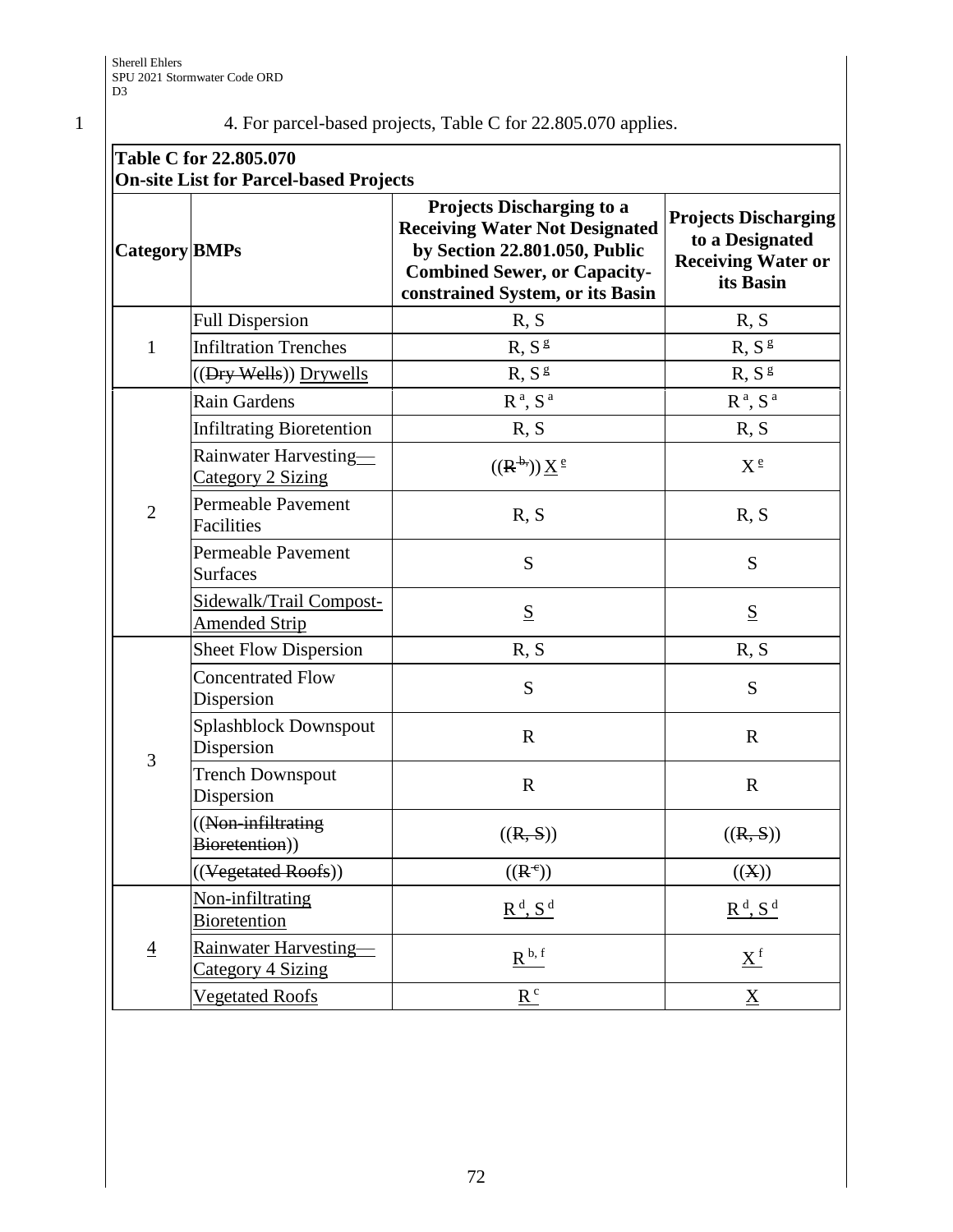## **Table C for 22.805.070 On-site List for Parcel-based Projects**

| On site list for Tareer sased Frojects |                                           |                                                                                                                                                                                       |                                                                                          |
|----------------------------------------|-------------------------------------------|---------------------------------------------------------------------------------------------------------------------------------------------------------------------------------------|------------------------------------------------------------------------------------------|
| <b>Category BMPs</b>                   |                                           | <b>Projects Discharging to a</b><br><b>Receiving Water Not Designated</b><br>by Section 22.801.050, Public<br><b>Combined Sewer, or Capacity-</b><br>constrained System, or its Basin | <b>Projects Discharging</b><br>to a Designated<br><b>Receiving Water or</b><br>its Basin |
| $((4))$ 5                              | <b>Perforated Stub-out</b><br>Connections | R                                                                                                                                                                                     |                                                                                          |
|                                        | (Newly Planted)) Trees                    |                                                                                                                                                                                       |                                                                                          |

Note that subsection 22.805.070.D.1 requires consideration of all on-site BMPs in a category for feasibility before moving on to each successive category as necessary. Within a category, BMPs may be considered in any order.

Key to Table C for 22.805.070

 $R =$  Evaluation is required for all roof runoff from parcel-based projects.

 $S =$  Evaluation is required for all other hard (non-roof) surfaces of parcel-based projects, unless otherwise noted below.

 $X =$  Evaluation is not required but is allowed.

<sup>a</sup> ((Installation is only allowed for projects not required)) Rain gardens cannot be used to meet Section 22.805.080 (Minimum Requirements for Flow Control) or Section 22.805.090

(Minimum Requirements for Treatment) ((and with less than)) or for areas of 5,000 square feet or more  $((\theta f))$  hard surface infiltrating on the project site.

<sup>b</sup> Evaluation is not required for projects with less than  $((10,000))$  20,000 square feet of new plus replaced rooftop surface.

 $\epsilon$  Evaluation is not required for projects with less than 5,000 square feet of new plus replaced rooftop surface.

<sup>d</sup> Water quality treatment BMPs sized to meet Section 22.805.090 (Minimum Requirements for Treatment) may be installed in lieu of non-infiltrating bioretention unless the project discharges to a public combined sewer basin.

<sup>e</sup> Category 2 rainwater harvesting shall be sized to meet the on-site performance standard, subsection 22.805.070.C.

<sup>f</sup> Category 4 rainwater harvesting shall be sized to reduce the runoff volume by 25 percent or more on an annual average basis.

<sup>g</sup> Evaluation of other hard (non-roof) surfaces is not required but is allowed.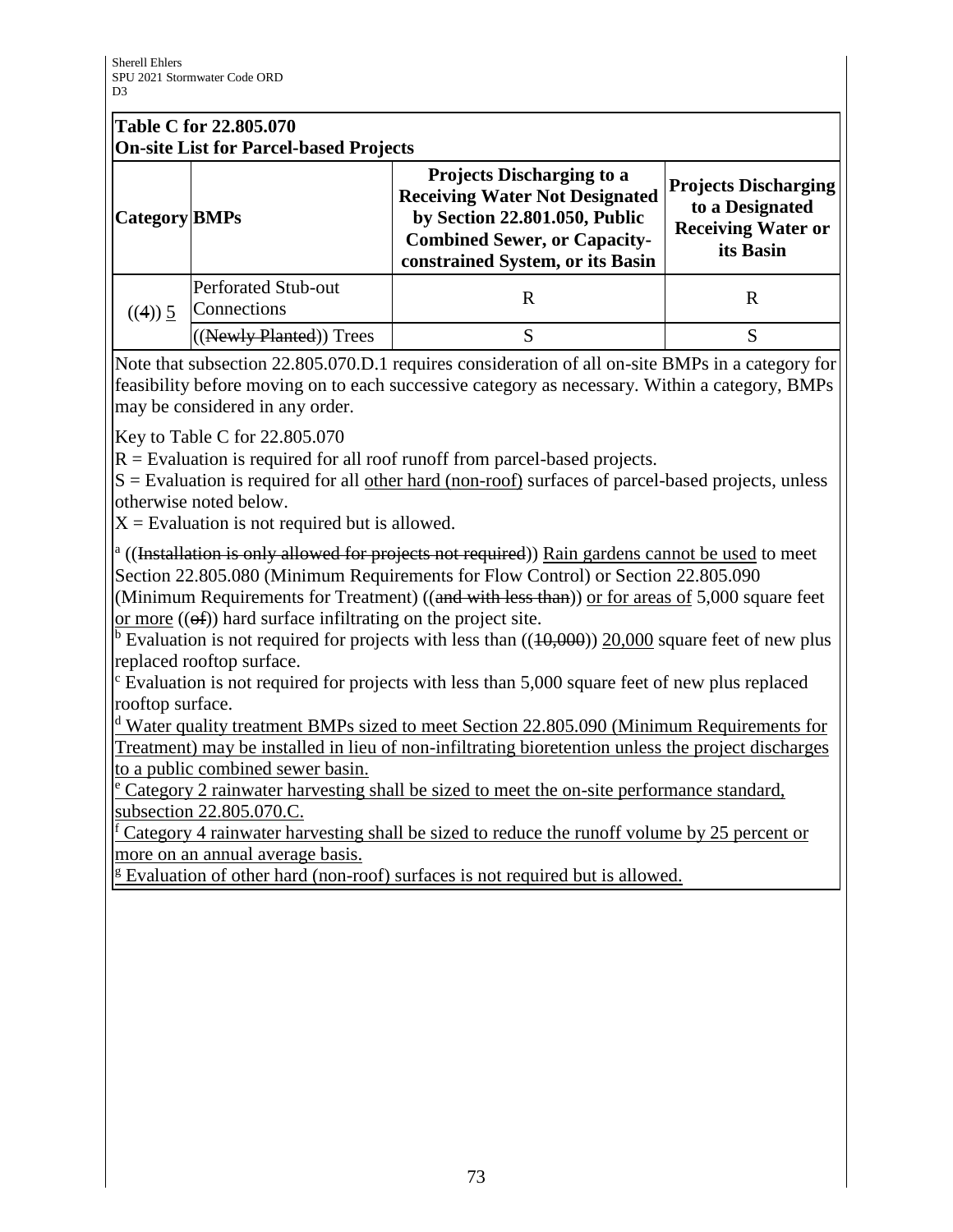## 1 5. For roadway projects, Table D for 22.805.070 applies.

| Table D for 22.805.070<br><b>On-site List for Roadway Projects</b> |                                                           |                                                                                                                        |                                                                                                                                      |                                                                                                    |
|--------------------------------------------------------------------|-----------------------------------------------------------|------------------------------------------------------------------------------------------------------------------------|--------------------------------------------------------------------------------------------------------------------------------------|----------------------------------------------------------------------------------------------------|
| <b>Category BMPs</b>                                               |                                                           | <b>Projects Discharging</b><br>to a Receiving Water<br><b>Not Designated by</b><br>Section 22.801.050,<br>or its Basin | <b>Projects Discharging</b><br>to a Public Combined<br><b>Sewer or Capacity-</b><br>constrained System, <sup>g</sup><br>or its Basin | <b>Projects</b><br>Discharging to a<br><b>Designated</b><br><b>Receiving Water</b><br>or its Basin |
| $\mathbf{1}$                                                       | <b>Full Dispersion</b>                                    | S                                                                                                                      | S                                                                                                                                    | S                                                                                                  |
|                                                                    | Rain Gardens                                              | S <sup>a</sup>                                                                                                         | S <sup>a</sup>                                                                                                                       | S <sup>a</sup>                                                                                     |
|                                                                    | Infiltrating<br><b>Bioretention</b>                       | S                                                                                                                      | S <sup>b</sup>                                                                                                                       | S <sup>b, c</sup>                                                                                  |
| $\overline{2}$                                                     | Permeable<br>Pavement<br>Facilities                       | $X^d$                                                                                                                  | $X^{\text{e, f}}$                                                                                                                    | $X^c$ , e, f                                                                                       |
|                                                                    | Permeable<br>Pavement<br><b>Surfaces</b>                  | S <sup>d</sup>                                                                                                         | $S^{e,f}$                                                                                                                            | $((S)) \underline{X}^{c, e, f}$                                                                    |
|                                                                    | Sidewalk/Trail<br><u>Compost-</u><br><b>Amended Strip</b> | $S^{\frac{e}{}}$                                                                                                       | $\underline{S}^e$                                                                                                                    | $S^{\frac{e}{}}$                                                                                   |
| 3                                                                  | <b>Sheet Flow</b><br>Dispersion                           | S                                                                                                                      | S                                                                                                                                    | S                                                                                                  |
|                                                                    | Concentrated<br><b>Flow Dispersion</b>                    | S                                                                                                                      | S                                                                                                                                    | S                                                                                                  |
| 4                                                                  | <b>Trees</b>                                              | S                                                                                                                      | S                                                                                                                                    | S                                                                                                  |

Note that subsection 22.805.070.D.1 requires consideration of all on-site BMPs in a category for feasibility before moving on to each successive category as necessary. Within a category, BMPs may be considered in any order.

Key to Table D for 22.805.070

 $S =$  Evaluation is required for all surfaces of Roadway Projects.

 $X =$  Evaluation is not required for Roadway Projects, but is allowed.

<sup>a</sup> ((Installation is only allowed for projects not required)) Rain gardens cannot be used to meet Section 22.805.080 (Minimum Requirements for Flow Control) or Section 22.805.090

(Minimum Requirements for Treatment) ((and with less than)) or for areas of 5,000 square feet or more  $((\theta f))$  hard surface infiltrating on the project site.

<sup>b</sup> Minimum bioretention cell size top area in right-of-way is 500 square feet (including presettling area). Evaluation is only required and installation only allowed when contributing area is sufficient to warrant minimum bioretention cell size in right-of-way.

<sup>c</sup> Evaluation is not required, and installation is not allowed, if new plus replaced pollutiongenerating hard surface is less than 2,000 square feet.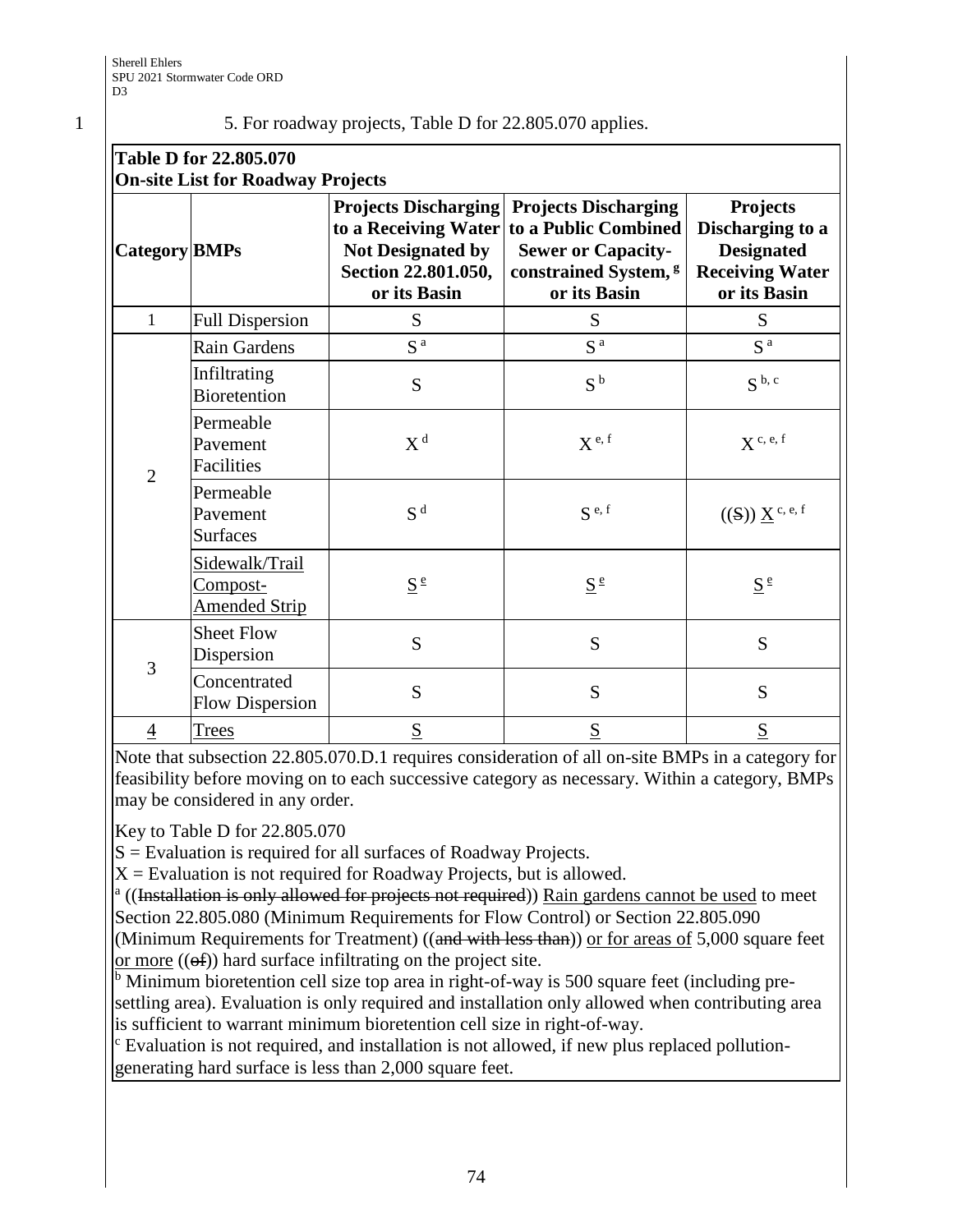|                | <b>Table D for 22.805.070</b><br><b>On-site List for Roadway Projects</b>                                                                                                                                                                 |  |  |
|----------------|-------------------------------------------------------------------------------------------------------------------------------------------------------------------------------------------------------------------------------------------|--|--|
|                | Evaluation of roadway surfaces is not required, and installation is not allowed, if roadway is an<br>arterial street/collector.<br><sup>e</sup> Evaluation of roadway surfaces, including alleys, is not required and installation is not |  |  |
|                | allowed.<br>Minimum permeable pavement area allowed in right-of-way is 2,000 square feet of pavement<br>within the project site.<br><sup>g</sup> Does not include any project discharging to a receiving water not designated by Section  |  |  |
|                | 22.801.050, or its basin, even if the project discharges to a capacity-constrained system or its<br>basin.                                                                                                                                |  |  |
| $\mathbf{1}$   | E. Historic Preservation and Archaeology Laws. For use with subsection                                                                                                                                                                    |  |  |
| 2              | 22.805.070.D.1.b.1:                                                                                                                                                                                                                       |  |  |
| 3              | 1. Federal Laws on Historic Preservation:                                                                                                                                                                                                 |  |  |
| $\overline{4}$ | a. 16 U.S.C. 470, et seq. (National Historic Preservation Act);                                                                                                                                                                           |  |  |
| 5              | b. 36 CFR Part 60 (National Register of Historic Places);                                                                                                                                                                                 |  |  |
| 6              | c. 36 CFR Part 61 (Procedures for State, Tribal, and Local Government                                                                                                                                                                     |  |  |
| 7              | Historic Preservation Programs);                                                                                                                                                                                                          |  |  |
| 8              | d. 36 CFR Part 63 (Determinations of Eligibility for Inclusion in the                                                                                                                                                                     |  |  |
| 9              | National Register of Historic Places);                                                                                                                                                                                                    |  |  |
| 10             | e. 36 CFR Part 65 (National Historic Landmarks Program);                                                                                                                                                                                  |  |  |
| 11             | f. 36 CFR Part 68 (The Secretary of the Interior's Standards for the                                                                                                                                                                      |  |  |
| 12             | Treatment of Historic Properties);                                                                                                                                                                                                        |  |  |
| 13             | g. Section 106 of National Historic Preservation Act;                                                                                                                                                                                     |  |  |
| 14             | h. Secretary of the Interior's Standards and Guidelines for Professional                                                                                                                                                                  |  |  |
| 15             | Qualifications Standards;                                                                                                                                                                                                                 |  |  |
| 16             | i. Executive Order 11593 (Protection and Enhancement of the Cultural                                                                                                                                                                      |  |  |
| 17             | Environment); and                                                                                                                                                                                                                         |  |  |
|                |                                                                                                                                                                                                                                           |  |  |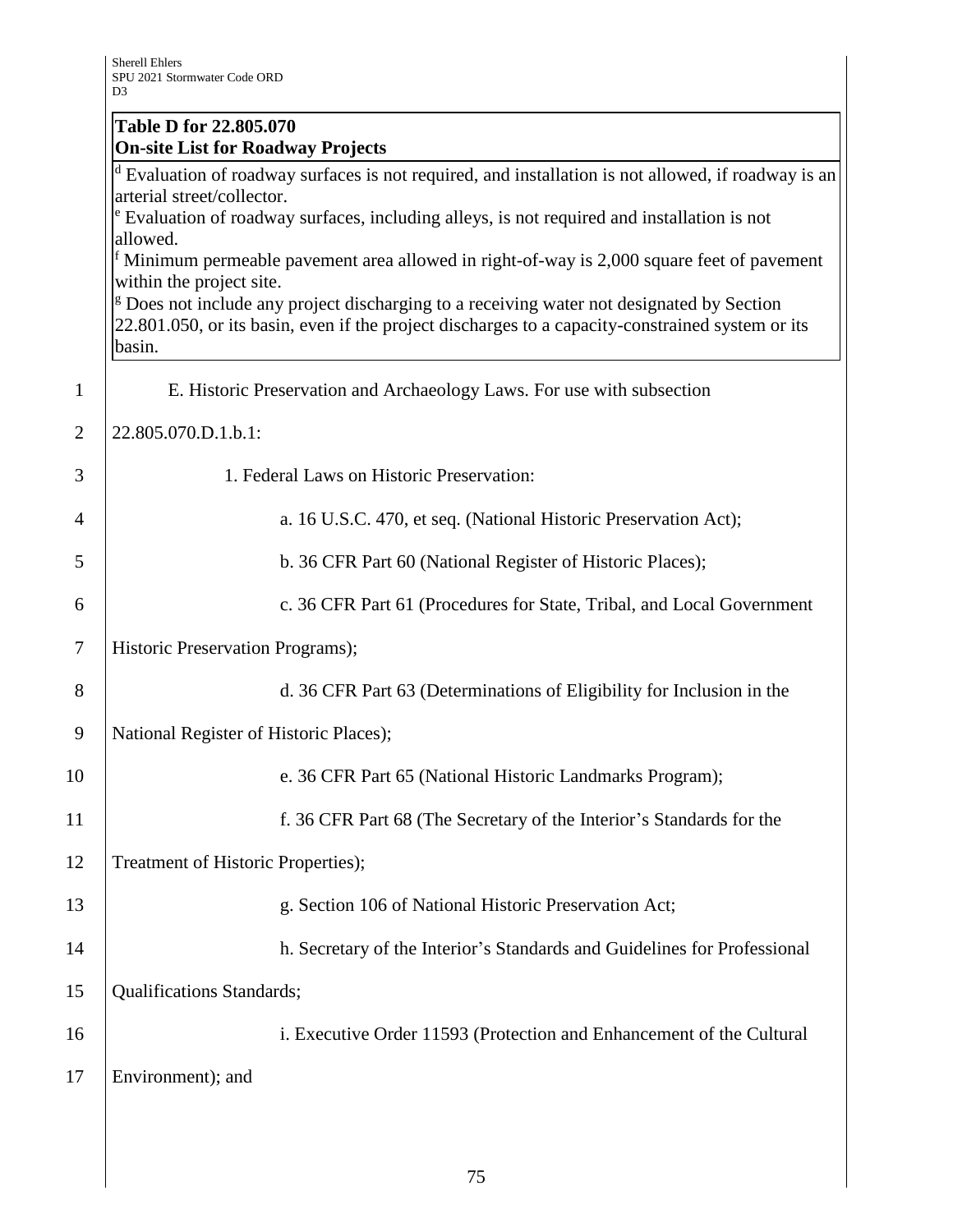| $\mathbf{1}$   | j. Executive Order 13006 (Locating Federal Facilities in Historic        |
|----------------|--------------------------------------------------------------------------|
| $\overline{2}$ | Properties).                                                             |
| 3              | 2. Washington State Laws on Historic Preservation:                       |
| 4              | a. Archaeological and Cultural Resources (Executive Order 05-05);        |
| 5              | b. Advisory Council on Historic Preservation (WAC 25-12);                |
| 6              | c. Washington State Historic Building Code (RCW 19.27.120);              |
| 7              | d. Heritage Barn Program (RCW 27.34.400);                                |
| 8              | e. State Historical Societies – Historic Preservation (RCW 27.34); and   |
| 9              | f. Abandoned and Historic Cemeteries and Historic Graves (RCW 68.60).    |
| 10             | 3. Federal Laws on Archaeology:                                          |
| 11             | a. 16 U.S.C. 470aa, et seq. (Archaeological Resources Protection Act of  |
| 12             | 1979);                                                                   |
| 13             | b. 16 U.S.C. 469 (Archaeological and Historic Preservation Act of 1974); |
| 14             | c. 25 U.S.C. 3001, et seq. (Native American Graves Protection and        |
| 15             | Repatriation Act); and                                                   |
| 16             | d. 16 U.S.C. 470, et seq. (National Historic Preservation Act).          |
| 17             | 4. Washington State Laws on Archaeology:                                 |
| 18             | a. Archaeological and Cultural Resources (Executive Order 05-05);        |
| 19             | b. Registration of Historic Archaeological Resources on State-Owned      |
| 20             | Aquatic Lands (WAC 25-46);                                               |
| 21             | c. Archaeological Excavation and Removal Permit (WAC 25-48);             |
| 22             | d. Indian Graves and Records (RCW 27.44);                                |
| 23             | e. Archaeological Sites and Resources (RCW 27.53);                       |
|                |                                                                          |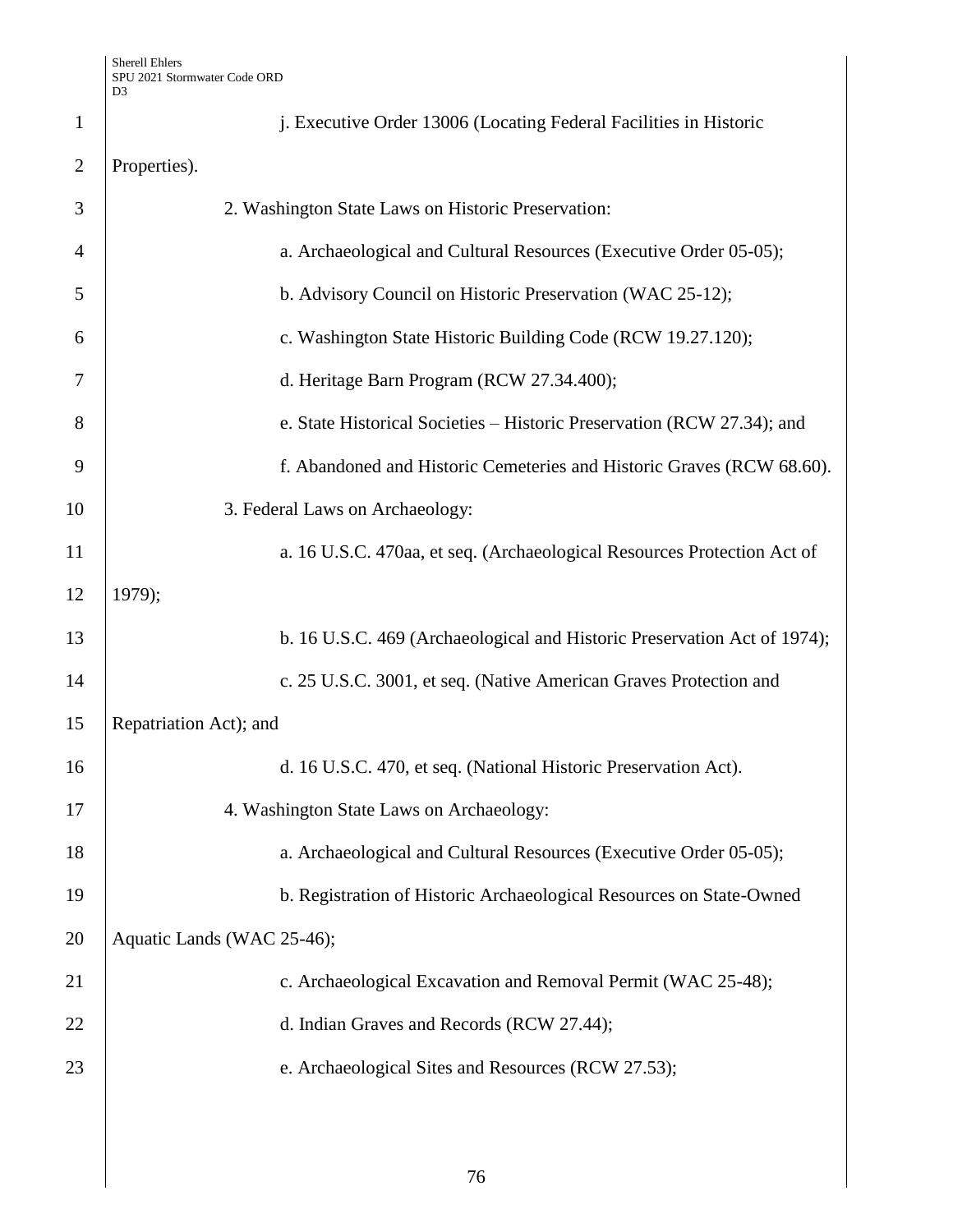|                | ້                                                                                                |
|----------------|--------------------------------------------------------------------------------------------------|
| $\mathbf{1}$   | f. Archaeological Site Public Disclosure Exemption (RCW 42.56.300);                              |
| $\overline{2}$ | g. Abandoned and Historic Cemeteries and Historic Graves (RCW 68.60);                            |
| 3              | and                                                                                              |
| $\overline{4}$ | h. Archaeological Activities on State-owned Aquatic Lands—Agreements,                            |
| 5              | Leases, or Other Conveyances (RCW 79.105.600).                                                   |
| 6              | 5. City of Seattle Laws on Historic Preservation as listed below and historic                    |
| 7              | districts that have been or may be designated by ordinance:                                      |
| 8              | a. Chapter 23.66 (Pioneer Square and International Special Review                                |
| 9              | Districts);                                                                                      |
| 10             | b. Chapter 25.12 (Landmarks Preservation);                                                       |
| 11             | c. Chapter 25.16 (Ballard Avenue Landmark District);                                             |
| 12             | d. Chapter 25.20 (Columbia City Landmark District);                                              |
| 13             | e. Chapter 25.21 (Fort Lawton Landmark District);                                                |
| 14             | f. Chapter 25.22 (Harvard-Belmont Landmark District);                                            |
| 15             | g. Chapter 25.24 (Pike Place Market Historical District); and                                    |
| 16             | h. Chapter 25.32 (Table of Historical Landmarks).                                                |
| 17             | 22.805.080 Minimum Requirements for Flow Control                                                 |
| 18             | A. Applicability. The requirements of this subsection apply to the extent required in            |
| 19             | Section 22.805.050 to Section 22.805.060.                                                        |
| 20             | B. Requirements. Flow control facilities shall be installed to the extent allowed by law         |
| 21             | and maintained pursuant to rules promulgated by the Director to receive flows from that portion  |
| 22             | of the site being developed. Post-development discharge determination must include flows from    |
| 23             | dewatering activities. All projects shall use on-site BMPs identified in Section 22.805.070.D to |
|                |                                                                                                  |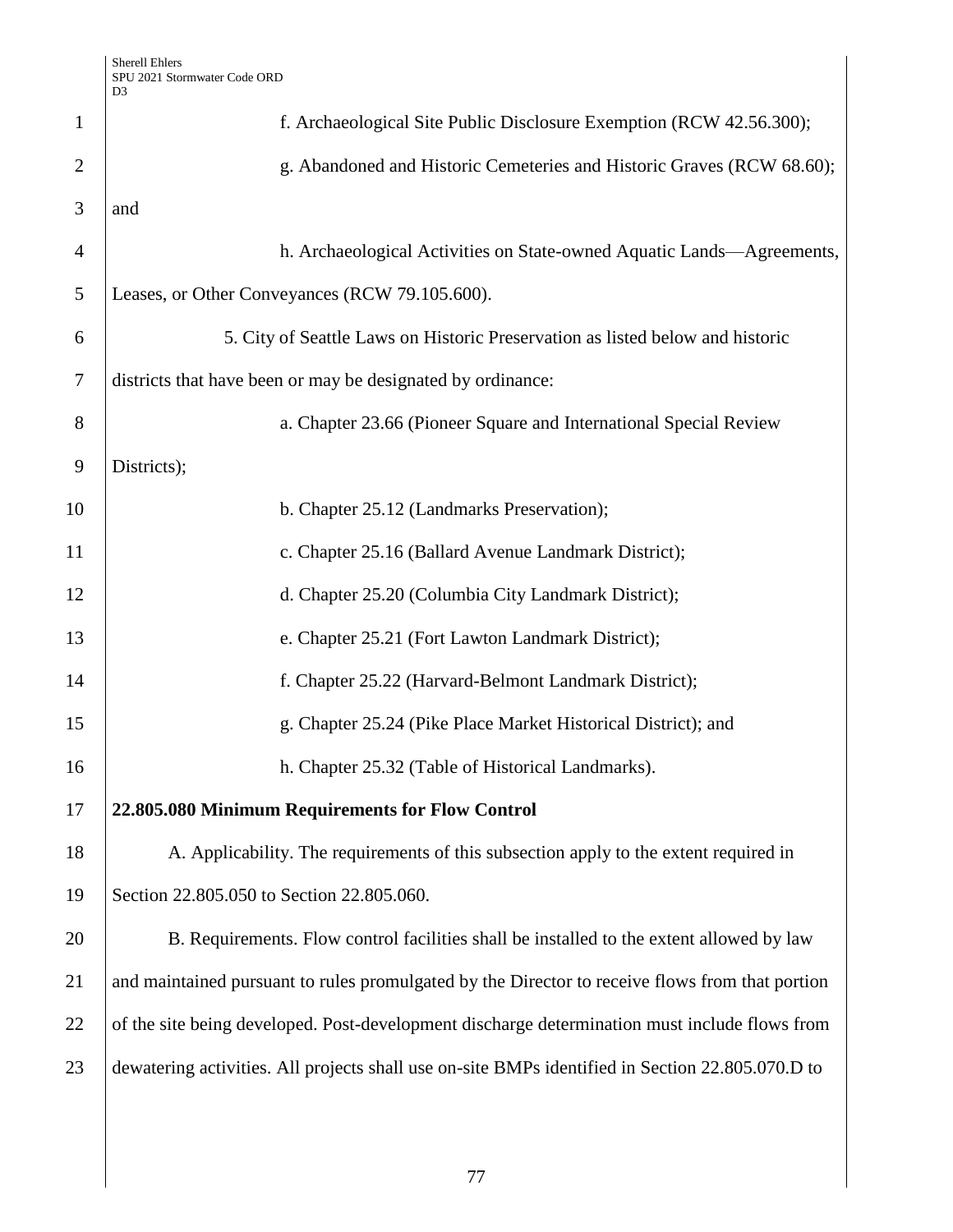Sherell Ehlers SPU 2021 Stormwater Code ORD D<sub>3</sub>

 the maximum extent feasible to meet the minimum requirements. Flow control facilities that 2 receive flows from less than that portion of the site being developed may be installed if the total new plus replaced impervious surface is less than 10,000 square feet, the project site uses only  $\frac{4}{2}$  on-site BMPs to meet the requirement, and the on-site BMPs ((provides)) provide substantially equivalent environmental protection as facilities not using on-site BMPs that receive flows from all of the portion of the site being developed.

 1. Wetland Protection Standards. Protect the functions and values of wetlands and 8 their buffers from all projects discharging stormwater directly or indirectly to them. The hydrologic conditions, vegetative community, and substrate characteristics of the wetlands shall be protected, and impacts caused by changes in water flows and pollutants shall be prevented. The introduction of sediment, heat and other pollutants and contaminants into wetlands shall be minimized through the selection, design, installation, and maintenance of temporary and permanent controls.

 Before authorizing new discharges to a wetland, alternative discharge locations shall be evaluated and infiltration options outside the wetland shall be maximized unless doing 16 so will adversely impact the functions and values of the affected wetlands. If one or more of the flow control requirements contained in subsections 22.805.080.B.2 through 22.805.080.B.4 also applies to the project, an analysis shall be conducted to ensure that the functions and values of 19 the affected wetland are protected before implementing these flow control requirements. Notwithstanding any provision in this subtitle, no net loss of wetland functions or 21 values shall result from actions regulated by this subtitle. Refer to the *Washington State Wetland Rating System for Western Washington: 2014 Update* (Hruby, 2014) to determine the category, characteristics, and habitat score of the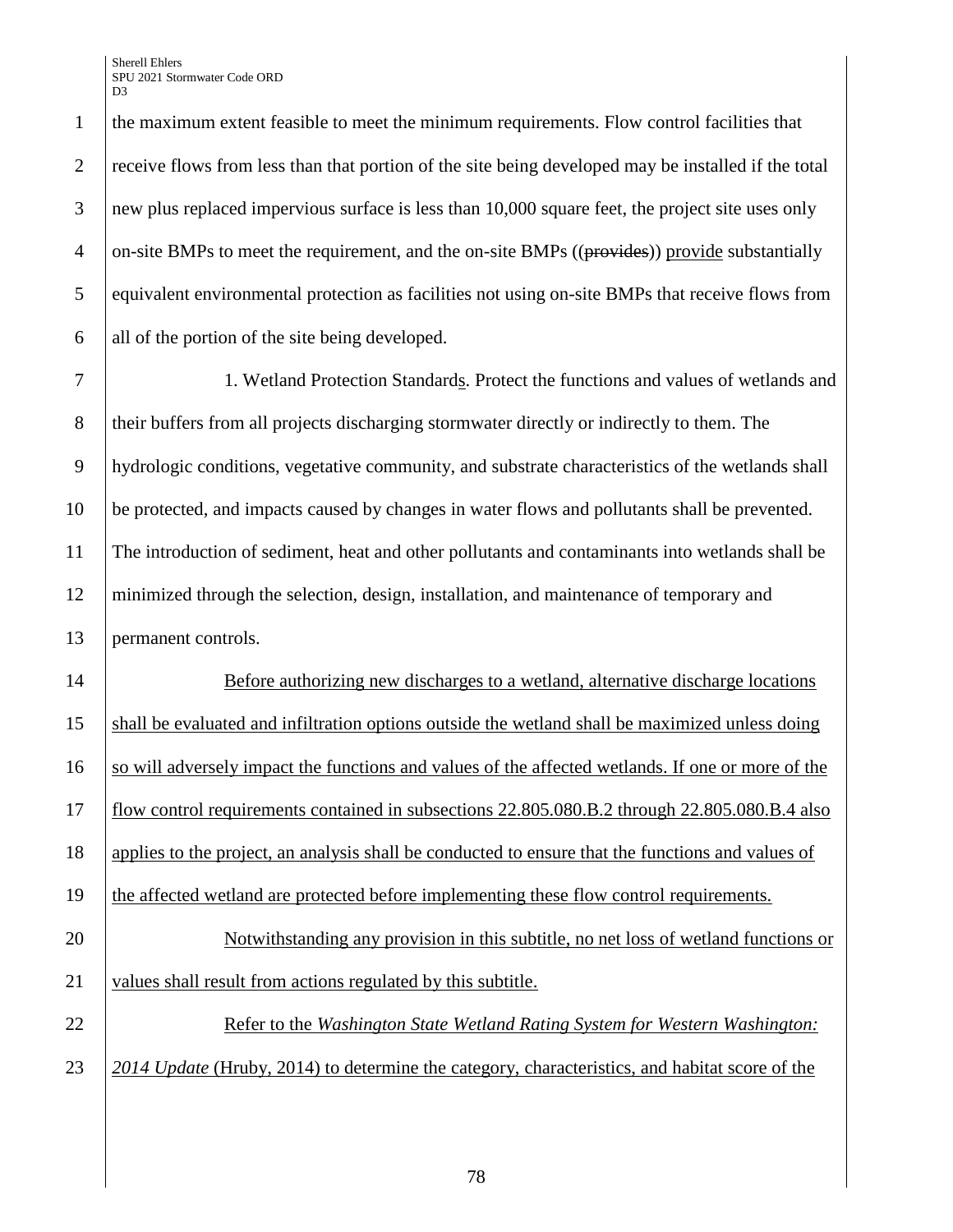| $\mathbf{1}$   | wetland. Wetland classification shall be determined by a wetland professional per rules       |
|----------------|-----------------------------------------------------------------------------------------------|
| $\overline{2}$ | promulgated under subsection 25.09.330.C (Regulations for Environmentally Critical Areas).    |
| 3              | a. Comply with subsection 22.805.080.B.1.c (Wetland Protection                                |
| $\overline{4}$ | Standard—Method 1: Monitoring and Wetland Stage Modeling) if the following applies:           |
| 5              | 1) The project discharges to a Category I or II depressional or                               |
| 6              | riverine impounding wetland; and                                                              |
| 7              | 2) The project owner has legal access to the entire wetland for                               |
| 8              | purposes of conducting monitoring in the wetland.                                             |
| 9              | b. Comply with subsection 22.805.080.B.1.d (Wetland Protection                                |
| 10             | Standard—Method 2: Site Discharge Modeling) if the criteria in subsection 22.805.080.B.1.a do |
| 11             | not apply and one or more of the following applies (or applicability is unknown):             |
| 12             | 1) The wetland is Class I or II and does not meet the requirements                            |
| 13             | of subsection 22.805.080.B.1.a.                                                               |
| 14             | 2) The wetland is Class III or IV and:                                                        |
| 15             | a) Has a habitat score greater than 5;                                                        |
| 16             | b) Is interdunal and has special characteristics;                                             |
| 17             | c) Provides habitat for rare, threatened, endangered, or                                      |
| 18             | sensitive species; or                                                                         |
| 19             | d) Contains breeding population of any native amphibian.                                      |
| 20             | Per Ecology's guidance, wetlands with permanent or seasonal ponding or inundation are         |
| 21             | assumed to have breeding population of native amphibian.                                      |
|                |                                                                                               |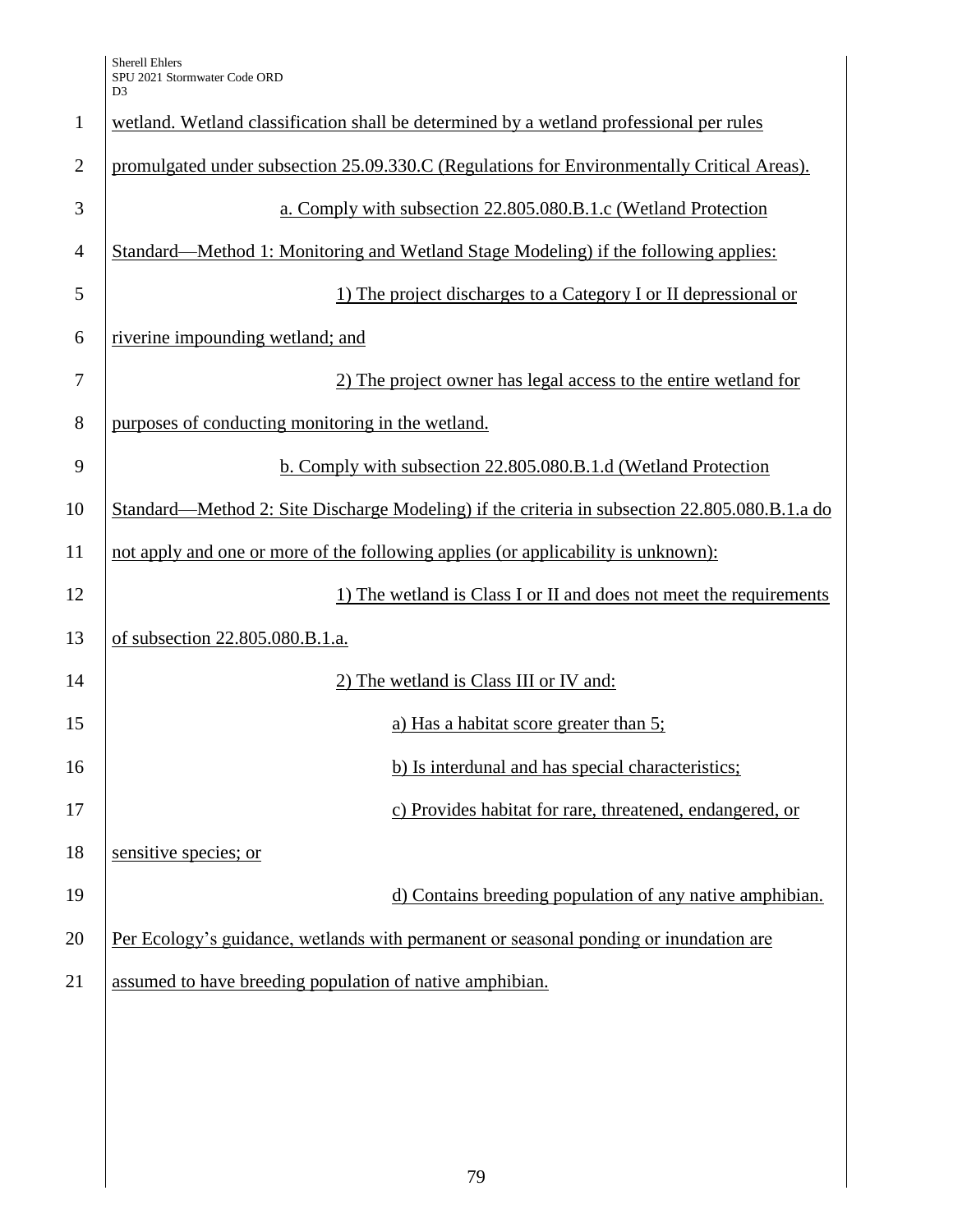| $\mathbf{1}$   | c. Wetland Protection Standard—Method 1: Monitoring and Wetland                                     |
|----------------|-----------------------------------------------------------------------------------------------------|
| $\overline{2}$ | Stage Modeling. Comply with I-C.4, Wetland Hydroperiod Protection, presented in Appendix I-         |
| 3              | C of Ecology's Stormwater Management Manual for Western Washington (Ecology 2019).                  |
| $\overline{4}$ | Projects triggering Method 1 shall refer to I-C-5, Wetland Hydroperiod                              |
| 5              | Data Collection and Evaluation Procedures, presented in Appendix I-C of Ecology's Stormwater        |
| 6              | Management Manual for Western Washington (Ecology 2019) for additional guidance.                    |
| 7              | d. Wetland Protection Standard—Method 2: Site Discharge Modeling. The                               |
| 8              | total volume of stormwater discharging from the site into a wetland shall not be more than:         |
| 9              | $\frac{1}{2}$ ((during a single precipitation event)) On a daily basis, 20                          |
| 10             | percent higher or lower than the pre-project volume, and                                            |
| 11             | $\frac{2}{2}$ (( $\Theta$ m)) On a monthly basis, 15 percent higher or lower than the               |
| 12             | pre-project volume.                                                                                 |
| 13             | ((Before authorizing new discharges to a wetland, alternative discharge                             |
| 14             | locations shall be evaluated and infiltration options outside the wetland shall be maximized        |
| 15             | unless doing so will adversely impact the functions and values of the affected wetlands. If one or  |
| 16             | more of the flow control requirements contained in 22.805.080.B.2 through 22.805.080.B.4 also       |
| 17             | apply to the project, an analysis shall be conducted to ensure that the functions and values of the |
| 18             | affected wetland are protected before implementing these flow control requirements.))               |
| 19             | Projects triggering ((this requirement)) Method 2 shall refer to ((Guide                            |
| 20             | Sheets #1 through #3)) I-C-5, Wetland Hydroperiod Data Collection and Evaluation Procedures,        |
| 21             | presented in Appendix ((I-D)) I-C of Ecology's Stormwater Management Manual for Western             |
| 22             | Washington (Ecology ((2014)) 2019) for additional guidance. ((Notwithstanding any provision in      |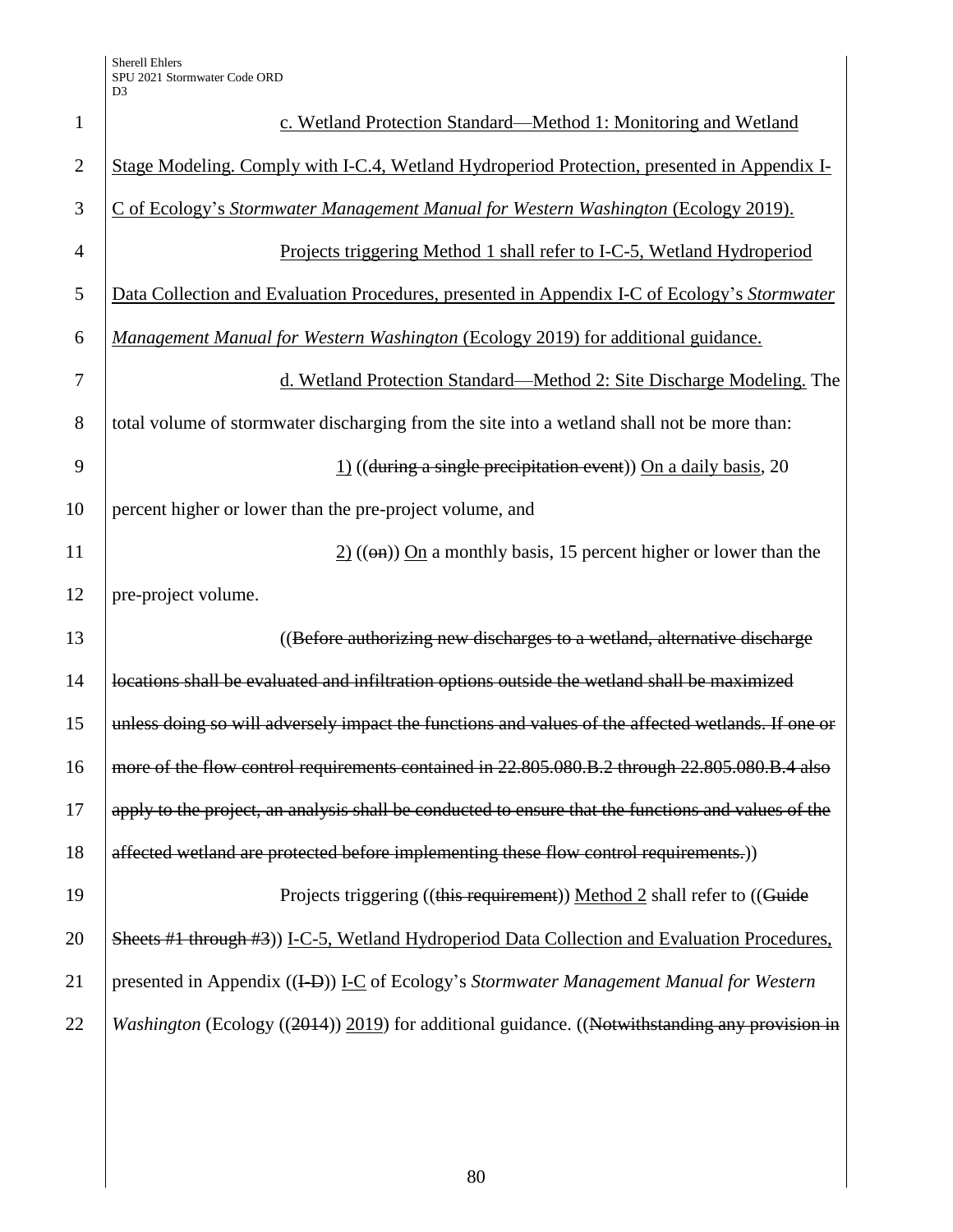| $\mathbf{1}$   | this subtitle, no net loss of wetland functions of values shall result from actions regulated by this |
|----------------|-------------------------------------------------------------------------------------------------------|
| $\overline{2}$ | subtitle.)                                                                                            |
| 3              | 2. Pre-developed Forested Standard. The post-development discharge durations                          |
| $\overline{4}$ | shall match the discharge durations of a pre-developed forested condition for the range of pre-       |
| 5              | developed discharge rates from 50 percent of the 2-year peak flow to the 50-year peak flow.           |
| 6              | 3. Pre-developed Pasture Standard. The post-development discharge durations                           |
| $\overline{7}$ | shall match the discharge durations of a pre-developed pasture condition for the range of pre-        |
| 8              | developed discharge rates from 50 percent of the 2-year peak flow to the 2-year peak flow.            |
| 9              | 4. Existing Condition Standard.                                                                       |
| 10             | a. The post-development discharge durations shall be limited as follows:                              |
| 11             | 1) Match the discharge durations of the existing land cover                                           |
| 12             | condition for the range of discharge rates from 50 percent of the 2-year peak flow to the 25-year     |
| 13             | peak flow; and                                                                                        |
| 14             | 2) For discharges to a creek or a creek drainage basin or to a small                                  |
| 15             | lake or a small lake basin, also match the discharge durations of the existing land cover condition   |
| 16             | for the range of discharge rates from 50 percent of the 2-year peak flow to the 50-year peak flow.    |
| 17             | $((4))$ 5. Peak Control Standard. ((The post-development peak flow with a 4                           |
| 18             | percent annual probability (25-year recurrence flow) shall not exceed 0.4 cubic feet per second       |
| 19             | per acre. Additionally, the peak flow with a 50 percent annual probability (recurrence flow) shall    |
| 20             | not exceed 0.15 cubic feet per second per acre.)                                                      |
| 21             | a. The post-development release rates shall be limited as follows:                                    |
| 22             | 1) The peak flow with a 50 percent annual probability (2-year)                                        |
| 23             | recurrence flow) shall not exceed 0.07 cubic feet per second per acre;                                |
|                |                                                                                                       |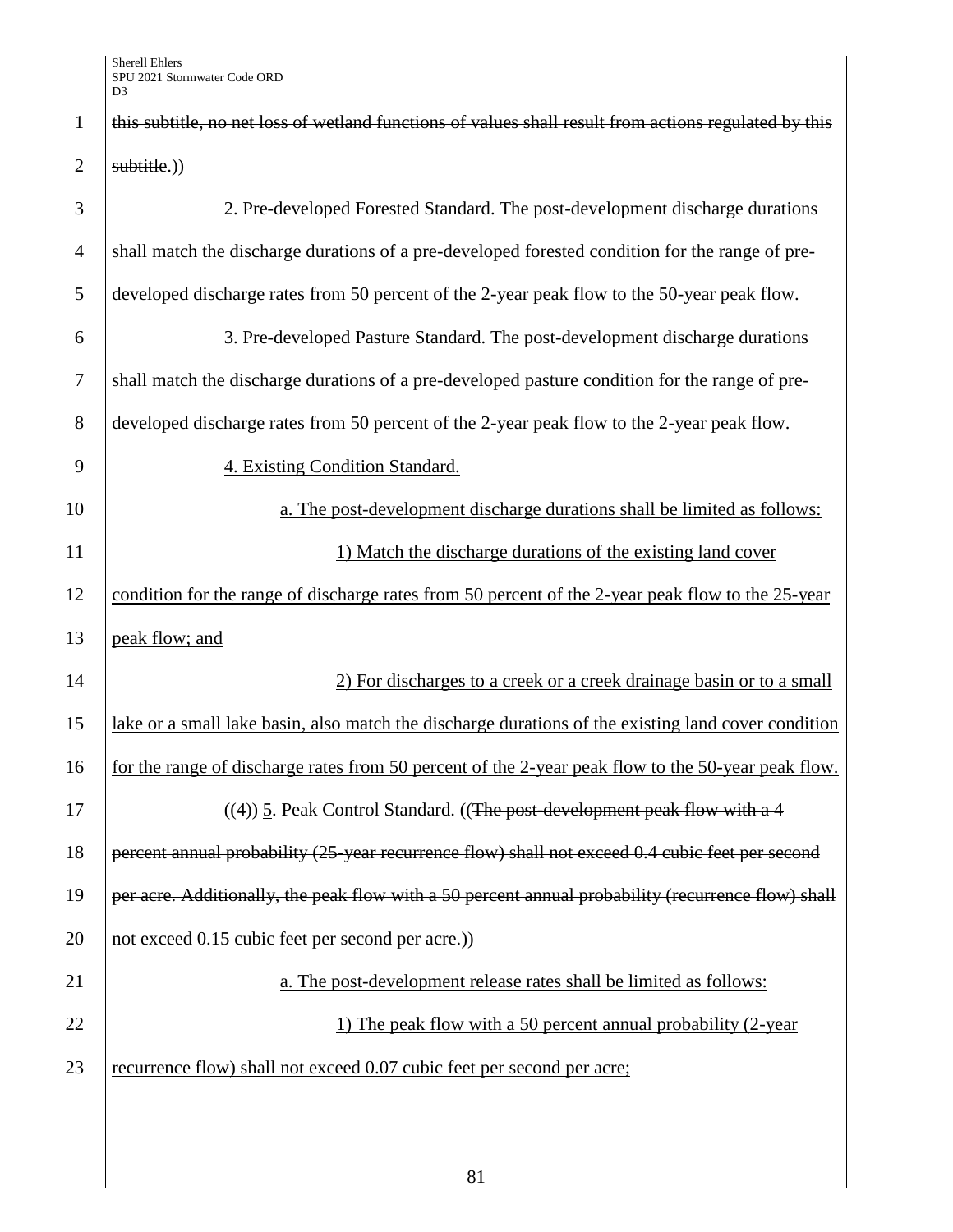| $\mathbf{1}$   | 2) The peak flow with a 20 percent annual probability (5-year                                        |
|----------------|------------------------------------------------------------------------------------------------------|
| $\overline{2}$ | recurrence flow) shall not exceed 0.10 cubic feet per second per acre; and                           |
| 3              | 3) The peak flow with a 4 percent annual probability (25-year)                                       |
| $\overline{4}$ | recurrence flow) shall not exceed 0.40 cubic feet per second per acre.                               |
| 5              | C. Inspection and Maintenance Schedule. Temporary and permanent flow control                         |
| 6              | facilities shall be inspected and maintained according to rules promulgated by the Director to       |
| $\tau$         | keep these facilities in continuous working order.                                                   |
| 8              | 22.805.090 Minimum Requirements for Treatment                                                        |
| 9              | A. Applicability. The requirements of this subsection apply to the extent required in                |
| 10             | Section 22.805.050 to Section 22.805.060.                                                            |
| 11             | B. Requirements. Water quality treatment facilities shall be installed to the extent allowed         |
| 12             | by law and maintained pursuant to rules promulgated by the Director to treat flows from the          |
| 13             | pollution-generating pervious and ((impervious)) hard surfaces on the site being developed.          |
| 14             | When stormwater flows from other areas, including non-pollution generating surfaces (e.g.,           |
| 15             | roofs), dewatering activities, and off-site areas, cannot be separated or bypassed, treatment BMPs   |
| 16             | shall be designed for the entire area draining to the treatment facility. All projects shall use on- |
| 17             | site BMPs identified in Section 22.805.070.D to the maximum extent feasible to meet the              |
| 18             | minimum requirements. For pollution-generating pervious surfaces other than artificial turf, a       |
| 19             | landscape management plan developed according to rules promulgated by the Director may be            |
| 20             | utilized in lieu of installing water quality treatment facilities.                                   |
| 21             | 1. Runoff Volume. Stormwater treatment facilities shall be designed based on the                     |
| 22             | stormwater runoff volume from the contributing area or a peak flow rate as follows:                  |
|                |                                                                                                      |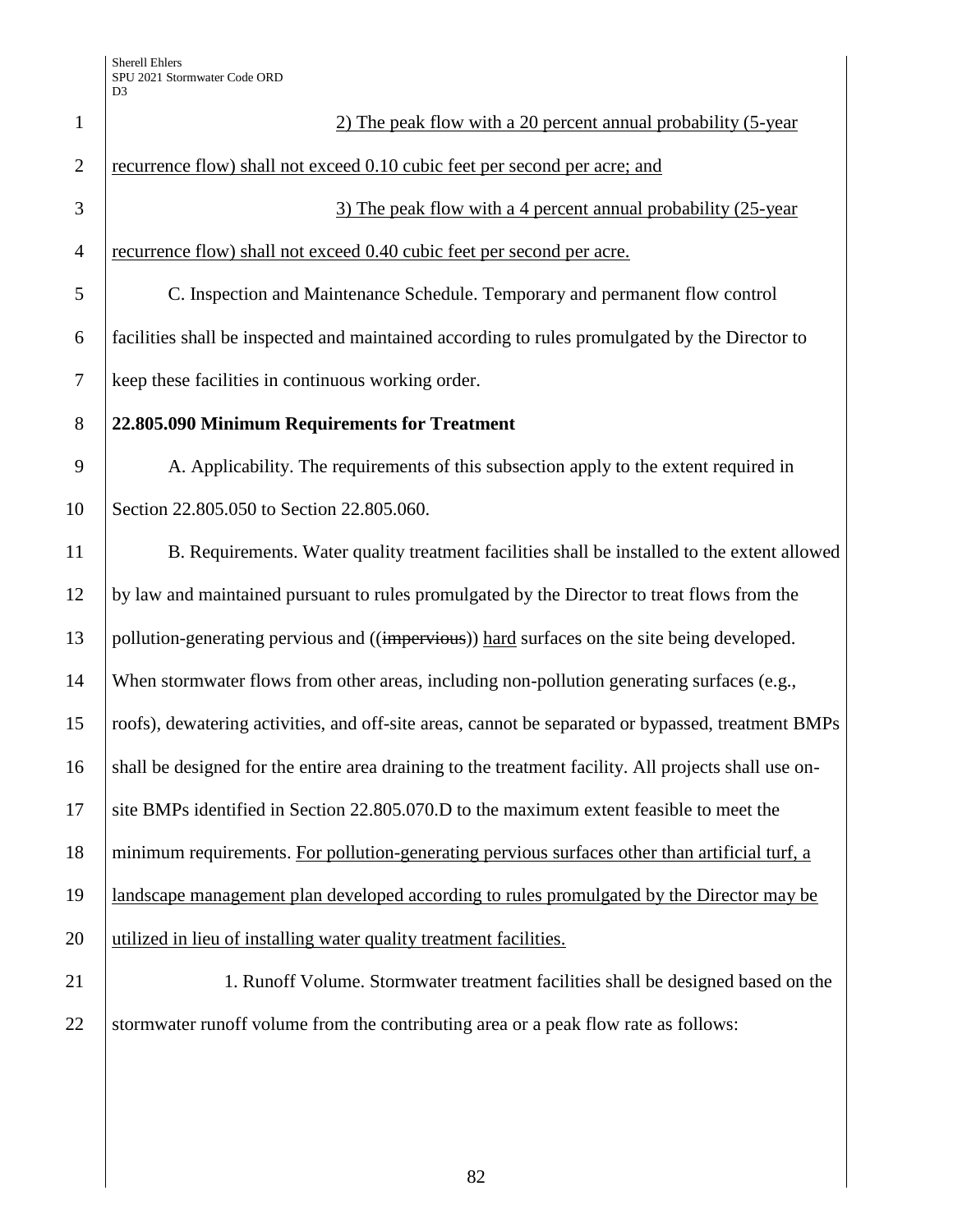| $\mathbf{1}$   | a. The daily runoff volume at or below which 91 percent of the total runoff                           |
|----------------|-------------------------------------------------------------------------------------------------------|
| $\overline{2}$ | volume for the simulation period occurs, as determined using an approved continuous model. It         |
| 3              | is calculated as follows:                                                                             |
| $\overline{4}$ | 1) Rank the daily runoff volumes from highest to lowest.                                              |
| 5              | 2) Sum all the daily volumes and multiply by 0.09.                                                    |
| 6              | 3) Sequentially sum daily runoff volumes, starting with the highest                                   |
| $\tau$         | value, until the total equals 9 percent of the total runoff volume. The last daily value added to the |
| 8              | sum is defined as the water quality design volume.                                                    |
| 9              | b. Different design flow rates are required depending on whether a                                    |
| 10             | treatment facility will be located upstream or downstream of a detention facility:                    |
| 11             | 1) For facilities located upstream of detention or when detention is                                  |
| 12             | not required, the design flow rate is the flow rate at or below which 91 percent of the total runoff  |
| 13             | volume for the simulation period is treated, as determined using an approved continuous runoff        |
| 14             | model.                                                                                                |
| 15             | 2) For facilities located downstream of detention, the design flow                                    |
| 16             | rate ((is the release rate)) shall be the full 2-year release rate, as determined using an approved   |
| 17             | continuous runoff model.                                                                              |
| 18             | c. Infiltration facilities designed for water quality treatment must infiltrate                       |
| 19             | 91 percent of the total runoff volume as determined using an approved continuous runoff model.        |
| 20             | To prevent the onset of anaerobic conditions, an infiltration facility designed for water quality     |
| 21             | treatment purposes must be designed to drain the water quality design treatment volume (the 91st      |
| 22             | percentile, 24-hour volume) within 48 hours.                                                          |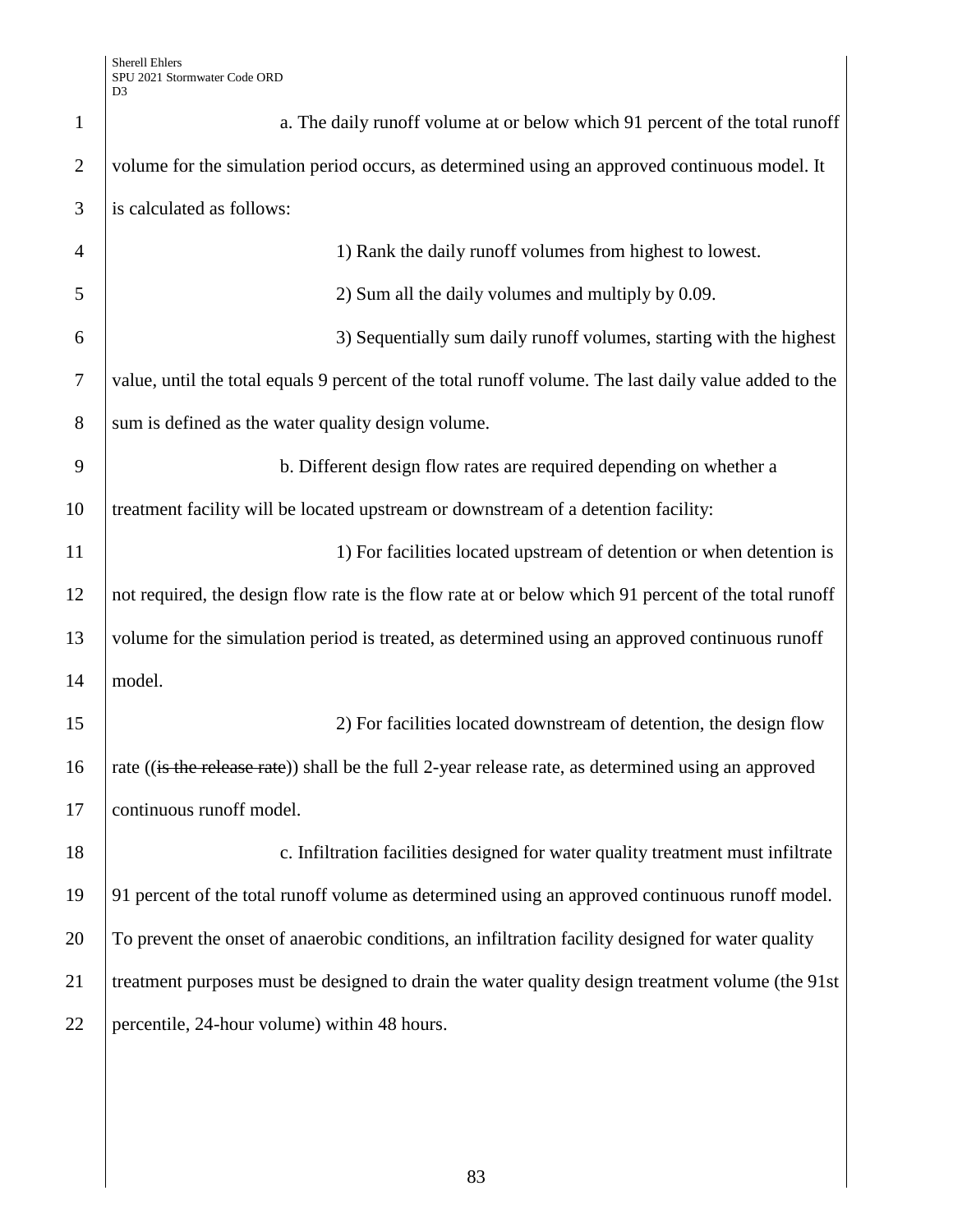Sherell Ehlers SPU 2021 Stormwater Code ORD D3

| $\mathbf{1}$   | 2. Basic Treatment. A basic treatment facility shall be required for all projects.                                   |
|----------------|----------------------------------------------------------------------------------------------------------------------|
| $\overline{2}$ | The requirements of subsection 22.805.090.B.3 (Oil Control Treatment), subsection                                    |
| 3              | 22.805.090.B.4 (Phosphorus Treatment), and subsection 22.805.090.B.5 (Enhanced Treatment)                            |
| $\overline{4}$ | are in addition to this basic treatment requirement.                                                                 |
| 5              | 3. Oil Control Treatment. An oil control treatment facility shall be required for                                    |
| 6              | high-use sites, as defined in this subtitle.                                                                         |
| 7              | 4. Phosphorus Treatment. A phosphorus treatment facility shall be required for                                       |
| 8              | projects discharging into nutrient-critical receiving waters.                                                        |
| 9              | 5. Enhanced Treatment. ((An)) Unless a project discharges to a basic treatment                                       |
| 10             | receiving water (subsection 22.801.030 "B"), an enhanced treatment facility for reducing                             |
| 11             | concentrations of dissolved metals shall be required for projects that discharge, directly or                        |
| 12             | through conveyance systems, to fresh waters designated for aquatic life use or having an existing                    |
| 13             | aquatic life use, or that use infiltration strictly for flow control (not treatment) and discharge                   |
| 14             | within one-quarter mile of fresh waters designated for aquatic life use or having an existing                        |
| 15             | aquatic life use, if the project meets one of the following criteria:                                                |
| 16             | a. For a parcel-based project, the $((\overline{\text{site}}))$ project is $((\overline{\text{an}}))$ industrial, is |
| 17             | commercial, or ((multi-family project)) proposes four or more dwelling units.                                        |
| 18             | b. For a roadway project, the site is either:                                                                        |
| 19             | 1) A fully controlled or a partially controlled limited access                                                       |
| 20             | highway with Annual Average Daily Traffic counts of 15,000 or more; or                                               |
| 21             | 2) Any other road with an Annual Average Daily Traffic count of                                                      |
| 22             | 7,500 or greater.                                                                                                    |
|                |                                                                                                                      |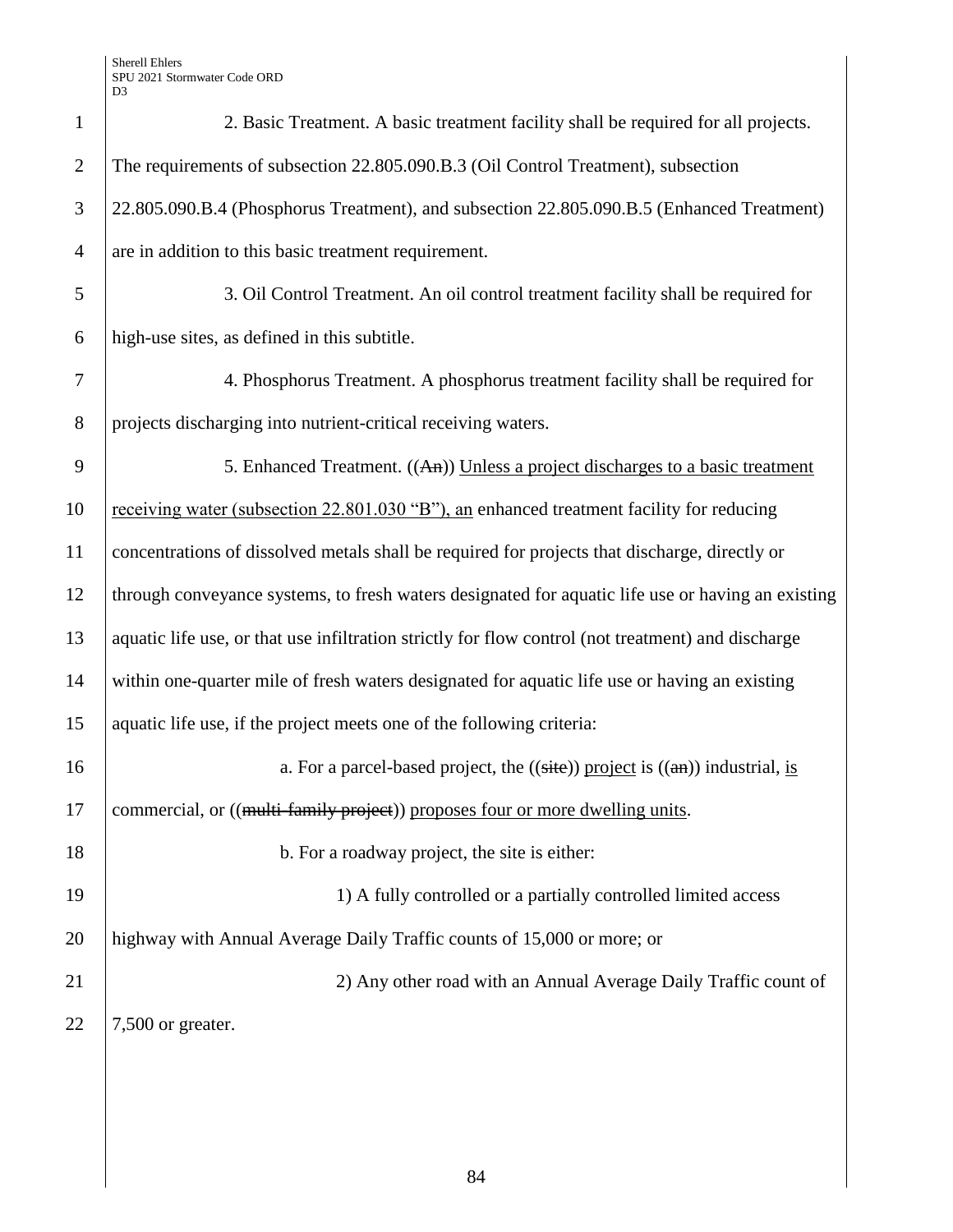| $\mathbf{1}$   | 6. Discharges to Groundwater. Direct discharge of untreated drainage water from                |
|----------------|------------------------------------------------------------------------------------------------|
| $\overline{2}$ | pollution-generating hard surfaces to groundwater is prohibited.                               |
| 3              | C. Inspection and Maintenance Schedule. Temporary and permanent treatment facilities           |
| $\overline{4}$ | shall be inspected and maintained according to rules promulgated by the Director to keep these |
| 5              | facilities in continuous working order.                                                        |
| 6              | Section 5. Chapter 22.807 of the Seattle Municipal Code, last amended by Ordinance             |
| $\tau$         | 125248, is amended as follows:                                                                 |
| 8              | <b>Chapter 22.807 DRAINAGE CONTROL REVIEW AND APPLICATION</b>                                  |
| 9              | <b>REQUIREMENTS</b>                                                                            |
| 10             | * * *                                                                                          |
| 11             | 22.807.020 Drainage control review and application requirements                                |
| 12             | A. Thresholds for Drainage Control Review. Drainage control review and approval                |
| 13             | $((shall be))$ as described in subsection 22.807.020.B is required for any of the following:   |
| 14             | 1. Preliminary drainage review and approval is required for applications for the               |
| 15             | following approvals:                                                                           |
| 16             | a. Subdivisions (Chapter 23.22);                                                               |
| 17             | b. Short plats (Chapter 23.24);                                                                |
| 18             | c. Unit lot subdivisions (Sections $23.22.062$ and $23.24.045$ );                              |
| 19             | d. Lot boundary adjustments (Chapter 23.28); or                                                |
| 20             | e. Master use permits that would allow development that includes 750                           |
| 21             | square feet or more of new plus replaced hard surface or 5,000 square feet of land disturbing  |
| 22             | activity where the Director has determined that a preliminary drainage review is required      |
| 23             | considering, but not limited, to the following attributes of the site:                         |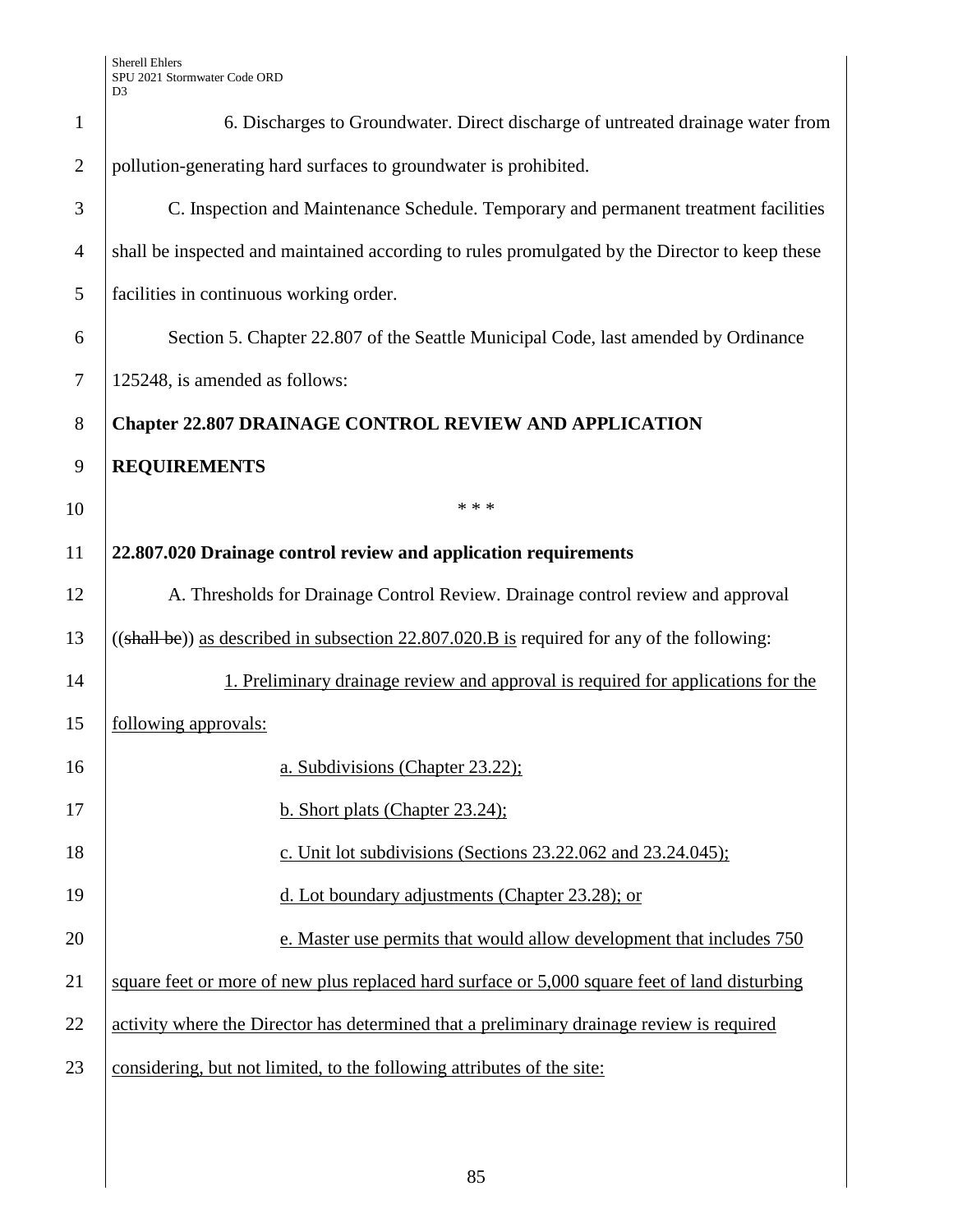|                | D <sub>3</sub>                                                                                      |  |  |  |
|----------------|-----------------------------------------------------------------------------------------------------|--|--|--|
| 1              | 1) Location within an environmentally critical area or buffer;                                      |  |  |  |
| $\overline{2}$ | 2) Proximity and tributary to an environmentally critical area or                                   |  |  |  |
| 3              | buffer; and                                                                                         |  |  |  |
| 4              | 3) Proximity and tributary to an area with adequacy, erosion, water                                 |  |  |  |
| 5              | quality, or flooding problems.                                                                      |  |  |  |
| 6              | $((4))$ 2. Standard drainage ((control)) review and approval ((shall be)) is required               |  |  |  |
| 7              | for the following:                                                                                  |  |  |  |
| 8              | a. ((Any)) Applications other than those listed in subsection                                       |  |  |  |
| 9              | $22.807.020.A.1$ that include any land disturbing activity encompassing an area of $((750))$ 5,000  |  |  |  |
| 10             | square feet or more, including demolition permits;                                                  |  |  |  |
| 11             | b. Applications for $((\text{either}))$ a $((\text{master use permit or}))$ building permit or      |  |  |  |
| 12             | other construction permit that ((includes the cumulative addition)) authorizes the construction or  |  |  |  |
| 13             | installation of 750 square feet or more of $((land$ disturbing activity and/or)) new $((and))$ plus |  |  |  |
| 14             | replaced ((impervious)) hard surface;                                                               |  |  |  |
| 15             | c. Applications for which a grading permit or approval is required                                  |  |  |  |
| 16             | pursuant to Chapter 22.170;                                                                         |  |  |  |
| 17             | d. Applications for street use permits for the cumulative addition of 750                           |  |  |  |
| 18             | square feet or more of new ((and)) plus replaced ((impervious)) hard surface and land disturbing    |  |  |  |
| 19             | activity;                                                                                           |  |  |  |
| 20             | e. City public works projects or construction contracts, including contracts                        |  |  |  |
| 21             | for day labor and other public works purchasing agreements, for the cumulative addition of 750      |  |  |  |
| 22             | square feet or more of new ((and)) plus replaced ((impervious)) hard surface and/or land            |  |  |  |
| 23             | disturbing activity to the site, except for projects in a City-owned right-of-way and except for    |  |  |  |
|                |                                                                                                     |  |  |  |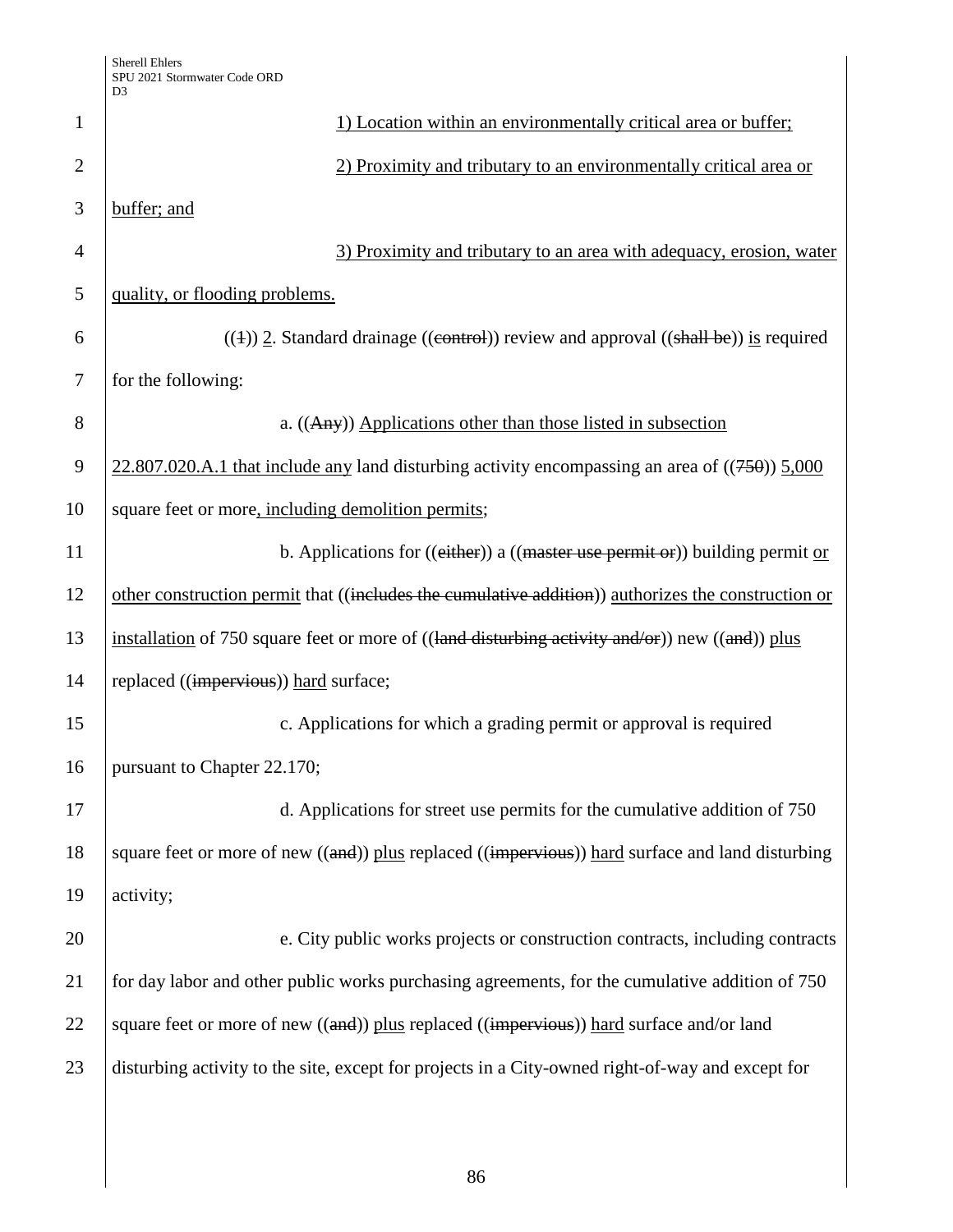| $\mathbf{1}$   | work performed for the operation and maintenance of park lands under the control or jurisdiction       |  |  |
|----------------|--------------------------------------------------------------------------------------------------------|--|--|
| $\overline{2}$ | of the Department of Parks and Recreation;                                                             |  |  |
| 3              | f. ((Permit)) Applications for approvals and contracts that include any new                            |  |  |
| $\overline{4}$ | or replaced ((impervious)) hard surface or any land disturbing activity on a site deemed a             |  |  |
| 5              | potentially hazardous location, as specified in Section 22.800.050 (Potentially Hazardous              |  |  |
| 6              | Locations);                                                                                            |  |  |
| 7              | g. ((Permit)) Applications for approvals that include any new                                          |  |  |
| $8\,$          | (( <i>impervious</i> )) hard surface in a Category I peat settlement-prone area delineated pursuant to |  |  |
| 9              | Section 25.09.012;                                                                                     |  |  |
| 10             | h. Whenever an exception to a requirement set forth in this Subtitle VIII or                           |  |  |
| 11             | in a rule promulgated under this Subtitle VIII is desired, whether or not review and approval          |  |  |
| 12             | would otherwise be required, including, but not limited to, alteration of natural drainage patterns    |  |  |
| 13             | or the obstruction of watercourses; $((\theta \cdot \mathbf{r}))$                                      |  |  |
| 14             | i. Whenever roadway project infeasibility pursuant to subsection                                       |  |  |
| 15             | 22.805.060.E is applied, whether or not review and approval would otherwise be required; $((.)$        |  |  |
| 16             | $or$                                                                                                   |  |  |
| 17             | <i>i.</i> Applications for approvals for activities or projects for:                                   |  |  |
| 18             | 1. Fueling at dedicated stations, for new or substantially altered                                     |  |  |
| 19             | fueling stations.                                                                                      |  |  |
| 20             | 2. In-water and over-water fueling.                                                                    |  |  |
| 21             | 3. Maintenance and repair of vehicles and equipment.                                                   |  |  |
| 22             | 4. Concrete and asphalt mixing and production.                                                         |  |  |
| 23             | 5. Recycling, wrecking yard, and scrap yard operations.                                                |  |  |
|                |                                                                                                        |  |  |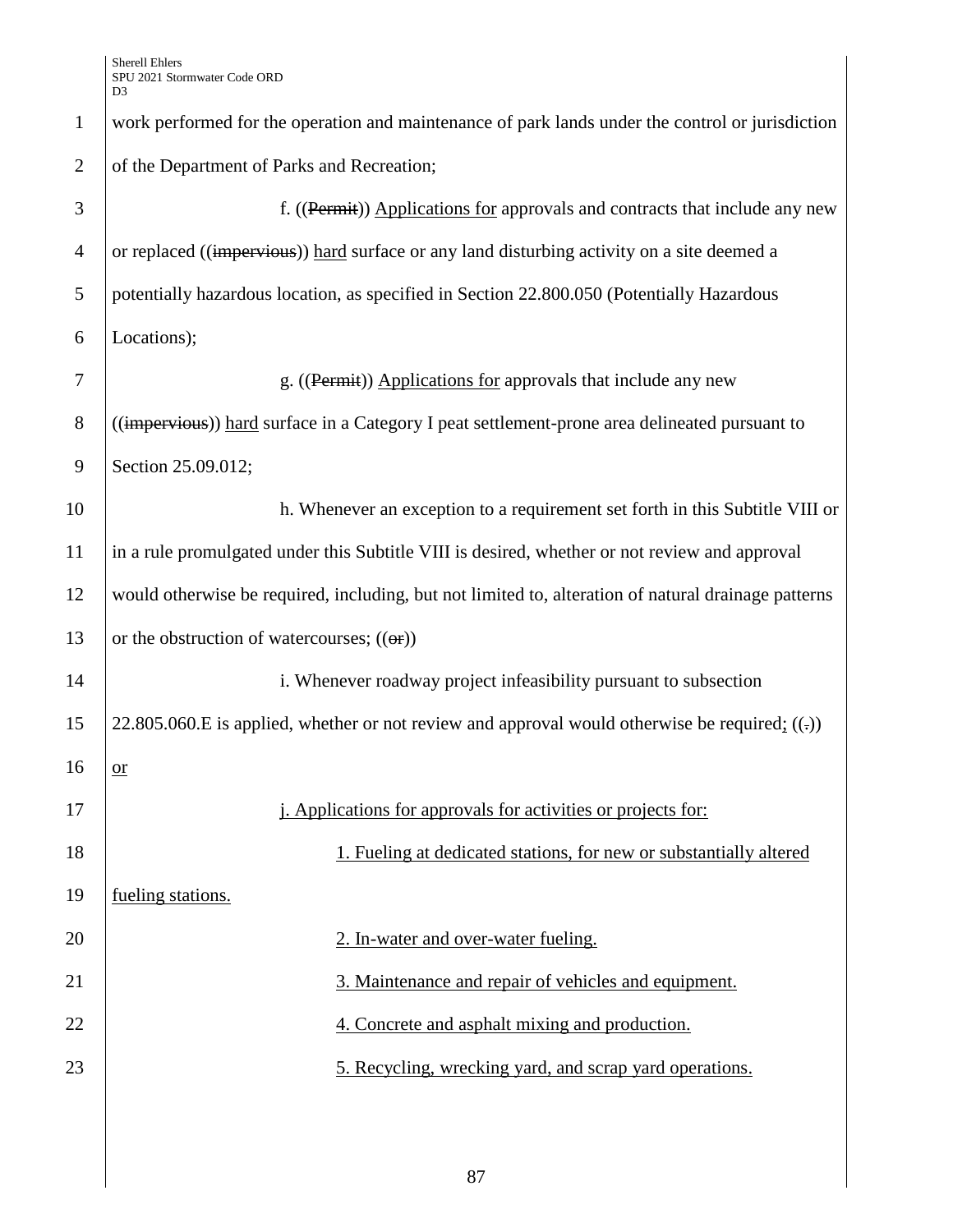| $\mathbf{1}$   | 6. Storage of liquids in aboveground tanks.                                                         |  |  |
|----------------|-----------------------------------------------------------------------------------------------------|--|--|
| $\overline{2}$ | 7. Other projects that the Director determines pose a hazard to                                     |  |  |
| 3              | public health, safety, or welfare; endanger any property; adversely affect the safety and operation |  |  |
| $\overline{4}$ | of City right-of-way, utilities, or other property owned or maintained by the City; or adversely    |  |  |
| 5              | affect the functions and values of an environmentally critical area or buffer.                      |  |  |
| 6              | $((2))$ 3. ((Large project)) Comprehensive drainage ((control)) review and approval                 |  |  |
| 7              | ((shall be)) is required for ((projects)) applications other than those listed in subsection        |  |  |
| 8              | 22.807.020.A.1 that include:                                                                        |  |  |
| 9              | a. $((5,000))$ Five thousand square feet or more of new plus replaced hard                          |  |  |
| 10             | surface;                                                                                            |  |  |
| 11             | b. $((4))$ One acre or more of land disturbing activity;                                            |  |  |
| 12             | c. Conversion of 3/4 acres or more of vegetation to lawn or landscaped                              |  |  |
| 13             | area; or                                                                                            |  |  |
| 14             | d. Conversion of 2.5 acres or more of native vegetation to pasture.                                 |  |  |
| 15             | B. For purposes of applying the thresholds in subsection 22.807.020.A, all closely related          |  |  |
| 16             | projects as determined according to subsection 22.805.010.B shall be counted towards the            |  |  |
| 17             | threshold.                                                                                          |  |  |
| 18             | $((3))$ C. The City may, by interagency agreement signed by the Directors of SPU and                |  |  |
| 19             | SDCI, waive the drainage and erosion control permit and document requirements for property          |  |  |
| 20             | owned by public entities, when discharges for the property do not enter the public drainage         |  |  |
| 21             | system or the public combined sewer system. Whether or not the public entities are required to      |  |  |
| 22             | obtain permits or submit documents, such entities are subject to the substantive requirements of    |  |  |
| 23             | this subtitle. (( <del>, unless exceptions are granted as set forth in Section 22.800.040.</del> )) |  |  |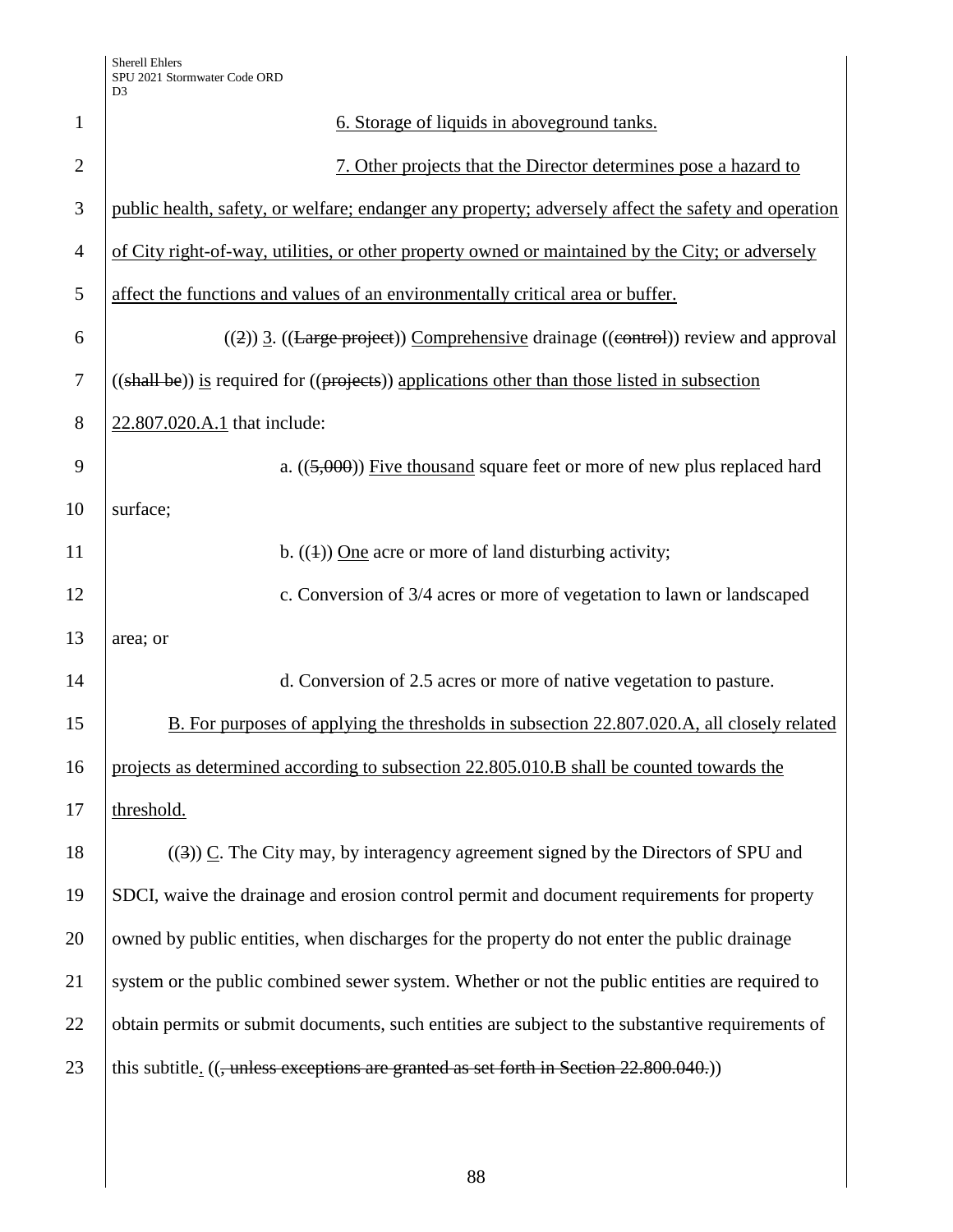| $\mathbf{1}$   | $((B))$ D. Submittal Requirements for Drainage Control Review and Approval                           |
|----------------|------------------------------------------------------------------------------------------------------|
| $\overline{2}$ | 1. Information Required for Preliminary Drainage Review. The following                               |
| 3              | information shall be submitted to the Director for all projects for which preliminary drainage       |
| $\overline{4}$ | review is required:                                                                                  |
| 5              | a. Preliminary Site Plan. A site plan as set forth in rules promulgated by                           |
| 6              | the Director.                                                                                        |
| 7              | b. Preliminary Drainage Control Plan. A drainage control plan that                                   |
| 8              | identifies all new and replaced hard surfaces, new and replaced pollution-generating hard            |
| 9              | surfaces, drainage control facilities, and best management practices for each lot, parcel, and tract |
| 10             | of land within the project.                                                                          |
| 11             | 1) The preliminary drainage control plan shall include all drainage                                  |
| 12             | control facilities required to meet the minimum requirements for flow control (Section               |
| 13             | 22.805.080), water quality treatment (Section 22.805.090), and on-site stormwater management         |
| 14             | (Section 22.805.070), as well as all other best management practices to ensure drainage              |
| 15             | adequacy.                                                                                            |
| 16             | 2) The preliminary drainage control plan shall be prepared by a                                      |
| 17             | licensed civil engineer in accordance with standards adopted by the Director, for projects that      |
| 18             | include any one or more of the following:                                                            |
| 19             | a. Five thousand square feet or more of new plus replaced                                            |
| 20             | hard surface;                                                                                        |
| 21             | b. One acre or more of land disturbing activity;                                                     |
| 22             | c. Conversion of 3/4 acres or more of vegetation to lawn or                                          |
| 23             | landscaped area;                                                                                     |
|                |                                                                                                      |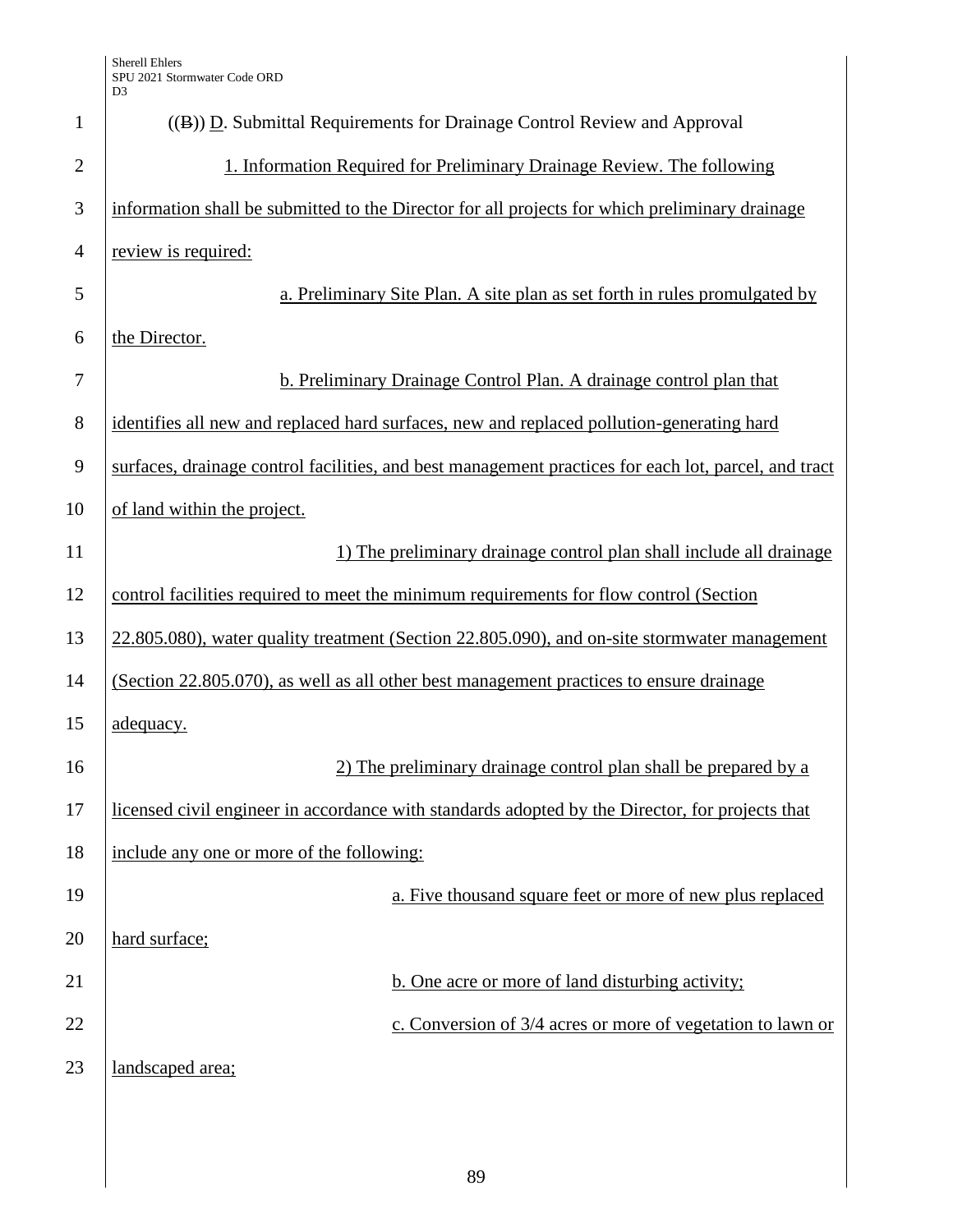| $\mathbf{1}$   | d. Conversion of 2.5 acres or more of native vegetation to                                        |
|----------------|---------------------------------------------------------------------------------------------------|
| $\overline{2}$ | pasture; or                                                                                       |
| 3              | e. No accessible off-site discharge point.                                                        |
| $\overline{4}$ | c. Submittals identified by rule. Additional information shall be submitted                       |
| 5              | to the Director to comply with the requirements of this subtitle and rules promulgated hereunder  |
| 6              | and to accomplish the purposes of this subtitle.                                                  |
| 7              | $((4))$ 2. Information Required for Standard Drainage ((Control)) Review. The                     |
| 8              | following information shall be submitted to the Director for all projects for which standard      |
| 9              | drainage ((eontrol)) review is required.                                                          |
| 10             | a. Site Plan. A site plan shall be submitted to the Director.                                     |
| 11             | b. Standard Drainage Control Plan. A drainage control plan shall be                               |
| 12             | submitted to the Director. Standard designs for drainage control facilities as set forth in rules |
| 13             | promulgated by the Director may be used. For a project with no accessible off-site discharge      |
| 14             | point or that includes development conducted in or near a receiving water requiring a Hydraulic   |
| 15             | Project Approval (WAC 220-660), the drainage control plan shall be prepared by a licensed civil   |
| 16             | engineer in accordance with standards adopted by the Director.                                    |
| 17             | c. Construction Stormwater Control Plan. A construction stormwater                                |
| 18             | control plan demonstrating controls sufficient to determine compliance with subsection            |
| 19             | 22.805.020.D shall be submitted. The Director may approve a checklist in place of a plan,         |
| 20             | pursuant to rules promulgated by the Director.                                                    |
| 21             | d. Memorandum of Drainage Control. The owner(s) of the site shall sign a                          |
| 22             | "memorandum of drainage control" that has been prepared by the Director of SPU. Completion        |
| 23             | of the memorandum shall be a condition precedent to issuance of any permit or approval for        |
|                |                                                                                                   |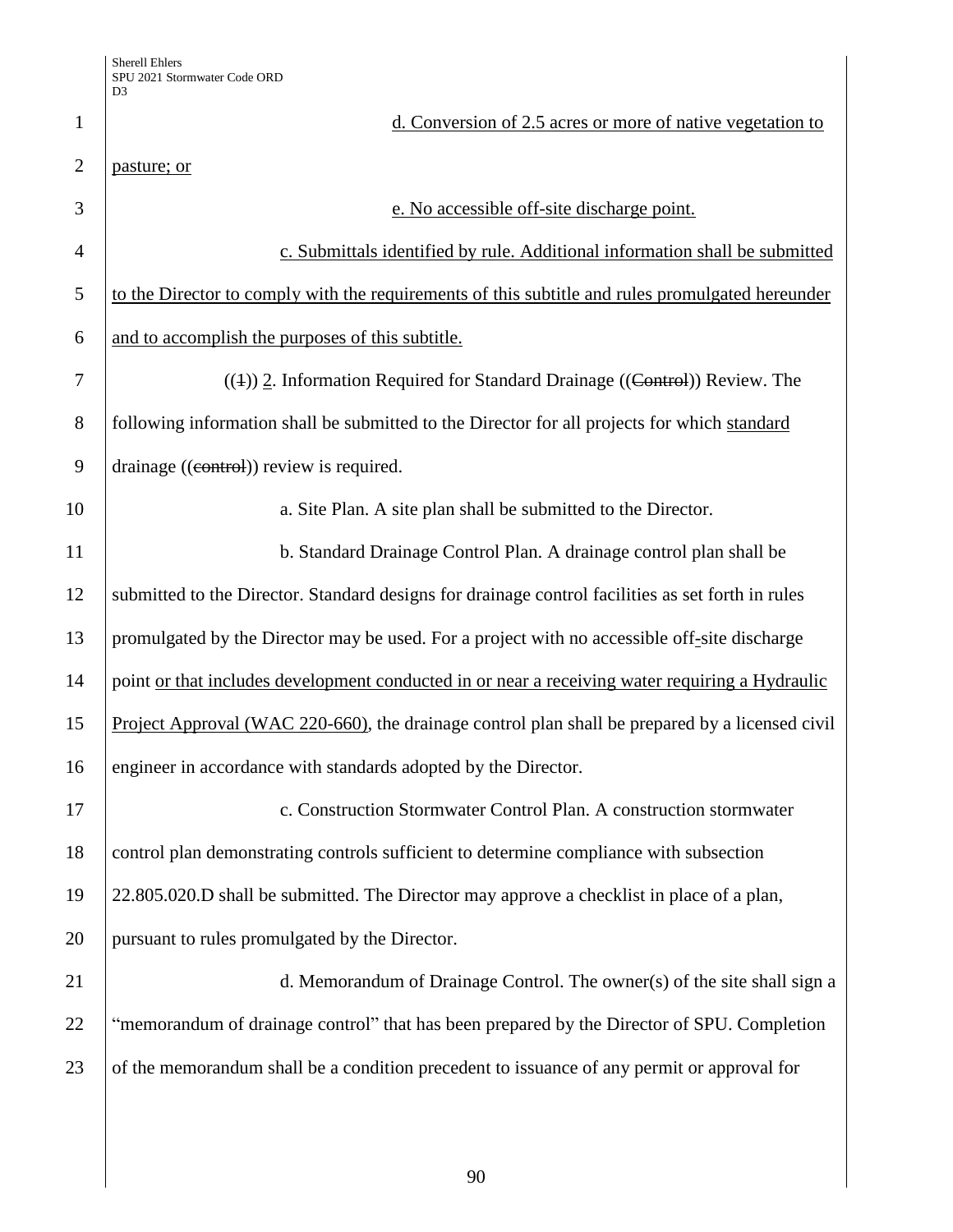Sherell Ehlers SPU 2021 Stormwater Code ORD D3

| $\mathbf{1}$   | which a drainage control plan is required. The applicant shall file the memorandum of drainage        |
|----------------|-------------------------------------------------------------------------------------------------------|
| $\overline{2}$ | control with the King County Recorder's Office so as to become part of the King County real           |
| 3              | property records. The applicant shall give the Director of SPU proof of filing of the                 |
| $\overline{4}$ | memorandum. The memorandum shall not be required when the drainage control facility will be           |
| 5              | owned and operated by the City. A memorandum of drainage control shall include:                       |
| 6              | 1) The legal description of the site;                                                                 |
| 7              | 2) A summary of the terms of the drainage control plan, including                                     |
| 8              | any known limitations of the drainage control facilities, and an agreement by the owners to           |
| 9              | implement those terms;                                                                                |
| 10             | 3) An agreement that the owner(s) shall inform future purchasers                                      |
| 11             | and other successors and assignees of the existence of the drainage control facilities and other      |
| 12             | elements of the drainage control plan, the limitations of the drainage control facilities, and of the |
| 13             | requirements for continued inspection and maintenance of the drainage control facilities;             |
| 14             | 4) The side sewer permit number and the date and name of the                                          |
| 15             | permit or approval for which the drainage control plan is required;                                   |
| 16             | 5) Permission for the City to enter the property for inspection,                                      |
| 17             | monitoring, correction, and abatement purposes;                                                       |
| 18             | 6) An acknowledgment by the owner(s) that the City is not                                             |
| 19             | responsible for the adequacy or performance of the drainage control plan, and a waiver of any         |
| 20             | and all claims against the City for any harm, loss, or damage related to the plan, or to drainage or  |
| 21             | erosion on the property, except for claims arising from the City's sole negligence; and               |
| 22             | 7) The owner(s)' signatures acknowledged by a notary public.                                          |
|                |                                                                                                       |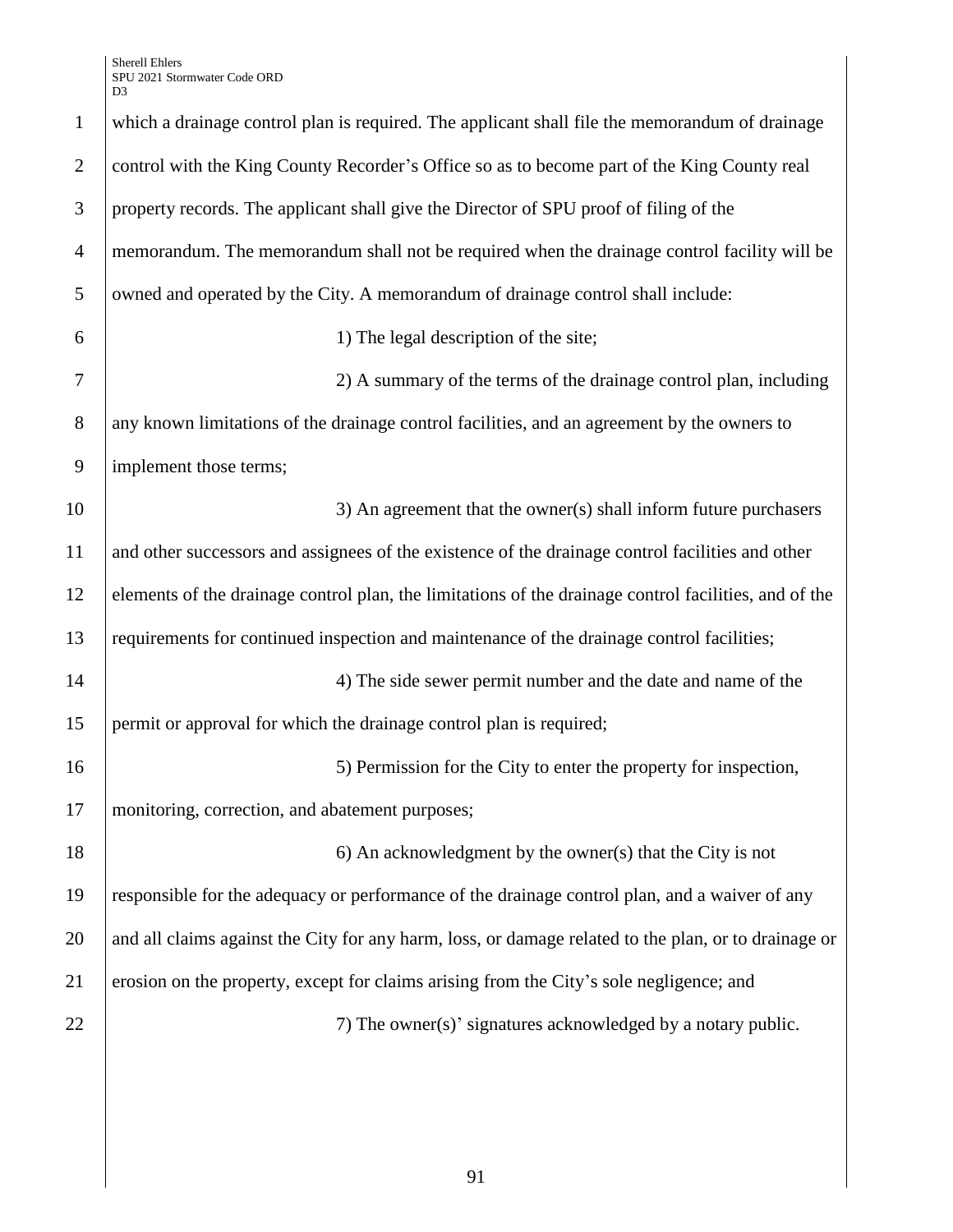Sherell Ehlers SPU 2021 Stormwater Code ORD D3

| $\mathbf{1}$   | e. Submittals identified by rule. Additional information shall be submitted                          |  |  |
|----------------|------------------------------------------------------------------------------------------------------|--|--|
| $\mathbf{2}$   | to the Director to comply with the requirements of this subtitle and rules promulgated hereunder     |  |  |
| 3              | and to accomplish the purposes of this subtitle.                                                     |  |  |
| $\overline{4}$ | ((2)) 3. Information Required for ((Large Project)) Comprehensive Drainage                           |  |  |
| 5              | ((Control)) Review. In addition to the submittal requirements for standard drainage ((control))      |  |  |
| 6              | review, the following information is required to be submitted to the Director for ((large)) projects |  |  |
| $\tau$         | for which comprehensive drainage review is required:                                                 |  |  |
| 8              | a. Comprehensive Drainage Control Plan. A comprehensive drainage                                     |  |  |
| 9              | control plan, in lieu of a standard drainage control plan, to comply with the requirements of this   |  |  |
| 10             | subtitle and rules promulgated hereunder and to accomplish the purposes of this subtitle shall be    |  |  |
| 11             | submitted with the permit application. It shall be prepared by a licensed civil engineer in          |  |  |
| 12             | accordance with standards adopted by the Director.                                                   |  |  |
| 13             | b. Inspection and Maintenance Schedule. A schedule shall be submitted                                |  |  |
| 14             | that provides for inspection of temporary and permanent flow control facilities, treatment           |  |  |
| 15             | facilities, and source controls to comply with Section 22.805.070 (Minimum Requirements for          |  |  |
| 16             | On-site Stormwater Management), Section 22.805.080 (Minimum Requirements for Flow                    |  |  |
| 17             | Control) and Section 22.805.090 (Minimum Requirements for Treatment).                                |  |  |
| 18             | c. Construction Stormwater Control Plan. A construction stormwater                                   |  |  |
| 19             | control plan prepared in accordance with subsection 22.805.020.D shall be submitted.                 |  |  |
| 20             | $((3))$ 4. Applications for drainage control review and approval shall be prepared                   |  |  |
| 21             | and submitted in accordance with provisions of this subsection, with Chapter 21.16 (Side Sewer       |  |  |
| 22             | Code), and with associated rules and regulations adopted jointly by the Directors of SDCI and        |  |  |
| 23             | SPU.                                                                                                 |  |  |
|                |                                                                                                      |  |  |

92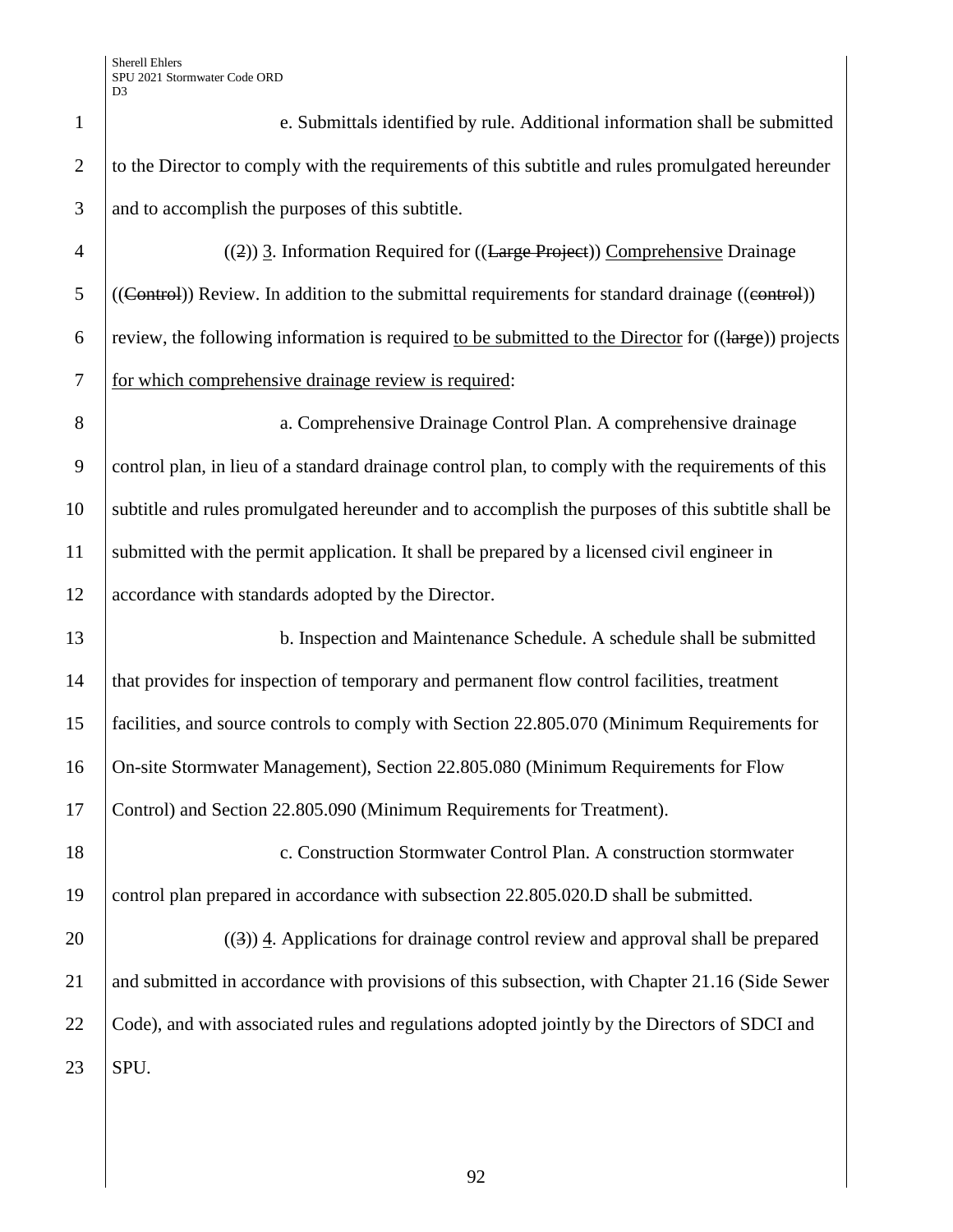Sherell Ehlers SPU 2021 Stormwater Code ORD D<sub>3</sub>

 ((4)) 5. The Director may require additional information necessary to adequately 2 evaluate applications for compliance with the requirements and purposes of this subtitle and 3 other laws and regulations, including, but not limited to, Chapter 25.09 (Regulations for Environmentally Critical Areas) and Chapter 23.60A. The Director may also require appropriate information about adjoining properties that may be related to, or affected by, the drainage control proposal in order to evaluate effects on the adjacent property. This additional information may be required as a precondition for permit application review and approval.

8 ((E)) E. Authority to Review. The Director may approve those plans that comply with the provisions of this Subtitle VIII and rules promulgated hereunder, and may place conditions upon the approval in order to assure compliance with the provisions of this subtitle. Submission of the required drainage control application information shall be a condition precedent to the processing of any of the above-listed permits. Approval of drainage control shall be a condition precedent to issuance of any of the above-listed permits. The Director may review and inspect activities subject to this Subtitle VIII and may require compliance regardless of whether review or approval is specifically required by this subsection 22.807.020.C. The Director may disapprove plans that do not comply with the provisions of this Subtitle VIII and rules promulgated hereunder. Disapproved plans shall be returned to the applicant, who may correct and resubmit 18 the plans.

## **22.807.090 Maintenance and Inspection**

20 A. Responsibility for Maintenance and Inspection. The owner and other responsible parties shall maintain drainage control facilities, source controls, and other facilities and 22 implement landscape management plans required by this subtitle and by rules adopted hereunder 23 to keep these facilities in continuous working order. The owner and other responsible parties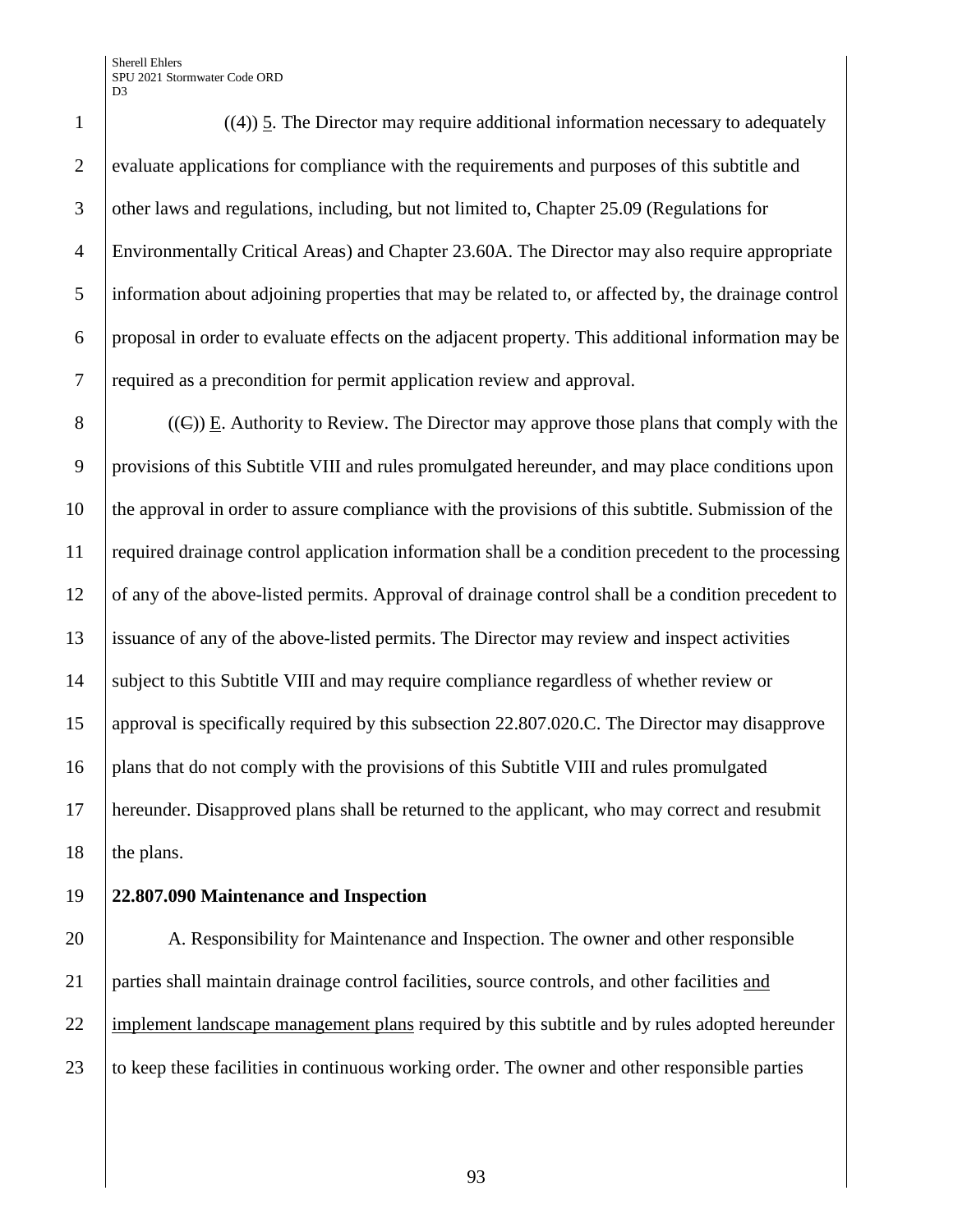Sherell Ehlers SPU 2021 Stormwater Code ORD D<sub>3</sub>

1 shall inspect permanent drainage control facilities, temporary drainage control facilities, and 2 other temporary best management practices or facilities on a schedule consistent with this 3 subtitle and sufficient for the facilities to function at design capacity. The Director may require 4 the responsible party to conduct more frequent inspections and/or maintenance when necessary  $\overline{5}$  to ensure functioning at design capacity. The owner(s) shall inform future purchasers and other 6 successors and assignees to the property of the existence of the drainage control facilities and the 7 elements of the drainage control plan, the limitations of the drainage control facilities, and the 8 requirements for continued inspection and maintenance of the drainage control facilities and for 9 | implementation of a landscape management plan, if applicable.  $10$  \*\*\*

11 Section 6. This ordinance shall take effect on July 1, 2021.

12